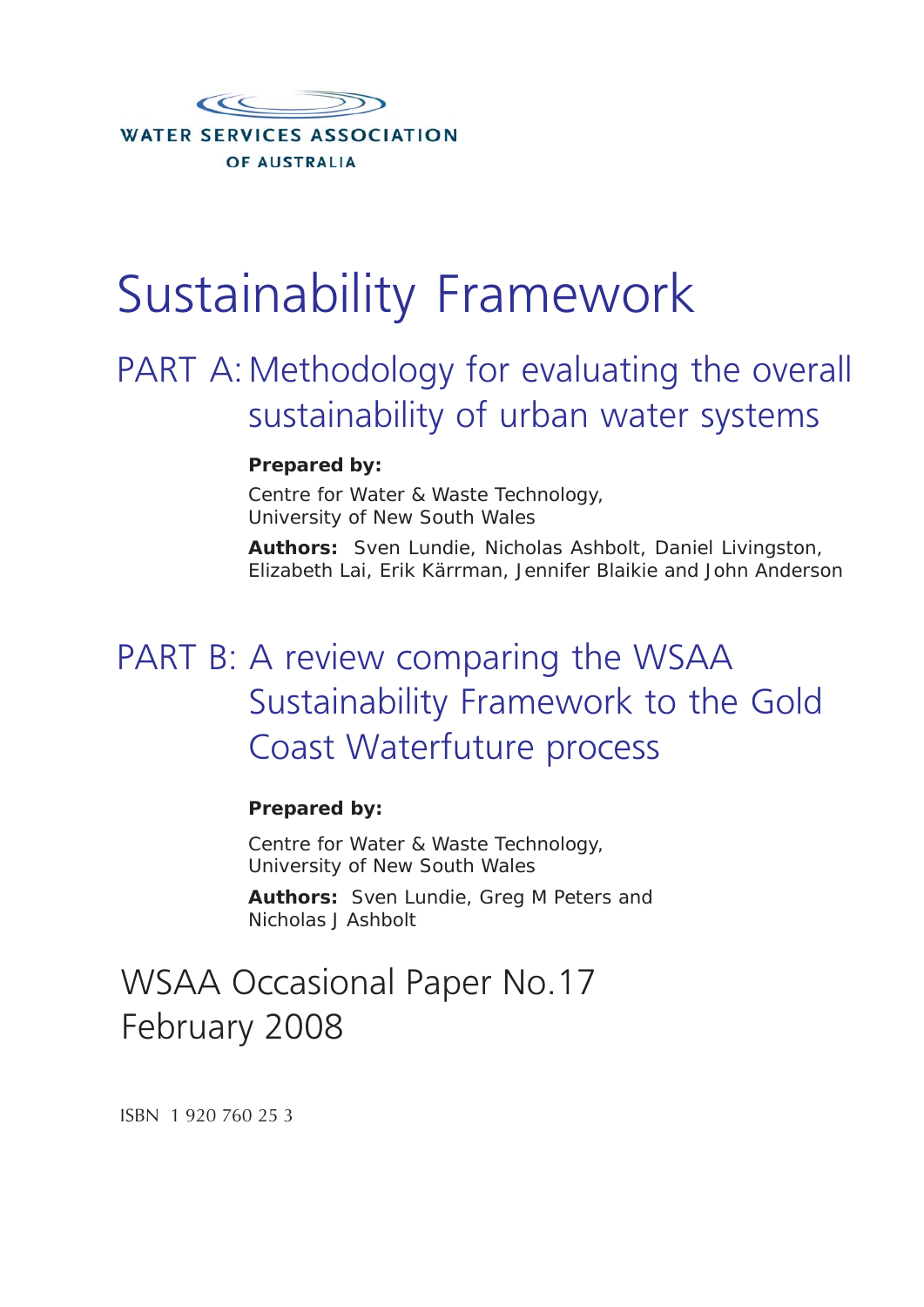





School of Civil and Environmental Engineering Centre for Water and Waste Technology University of New South Wales Building H22, Vallentine Annex Botany Street, Gate 11 Kensington NSW 2033

Contact details of the authors are on page 120



**WATER SERVICES ASSOCIATION** 

#### OF AUSTRALIA

http://www.wsaa.asn.au

email info@wsaa.asn.au

MELBOURNE OFFICE Level 8 469 La Trobe Street Melbourne Victoria 3000

SYDNEY OFFICE Level 11 91 York Street Sydney NSW 2000

## Acknowledgements

The authors would like to thank the WSAA Steering Committee for its contribution.

Special thanks to Bob Humphries, Trish Drioli, Dragan Hranisavljevic, Eric Ligtermoet, Brett Myatt, Francis Pamminger and Natalie Reilly. Claude Piccinin and Peter Donlon

Further acknowledgement needs to be made to our internal reviewers, Hal Colbatch and Stephen Healy, for their many useful comments on the framework.

## Disclaimer

This occasional paper is issued by the Water Services Association of Australia Ltd. on the understanding that:

- 1. The Water Services Association of Australia Ltd., the Centre for Water & Waste Technology and individual contributors are not responsible for the results of any action taken on the basis of information in this occasional paper, nor for any errors or omissions.
- 2. The Water Services Association of Australia Ltd., the Centre for Water & Waste Technology and individual contributors disclaim all and any liability to any person in respect of anything, and the consequences of anything, done or omitted to be done by a person in reliance upon the whole or any part of this occasional paper.

## Copyright

This document is copyrighted. Apart from any use as permitted under the Copyright Act 1968, no part of this document may be reproduced or transmitted in any form or by any means, electronically or mechanical, for any purpose, without the express written permission of the Water Services Association of Australia Ltd.

© Water Services Association of Australia Inc, 2008 ALL RIGHTS RESERVED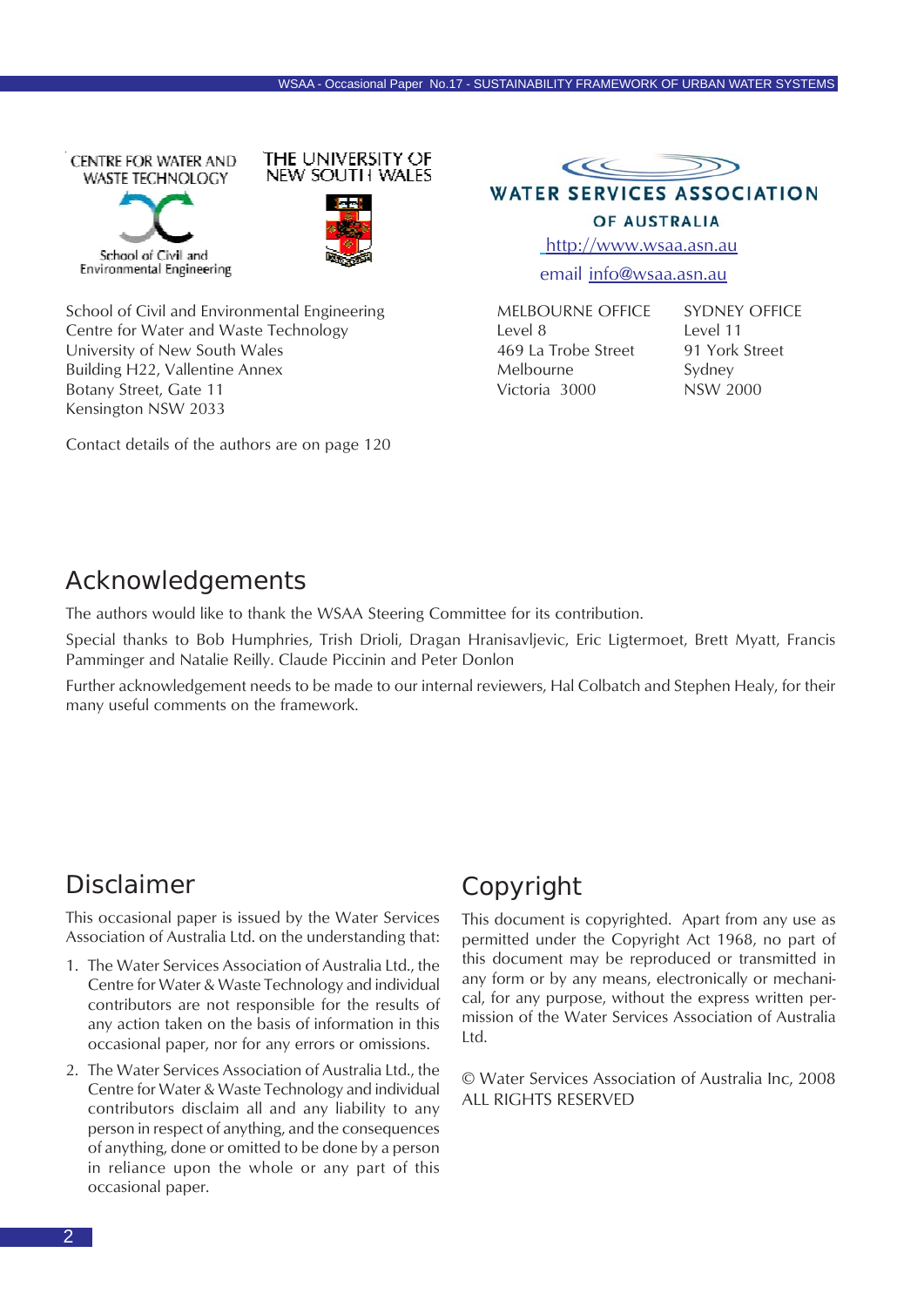## Overview of WSAA

The Water Services Association (WSAA) is the peak body of the Australian urban water industry. Its 30 members and 27 associate members provide water and sewerage services to approximately 15 million Australians and to many of our largest industrial and commercial enterprises.

WSAA was formed in 1995 to provide a forum for debate on issues important to the urban water industry and to be a focal point for communicating the industry's views. WSAA encourages the exchange of information and cooperation between its members so that the industry has a culture of continuous improvement and is always receptive to new ideas.

The functions of WSAA are:

- be the voice of the urban industry at the national and international level and represent the industry in the development of national water policy,
- facilitate the exchange of information and communication within the industry,
- undertake research of national importance to the Australian urban water industry and coordinate key national research for the industry,
- develop benchmarking and improvement activities to facilitate the development and improved productivity of the industry,
- develop national codes of practice for water and sewerage systems,
- assess new products relating to water, sewerage and trade waste systems on behalf of the water industry,
- jointly oversee the Smart Approved Watermark Scheme for products and services involved in conserving water use
- coordinate annual metric benchmarking of the industry and publish the National Performance Framework with the Federal and State Governments.

## Foreword

When proposing a project in the urban water industry, in the planning phase, several potential options are developed and then evaluated before a decision is made on which of the options delivers the optimal outcomes.

Traditionally, economic and engineering considerations have dominated the project option evaluation process. Times have changed and the community now demands that all options under consideration are assessed in the broader sense including their environmental and greenhouse gas emission footprints to ensure that they deliver a sustainable outcome.

Traditional project evaluation methodologies mainly dealt with analytical and objective parameters. However, many of the environmental impact aspects of projects are more subjective in nature and do not lend themselves to analytical assessment.

This sustainability assessment framework has been developed to assist urban water utilities to work with their communities and key stakeholders to undertake processes where assessment of subjective matters such as environmental impacts are included in the decision making process. Such processes are imperative if the final project solution is to be viewed as sustainable and acceptable to the community.

This occasional paper provides a framework for evaluating projects in a holistic manner and the framework is then applied to a hypothetical project and a real life project (Gold Coast Water Waterfuture Process) to demonstrate how the framework can be applied in the real world.

*Ross Young, Executive Director, WSAA*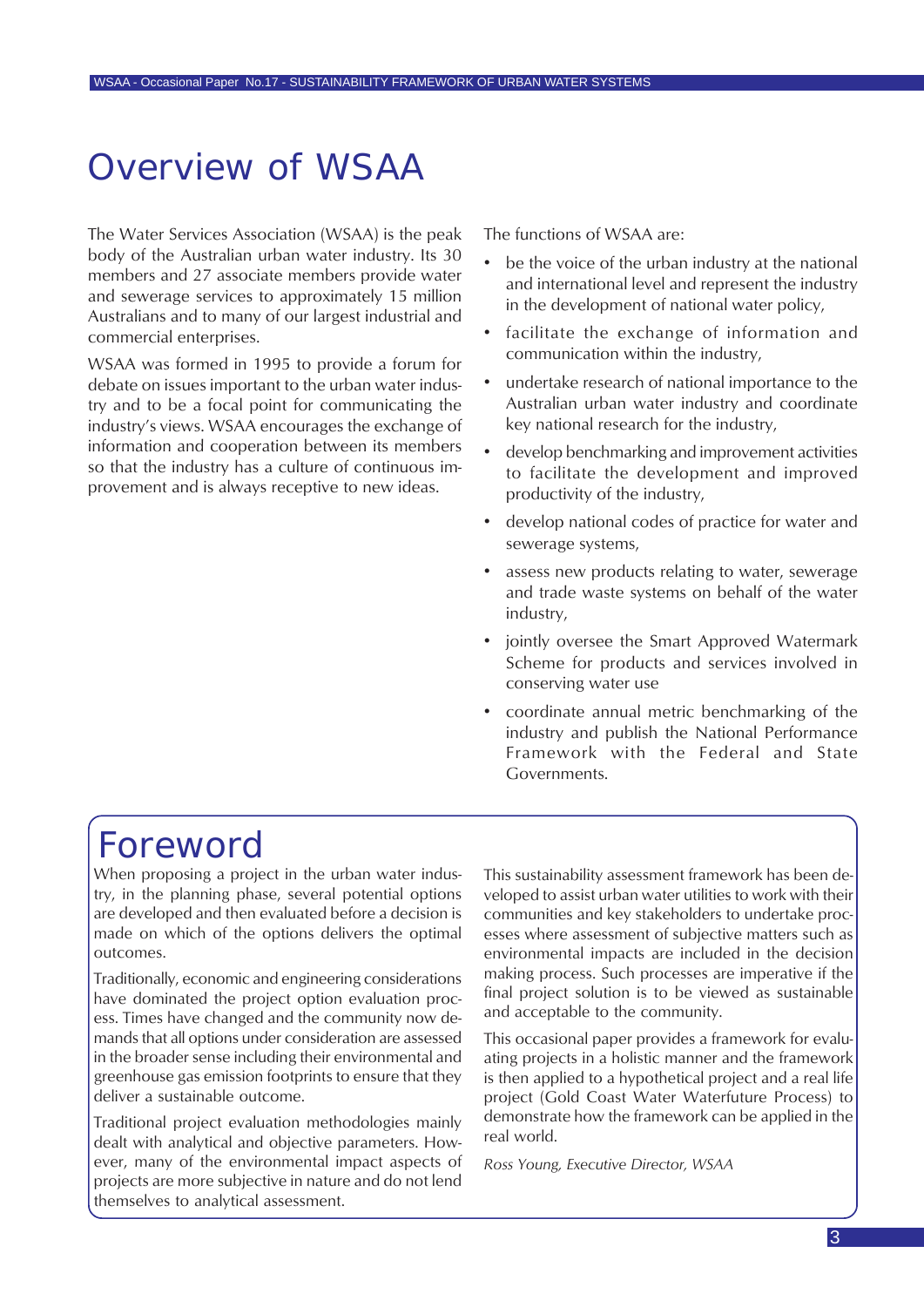## Contents

## PART A - Methodology for evaluating the overall sustainability of urban water systems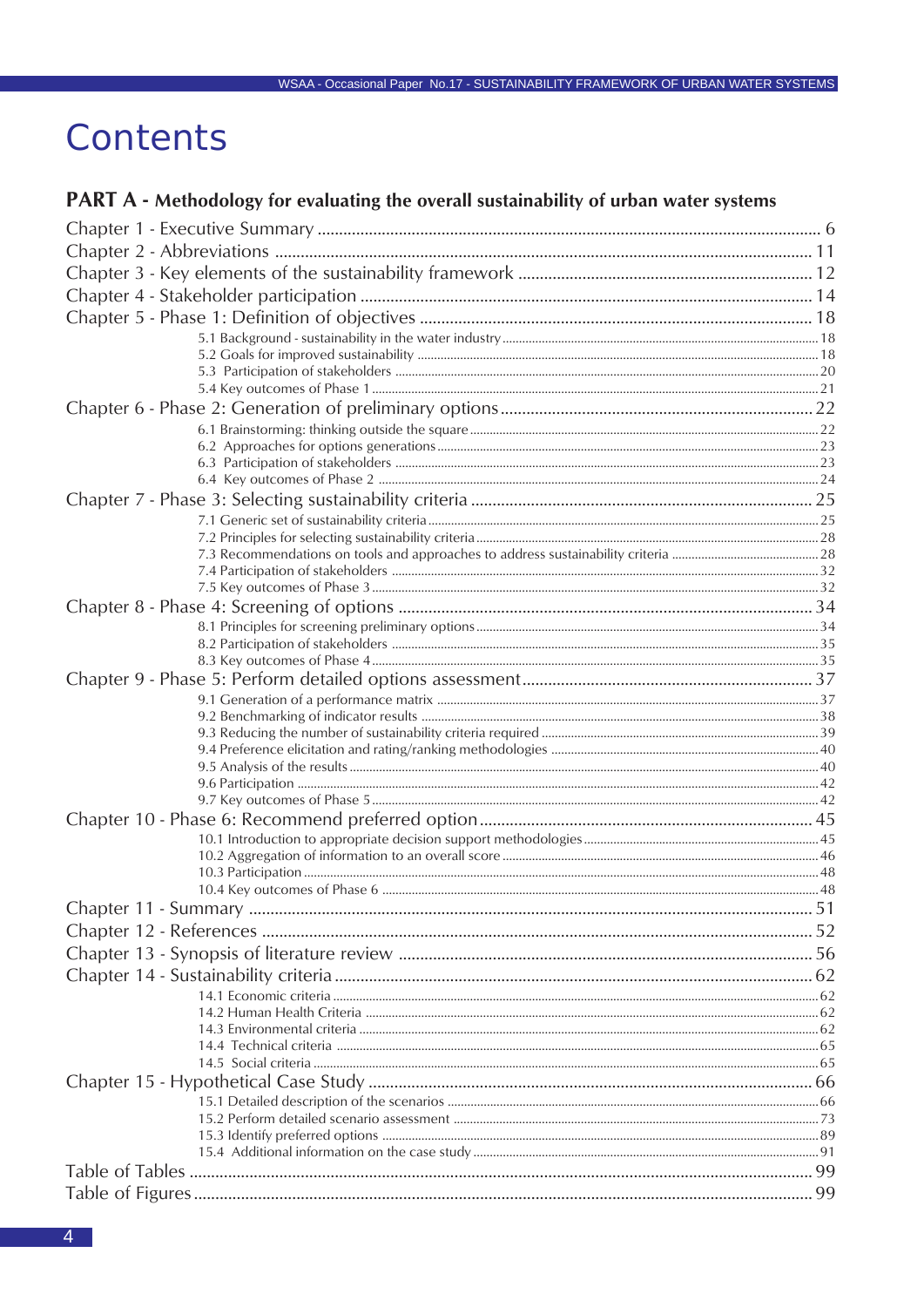Contents continued

## PART B - A review comparing the WSAA Sustainability Framework to the Gold Coast **Waterfuture process**

| $\sim$ $\sim$ $\sim$ $\sim$ $\sim$<br>t lontact details t<br>$\frac{1}{1} \frac{1}{1} \frac{1}{1} \frac{1}{1} \frac{1}{1} \frac{1}{1} \frac{1}{1} \frac{1}{1} \frac{1}{1} \frac{1}{1} \frac{1}{1} \frac{1}{1} \frac{1}{1} \frac{1}{1} \frac{1}{1} \frac{1}{1} \frac{1}{1} \frac{1}{1} \frac{1}{1} \frac{1}{1} \frac{1}{1} \frac{1}{1} \frac{1}{1} \frac{1}{1} \frac{1}{1} \frac{1}{1} \frac{1}{1} \frac{1}{1} \frac{1}{1} \frac{1}{1} \frac{1}{1} \frac{$ |
|-----------------------------------------------------------------------------------------------------------------------------------------------------------------------------------------------------------------------------------------------------------------------------------------------------------------------------------------------------------------------------------------------------------------------------------------------------------|
|-----------------------------------------------------------------------------------------------------------------------------------------------------------------------------------------------------------------------------------------------------------------------------------------------------------------------------------------------------------------------------------------------------------------------------------------------------------|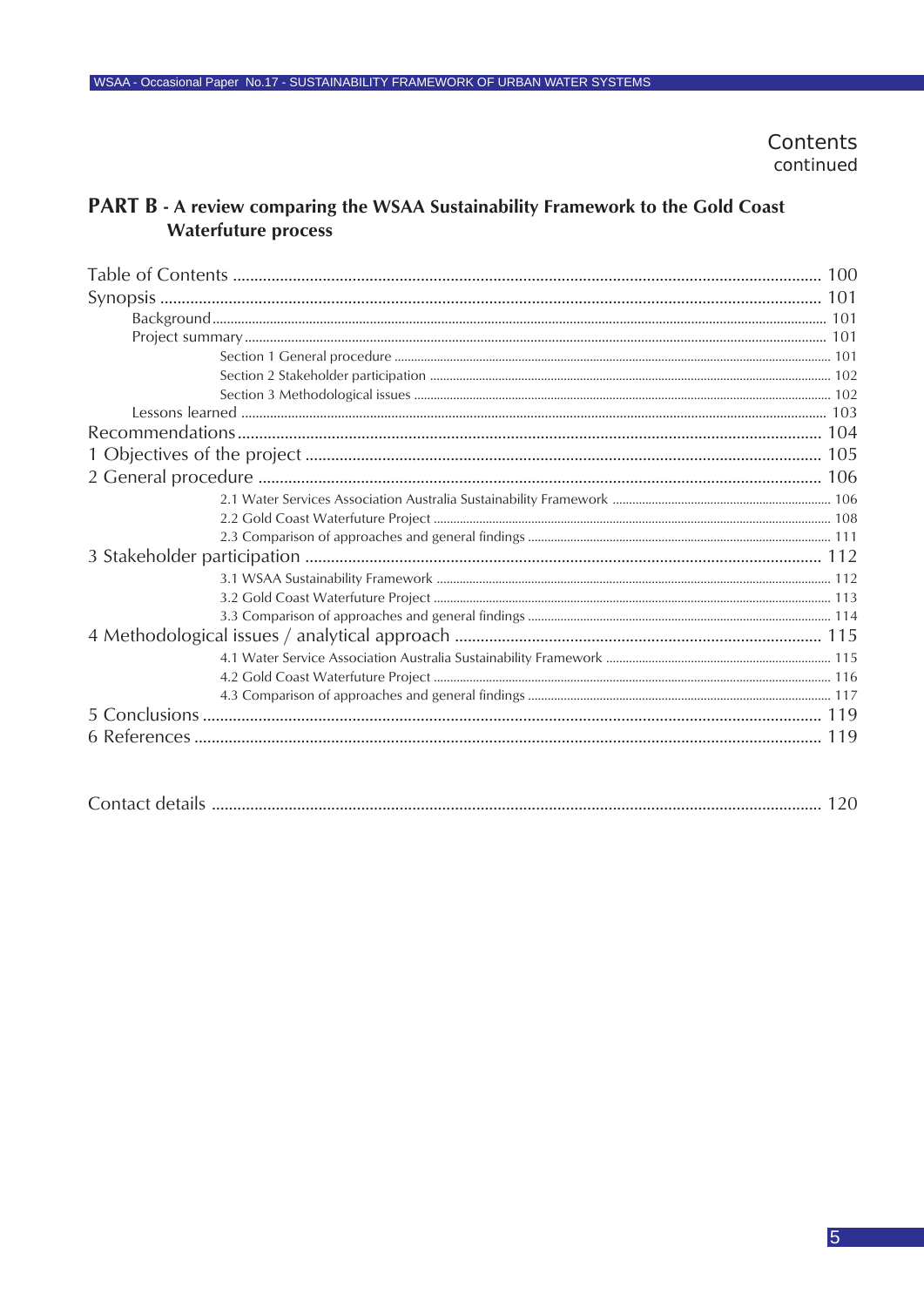## <span id="page-5-0"></span>Chapter 1 - Executive Summary

## Background

**A Consortium representing members of the Centre for Water and Waste Technology**<br>(UNSW, Sydney), Sustainable Water<br>Division of the NSW Department of Commerce Centre for Water and Waste Technology (UNSW, Sydney), Sustainable Water Division of the NSW Department of Commerce (Sydney) and CIT Urban Water (Chalmers University, Sweden) won the WSAA tender to develop a *Methodology for Evaluating the Overall Sustainability of Urban Water Systems*.

The need for this methodology has been growing for several years, and was recently spurred on by the Intergovernmental Agreement for a National Water Initiative, which identified the need to create water sensitive cities and specifically called for the development of "national guidelines for evaluating options for water sensitive urban developments, both in new urban subdivisions and high rise buildings".

To assist the urban water industry to achieve sustainable use of scarce water resources, the industry needs to develop a methodology for evaluating the sustainability of the various supply and demand options taking into account economic, environmental, human health, technical and social considerations.

The project brief indicated that the urban water industry wants to develop a common methodology for evaluating the overall sustainability of alternative options for urban water systems. This includes large-scale options for cities as well as configurations of water sensitive urban developments or single high rise developments. In particular the brief called for a common methodology for evaluating overall sustainability of alternative options for urban water systems, noting the range in alternative tools and approaches currently being used.

## Project summary

Stakeholder involvement and iterative procedures of activities were identified as critical activities to capture attributes essential to developing more sustainable options for the water industry.

The level of stakeholder involvement is however, dependent on the scale of the project. As such, the proposed framework consists of six phases (Figure 1), each highlighting two components, i.e. one section addressing the procedure *'how to carry out each phase'*, while another section focuses on the needs for *participation of stakeholders* (see Table 1).

This sustainability framework is intended to be flexible to allow its application for systems varying in each of:

- 1) scale of participation necessary;
- 2) financial requirements;
- 3) system boundary of the project; and
- 4) asset life-time.

Hence, it is applicable to varying temporal and spatial scale, economic impacts, number and degree of impacted people, sensitivity of and potential impact on the receiving environment, political considerations, availability of resources for assessment and urgency etc.

Three main categories of scale are suggested and presented in Table 1, i.e. small-, medium- and large-scale. Recognising that the effect of many 'small projects' can be substantial, this should be addressed at the strategic level within an organisation.

An example small-scale decision (replacement of a screen in a small sewage treatment plant) is provided to illustrate each phase of the framework. A large-scale case study (four options to increase a large city supply for 100 000 people) is presented in Chapter 15 - Hypothetical Case Study. This latter case study is provided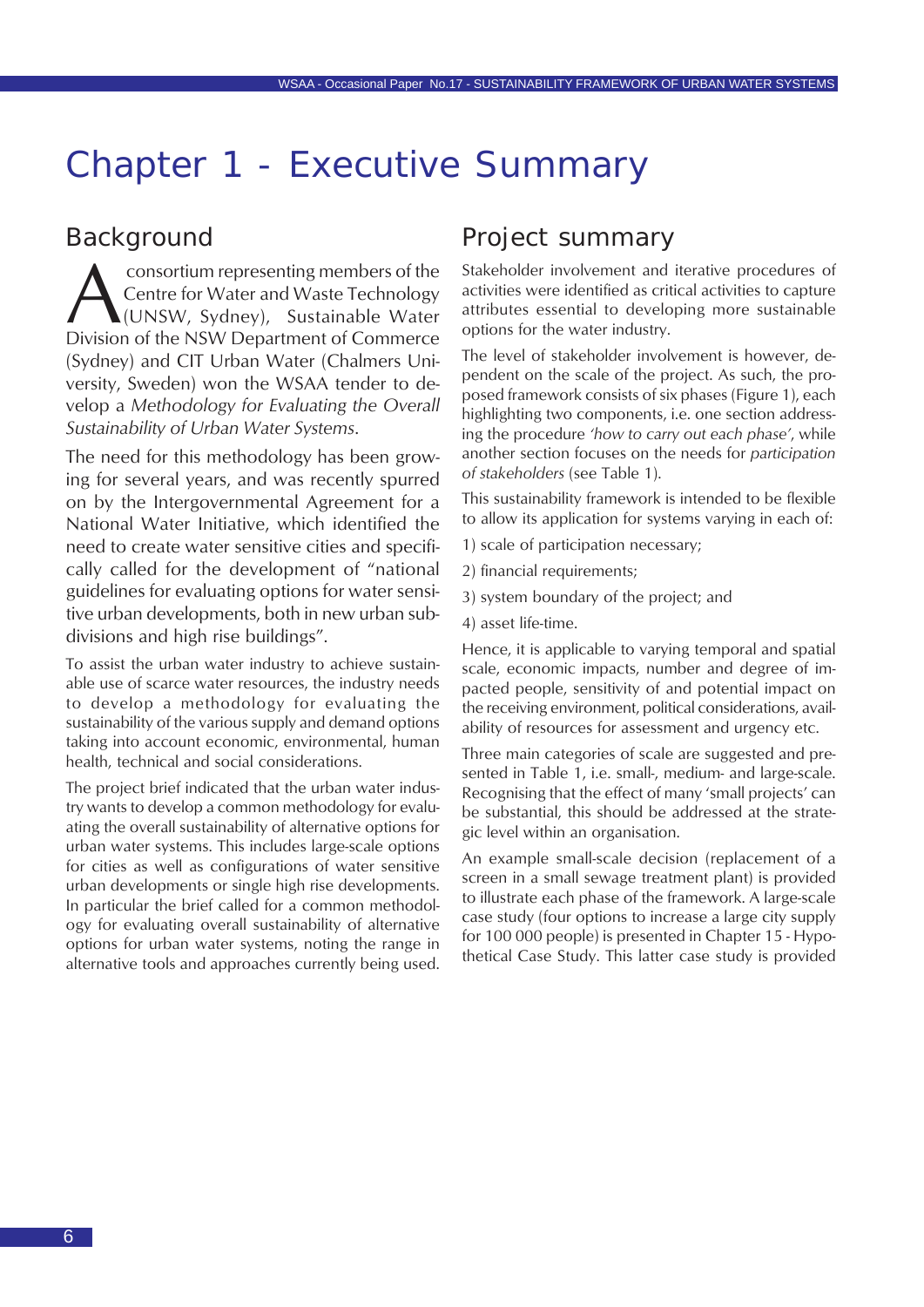### Chapter 1 - Executive Summary *continued*

to specifically illustrate the application of various tools (such as Life Cycle Analysis and Microbial Risk Assessment for environmental impact and human health respectively) during Phase 5, where the quantitative ranking of options occurs, prior to deliberations for the final recommendation of options (Phase 6). The results of the case are circumstance specific and should not be taken as a general rule.

An important strategy during Phases 4 and 5 is to identify the effects of each option by criteria so that mitigation options can be perused if desired before moving onto the next phase. A good example is desalination, where the environmental impact from  $CO<sub>2</sub>$  emissions from non-renewable energy sources is identified, but can be mitigated by revisiting options which include, say, changing to a renewable energy source with minimal environmental impact.

The type of consultation process used will depend upon several factors, including, but not exclusively the nature of the relevant stakeholders (within and external to the responsible agency), the types of the potential impacts and the resources available for consultation. While many methods have been and can be used with success to engage stakeholders, for large-scale undertakings requiring considerable public dialog, considerable attention is required in determining the engagement strategy, particularly in relation to public meetings. This is because public meetings give much more exposure to the "incensed and articulate" than to the unengaged, and also give the impression that a decision has already been made (a "decide, announce, defend" strategy). Hence several more 'deliberative designs' for consultation have appeared in recent years, such as the citizens' jury (discussed in the separate literature review undertaken for this project [Kärrman *et al.*, 2000]).

#### **Figure 1 Schematic diagram of the sustainability framework**



The above six Phases are described in detail on the following page.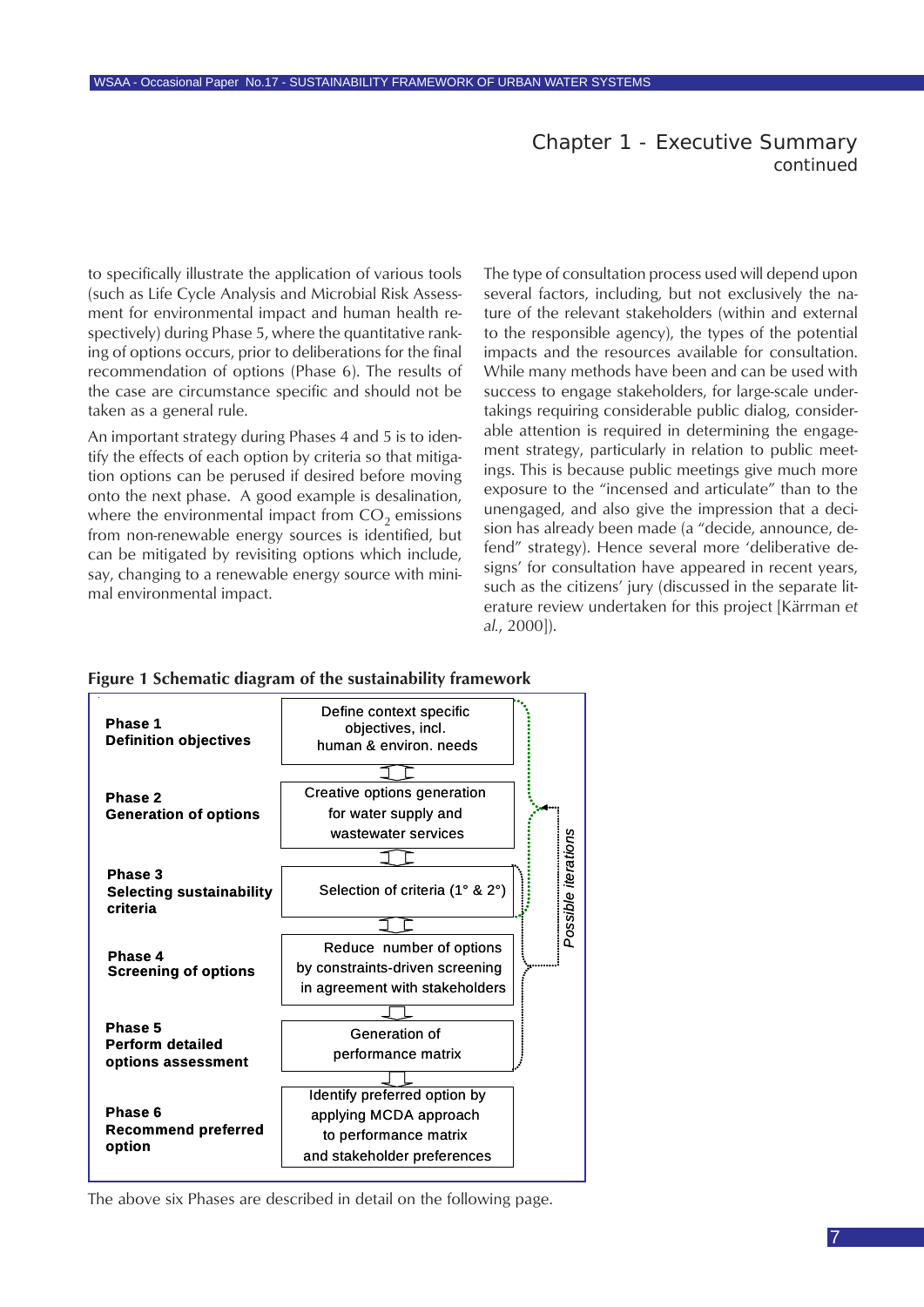## Chapter 1 - Executive Summary

## *continued*

#### **Table 1 Objectives, processes, participants (by scale) for each phase in sustainability assessment for urban water systems**

| Phase                                                      | Objectives                                                                                                                                                                                                                          | Processes                                                                                                                                                                                                                                                                       | Participants and                                                                                                                                                                                                                                   | Scale $3$                              |
|------------------------------------------------------------|-------------------------------------------------------------------------------------------------------------------------------------------------------------------------------------------------------------------------------------|---------------------------------------------------------------------------------------------------------------------------------------------------------------------------------------------------------------------------------------------------------------------------------|----------------------------------------------------------------------------------------------------------------------------------------------------------------------------------------------------------------------------------------------------|----------------------------------------|
| 1. Define problem<br>and objectives                        | Determine objectives that<br>are in harmony with (or at<br>least acceptable to) the<br>project proponent, broader<br>policy framework,<br>stakeholder groups, and<br>local community                                                | Steering committee-<br>٠<br>Value management study<br>٠<br>Market surveys-<br>$\bullet$<br>Public conversations-<br>٠<br>Reference to other studies,<br>٠<br>policies, planning controls,<br>organisational goals, etc-<br>Document all assumptions<br>٠<br>and value sets used | Owner/developer<br>Water authority<br>$\bullet$<br>Consent authority<br>[Future] resident community<br>Relevant government<br>$\bullet$<br>departments<br>Relevant politicians<br>$\bullet$<br>Relevant community or<br>$\bullet$<br>environmental | Α<br>Α<br>M-L<br>M-L<br>$M-L$<br>$M-L$ |
| 2. Preliminary<br>options                                  | Provide a reasonably<br>٠<br>diverse and comprehensive<br>set of possible solutions<br>Any proposed option should<br>$\bullet$<br>be included at this stage                                                                         | Brainstorming<br>٠<br>$\bullet$<br>Lateral thinking<br>$\bullet$<br>Backcasting<br>$\bullet$<br>Workshops<br>Expert consultants<br>Collaboration of diverse<br>O<br>group                                                                                                       | Any of the Phase 1<br>participants with an interest<br>in participating<br>Water management experts •<br>(from industry / academia)                                                                                                                | Α<br>M-L                               |
| 3. Determine<br>sustainability<br>criteria &<br>weightings | Arrive at a consensus (or<br>$\bullet$<br>aggregate) of stakeholder<br>values<br>Within the five primary<br>٠<br>criteria, aim to reduce the<br>total number of secondary<br>criteria, to limit complexity<br>of assessment process | Citizens' Jury<br>٠<br>Deliberative Panel<br>٠<br>Expert panel<br>٠<br>'Value-tree analysis'<br>٠<br>Public conversations<br>Etc.<br>٠                                                                                                                                          | All stakeholders (i.e. see<br>Phase 1)                                                                                                                                                                                                             | Α<br>$\bullet$                         |
| 4. Screen options                                          | Reduce the number of<br>$\bullet$<br>options down to a number<br>that can be thoroughly<br>assessed (e.g. 4 or 5)                                                                                                                   | Simple absolute yes/no<br>٠<br>decision based on<br>qualitative assessment (or<br>quantitative if values<br>already known) against<br>objectives and criteria<br>already established<br>Identify if mitigation is<br>possible, reassess                                         | Technical experts in<br>consultation with the wider<br>stakeholder group                                                                                                                                                                           | A (refers to tech. experts)            |
| 5. Detailed<br>assessment                                  | Assess the impact of each<br>$\bullet$<br>of the options according to<br>each of the criteria selected<br>$\bullet$<br>Determine preferences on<br>criteria                                                                         | Use whatever assessment<br>٠<br>tools are available: LCA,<br>LCC, MFA, etc.<br>Surveys &/or focus groups<br>٠<br>Identify if mitigation is<br>٠<br>possible, reassess<br>Ranking & normalisation of<br>٠<br>criteria                                                            | Only local engineers<br>$\bullet$<br>Broader technical experts<br>Community participation for<br>social impact assessment                                                                                                                          | S<br>M-L                               |
| 6. Recommend<br>preferred option                           | Arrive at one preferred<br>٠<br>option which is either<br>implemented or<br>recommended, depending<br>on the degree of authority                                                                                                    | Critical review of options &<br>$\bullet$<br>uncertainties, which for M-L .<br>projects may utilise multi-<br>criteria decision add tools,<br>such as SMART and<br><b>STRAD</b>                                                                                                 | Senior engineer<br>Representative<br>stakeholders well informed<br>in the whole process (i.e.<br>see Phase 1)                                                                                                                                      | S-M<br>$M-L$                           |

<sup>3</sup> Scale letters refer to: S – small-scale decision (such as pump or valve replacement) within an organisation; M – medium-scale decision (such as a major trunk main) involving external stakeholders; L – large-scale decision (such as a new subdivision with water/wastewater services in a large city); A – common to any scale.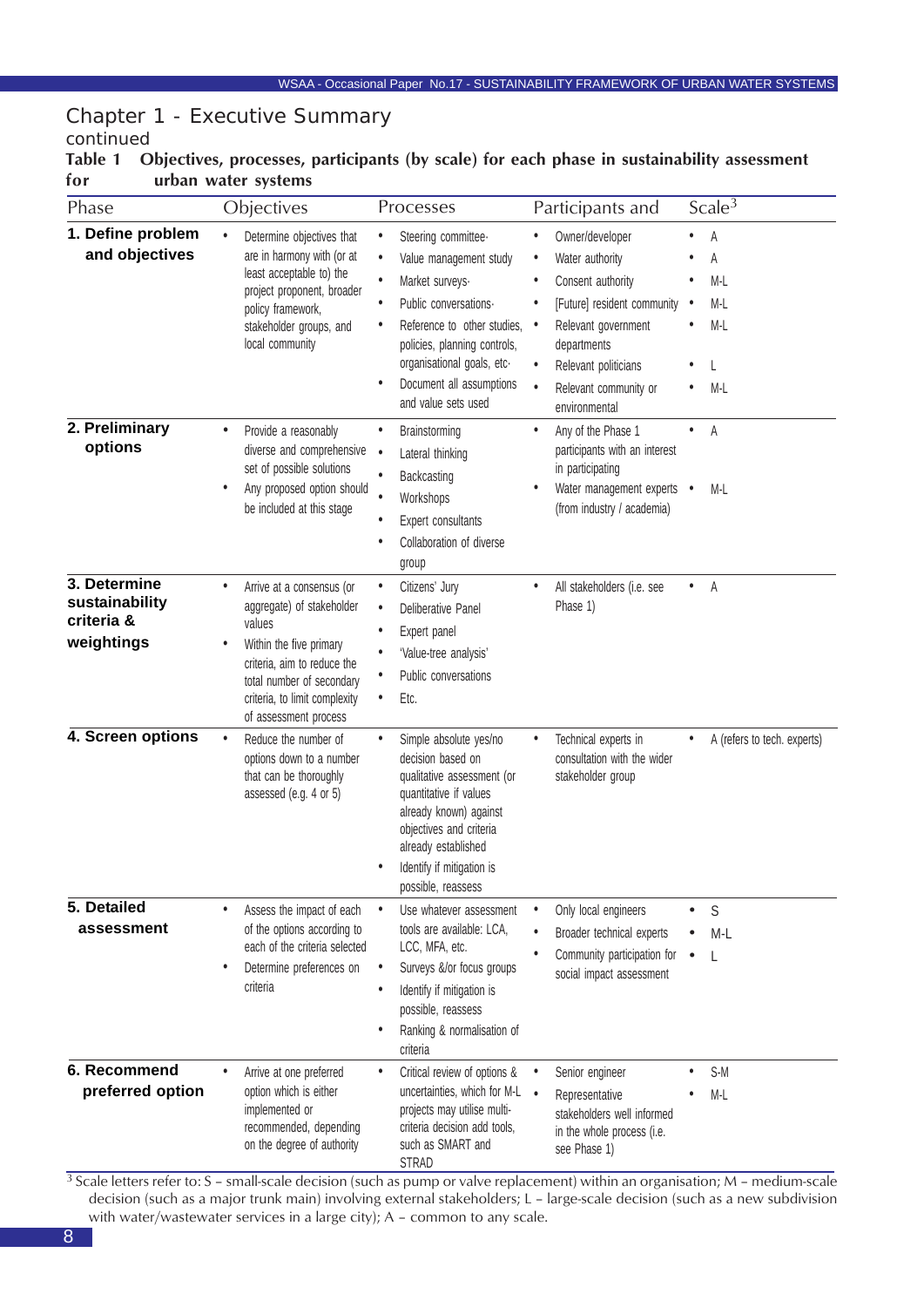Chapter 1 - Executive Summary *continued*

A quick synopsis of the six phases in the proposed framework is given below. Overall, all assumptions and value sets used need to be documented for each phase.

- **• Phase 1 Framing the problem and objectives**. It is quite probable there may be a wide variety of perspectives on the problem(s). There will also be multiple and often competing objectives even from a single stakeholder's perspective. Adequate attention needs to be given to 1) problem framing and 2) the objectives for its solution that all stakeholders are willing to buy into the relative assessment of the sustainability of the various options. Definition of the context-specific objectives of the project (scale-dependent) should include affected stakeholders, selection of participants and the intended use(es) of the results, as well as including discussion on the initiator/driver(s) of the project.
- **• Phase 2 Generation of preliminary options**. Stakeholders should develop numerous preliminary options which will be further investigated in Phase 4 and if 'kept', in Phases 5 and 6. These options will consist of conventional as well as alternative options that may not be commonly accepted currently, but which may become attractive in the future under changed conditions. The options should be specified with enough detail so that there is sufficient understanding of each option to enable the subsequent culling phases. It may help to consider what is not wanted, prior to any brainstorming of options. Phases 1 and 2 will both draw out the values of the various parties represented in the process, which may be documented to facilitate discussions in subsequent phases.
- **• Phase 3 Selecting sustainability criteria.** The selection of criteria to be used for screening options (Phase 4) and for assessing the performance of prioritised options in detail (Phase 5). The selection of criteria is critical, it should cover the five primary criteria (economic, human health, environment, technical and social) and it needs to encapsulate the various context-specific objectives identified in Phase 1. However the number and types of secondary criteria depend very much on the actual project planned.
- **Phase 4 Screening of options.** Pragmatism (costs, time and other constraints) allows only a few options to be developed and assessed in detail (Phase 5). The purpose of Phase 4 is to reduce with stakeholder agreement the list of options to a number that can feasibly and thoroughly be assessed. It is important to identify which aspects of a less favourable option could be improved by mitigation. This may allow the reframing of the option during a second iteration of Phases 2-4.
- **• Phase 5 Perform detailed options assessment**. Performing an assessment of the options should provide reasonably accurate quantitative and/or qualitative comparisons of each option shortlisted in Phase 4 based on criteria chosen in Phase 3. If participation has been adequately undertaken in previous phases, relevant experts should be tasked by the stakeholders to undertake the detailed assessment and bring back data for the final option recommendation (Phase 6). It is during Phase 5 that various tools (such as LCA, LCC, MRA, CRA etc.) are used to provide data on each of the agreed criteria that required quantification. The indicator results should be normalized in terms of selecting a reference point and weighted, or compared to aspiration goals set by the organisation or by the government. This will minimise any bias during the evaluation in Phase 6.
- **• Phase 6 Recommend preferred option:** In Phase 6, the final recommendation is made for the preferred option(s) to go ahead. All of the previous information collected during Phases 1-5 are clearly presented to a more limited number of key stakeholders involved in Phase 6. In addition to the consolidated information provided on the five primary criteria from Phase 5, the stakeholders in Phase 6 should work through the data, possibly by way of a transparent multi-criteria decision aiding tool, such as SMART or STRAD. The goal here is not only to 'rediscover' the direct criteria ratings from Phase 5, but to understand the impacts caused by variations in rankings, uncertainty, and if necessary, weightings, so providing further insight for the final recommendation by covering each of the criteria and options.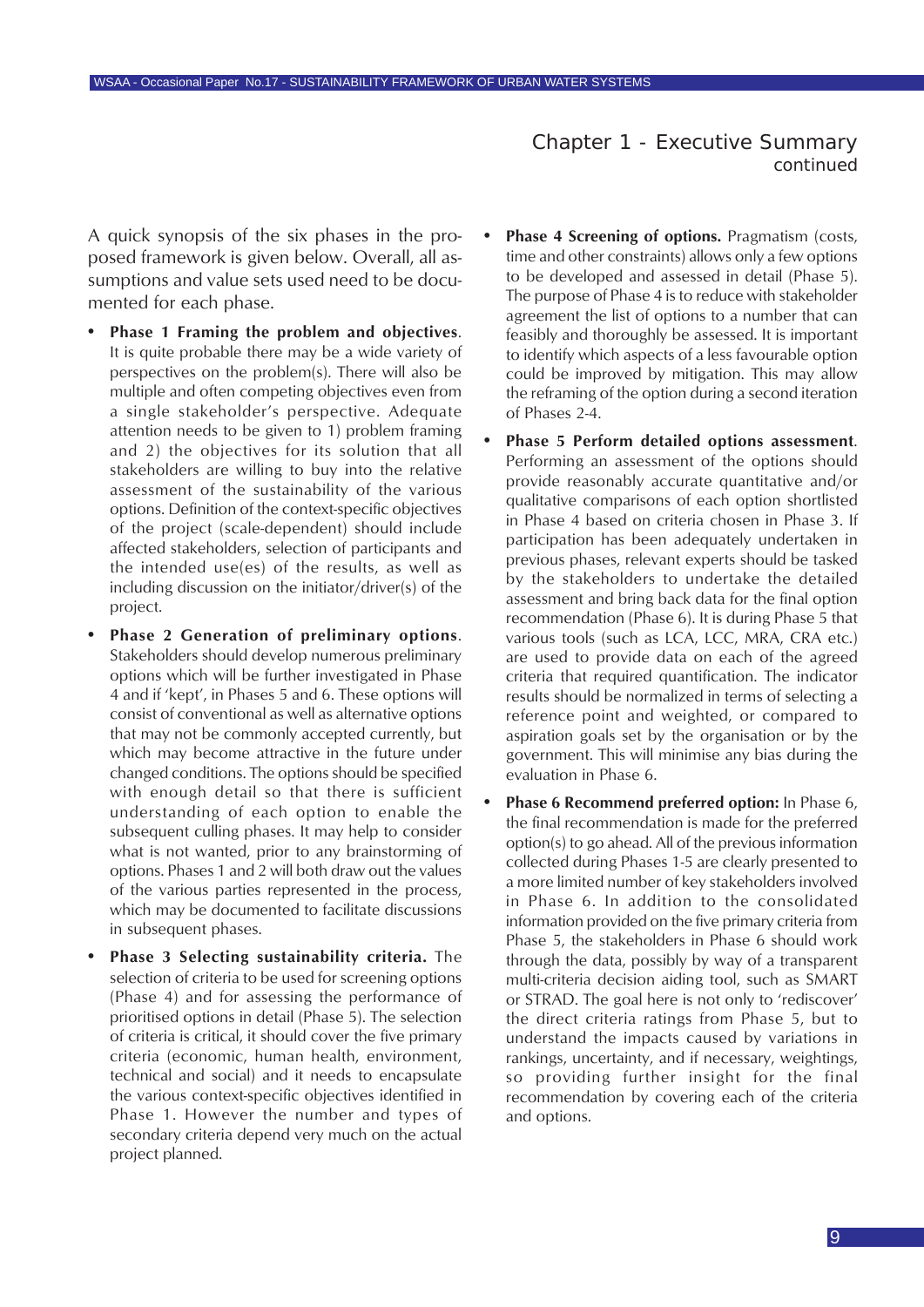#### Chapter 1 - Executive Summary *continued*

To the degree tested, the proposed framework addresses the complex topic of sustainability of Urban Water Systems in a structured way. Consideration of *procedure* ('how to carry out each phase') and *participation of stakeholders* is explicitly assessed. This proposed sustainability framework should evolve over time as indeed does our view of sustainability. Recommendations are made in Section 3 for future research in order to further improve the framework and test it more vigorously.

The MCDA methodology outlined, however, does not inherently lead to a sustainable decision. Yet the adoption of sustainability criteria, comparing alternative options to traditional solutions can assist in making decisions that are more sustainable than "business as usual" decisions that rely on a simple financial analysis alone. If utilities are aiming to make decisions which are sustainable in absolute terms, it is important for them to adopt the principles of sustainable management. Utilities will need to establish their "sustainability context" to guide such an approach. Useful criteria for describing high level sustainability are those outlined in the book, Natural Capitalism, which includes four forms of capital:

- Human capital, in the form of labour and intelligence, culture and organization;
- Financial capital, consisting of cash, investments and monetary instruments;
- Manufactured capital, including infrastructure, machines, tools and factories; and
- Natural capital, made up of resources, living systems and ecosystem services *(Hawken, Lovins and Lovins; 1999. Natural Capitalism. The Next Industrial Revolution, p.4).*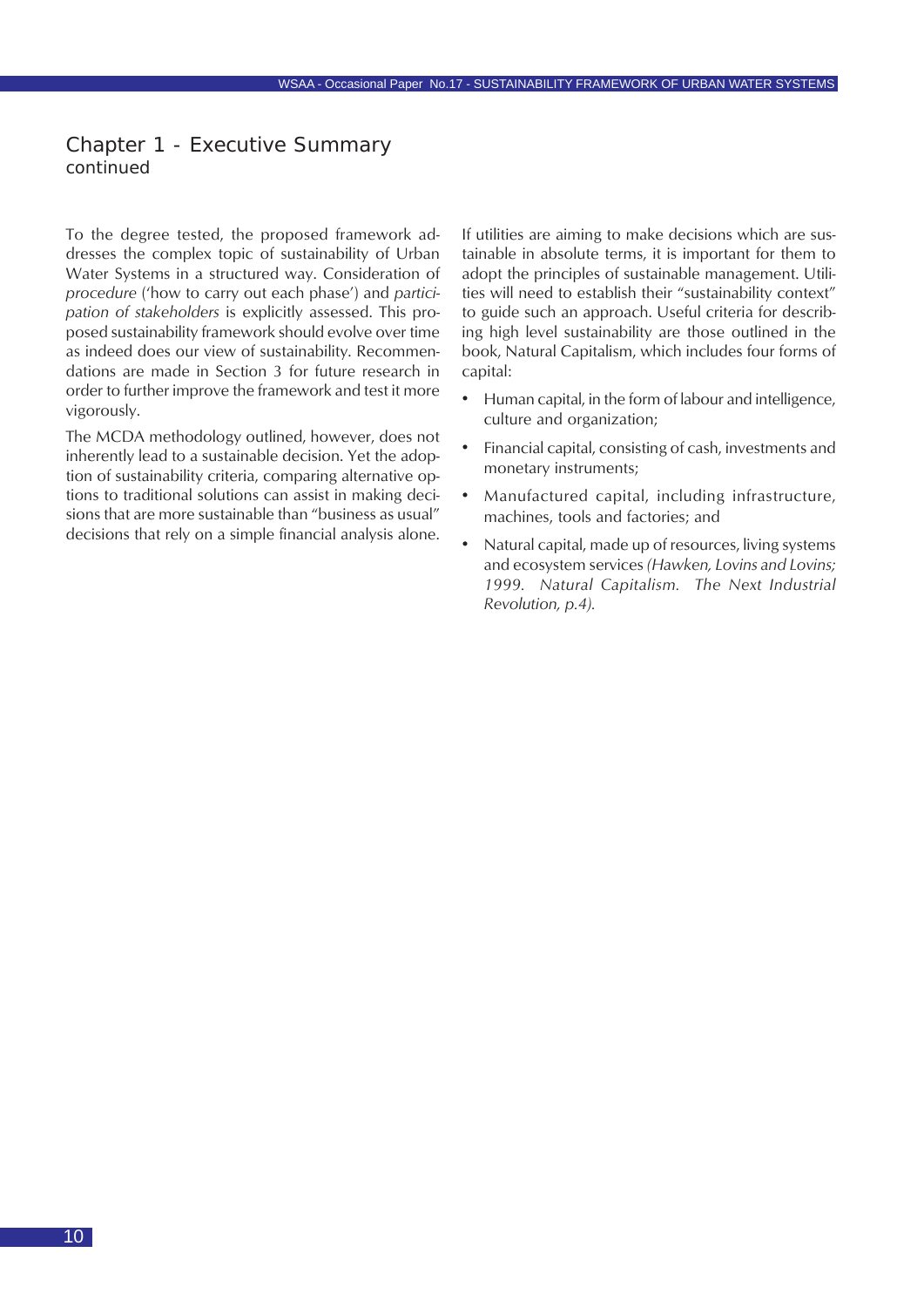## <span id="page-10-0"></span>Chapter 2 -Abbreviations

NPV Net Present Value

| AHP              | Analytical Hierarchy Process               | <b>PMF</b>    | Probability mass function                        |
|------------------|--------------------------------------------|---------------|--------------------------------------------------|
| <b>BWR</b>       | <b>Basic Water Requirements</b>            | <b>PDF</b>    | Probability density function                     |
| CAC              | Citizen advisory committees                |               | PROMETHEE Preference Ranking Organisation Method |
| <b>CRA</b>       | Chemical risk assessment                   |               | for Enrichment Evaluations                       |
| <b>DALY</b>      | Disability adjusted life year              | <b>PWWF</b>   | Peak wet weather flow                            |
| <b>DM</b>        | Decision Maker                             | <b>ORWARE</b> | Organic Waste Research model                     |
| <b>DMP</b>       | Decision making process                    | <b>QMRA</b>   | Quantitative microbial risk assessment           |
| DtT              | Distance to target                         | <b>RfD</b>    | Reference dose                                   |
| EF               | <b>Ecological Footprint</b>                | <b>ROC</b>    | Rank Order Centroid                              |
| <b>ELECTRE</b>   | Elimination et Choix Traduisant la Réalité | <b>SCA</b>    | Strategic choice approach                        |
| <b>ESD</b>       | Ecological Sustainable Development         | <b>SCADA</b>  | Supervisory Control and Data Acquisition         |
| <b>FMEA</b>      | Failure mode and effect analysis           | <b>SCR</b>    | Screening capture ratio                          |
| <b>GRI</b>       | Global Reporting Initiative                | <b>SFA</b>    | Substance flow analysis                          |
| IAP <sub>2</sub> | International Association for Public       | <b>SIA</b>    | Social Impact Assessment                         |
|                  | Participation                              | SMART         | Simple Multi-Attribute RaTing method             |
| <b>IPCC</b>      | Intergovernmental Panel on Climate         | <b>STRAD</b>  | STRategic ADvisor (software package)             |
|                  | Change                                     | SWARD         | Sustainable Water Industry Assets                |
| <b>LCA</b>       | Life-cycle assessment                      |               | <b>Resource Decisions</b>                        |
| <b>LCC</b>       | Life-cycle costing                         | <b>SWOT</b>   | Strengths, weaknesses, opportunities and         |
| L/p.d            | Litres per person in a day                 |               | threats                                          |
| <b>MCA</b>       | Multi-criteria analysis                    | <b>TMRO</b>   | Total material requirement and output            |
| <b>MCAP</b>      | Multi-criteria aggregation procedures      | <b>TBL</b>    | Triple Bottom Line Reporting                     |
| <b>MCDA</b>      | Multi-criteria decision aiding             | <b>UNEP</b>   | United Nations Environment Programme             |
| <b>MCDM</b>      | Multi-criteria decision making             | <b>URWARE</b> | Urban Water Research model                       |
| <b>MFA</b>       | Materials flow analysis                    | <b>UWS</b>    | Urban Water System                               |
| <b>MIPS</b>      | Materials Intensity Per unit Service       | <b>WACC</b>   | Weighted average cost of capital                 |
| <b>MRA</b>       | Microbial risk assessment                  | <b>WHO</b>    | World Health Organization                        |
| <b>MTBF</b>      | Mean Time Between Failures                 |               |                                                  |
| <b>NAIADE</b>    | Novel Approach to Imprecise Assessment     |               |                                                  |
|                  | and Decisions Environment method           |               |                                                  |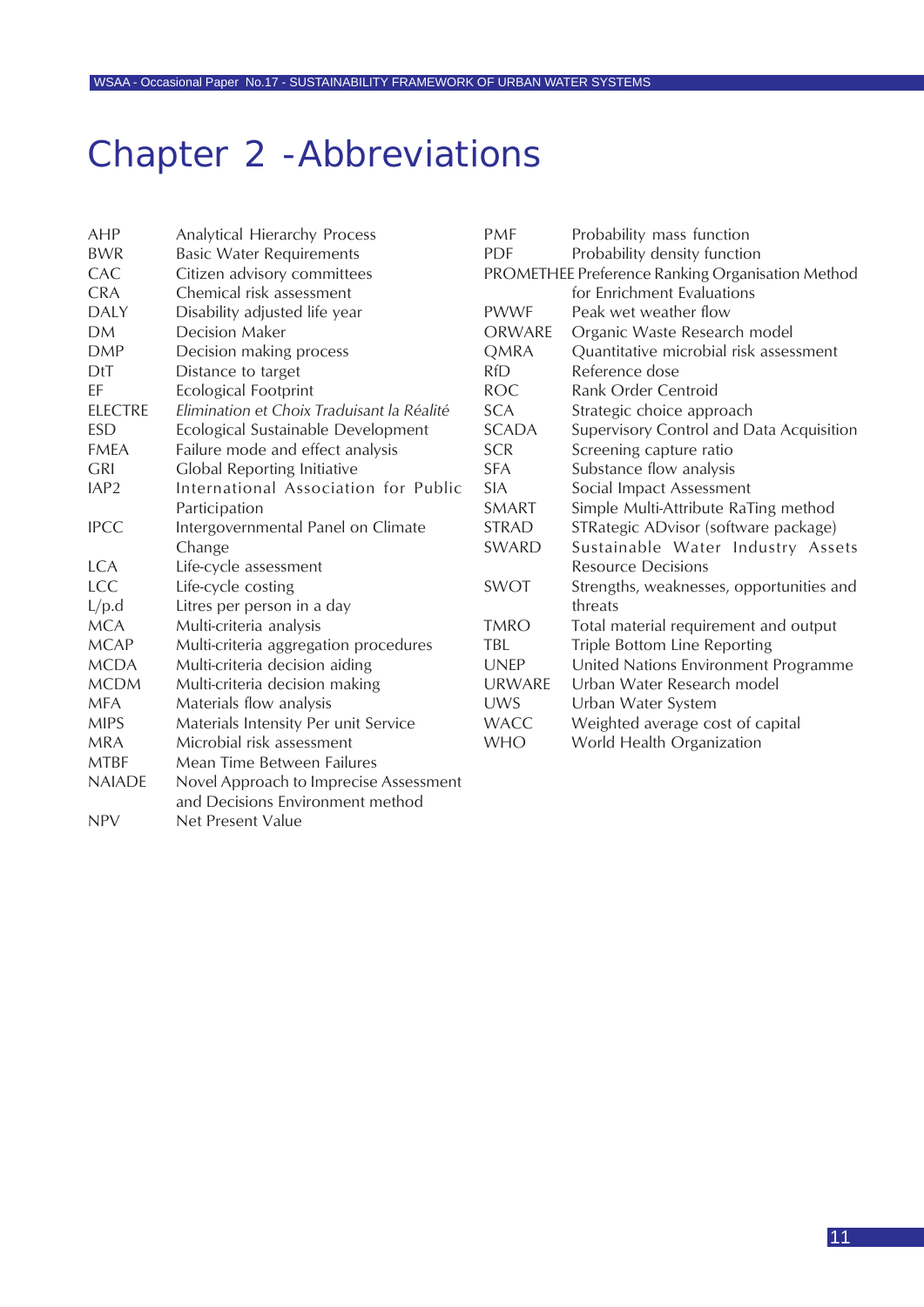## Chapter 3. Key elements of the sustainability framework

This section introduces the key elements of the *iterative procedural sustainability framework*. The proposed framework consists of 6 phases as depicted in Figure 2. Each phase is split into two components, i.e. one addressing the procedure *'how to carry out each phase'*, while another is separated to highlight the *participation of stakeholders*.

This sustainability framework is intended to be flexible to allow its application for systems varying in characteristics, such as temporal and spatial scale, economic effect, number and degree of people affected, sensitivity of and potential impact on the receiving environment, political considerations, availability of resources for assessment and urgency etc. Therefore, a small scale example, i.e. replacement of a screen in a small sewage treatment plant, is used throughout all Phases to illustrate the application of the framework. A large-scale case study is given in the Appendix 5 that only focuses on Phase 5 in detail, i.e. application of the quantitative tools for detailed options assessment and initial ranking of options.

#### **Figure 2 Schematic diagram of the sustainability framework**



The MCDA methodology outlined in this document does not inherently lead to a sustainable decision. However, through the adoption of sustainability criteria, comparing alternative options to traditional solutions can assist in making decisions which are more sustainable than "business as usual" rather than relying on a simple financial analysis alone.

If utilities are aiming to making decisions which are sustainable in absolute terms it is important for them to adopt the principles of sustainable management. Utilities will need to establish their "sustainability context" to guide the use of this approach.

Useful criteria for describing high level sustainability are those outlined in the book Natural Capitalism (see below).

#### **Framing the Decision-making Context to Assess Sustainability**

For any activity to be truly sustainable in the long term, it is imperative that the overall value of all forms of capital is enhanced, and not degraded. The four forms of capital are:

- Human capital, in the form of labour and intelligence, culture and organization;
- Financial capital, consisting of cash, investments and monetary instruments;
- Manufactured capital, including infrastructure, machines, tools and factories; and
- Natural capital, made up of resources, living systems and ecosystem services (Hawken *et al*., 1999, p.4).

The traditional approach to choose the lowest cost option taken by most companies in the past has often resulted in the degradation of natural capital.

Through the application of sustainability principles, a water utility may choose to adopt a position of environmental stewardship, leading to protection and enhancement of the natural environment by minimising the direct and indirect effects of its operations, and rehabilitating disturbed areas and providing environmental offsets to compensate for unavoidable losses.

True sustainability understands the long term interdependence between natural and financial capital and aims to protect and enhance environmental capital so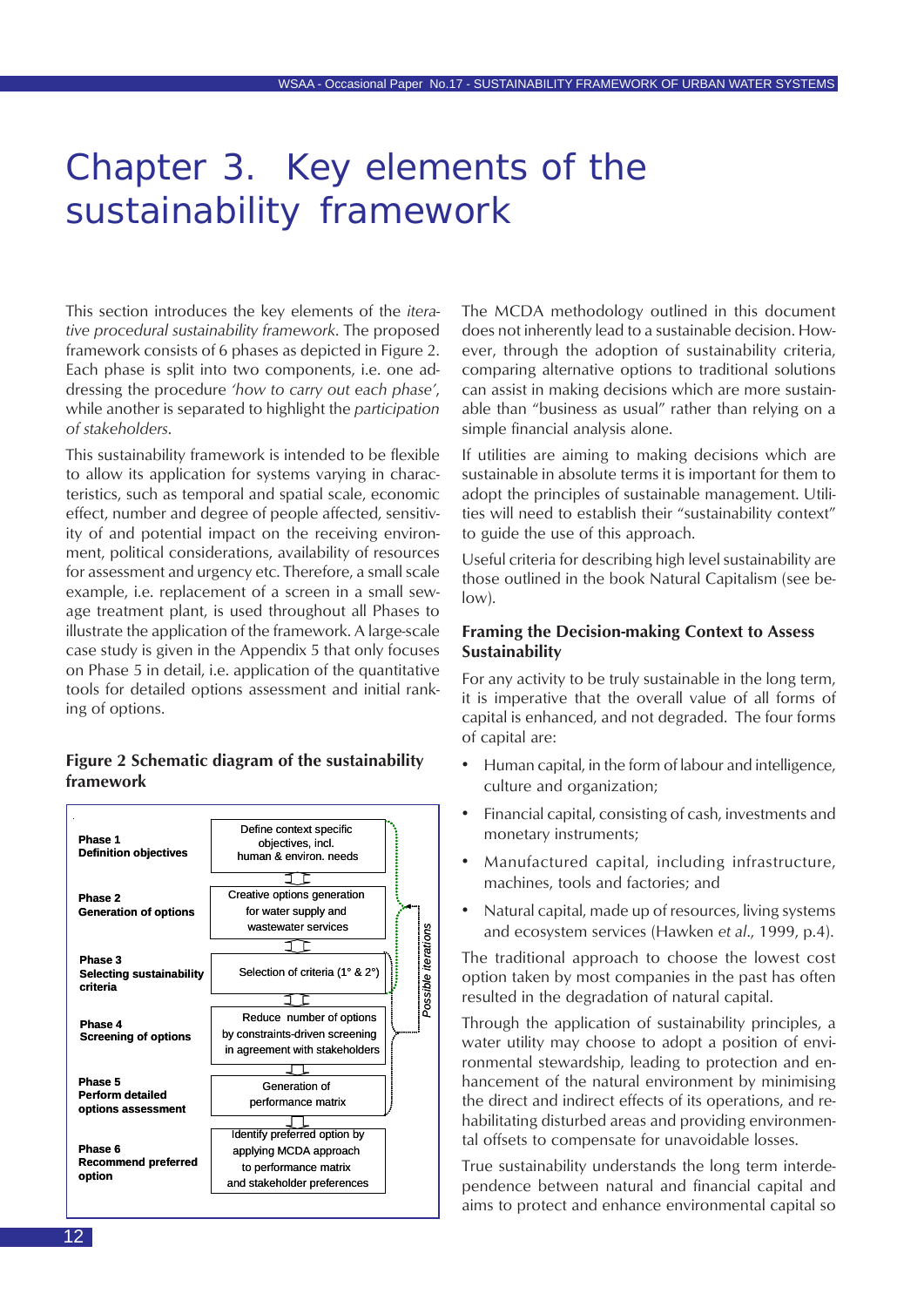### Chapter 3 - Key elements of the sustainability framework *continued*

<span id="page-12-0"></span>at to ensure maximum long term economic value to other stakeholders.

With this model in mind, an urban water utility could maximise the sustainability of any proposed project, policy or strategy provided that the competing options are assessed against a rigorous set of sustainability principles, and that options that fail to pass the test are rejected, or modified to achieve congruence with the principles. Once this is done the costs (and, in many, cases benefits) of the mitigations to protect or enhance natural capital are assessed for their affordability and social acceptability.

The Water Corporation's working set of sustainability principles are provided as an example of a high level definition of sustainability. These principles are supportive of the Corporation's business mission, which is *"sustainable management of water services* to *make Western Australia a great place to live and invest*". These principles will be applied initially to all stages of the capital investment decision making process from the earliest conceptualisation of the need for a capital project, then progressively to procurement, operations and all other areas of the business.

The intention is to change the conventional mind sets of people – to engage them in thinking differently about the decisions they make for the business, and beyond that in their personal lives.

## The Water Corporation's Sustainability Principles

### The value we deliver

#### **1. Economic - we deliver intergenerational value to the community of Western Australia and our shareholder We will:**

• Make decisions which demonstrate highest shareholder and stakeholder value to WA over the long term

#### **2. Environment – we actively protect and restore the natural environment We will:**

- Protect all ecological processes
- Protect and enhance biodiversity
- Work to reduce waste and emissions
- Maximise resource use efficiency

### **3. Society - we respect, nurture and develop people and communities**

#### **We will:**

- Build stronger communities
- Respect diversity of culture and heritage
- Promote equity and equal opportunity
- Promote learning and skills development
- Promote health and safety
- Consider social and economic impacts of our decisions on our customers and employees

#### **4. Governance - we seek the right solutions and do them in the right way We will:**

- Maintain best practice business systems that ensure we will meet or exceed our legal and regulatory compliance requirements
- Accept responsibility for our actions and transparently report our performance
- Make decisions informed by best technical and scientific information and managed for adaptation

#### **5. Engagement - we openly consult stakeholders as part of our decision making We will:**

• Recognise the role and importance of the community, employees and other stakeholders to be involved in our decision making

#### **6. Water for the future We will:**

- Ensure healthy water for all
- Limit abstraction of water sources within their renewable yield
- Promote the value of water and water efficiency practices with our customers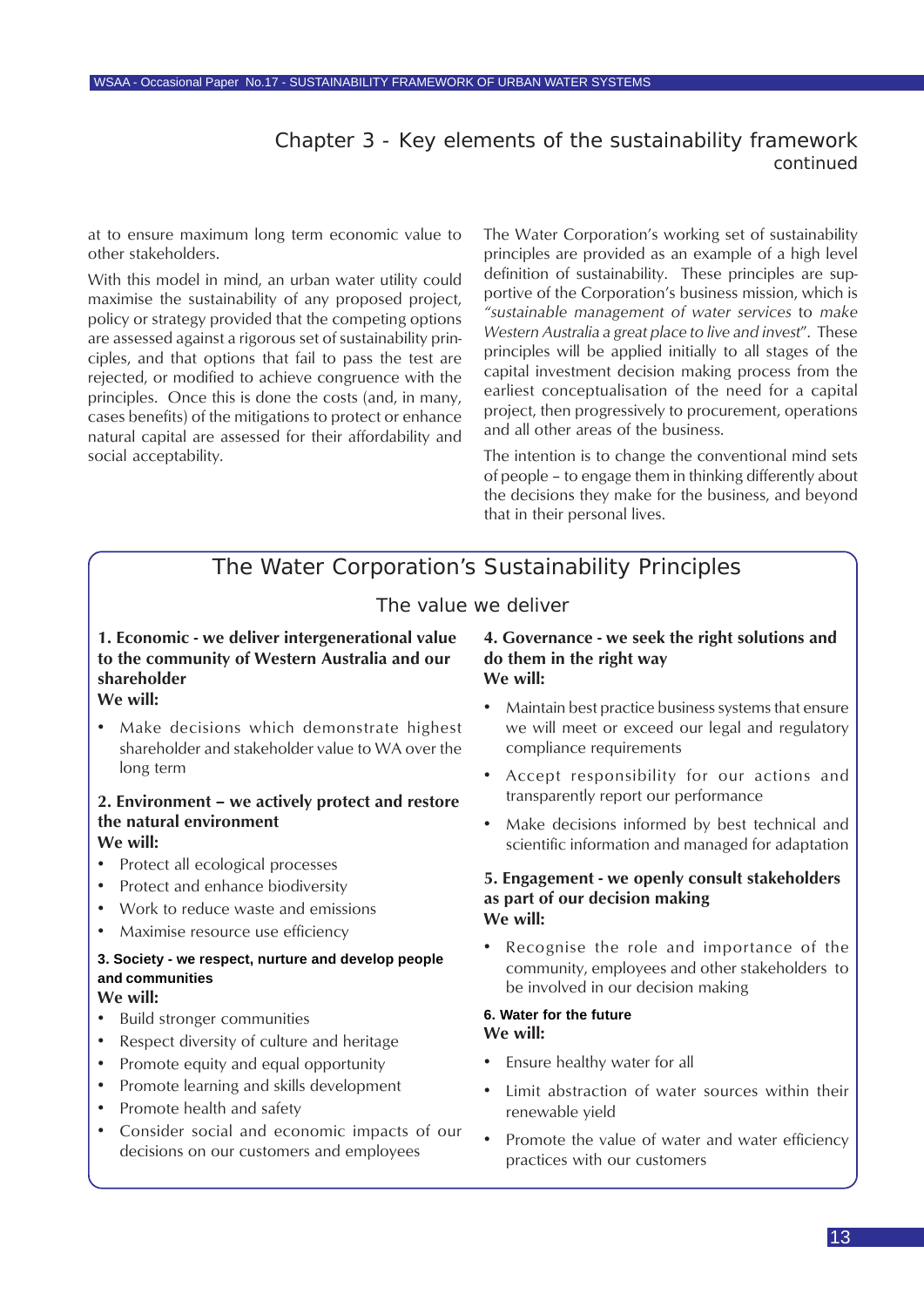## Chapter 4 - Stakeholder participation

Stakeholder participation is crucial for successful application of any sustainability framework. Therefore a brief introduction of stakeholder participation is given below and before each of the six Phases of the framework.

#### **The importance of participation to sustainable outcomes**

Moving towards sustainability means a paradigm shift among all water users (i.e. among the entire population), and this is both cognitive (what people believe) and behavioural (what they do). One single technocratic decision, such as arrived at by following this document, will not be so important for ensuring transition towards sustainability, compared to a cumulation of small decisions and changing patterns of 'normal practice'1.

However, there are critical points when innovations are proposed for introduction. Innovations are vulnerable to veto from outside the 'expert collective', and at these points, the decision process is critical: how people with a capacity to make the proposal stall, or go forward, relate to the process of considering it. Here, the critical point about assessment technologies is not whether they convince the experts, but whether the use of it forms part of a broad mobilisation of understandings and practices among both users and providers, as opposed to a short cut to a 'decision'. Decision tools outlined here both inform and support changing beliefs and practices as they interact. This document includes a strong emphasis on engaging stakeholders throughout the decision-making process and technical details on how to use the available tools to inform such a decision. These broad principles of participation described here are supported with further explanation of their application through each of the phases.

#### **Principles for effective stakeholder participation**

Consultation of stakeholders (including – even especially – the public) is increasingly recognised as vital to ensuring successful implementation of water management systems (Morrison, 2003). As explained in Chapter 13.2 of the literature review, stakeholders are part of the system itself – so must inevitably play a role in ensuring sustainable outcomes. Consultation strengthens social capital (Taylor, 2004) for dealing with the water management problem – which is, of necessity, increasingly a shared problem. Engaged and empowered stakeholders and public communities enable stronger commitment to and ownership of problems and their solutions (Carson and Gelber, 2001). There are degrees to which the public can be engaged in any decision-making process (Arnstein, 1969). The International Association for Public Participation (IAP2) have developed a more recent continuum of participation. It is not necessarily appropriate to assume that maximum participation is always the most appropriate path for all projects, however the continuum does provide project managers and other stakeholders with a clear range of options for what might be expected in terms of participation in a decision making process.

Participation should not be restricted to feeding survey results of 'what the community thinks' into a decisionmaking process. Community opinion is not a static phenomenon independent of social action. While it is true that public opinion is typically against such innovations as potable recycling, experience of past projects shows that opinions change during the course of a project (Stenekes *et al.*, in press). Thus engaging the community at an earlier stage in a project is more likely to promote trust rather than antagonism toward innovation.

The concept (or construct) of sustainability should not be limited to a technical-expert defined end product, but rather conceived as a snapshot of consensus of a diverse range of values and knowledge at any one time (Colebatch, 2005). Sustainability is not a state to be arrived at, but a broad evaluative framework for understanding and justifying social practice. While this may appear to be weakening the construct of sustainability, nonetheless recognition of the social construction of this discourse will facilitate greater stakeholder buy-in. Such an approach will foster greater flexibility to adapt to new knowledge and values as further problems and opportunities come into light.

#### **The importance of supportive and adaptive institutions**

Current thinking on integrated urban water management is that supportive institutional arrangements and policies are required, along with engagement of a wide variety of stakeholders (Hatton MacDonald and Dyack, 2004; Mitchell, 2004; Stenekes *et al.*, 2004; Taylor, 2004). This is quite different to the traditional technically driven nature of water management solutions. This document assumes that implementation of the process recommended herein is supported through organisations that are prepared to adapt and develop their institutional capacity (Brown, 2004) for undertaking innovative and integrated urban water management.

Table 2 presents an overview of stakeholder participation through each of the phases, reflecting the above principles.

 $<sup>1</sup>$  A comparable example would be the change in acceptance of smoking in public places between 1970 and 2000 in</sup> Australia, when it changed from being mainstream and normal to being problematic. There was no 'decision' (by government or anyone else) to delegitimise smoking (although governments at various levels supported moves which had this effect).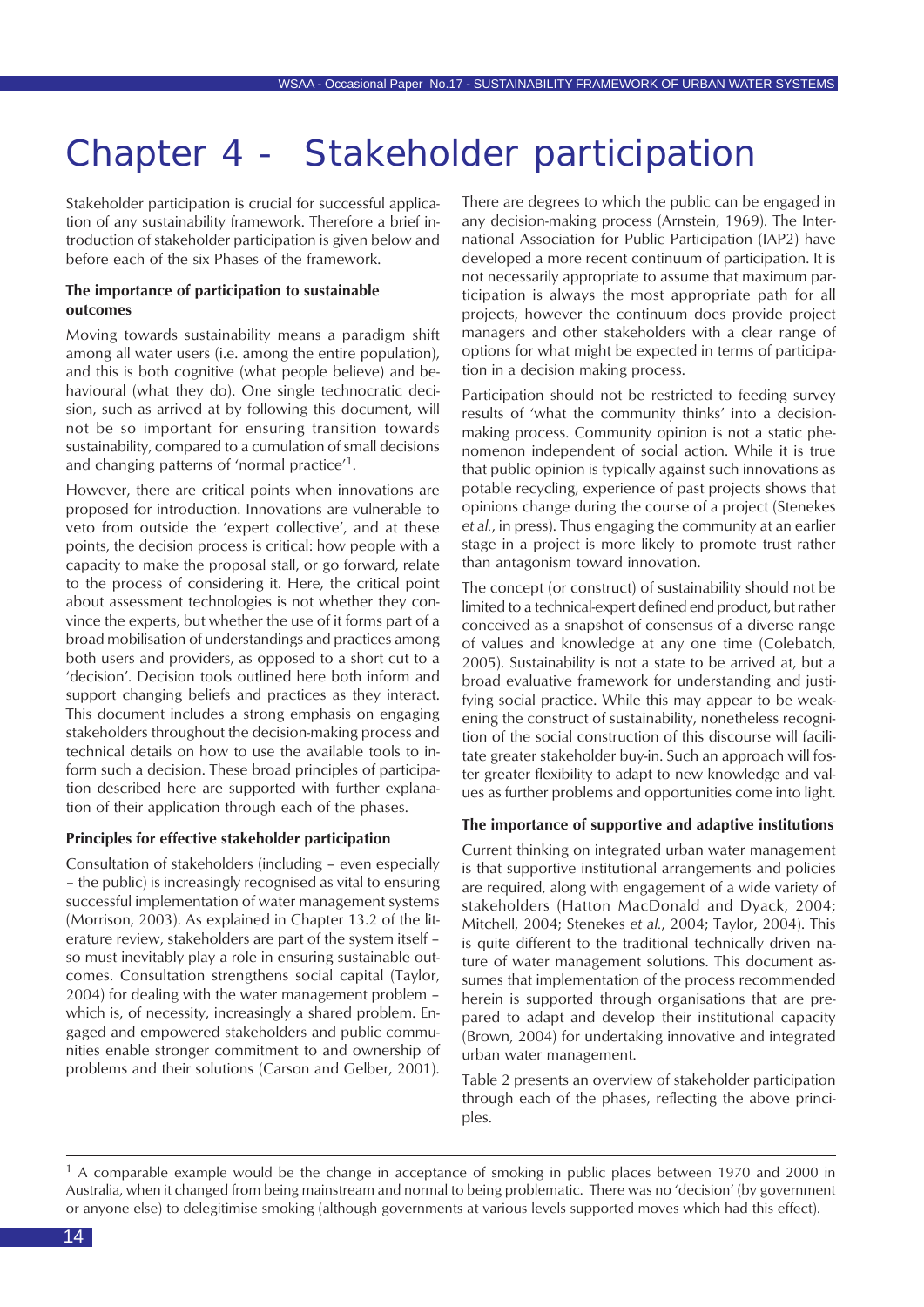Chapter 4 - Stakeholder participation *continued*

| Phase                                                      | Objectives                                                                                                                                                                                                                          | Processes                                                                                                                                                                                                                                                                                               | Participants and                                                                                                                                                                                                                                         | Scale <sup>3</sup>                     |
|------------------------------------------------------------|-------------------------------------------------------------------------------------------------------------------------------------------------------------------------------------------------------------------------------------|---------------------------------------------------------------------------------------------------------------------------------------------------------------------------------------------------------------------------------------------------------------------------------------------------------|----------------------------------------------------------------------------------------------------------------------------------------------------------------------------------------------------------------------------------------------------------|----------------------------------------|
| 1. Define problem<br>and objectives                        | Determine objectives that<br>$\bullet$<br>are in harmony with (or at<br>least acceptable to) the<br>project proponent, broader<br>policy framework,<br>stakeholder groups, and<br>local community                                   | Steering committee-<br>$\bullet$<br>$\bullet$<br>Value management study<br>$\bullet$<br>Market surveys.<br>Public conversations.<br>$\bullet$<br>Reference to other studies,<br>٠<br>policies, planning controls,<br>organisational goals, etc-<br>Document all assumptions<br>٠<br>and value sets used | Owner/developer<br>Water authority<br>Consent authority<br>٠<br>[Future] resident community<br>Relevant government<br>$\bullet$<br>departments<br>Relevant politicians<br>$\bullet$<br>$\bullet$<br>Relevant community or<br>environmental organisations | Α<br>Α<br>M-L<br>M-L<br>$M-L$<br>$M-L$ |
| 2. Preliminary<br>options                                  | Provide a reasonably<br>٠<br>diverse and comprehensive<br>set of possible solutions<br>Any proposed option should<br>٠<br>be included at this stage                                                                                 | Brainstorming<br>$\bullet$<br>$\bullet$<br>Lateral thinking<br>$\bullet$<br>Backcasting<br>$\bullet$<br>Workshops<br>Expert consultants<br>$\bullet$<br>Collaboration of diverse<br>٠<br>group                                                                                                          | Any of the Phase 1<br>$\bullet$<br>participants with an interest<br>in participating<br>Water management experts •<br>(from industry / academia)                                                                                                         | A<br>٠<br>M-L                          |
| 3. Determine<br>sustainability<br>criteria &<br>weightings | Arrive at a consensus (or<br>$\bullet$<br>aggregate) of stakeholder<br>values<br>Within the five primary<br>٠<br>criteria, aim to reduce the<br>total number of secondary<br>criteria, to limit complexity of<br>assessment process | Citizens' Jury<br>$\bullet$<br>Deliberative Panel<br>$\bullet$<br>Expert panel<br>٠<br>'Value-tree analysis'<br>$\bullet$<br>Public conversations<br>Etc.<br>$\bullet$                                                                                                                                  | All stakeholders (i.e. see<br>٠<br>Phase 1)                                                                                                                                                                                                              | A<br>$\bullet$                         |
| 4. Screen options                                          | $\bullet$<br>Reduce the number of<br>options down to a number<br>that can be thoroughly<br>assessed (e.g. 4 or 5)                                                                                                                   | Simple absolute yes/no<br>$\bullet$<br>decision based on<br>qualitative assessment (or<br>quantitative if values<br>already known) against<br>objectives and criteria<br>already established<br>Identify if mitigation is<br>٠<br>possible, reassess                                                    | Technical experts in<br>consultation with the wider<br>stakeholder group                                                                                                                                                                                 | A (refers to tech. experts)            |
| 5. Detailed<br>assessment                                  | Assess the impact of each<br>$\bullet$<br>of the options according to<br>each of the criteria selected<br>Determine preferences on<br>$\bullet$<br>criteria                                                                         | Use whatever assessment<br>$\bullet$<br>tools are available: LCA,<br>LCC, MFA, etc.<br>Surveys &/or focus groups<br>$\bullet$<br>Identify if mitigation is<br>٠<br>possible, reassess<br>Ranking & normalisation of<br>٠<br>criteria                                                                    | Only local engineers<br>Broader technical experts<br>Community participation for<br>social impact assessment                                                                                                                                             | S<br>$M-L$<br>L                        |
| 6. Recommend<br>preferred option                           | $\bullet$<br>Arrive at one preferred<br>option which is either<br>implemented or<br>recommended, depending<br>on the degree of authority                                                                                            | Critical review of options &<br>$\bullet$<br>uncertainties, which for M-L<br>projects may utilise multi-<br>criteria decision add tools,<br>such as SMART and<br>STRAD                                                                                                                                  | Senior engineer<br>Representative<br>$\bullet$<br>stakeholders well informed<br>in the whole process (i.e.<br>see Phase 1)                                                                                                                               | S-M<br>$M-L$                           |

#### **Table 2 Objectives, processes, participants (by scale) for each phase in sustainability assessment for urban water systems**

<sup>3</sup> Scale letters refer to: S – small-scale decision (such as pump or valve replacement) within an organisation; M – medium-scale decision (such as a major trunk main) involving external stakeholders; L – large-scale decision (such as a new subdivision with water/wastewater services in a large city); A – common to any scale.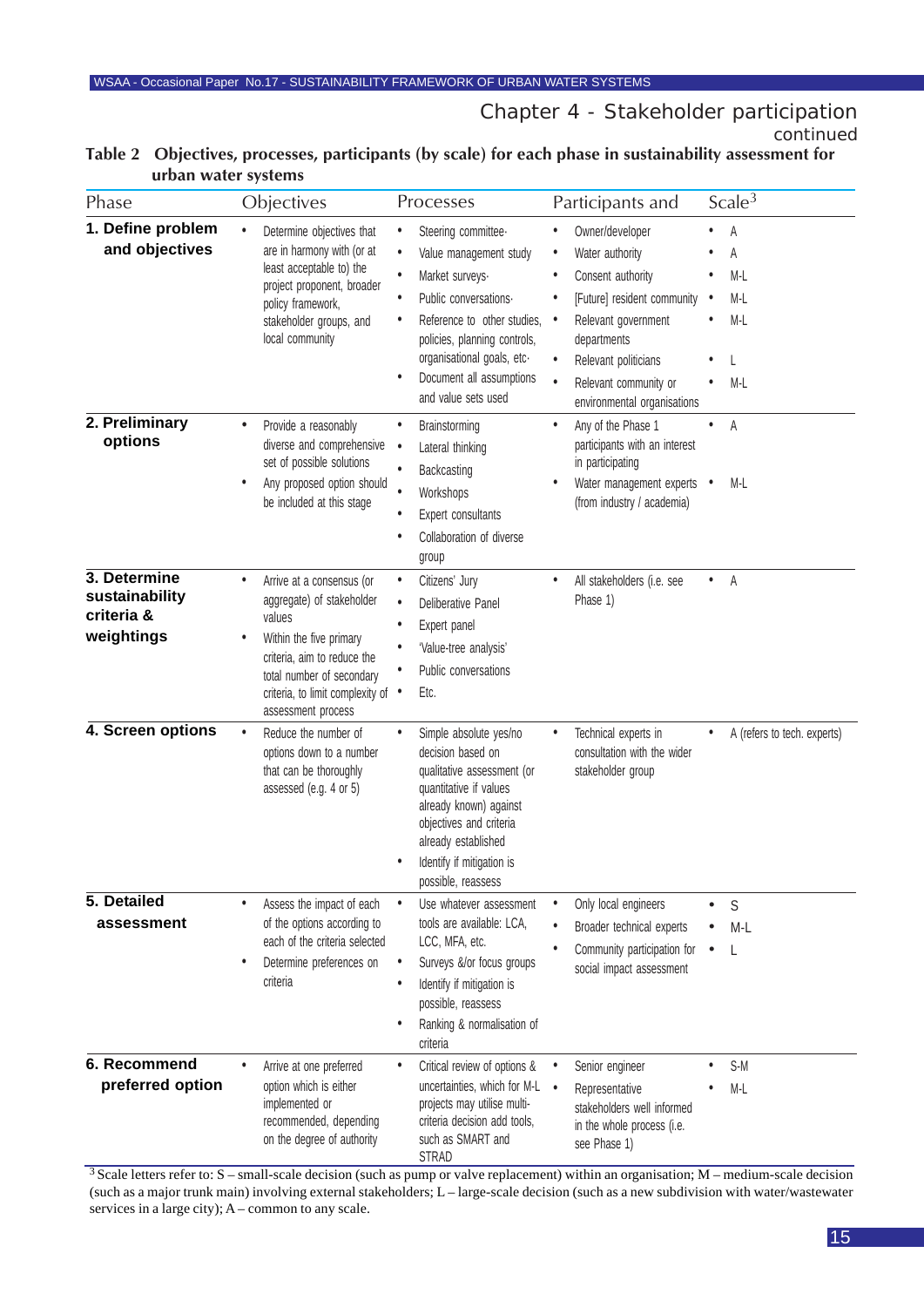Chapter 4 - Stakeholder participation *continued*

#### **Consultation Processes**

There are a number of different consultation processes that may be appropriate for any given project<sup>2</sup>. Table 2 provides a synopsis of the six phases in the framework and includes relevant participation and scale of project considerations. Citizen and/or stakeholder participation for sustainability is a new and developing field (Kasemir *et al.*, 2003) with limited history in water management in Australia (Robinson, 2002). The most commonly used forms of consulting communities so far have been public meetings, community liaison committees, focus groups, printed information and market research (e.g. see Carson and Gelber, 2001; Cole-Edelstein, 2004). There have been several other more innovative participatory approaches tried both in Australia and overseas, such as citizens' juries (Carson *et al.*, 2003). Other key stakeholders (such as government departments) have been involved through steering or advisory committees (e.g. Gold Coast Water, 2003). Consultative processes require skills that can be learnt, but generally reside outside the domain of current water agencies (McKenzie-Mohr & Smith, 1999).

The type of consultation process used will depend on several factors, including the nature of the relevant stakeholders, the nature of the project's potential impacts, the resources available for consultation, etc. While all methods have been and can be used with success, public meetings have several drawbacks and may be used with caution. They give much more exposure to the "incensed and articulate" than to the unengaged, and also give the impression that a decision has already been made (a "decide, announce, defend" strategy; Carson, 2005). Hence several more 'deliberative designs' for consultation with the public have appeared in recent years, such as the citizens' jury.

The planning process outlined in this document is based on the use of a steering (also known as advisory committee, working group, etc.), as this is already widely used and understood, and is also inexpensive. This is not intended to rule out other approaches. In fact, additional methods for informing and consulting a wider community may be necessary. These may include public information displays, websites, newsletters, fact sheets and phone info lines. For alternative or additional approaches, any of the publications referenced in this section may be used to guide selection, timing and application of an appropriate consultation approach.

#### **Establishing a Steering Committee**

A steering committee should be established for the duration of all six planning and evaluation stages, and its size and scope of players is project specific (Table 2). A consistent approach to involving stakeholders should maximise trust, ownership, buy-in, social capital and thus manifest a shared responsibility in implementing the resultant system for a more sustainably managed urban water system. Ideally the steering committee will take on ownership of the entire planning and decision-making process, consummating with a credible and acceptable decision (or recommendation to make to the decision-making body).

The size of the committee, degree of formality, the frequency and duration of meetings will vary by project. It is better (though not as important for minor projects) to have an independent chairperson. The chairperson should not have any personal interest in any one particular outcome, and could be a respected community leader or a private consultant.

The chairperson should aim to bring the committee to consensus through deliberation rather than bring closure early through voting, which may foster greater antagonism and discontent. Voting should be used only when consensus cannot be reached otherwise. Consensus does not necessarily mean everyone has to achieve a 'win' outcome, but it means the parties are able to live with the concessions necessary to achieve a workable solution.

Depending on the nature of the project, the committee may consist of a few to up to 20 members, comprising representatives of all key stakeholder groups. For the larger committees, it may be worthwhile to allow plenty of lead-time for stakeholder groups to elect their own representatives, thus increasing the legitimacy that each committee member has as an effective representative of their constituents' viewpoints. The proponent together with the chairperson should preside over the selection process to ensure that no groups are over or under-represented on the committee.

The proponent should determine the overall objectives and scope of such a committee, with clear terms of reference. The project objectives (see Phase 1) should be left for the committee to determine, but the committee should know up-front what it is being asked to do, and the extent of its powers.

<sup>2</sup> See, for example, www.coastal.crc.org.au/toolbox/index.asp or Carson and Gelber (2001).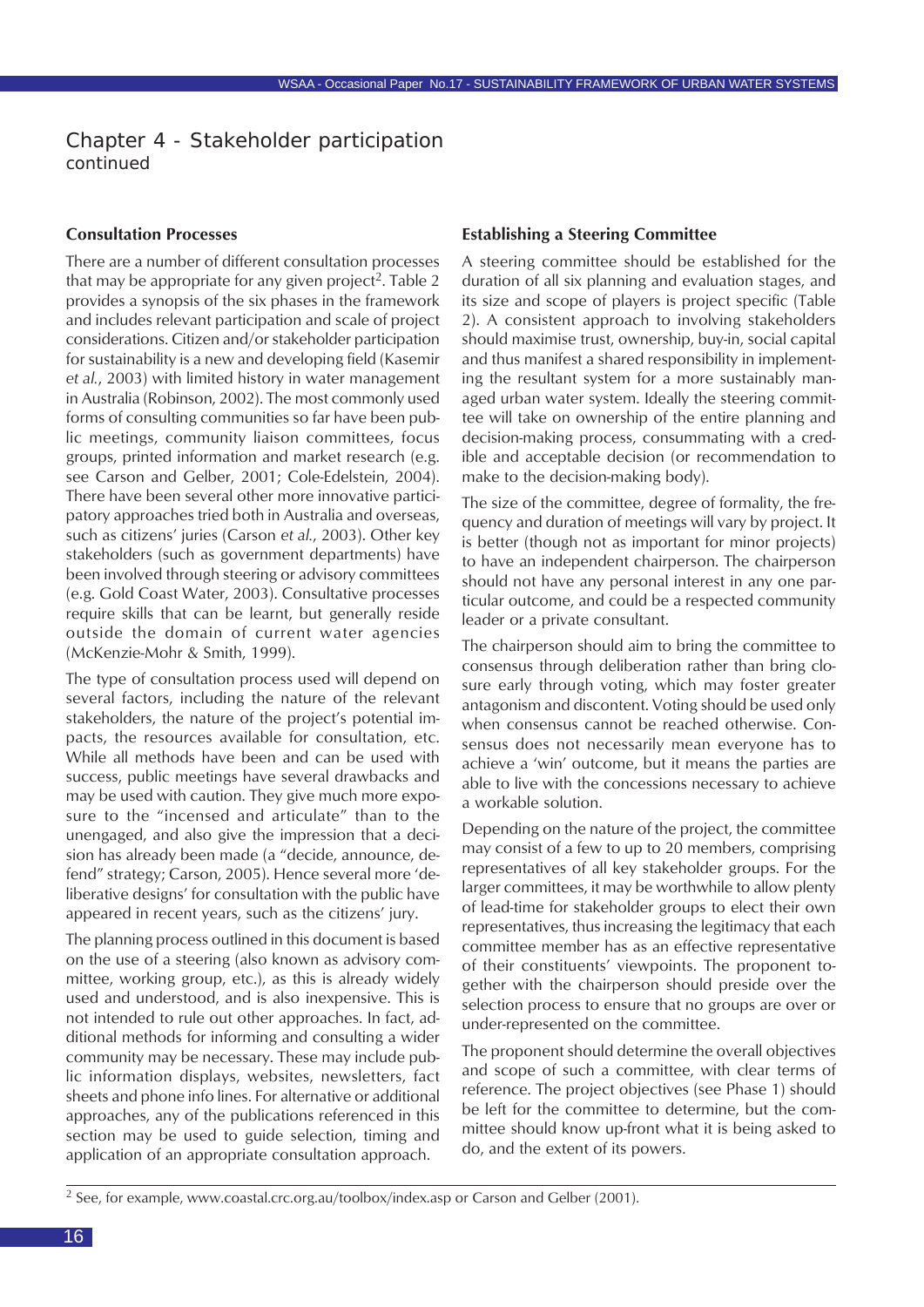### Chapter 4 - Stakeholder participation *continued*

<span id="page-16-0"></span>The following list provides a starting point for stakeholder selection (for medium-large-scale projects, Table 2):

- Water authority
- Owner/developer
- Consent authority
- Local Government
	- o Councillors
	- o Relevant council officers (environment, engineering, planning, etc)
- [Relevant] State (or Federal) Government departments
	- o E.g. Environment, Natural Resources, Local Government, Planning, Public Works, Health, etc.
- [Future] Residents
- Community groups
- Environmental groups
- Small businesses / industry groups
- Consumers groups
- Indigenous groups
- Catchment management groups
- Farmers' groups
- Etc.

Water management experts (from industry or academia) may, and in some cases should, be added to the committee in an advisory or voting capacity. Examples may include ecologists, environmental scientists, water/ wastewater engineers, political scientists, social scientists, etc.

Other (previously unidentified) stakeholder groups may be sought through public notices in relevant media or other public forums.

Some stakeholder groups are well organised and have

effective processes of representation established (e.g. trade unions). However others are merely categories rather than established organisations or cohesive groups, such as the public community of water users. This means that the process of representation needs to be given more attention for such groups or categories that are not so good at representing themselves. There is a danger that the steering committee meetings can become the 'process' themselves apart from members consulting with their constituents – which is just as important as the steering committee meeting of key stakeholder representatives. It will probably be necessary, therefore, to check in the latter stages to ensure that the community is still being carried with the steering committee.

Merely appointing and convening a steering committee is not enough. It is necessary to pay attention to how each committee member represents their constituency. Some will need more attention than others. For example, where there are community representatives who may not have strong connections with their community, it may be beneficial to convene open days, public meetings or information displays where the elected community representatives can make presentations or otherwise interface with their constituents.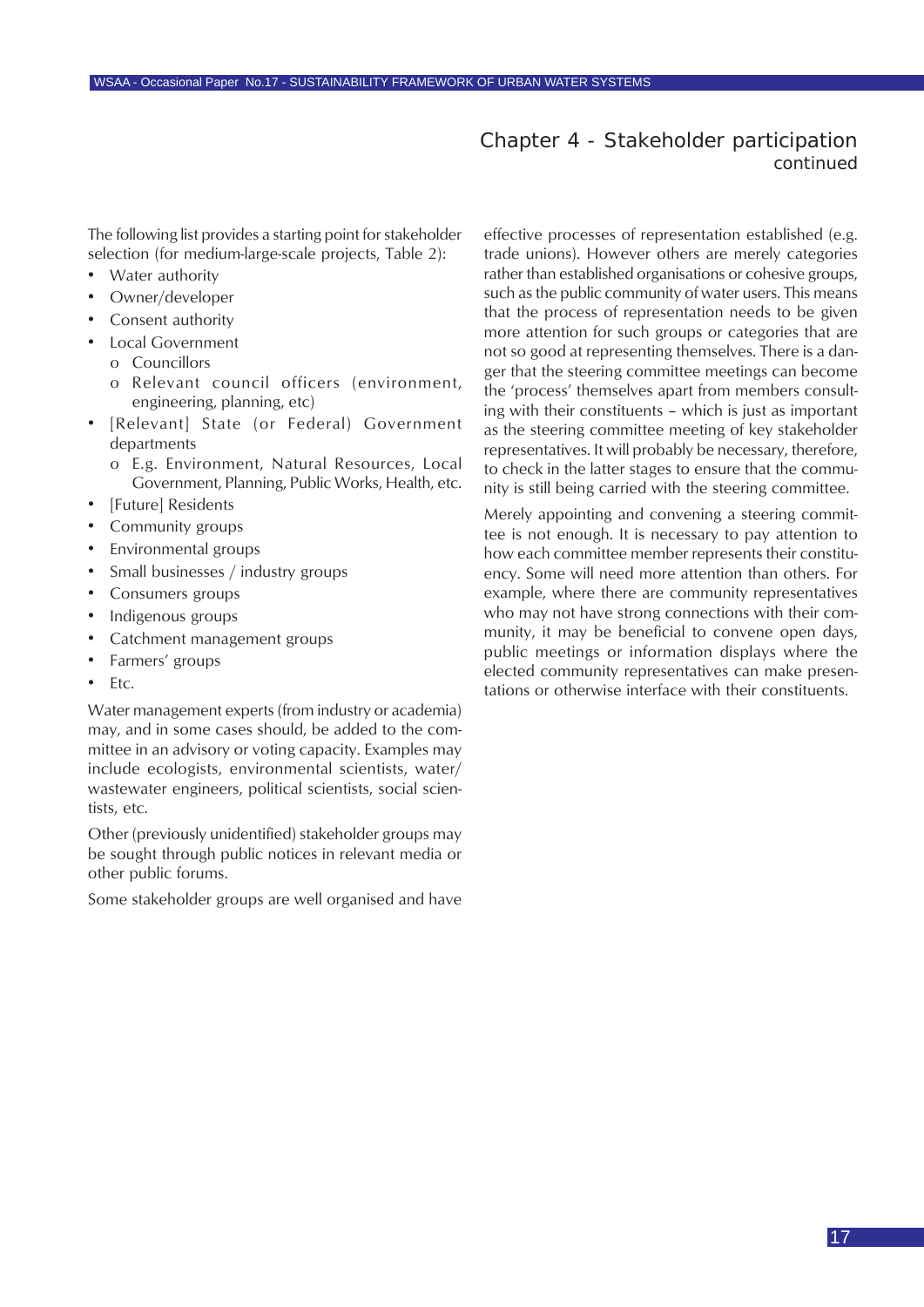## <span id="page-17-0"></span>Chapter 5 - Phase 1: Definition of objectives

It is quite probable that for any decision making context where improved water management is desired, there will be a wide variety of perspectives on what problem(s) warrant solutions. There will always be multiple and often competing objectives even from a single stakeholder's perspective. Adequate attention needs to be given to frame the problem and objectives for its solution so that all stakeholders are willing to buy into and hence be able to achieve the broader policy goal of sustainability.

## 5.1 Background - sustainability in the water industry

Assessing the overall sustainability of water utilities brings into focus the desire for an industry specific definition of sustainability. The widely used definition of sustainable development proposed by the Brundtland Commission stated that (WCED, 1987):

Sustainable development is development that meets the needs of the present without compromising the ability of future generations to meet their own needs.

Despite leaving a legacy of international consensus about environment and sustainable development (Adams, 1987:95), this mainstream definition has proved problematic within the industries that are charged with implementing its ideals. The lack of consensus on the broader notion of sustainable development makes it difficult to discuss this notion in more operationalised terms. Further insight was provided by Gleick (2000), who suggested that sustainable water use is:

The use of water that supports the ability of human society to endure and flourish into the indefinite future without undermining the integrity of the hydrological cycle or the ecological systems that depend on it.

Current discussion over what sustainability means for the water industry is premised upon the above notion for sustainable water use. However, urban water management has in the past been interpreted the notion of "sustainable" as only having an ecological dimension, including environmental protection and minimisation of the use of natural resources (Ødegaard, 1995; Harremoës, 1997; Larsen and Gujer, 1997; Otterpohl *et al.,* 2003). However, more recent literature appears to follow Gleick's holistic perspective, suggesting that sustainable water management involves more than simply ecologically sustainable development. Some definitions of sustainability for water utilities that synthesise

and incorporate many of the above principles have been suggested, for example:

- A sustainable urban water system should over a long time perspective provide required services while protecting human health and the environment, with a minimum of scarce resources (Lundin, 1999); and
- Every human being has a right to clean, 'fit-forpurpose' water. For urban areas, our vision is water management where water and its constituents can be safely used, reused and returned to nature (Malmqvist, 1999).

In short, participants should not get caught up in trying to define 'sustainable water use', as there is no one single overall decision to 'adopt sustainability' or to provide for 'sustainable water system', from which all else flows. Rather, sustainability is about a cumulation of small decisions and changing patterns of 'normal practice' (Colebatch, 2005).

The primary concerned for advancing more sustainable urban water systems, is that the proposed framework should move all stakeholders along a pathway towards more sustainable practices.

## 5.2 Goals for improved sustainability

For any urban water system (UWS) project, goals for improving sustainability will be dependent on the specific circumstances in which the project is embedded. Nonetheless, context-specific objectives should consider the needs of humans and the environment. While specific objectives must be defined for every project, human and environmental needs take on increasing importance with increasing scale of application.

#### 5.2.1 Context-specific objectives

At the commencement of a project, context-specific objectives should be described along with the intended use of the results, i.e. its application. It should be made explicit on who initiated the project, which stakeholders will be affected by the project and who will participate in the course of the project.

#### 5.2.2 Human needs

In the Guidelines for Drinking-Water Quality, WHO defines domestic water as being:

"water used for all usual domestic purposes including consumption, bathing and food preparation" (WHO, 2004).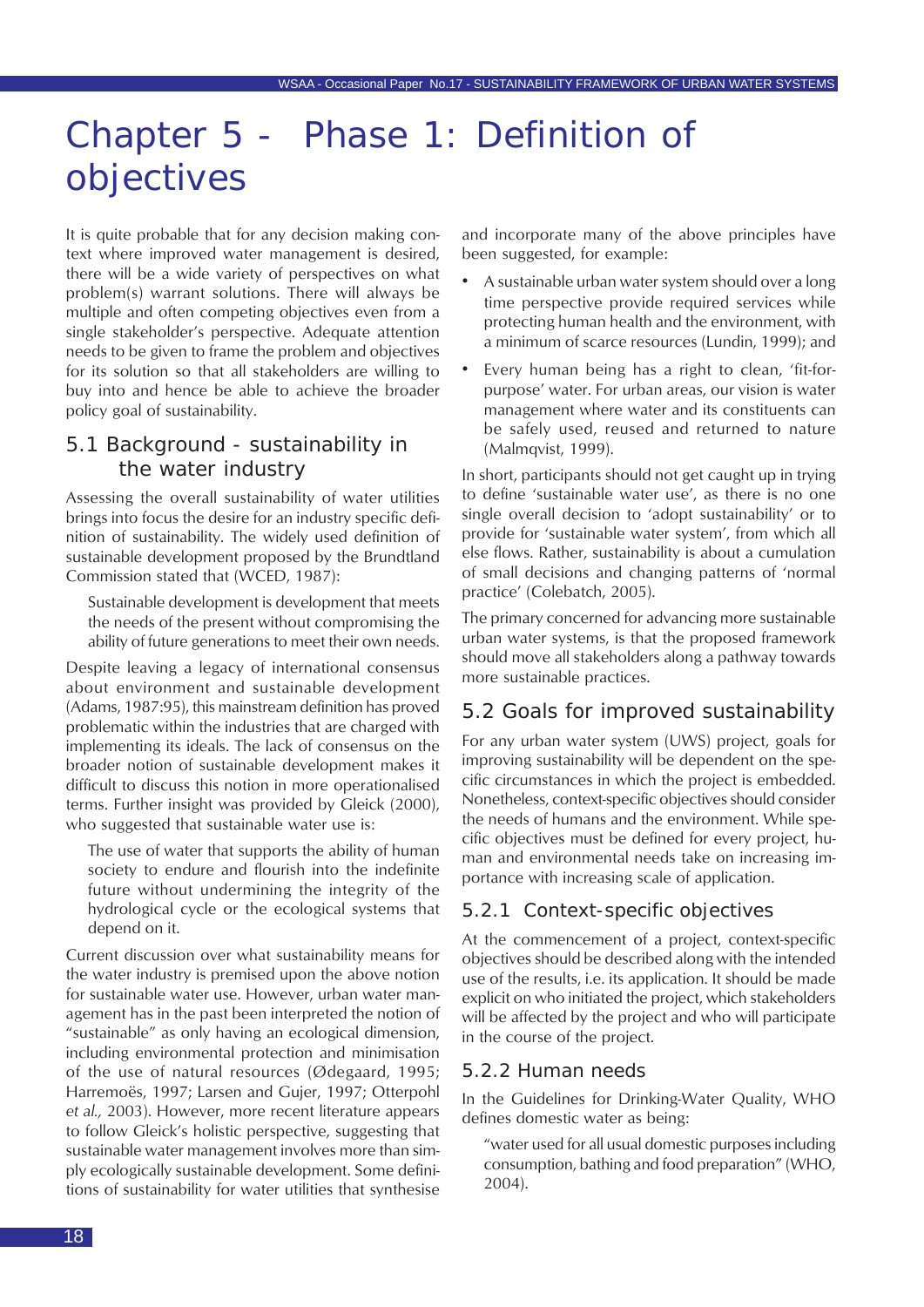### Chapter 5 - Phase 1: Definition of objectives *continued*

The above definitions for water utilities do not necessarily require water utilities to provide water to cater for all the services that in the past have been perceived as crucial to the functioning of an urban water system. Rather, these definitions require the water service provider to revisit the needs of human society, representing a change in focus from the provision of established domestic water and sanitation services to the provision of water for sustainable livelihoods. Broadening the approach in this way results in novel opportunities to be explored that may improve sustainability. For example, this approach reveals that if water is required at all for toilet flushing, it is not necessarily to be of potable quality. While adequate water supply for health and hygiene purposes should remain paramount we also need to look further at the different needs for urban water.

In summary, for developing regions an overall basic water requirement of 50 L/p.d is essential (15 L/p.d for hygiene, 10 L/p.d for food preparation and 20 L/p.d for sanitation services; Gleick, 1996). In developed regions, were laundry and bathing requirements are also considered essential, the WHO (2004) proposes that the optimal level for water quantity service is achieved at about 100 L/p.d. At this level all consumption and hygiene needs are met, and the level of health concern is rated as 'very low'. In contrast, Australians currently use over three-times this amount (Radcliffe, 2004).

Water used for drinking, hygiene and cooking comes into primary contact with humans during its use. Accordingly, these needs all require water of drinking water standard. Sanitation or removal of wastes, along with garden irrigation may employ a lower water quality standard. In Australia, Class A recycled water is of sufficient standard for such purposes (with NHMRC guidelines under development setting a benchmark health minimum of  $10^{-6}$  DALY<sup>3</sup>/y for any system employed).

#### 5.2.3 Environmental needs

Most major cities in Australia rely upon rivers or estuaries to be healthy and working in order to sustain the demands of the population. For rivers and estuaries in the catchments of major Australian cities and towns, Jones (2002) defines a healthy working river as a river that has been brought into service for the benefit of human kind, while retaining an 'ecological character' that is generally accepted as being 'healthy'.

The health of major river systems depends upon factors at the local scale, such as floodplains and forests, and at the whole-of-river scale, such as flow volume, distribution, variability and quality. An expert group at the CRC for Freshwater Ecology has suggested (Jones, 2002):

"There is a substantial risk a working river will not be in a healthy state when key attributes of the flow regime are reduced below two-thirds of their natural level."

This scenario, called the "two thirds working scenario" is considered an 'interim flow guidance value' for a healthy working river. Following a risk assessment of the likelihood of an Australian river being healthy under specified flow regimes, the following risk categories provided in Table 3 were derived (Jones, 2002), representing a most basic interpretation. Such a classification is consistent with the intent of the ANZECC (2000) guidelines, but it is as important to note that river regulation and excessive consumptive water use threaten the viability of freshwater and estuarine systems by significantly reducing both the amount and variability in flow. Much of the focus on environmental flow management to date has been limited to ensuring only a minimum baseflow is provided (e.g. Table 3), generally by releases from an upstream dam. However, there is increasing evidence to show that this is not sufficient and that the variations in flow-magnitude, timing, duration, frequency and rate of change are critical in sustaining the biodiversity and integrity of aquatic ecosystems (Stanford *et al*., 1996). Various methods to establish river-specific flow and variability are presented in ANZECC (2000) guidelines, with the most promising methods being those that involve a detailed analysis of the hydrologic regime (e.g. Range of Variability method; Richter *et al*., 1997), together with some form of scientific panel to relate flow characteristics to specific ecologic, geomorphologic and water quality objectives for the particular river.

The guidelines (ANZECC, 2000) also provide considerable detail to enable water quality objectives for other environmental stressors (e.g. nutrients, salts, turbidity and temperature) to be derived for a specific river. Biological indicators and rapid methods for the assessment of biological impact (e.g. AUSRIVAS) are also described at depth, to identify acute and chronic effects to receiving water ecology.

 $3$  The disability adjusted life year is a summation of the years lived with a disability (scaled by severity) due to some ill effect. and the years of life expectancy lost (compare to the norm in that society). See Mather *et al*. (1999) for DALY estimates for Australians.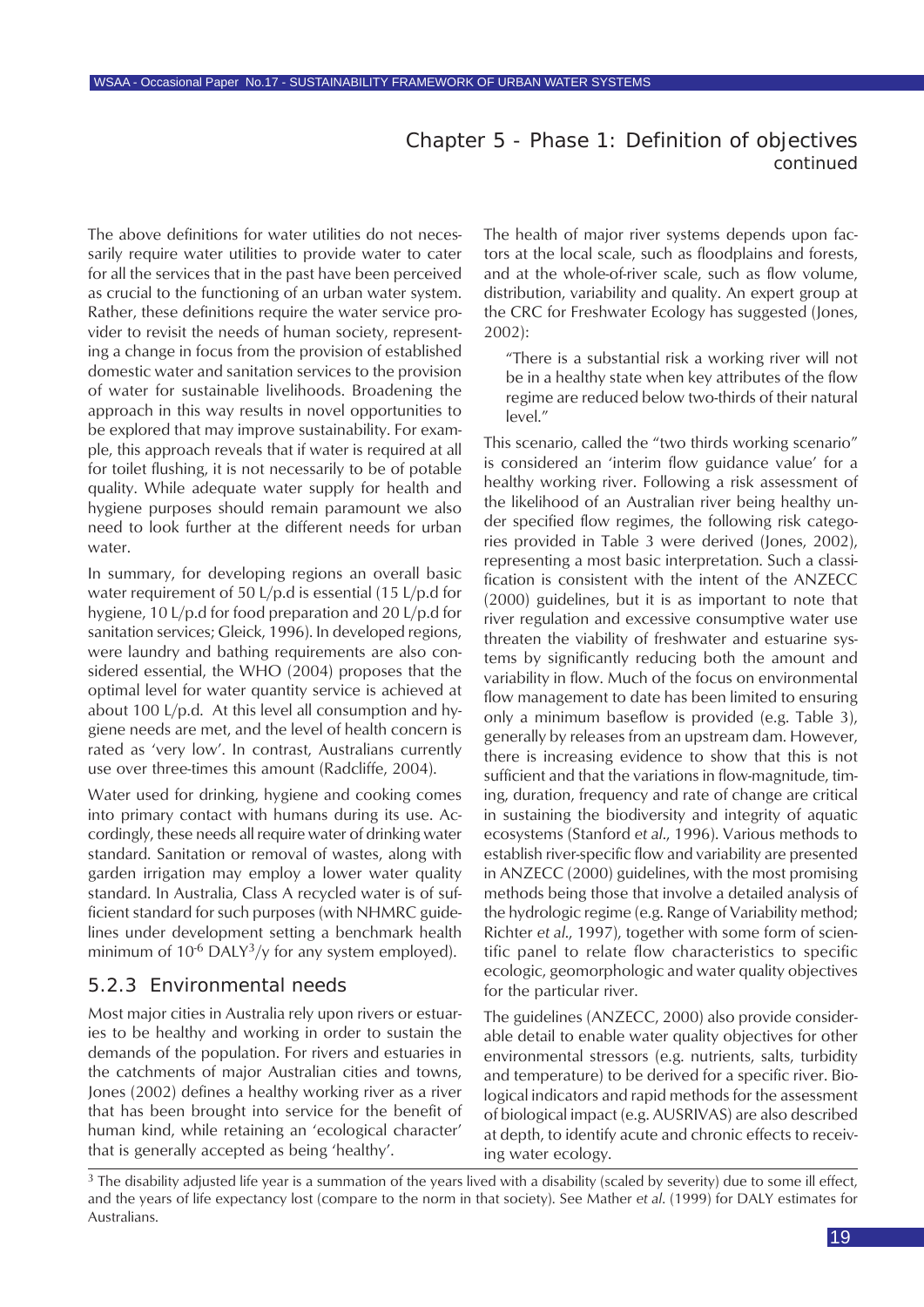## <span id="page-19-0"></span>Chapter 5 - Phase 1: Definition of objectives *continued*

#### **Table 3 - Impact on the aquatic ecosystems depending on the natural flow (Jones, 2002)**

| % of Natural Flow<br>(for critical indicators) | Probability of having a<br>healthy working river |
|------------------------------------------------|--------------------------------------------------|
| Greater than two-thirds HIGH                   |                                                  |
| Greater than half                              | <b>MODERATE</b>                                  |
| Less than half                                 | I OW                                             |

## 5.3 Participation of stakeholders

#### **The importance of early stakeholder participation**

Stakeholders do participate in schemes for changing the way water is used. As a minimun (and the worst outcome), by forcing the abandonment of a proposal or refusing to take up or use innovations that are made available to them. So the question is not *whether* stakeholders will participate but *how* they will participate. Participation should be seen in terms of how the experts allow the inexpert public into the discussion, and there are several reasons for this, including:

- *a. Cognitive*: opening the door to wider participation allows for a wider range of knowledge to be brought to bear on a complex process;
- *b. Strategic*: consulting stakeholders at an early stage makes it less likely that they will oppose the project at a later stage; and
- *c. Behavioural*: sustainability calls for a realignment of attitudes and practices by water users, and participation in the planning process is part of this realignment.

#### **Participation aims**

It is thus very important to achieve a shared problem definition in order to promote stakeholder buy-in to the eventual solution. The aim of stakeholder participation in this Phase 1 is to establish a shared understanding of both the problem to be solved, and the objectives that should be met by the solution. This shared understanding will ideally be in harmony with (or at least acceptable to) the project proponent, the broader policy framework, the stakeholders groups and the local community.<sup>4</sup>

#### **Participation processes**

How participation is conducted during this phase will vary significantly depending upon the nature of the project. If a *steering committee approach* is used, e.g. for large- scale projects, the proponent (e.g. the water service provider) in conjunction with the independent chair of the steering committee should limit the scope of the meeting such that it only includes objectives and problems within the purview of the water service provider. Other issues can be referred to relevant authorities (rather than simply dismissed). Small-scale projects may involve brief phone calls to affected parties to ensure shared understanding is reached.

Other approaches to *community consultation* could include market surveys or public conversations (see Cole-Edelstein, 2004).

For those guiding the process of arriving at a shared understanding of objectives and problems, a useful starting point is the definition of human and environmental needs as described in Sections 5.2.2 and 5.2.3 on pages 18 and 19..

Phase 1 could take less than a day for projects of small significance. However larger projects may require more elaborate consultative processes that span over several weeks with several meetings of all stakeholders involved in planning and negotiating. However most of the time would be lead-time to give stakeholders a chance to engage themselves and their own constituents<sup>5</sup> rather than constant intensive deliberation; e.g. if a steering committee is set up, the process of selecting the committee may take a few weeks, and then the committee may need to meet during a full or half day to deliberate.

By way of example for each phase of the proposed framework, we have provided the same worked example; a small-scale issue, which is the selection of a raw sewage screen to be used in the first stage of a sewage treatment plant. Hence, for Phase 1, the example looks at issues of project definition and consultation (see Box 1).

<sup>4</sup> If such a shared understanding cannot be reached at the early stages of a project, it may call for one or more of: abandonment of the project; building institutional capacity within and between organisations to reduce fragmentation; waiting for more favourable circumstances; or redesigning the approach taken to ensure consensus can be reached. We do not recommend 'going it alone' as an alternative in this case. There are many examples of projects that have failed when vocal minorities have not been engaged in the process, or have become disengaged due to a lack of shared understanding or values (Stenekes *et al.*, 2003).

<sup>&</sup>lt;sup>5</sup> Some stakeholders are more organised than others, and the organizations that do exist may be unstable and weakly connected to their constituents. The process of participation may be about creating structures for giving voice and enabling feedback, and this does not happen overnight.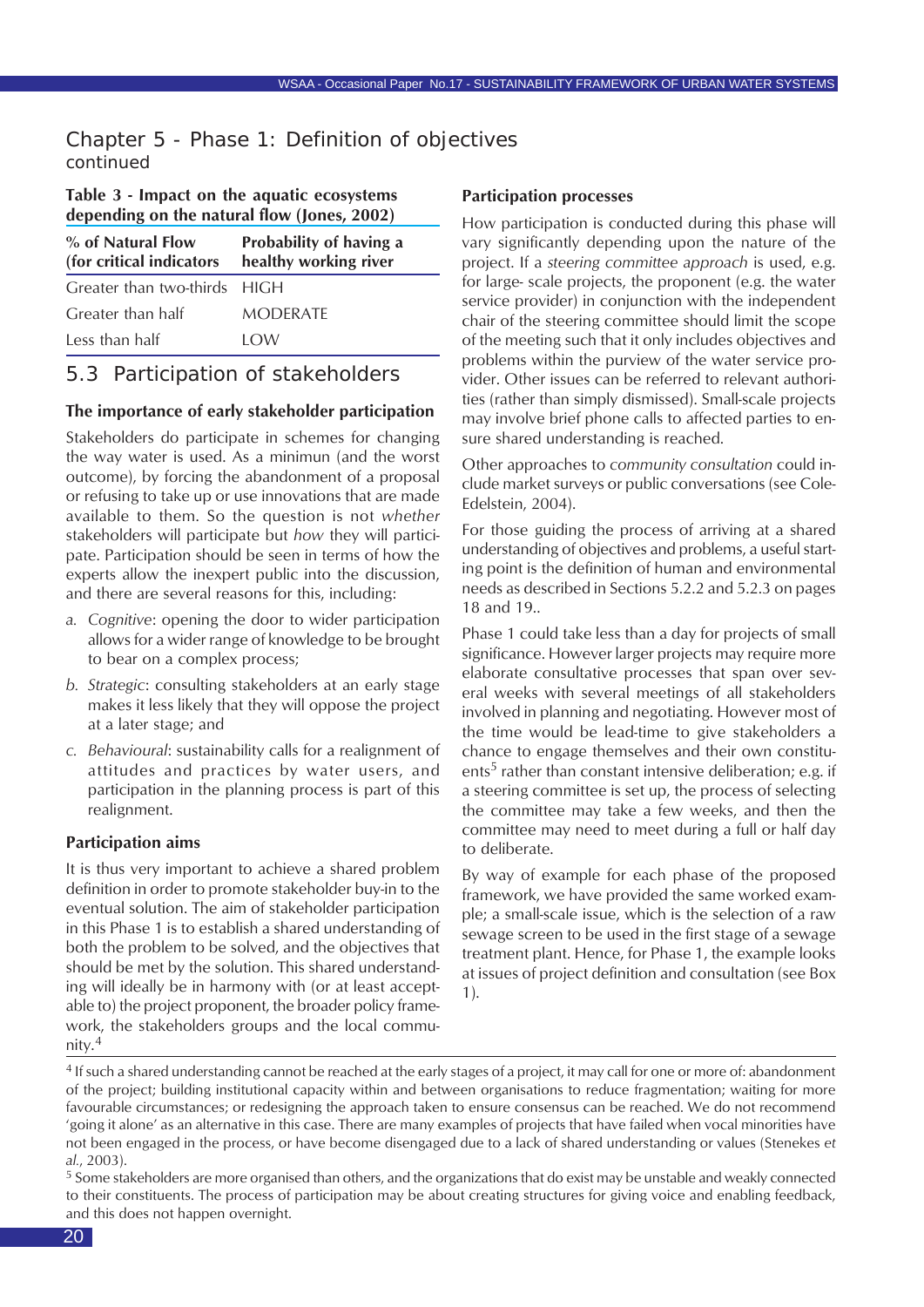## Chapter 5 - Phase 1: Definition of objectives *continued*

## <span id="page-20-0"></span>5.4 Key outcomes of Phase 1

- Definition of the context-specific objectives of the project including the initiator of the project, affected stakeholders, selection of participants and the intended use(es) of the results.
- Additionally human and environmental needs may be addressed depending on the scale of the project, such as
	- o Water use maximum quantity of freshwater / groundwater extracted versus recycled, considering human health and social implications; and

### Box 1: Case Study – Screen Selection

#### **Project description**

Selection of a more sustainable screening option for a small-scale sewage treatment plant.

#### **Background**

The existing inlet work in a small town's sewage treatment plant consists of a manual rake screen in the bypass channel and a drum screen. A rapidly growing population in the small town has placed stress on the screening system and the existing system frequently breaks down. The water service provider had decided to upgrade the system to accommodate the projected peak flow of 100 L/s for the next 25 years.

#### *Phase 1. Definition of Objectives*

#### **Participation of stakeholders**

The aim of stakeholder participation is to achieve a consensus-oriented definition of the objectives and establish an understanding of the problem that needs to be solved (i.e. insufficient capacity of the existing screenings system). In this particular case, there are two major stakeholders in play:

- Water Service Provider; and
- Plant Operator, i.e. end users of the upgraded system.

The stakeholder participation was taken in a form of an informal meeting between the plant operators and representatives from the water service provider, most likely one or two engineers who were assigned to manage this project. The plant operators were consulted on the problem they were experiencing with the existing system and expressed their expectations for the upgraded system.

- o Environmental stressors with location-specific water quality objectives for flow volume and variation, nutrients, turbidity as well as biodiversity targets and measures. Impacts via greenhouse gas and air toxic emissions capturing most issues relating to energy use.
- Participation: Regardless of the scale of the assessment, a statement of the problem(s) the project seeks to address, along with the project objective(s), should be produced. This should not be very detailed, but provide a brief and clear statement as to why the project is being undertaken and what are the overall objectives.

There are three main objectives for this case study which address the key concerns or outcomes that need to be achieved:

*Context Specific Objectives - technical needs:* The sewage treatment plant was designed to handle the wastewater from the projected population over the next 25 years. The new screenings system must account for greater population growth over the same 25 years.

*Context Specific Objectives - economics needs:* The sewage treatment plant has to function properly as a business entity to serve its purpose in the wider economy.

*Human needs***:** To meet the basic human requirement by providing sanitation service in the form of processing sewage generated by the projected population in 25 years. The increasing population posts a greater demand on wastewater services and drives for an upgrade of the screening system.

*Environmental needs***:** The final effluent from the sewage treatment plant discharges into a local river. The environmental need is a healthy river that would sustain the demands of the population. Thus, more screenings being captured in the inlet works is an important step to ensure the downstream treatment process functions well and henceforth the discharge effluent would create less impact on the river. If there were high residual screenings in the downstream flow, it would create stress on the grit system or secondary treatment process as they are designed to capture smaller sized deposits. The solid material passing through, over or around inlet screens can damage or block downstream process equipment, increasing works maintenance costs. More screenings, however, generate increased environmental disposal issues.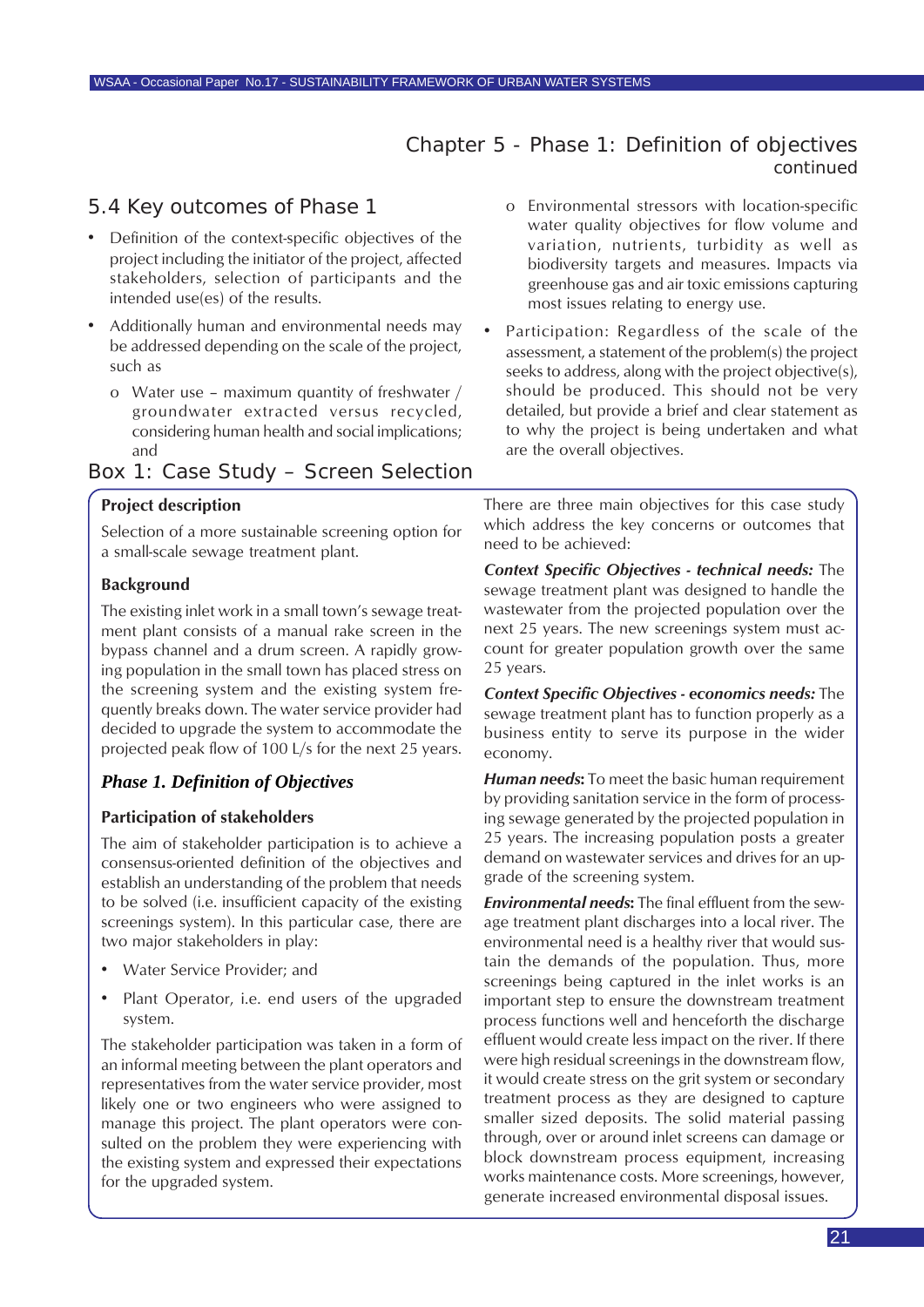## <span id="page-21-0"></span>Chapter 6 - Phase 2: Generation of preliminary options

Failure to give attention to this stage prevents innovation either in the present or future (Mitchell, 2004). It is important not to allow institutions to 'lock-in' to particular habitual solutions rather than innovating to maximise benefit (socially and environmentally as well as financially) and continually improve outcomes delivered.

The aim of Phase 2 is to provide a reasonably diverse and comprehensive set of possible solutions. Those involved in brainstorming and consolidating ideas should consider the key outcomes generated in Phase 1 (Chapter 5). During Phase 2 particular attention is directed toward generating new ideas that are different to current ways of thinking, more akin to what happens during backcasting rather than forecasting change (Mitchell and White, 2003). Some may be impractical or otherwise unsuitable to the particular project constraints, however part of the benefit of thinking broadly at this stage is to continually challenge existing boundaries in pursuit of more innovation toward enhanced sustainable outcomes.

### 6.1 Brainstorming: thinking outside the square

To provide some guidance on how to start the generation of ideas for novel water and wastewater service provision, it may be worthwhile to first distinguish between piped and non-piped options, on-site and off-site service provision, and level of centralisation possible (see Table 4 and Table 5).

The on-site scenario means the user sources their own water and disposes of effluent on-site. For example, a water utility could supply bottled water to some intermediate point between the source and the user. The right-hand columns (in the two tables) correspond to the water utility delivering and removing water and waste in batch quantities. The centralised provision of water services is currently the state of play in Australian capital cities. This classification may provide a useful point of reference for a water utility/novel agency seeking to generate alternative and possibly more sustainable options. However, one option might also be the '*do-nothing*' option.

|                      | <b>Piped</b>                                |                           | Non-piped                                                |                                 |
|----------------------|---------------------------------------------|---------------------------|----------------------------------------------------------|---------------------------------|
| <b>Water quality</b> | <b>Centralised</b>                          | <b>Decentralised</b>      | <b>On-site water</b><br>collection                       | <b>Batch supply of</b><br>water |
| Potable              | Desalination, aquifer<br>storage & recovery | Communal<br>rainwater and |                                                          | <b>Bottled water</b>            |
|                      | (ASR)                                       | treatment with            |                                                          |                                 |
|                      |                                             | ASR                       |                                                          |                                 |
| Non-potable          |                                             |                           | Non-potable reuse Rainwater, ASR & Rainwater & greywater |                                 |
|                      |                                             | greywater                 |                                                          |                                 |
|                      | …others                                     |                           | …others                                                  |                                 |

#### **Table 4 Examples for water supply options**

|  |  |  |  |  |  |  |  |  |  | Table 5 Examples for wastewater service options |
|--|--|--|--|--|--|--|--|--|--|-------------------------------------------------|
|--|--|--|--|--|--|--|--|--|--|-------------------------------------------------|

|                    | Large centralised |                   | <b>Decentralised</b>                                         |                    |
|--------------------|-------------------|-------------------|--------------------------------------------------------------|--------------------|
| <b>Water cycle</b> | <b>Separate</b>   | 'Smart Sewer'     | Regional                                                     | <b>Households</b>  |
|                    | Sewer & storm     |                   |                                                              |                    |
| Recycled or        | Stormwater grass  | Vacuum            | Urine-diversion/vacuum                                       | Vacuum             |
| Reuse              | swales, wetlands  |                   | blackwater & food blackwater & food waste, blackwater & food |                    |
|                    | and reuse or      | waste for         | treatment for                                                | waste treatment by |
|                    | groundwater       | treatment & reuse | agricultural reuse.                                          | composting         |
|                    |                   |                   | Greywater urban                                              |                    |
|                    |                   |                   | reuse/ASR                                                    |                    |
| Discharge to       | STP effluent to   | Vacuum or         | Greywater to local                                           | Greywater to soil  |
| receiving water    | receiving water   | pressure sewer to | treatment                                                    | treatment          |
|                    |                   | <b>STP</b>        |                                                              |                    |
|                    | …others           |                   | .others                                                      |                    |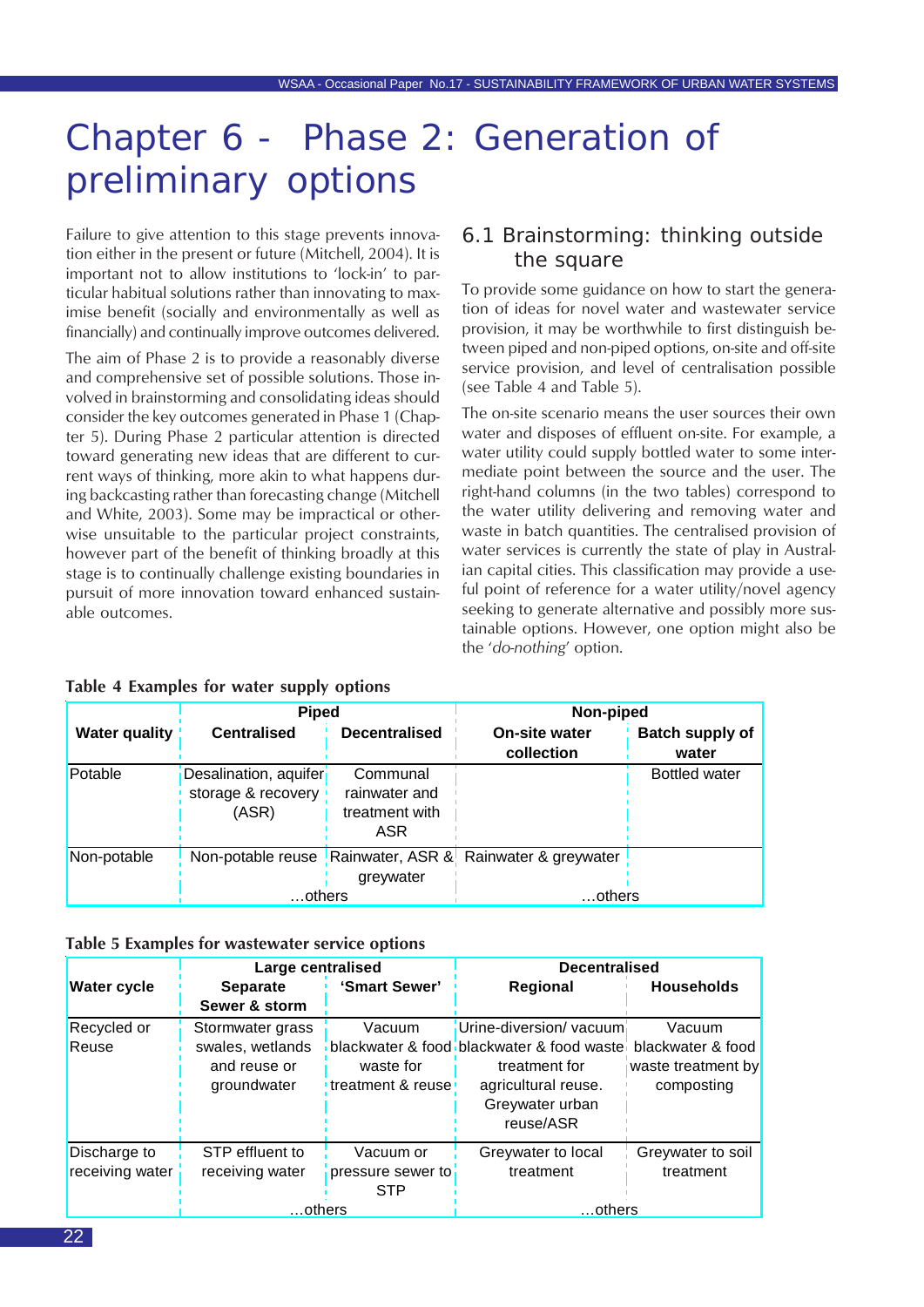Chapter 6 - Phase 2: Generation of preliminary options *continued*

## <span id="page-22-0"></span>6.2 Approaches for options generations

The *prospective options matrix* approaches illustrated in Tables 3 and 4 should go beyond the classical mechanistic approach to concept generation that consists of a linear (systematic) analysis of the problem. However, the mechanistic approach as outlined by Ashley *et al.* (2004) might be very valuable, by including:

- Identification of the core criteria and requirements for sustainable water systems including the projectspecific objectives (Phase 1); and
- Combining those criteria and requirements to possible solutions.

Several approaches can be taken in order to come up with relevant options, all of which utilise *Participatory* methods to facilitate the exchange of ideas, experiences and knowledge of all relevant stakeholders and to create a basis for implementation of the final results. Such approaches include:

- *• Brainstorming*: random ideas are expressed and latter associated pros and cons discussed. The matrices proposed in Tables 3 and 4 may be useful as a way of formalising the process of generating options without involving a lot of technical innovation. Such a matrix may aid in the generation of options using alternative schemes to the conventional 'centralised' scheme.
- *• Brainstorming with SWOT*: combination of a brainstorming session with strengths, weaknesses, opportunities and threats (SWOT) analysis with a heterogeneous group of stakeholders may provide a useful tool to further evaluate and identify relevant issues for sustainable UWS.
- *• Negative brainstorming*: the worst possible outcome is imagined; then each negative aspect is improved to generate acceptable options.
- *• Lateral thinking*: use of experience from other fields to help solve the problem. In order to transfer novel solutions to this problem. For example the electricity industry uses decentralised approaches, and now the water industry is considering this approach.
- *• Creative thinking / systematic inventive thinking*: There are different approaches to creative thinking, such as disordered thinking and idea generating methods, versus systematic inventive thinking and ideafocusing methods. Each complements traditional

approaches such as brainstorming or lateral thinking, although not meant to replace them can through courses for inventive thinking provide a skill that can be learned and enhanced (Barak, 2004).

- *• Pragmatic design*: using previous experience and methods with or with innovative combinations (generally following a forecasting approach, that propagates ideas centred on thinking and approaches used today; Mitchell and White, 2003).
- *• Backcasting*: starting from a hypothetical time well in the future and describing what is considered a sustainable UWS, the backcasting approach then works through how we might get there, so challenging existing assumptions that may otherwise have 'locked' people's thinking into our systems and problems of today.

All options generated in this phase are at a *conceptual level only*; no detailed information is required.

### 6.3 Participation of stakeholders

#### **Participation aims**

The aim in this phase is to ensure that all relevant voices are engaged in the process, and that those who show an interest are taken seriously. Making it possible for stakeholders (not only users, but other technical people e.g. public health officers) to have an input at this stage strengthens their engagement in the process and reduces the chances of subsequent obstruction.

#### **Participation processes**

Generating options should be fairly open-ended – limited only by time and money constraints. Brainstorming is typically the approach used, sometimes in a 'café' small group/table format. Divergent thinking should be encouraged (Mitchell, 2004), before it converges in subsequent phases.

As a starting point for brainstorming options, the *prospective options matrices* (see Table 3 and Table 4) may be used by the participants. For our screen example, see Box 2 on the next page.

Typically one meeting of a steering committee may suffice, where members are briefed beforehand to come with ideas. Water management experts may be invited to the committee to guide in the development of options. It may be worthwhile in the case of more significant projects to allow further time after an initial brain-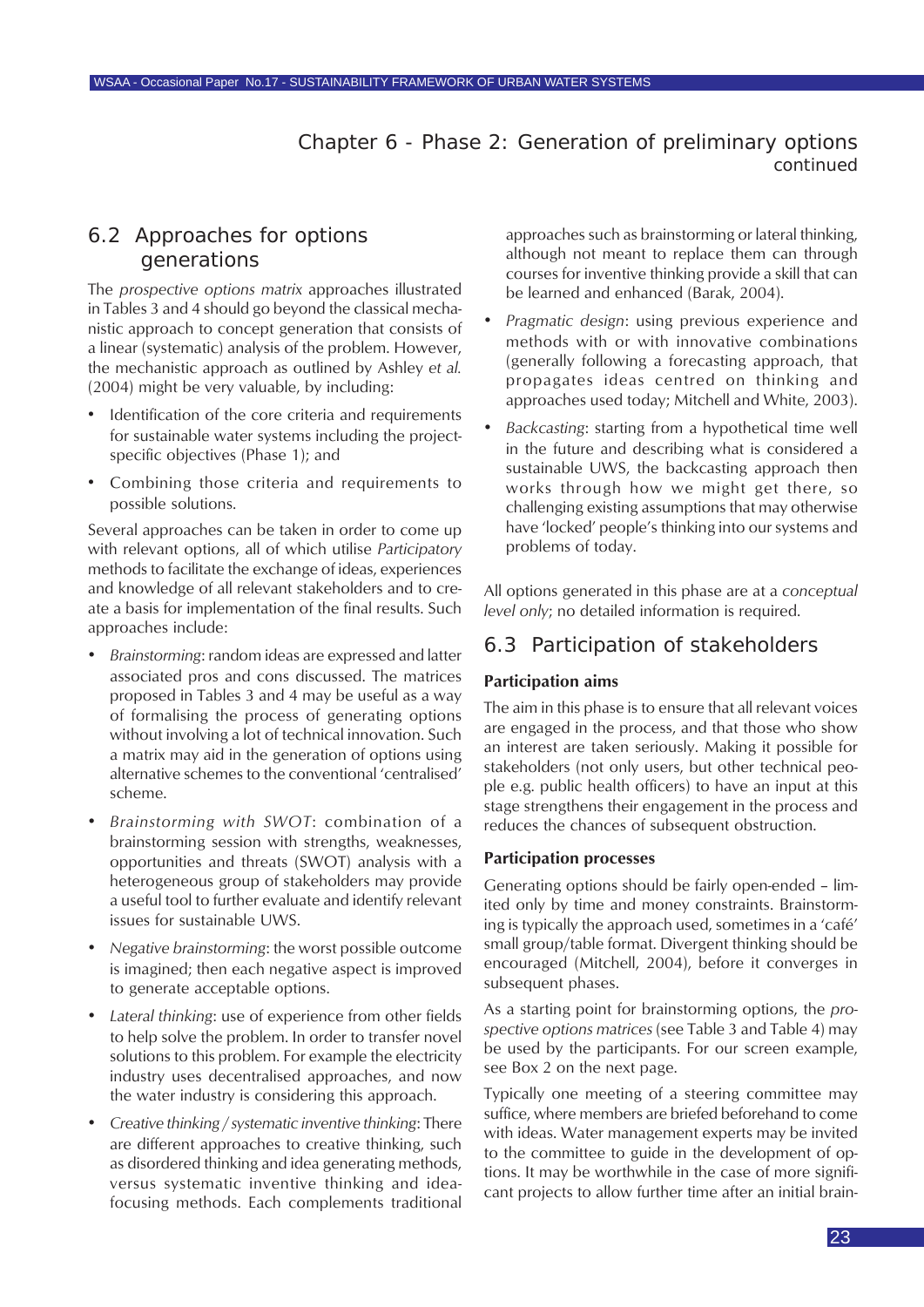## <span id="page-23-0"></span>Chapter 6 - Phase 2: Generation of preliminary options *continued*

storming meeting for a wider (e.g. public) response to add any further conceivable options. This may also be an opportunity for community representatives on the steering committee to lead out in public meetings with their constituent groups.

For minor projects, the project manager may develop the list of options through informal consultation with other experts and/or stakeholders.

## 6.4 Key outcomes of Phase 2

• Stakeholders should develop numerous preliminary options which will be further investigated in Phase 4 and possibly in Phases 5 and 6 of this framework. These options will consist of conventional as well as future-oriented options that may not be commonly accept at the moment, but which may become attractive in the future under changed conditions. The number of preliminary options may be higher than 10.

- *Participation*: The steering committee (or project manager for minor assessments) should prepare a long-list of possible options. The options should be specified with only enough detail such that there is sufficient understanding of each option that the subsequent culling phases may proceed. This may mean anything up to one page of text and/or graphical explanation of each option.
- Phases 1 and 2 will both draw out the values of the various parties represented in the process. It may be useful to document these explicitly, as this will facilitate the discussions in subsequent phases.

## Box 2: Phase 2. Generation of preliminary options

#### **Participation of stakeholders**

The aim of Phase 2 is to generate a list of all possible solutions. The level of expertise required of the stakeholder should not be excessively high, otherwise more general stakeholder groups could be prevented from participating.

The plant operators and the water service provider project team are the key contributors to this phase. The plant operators are engaged because they are the end users of the system and contribute unwritten expertise.

#### **Preliminary options**

The project team held an internal brainstorming session and generated a reasonably diverse set of options. The following is the list that covered the most basic non-mechanical screens to the most high performance mechanical screen design.

- *Option 1. Manual bar screen* It is a coarse screen with aperture of 20 mm and above. It requires an operator to manually rake the screen on a regular basis.
- *Option 2. Drum screen* This is a rotary type of screen with the influent fed internally. Wash water is required for cleaning of screen mesh.
- *Option 3. Step screen* Step screen is a fine-bar screening device for fully-automated removal of coarse solids from both municipal and industrial wastewater. Aperture ranging from 2 mm to 6 mm is available. Capacity is up to 2000 L/s.
- *• Option 4. High flow screen* The Hi-Flow screen is an elongated form of drum screen with high capacity to handle large flow. The whole flow enters the inside of the drum and the solids are captured by the continuous travelling screen mesh. Maximum capacity of the Hi-Flow screening systems is up to 3000 L/s. Aperture is 6 mm. It also has a built in bypass feature. Wash water is required for cleaning of screen mesh.
- *Option 5. Screw Screen compactor* This type of fine screen is suitable for a Membrane Bioreactor (MBR) plant because of its fine aperture – 0.25mm to 10 mm. It combines several processes by removing screenings from the wastewater, washing and dewatering the screenings prior to disposal. It is more suitable for small-scale municipal wastewater treatment plant.
- *• Option 6. Screw screen compactor with tank* the same screen as described above but comes with a tank as a package. For this option, a concrete channel is not required for the placement of the screen.

| Table 6 - Prospective options matrix |                      |                    |  |  |  |
|--------------------------------------|----------------------|--------------------|--|--|--|
|                                      | <b>Coarse screen</b> | <b>Fine Screen</b> |  |  |  |
| No dewatering                        | manual screen        | step screen        |  |  |  |
|                                      |                      | drum screen        |  |  |  |
|                                      |                      | high flow screen   |  |  |  |
| <b>Dewatering</b>                    |                      | screw screen       |  |  |  |
|                                      |                      | compactor          |  |  |  |
|                                      |                      | screw screen       |  |  |  |
|                                      |                      | compactor with     |  |  |  |
|                                      |                      | tank               |  |  |  |
|                                      |                      |                    |  |  |  |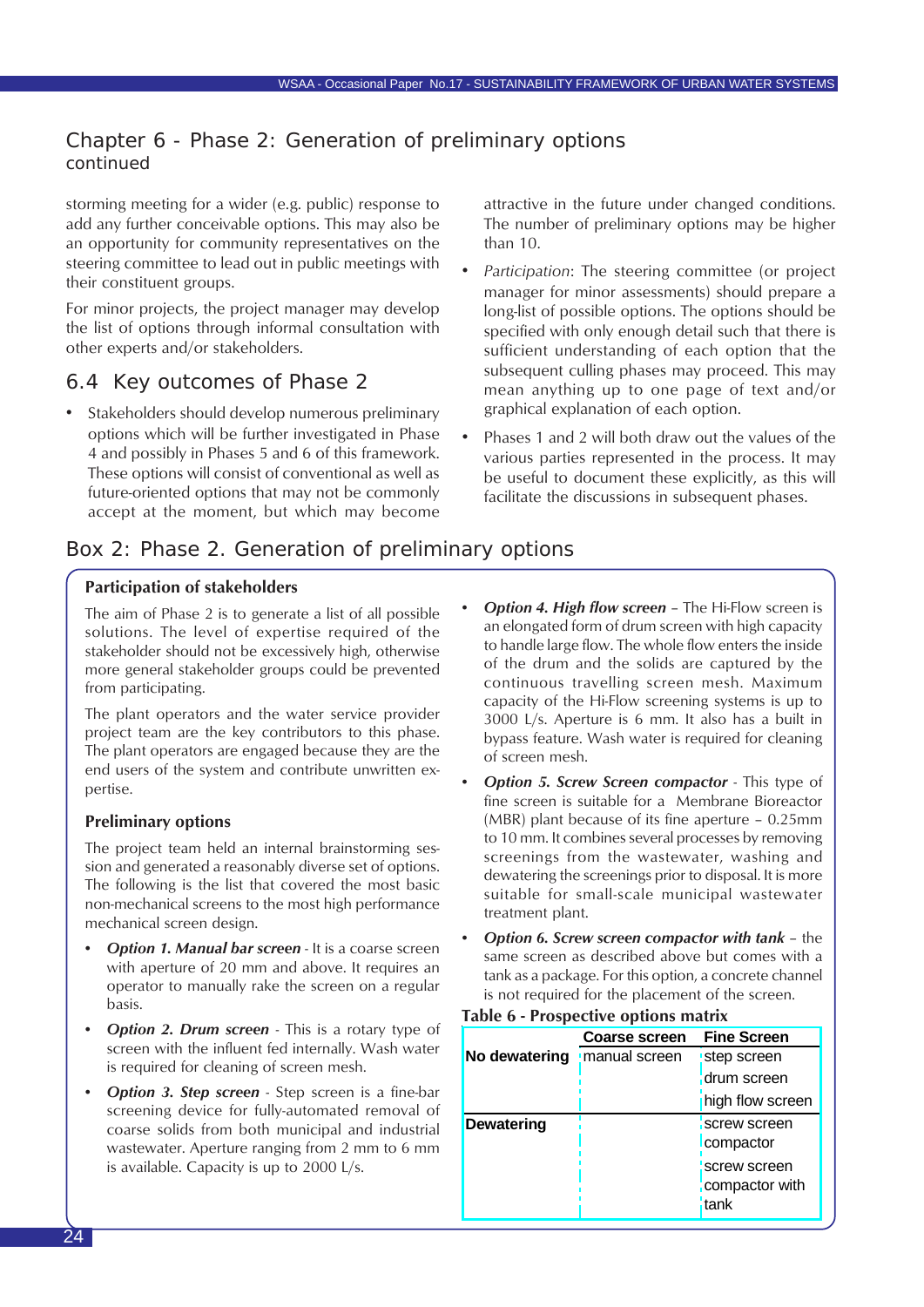<span id="page-24-0"></span>In Phase 3 sustainability criteria are selected that are used for screening options (Phase 4) and for assessing the performance of prioritised options in detail (Phase 5). The selection of criteria is critical, given their significant impact on the decision(s) to be made, and they need to encapsulate the various context-specific objectives identified in Phase 1. The key stakeholders, e.g. the steering committee, should agree upon this set of criteria.

## 7.1 Generic set of sustainability criteria

To provide a starting point, a generic set of criteria has been developed based on the literature review (Kärrman *et al.*, 2005), grey literature and consultation with representatives from the Australian water industry, i.e. project Steering Committee of the Water Service Association Australia. The set of sustainability criteria presented here may be used as a template for any application in the water industry. However, this set of criteria is not a default set which has to be used in all circumstances. It may be used as a starting point which should be adjusted to the specific circumstances of the decision that has to be made.

A transparent hierarchy of criteria consisting of *primary* and *secondary criteria* is proposed (see Table 7). *Primary criteria* reflect the core areas relevant to measuring the sustainable performance of an urban water system, i.e.

- **Economic**
- Human health
- **Fnvironmental**
- Technical and
- Social.

Each of these *primary criteria* consists of one or more *secondary criteria*. *Secondary criteria* are specified by quantitative or qualitative indicators. Primary and secondary criteria indicators are listed in Table 7 (see also Chapter 14 on page 62 for a detailed description of indicators).

We suggest that all five primary criteria categories should be considered so as to comprehensively address the sustainable performance of an urban water system. While others have covered the five areas, often social and health are lumped together, such as in Taylor's (2004) economic, ecological and social aspects in the case of Urban Stormwater Management Measures to Improve Waterway Health, and Ashley *et al.* (2004) use of four primary criteria (economic, environmental, social and technical). Separation of health and social criteria is preferred due to the different tools of assessment and clarity of information relayed on to the decision-making phases.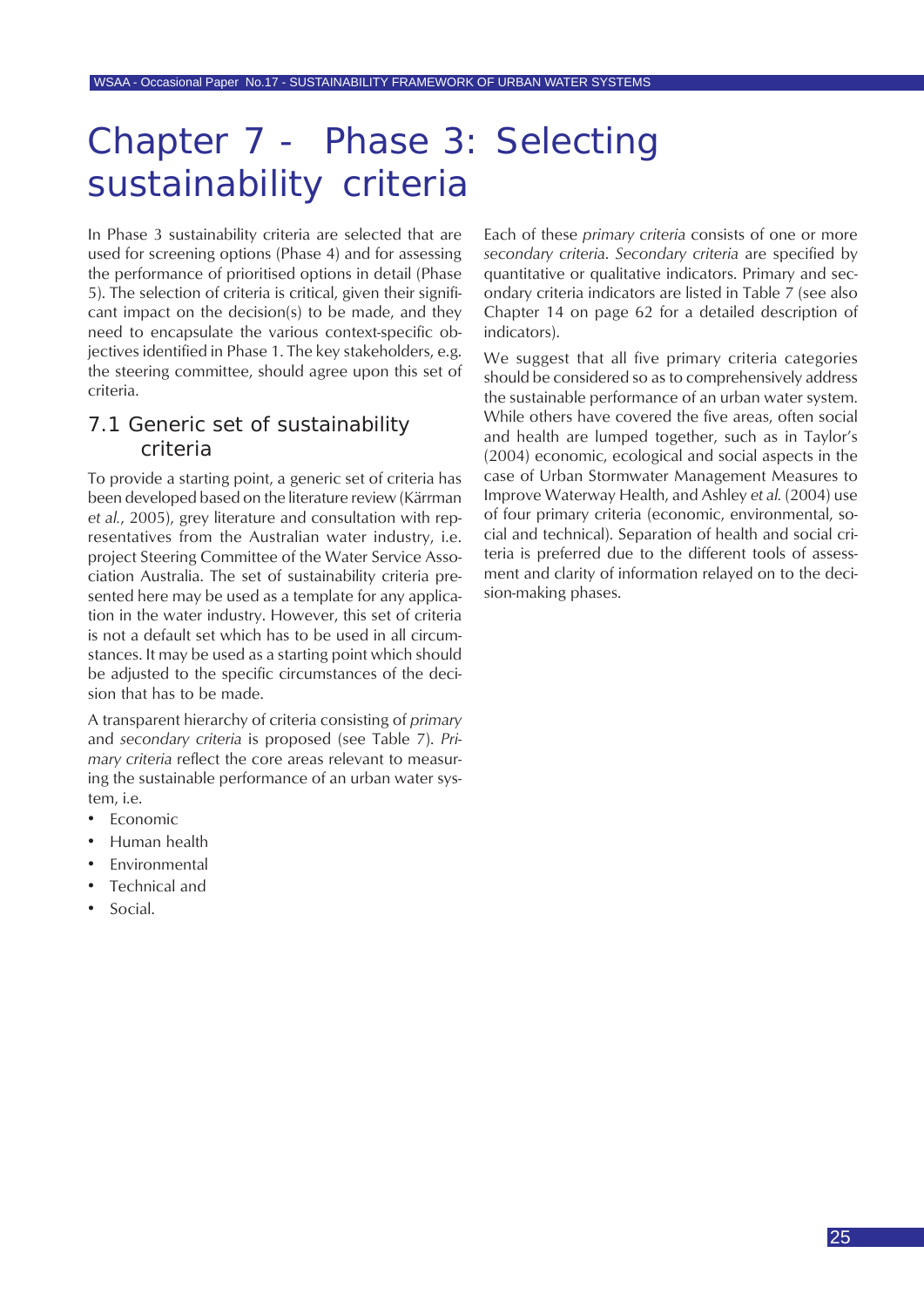**Table 7 List of example primary and secondary criteria for sustainability assessment and examples of mitigations to achieve sustainability** (literature with \* is available to download from the WSAA website)

|                     | Primary criteria Secondary criteria                                                                          | <b>Examples of mitigations to achieve</b><br>sustainability                                                                                                                                                                                    | <b>References to</b><br>assessment tools                                     |
|---------------------|--------------------------------------------------------------------------------------------------------------|------------------------------------------------------------------------------------------------------------------------------------------------------------------------------------------------------------------------------------------------|------------------------------------------------------------------------------|
| Economic            | capital and operational<br>expenditure [\$]                                                                  | Life cycle costs including Ensure that the total life cycle costs are<br>affordable.                                                                                                                                                           |                                                                              |
| <b>Human health</b> | Risk of infection (DALY;<br>e.g. [years of life<br>$loss/year$ )                                             | Ensure that exposure probability to<br>pathogens remains within acceptable limits<br>to humans or the environment.                                                                                                                             | Ashbolt et al. $(2005)^*$                                                    |
|                     | Exposure to harmful<br>substances (eg toxic,<br>carcinogenic or<br>endocrine-disrupting<br>compounds).       | Ensure that environmental concentrations<br>remain below those harmful to humans or<br>other organisms.                                                                                                                                        | Ledin et al. $(2005)^*$                                                      |
| Environmental       | Extraction of freshwater<br>and groundwater<br>resources [kL/year]                                           | Ensure that environmental flow<br>requirements (or for groundwater minimum<br>water level requirements) are met.                                                                                                                               | Guineé et al. (2002)                                                         |
|                     | Land use and<br>disturbance [ha/year]                                                                        | Offset harm by purchase of substitute land,<br>or rehabilitate degraded land off-site.                                                                                                                                                         | Lenzen and Murray<br>(2001), Guineé et al.<br>(2002)                         |
|                     | Resource input [t/year]                                                                                      | Purchase products with the highest resource- Guineé et al. (2002)<br>use efficiencies and with 'cradle-to-grave'<br>recycling guarantees by their manufacturers.                                                                               |                                                                              |
|                     | Biodiversity                                                                                                 | Offset temporary losses by rehabilitiation;<br>offset permanent losses by purchasing<br>natural habitats for long-term protection,<br>rehabilitate degraded land elsewhere or<br>create new habitats (eg wetlands).                            | Guineé et al. (2002)                                                         |
|                     | Greenhouse gas<br>emissions [t CO2-<br>eq./year]                                                             | Low carbon intensity sources of power;<br>renewable energy and/or carbon<br>sequestration to offset emissions                                                                                                                                  | Guineé et al. (2002);<br><b>IPCC</b> (2005)                                  |
|                     | Eutrophication [t<br>Phosphorus/year]                                                                        | Ensure that nitrogen and phosphorus loads  Kärrman and Jönsson<br>remain within the assimilative capacity of<br>the receiving environment.                                                                                                     | (2001), Guineé et al.<br>(2002)                                              |
|                     | Photochemical Oxidant<br>Formation<br>Ecotoxicity including<br>terrestrial, marine and<br>freshwater aquatic | Remove from or reduce concentrations in<br>emissions to the atmosphere.<br>Ensure that environmental and tissue toxin<br>concentrations remain below those harmful<br>to terrestrial, freshwater and marine<br>organisms.<br>$\partial$ msPAF, | Guineé et al. (2002)<br>Lundie et al. $(2005)^{*}$ ,<br>Guineé et al. (2002) |

The environment-specific effect factor is equal to  $\iint_S$  **i**  $\iint_S$   $\iint_S$ *j*  $\partial C_{iS}$   $\sim$  0.1  $\partial$  *HC E* 50  $0.7 \cdot \frac{1}{10.5}$  $_{s} = \frac{\delta m \sin \frac{1}{2}m}{\delta C_{j,s}} \approx 0.7$ <sup>6</sup>The environment-specific effect factor is equal to  $E_{i,s} = \frac{\partial m s P A F_j}{\partial s} \approx 0.7 \cdot \frac{1}{\sqrt{1 - \frac{1}{2}} \sqrt{1 - \frac{1}{2}} \sqrt{1 - \frac{1}{2}} \sqrt{1 - \frac{1}{2}} \sqrt{1 - \frac{1}{2}} \sqrt{1 - \frac{1}{2}} \sqrt{1 - \frac{1}{2}} \sqrt{1 - \frac{1}{2}} \sqrt{1 - \frac{1}{2}} \sqrt{1 - \frac{1}{2}} \sqrt{1 - \frac{1}{2}}$ 

where E<sub>*is*</sub> represents the effect factor of substance *s* for compartment *j* (year.m<sup>-3</sup>), ∂msPAF<sub>i</sub> is the marginal change in the Potentially Affected Fraction of species due to exposure to a mixture of chemicals in compartment j, and HC50<sub>s</sub> is the Hazardous Concentration of substance s where 50 percent of the species is exposed above an acute or chronic toxic value (kg.m<sup>-3</sup>). All HC50s are based on acute aquatic toxicity data.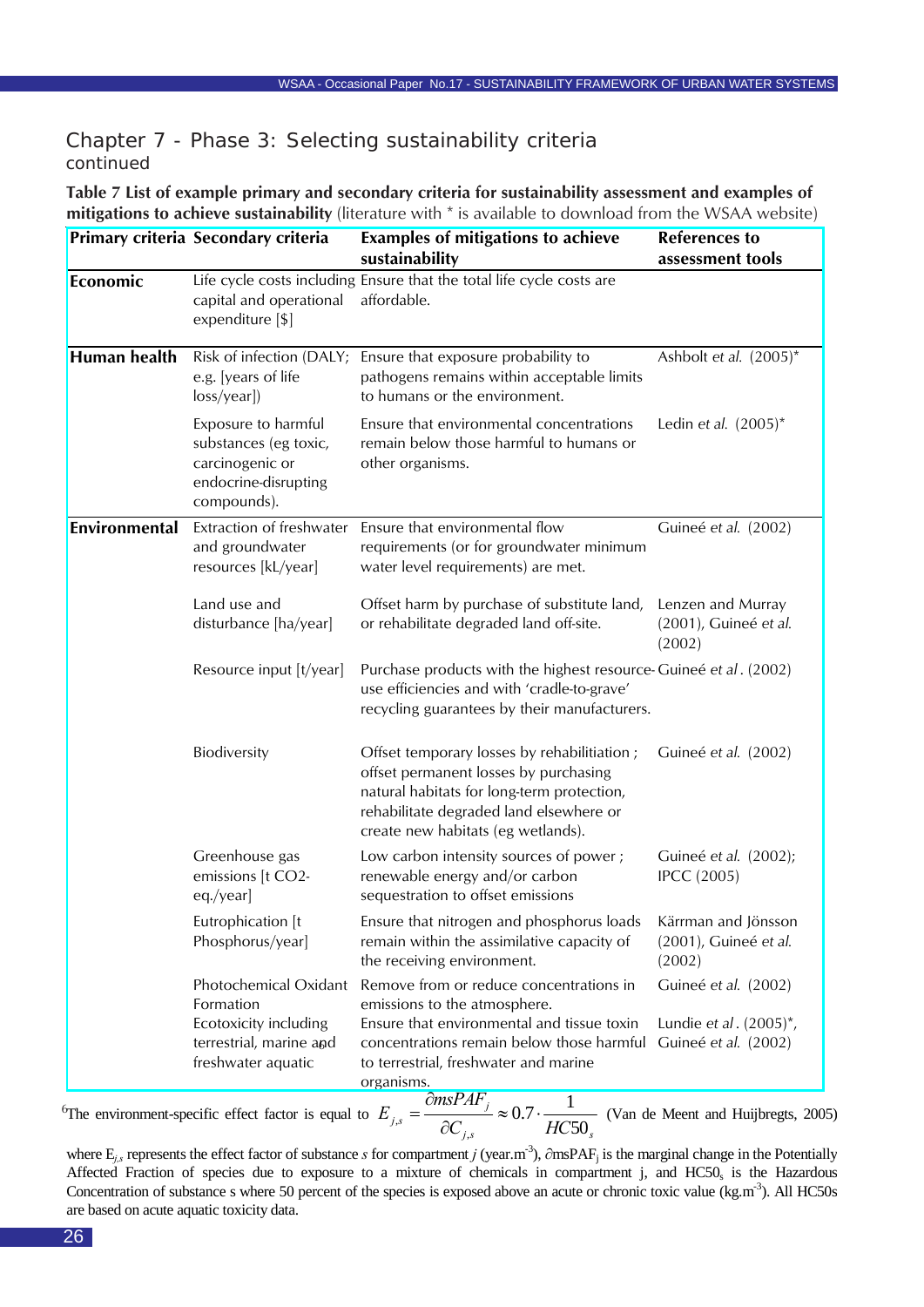**Table 7 List of example primary and secondary criteria for sustainability assessment and examples of mitigations to achieve sustainability** (literature with \* is available to download from the WSAA website)

|                  | Primary criteria Secondary criteria                    | <b>Examples of mitigations to achieve</b><br>sustainability                                                                                                                                                           | <b>References to</b><br>assessment tools        |
|------------------|--------------------------------------------------------|-----------------------------------------------------------------------------------------------------------------------------------------------------------------------------------------------------------------------|-------------------------------------------------|
| <b>Technical</b> | Performance potable<br>water and wastewater<br>quality | Quality remains within the limits specified in Time-series analysis,<br>Customer Charter or the discharge licence.                                                                                                    | compliance comparisons                          |
|                  | Reliability                                            | Design and manufacture of the product<br>provides an acceptable frequency of failure. Public Health (1997),                                                                                                           | Western Consortium for<br>Vasquez et al. (2000) |
|                  | Resilience/vulnerability                               | Ensure that the system is robust, and that it Teoh & Case $(2004)$<br>can recover rapidly after upsets by:<br>preventative maintenance; multiple barriers;<br>purchasing resilient or "shock-resistant"<br>equipment. |                                                 |
|                  | Flexibility                                            | Redundancy and/or flexibility should be<br>"designed in" to ensure capacity to adapt to<br>foreseeable contingencies.                                                                                                 | Expert opinion                                  |
| Social           | Affordability                                          | Basic water services (i.e. 'water for life') are<br>affordable for the community.                                                                                                                                     |                                                 |
|                  | Employment                                             | Long-term employment opportunities are<br>created.                                                                                                                                                                    |                                                 |
|                  | Acceptability to<br>community                          | Timely and open engagement of the<br>community is essential to maximise<br>acceptability of proposals, as is establishing<br>an agreed framework for assessing<br>sustainability.                                     | <b>STRAD</b>                                    |
|                  | Distribution of<br>responsibility                      | A clear, fully accountable and fully funded<br>governance model is essential for the good<br>ongoing management of new assets.                                                                                        |                                                 |
|                  | Organisational capacity<br>and adaptability            | Recruit and retain the best staff; run the<br>business at a profit; develop and maintain<br>trust and credibility; invest in strategic and<br>scenario planning; invest in emergency<br>preparedness.                 | Guitouni and Martel<br>(1998)                   |
|                  | Public understanding<br>and awareness                  | Timely and open provision of information to STRAD<br>the community is essential to maximise<br>acceptability of proposals.                                                                                            |                                                 |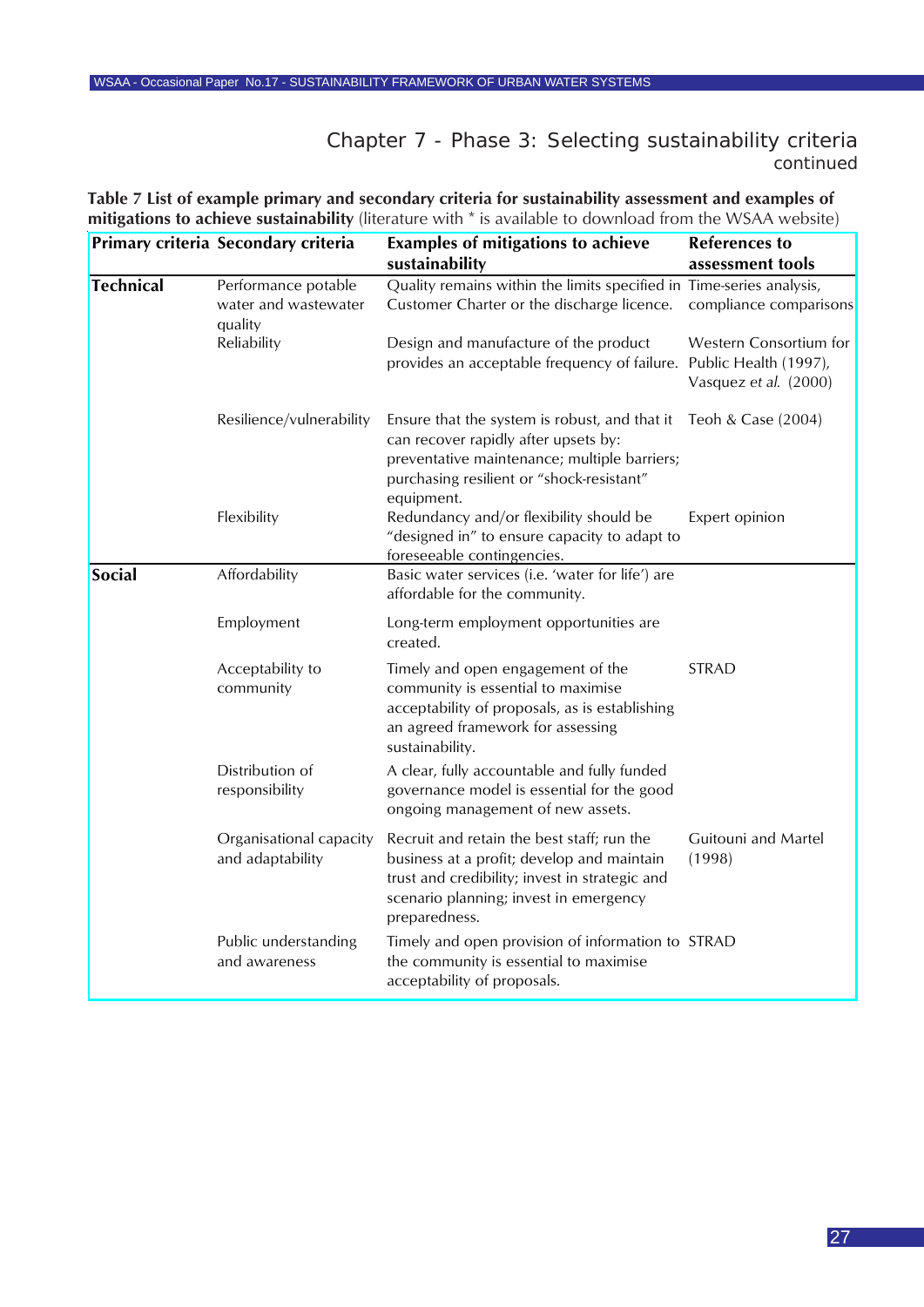## <span id="page-27-0"></span>7.2 Principles for selecting sustainability criteria

When selecting primary and secondary criteria several *principles* should be considered in order to ensure a comprehensive and consistent sustainability assessment of the system(s) under study.

- **System boundaries:** The system boundaries delineate the system under study, i.e. the options, from the remaining environment and economy. For all comparisons the system boundaries should be made explicit (Guinee *et al.*, 2002). It should be ensured that the system boundaries cover all relevant economic, human health, environmental, technical and social impact. The risk of leaving out significant impacts of one of the options should be minimised. Therefore, the *system boundaries* have to be defined *consistently across all options and criteria*. Ideally, the system boundaries should be identical for all primary and secondary indicators. However, if system boundaries can not be identical for all criteria, it has to be assured that the boundaries are identical for all options and each indicator. The system boundary definition should also be consistent with the objectives of the assessment.
- *• Comprehensiveness*: The selected indicators should allow for sufficient performance monitoring and measurement of the options under study. Importantly, the selected indicators should be able to detect any possible *problem shifting* within each primary criterion or between primary criteria. A good example of this may be leaving more water for environmental flows by utilising desalination, which may increased greenhouse gas emissions when nonrenewable energy sources are used. Further, it has to be ensured that the selection of criteria avoid double counting wherever possible.
- *• Applicability*: Selected criteria should be examined the same way for all options under study, i.e. quantitatively or qualitatively. The results of each indicator have to be in a format that is used by MCDA methods (see Chapter 9 on page 37).
- *Transparency:* A clear statement of justification for excluding any primary criterion and why each secondary criterion is chosen will aid in transparency and communication during the consultation processes.
- *• Data quality*: High quality data or data with reported uncertainty is crucial for the correct interpretation of each criterion used to assess options. Therefore, data quality requirements should be explicitly defined at the beginning of the analysis. However, data quality varies significantly in practice, so as far as practical ensure that data quality is homogeneous across all options in order to make meaningful conclusions. In the case of heterogenous data quality it has to be assured that the quality is consistent for each criterion.
- *Practicability*: The criteria chosen need to reflect the specific decision making context. Furthermore, the criteria chosen have to be in line with the assessment tools used. In general the number of criteria selected should mirror the complexity of the options. Small scale projects may require less criteria than assessments of large scale project. However, it has to be ensured that the criteria appropriately cover all dimensions of sustainability.
- *• Temporal-spatial aspects*: Some tools are focused on assessing the full life-time of systems (e.g. LCA, LCC) while others may not (e.g. NPV). As a general rule and according to what is described above for the system boundaries, each comparing criterion should cover the same time period and spatial domain.

## 7.3 Recommendations on tools and approaches to address sustainability criteria

The underlying principle for *all criteria* is a systems analysis approach taken into account all stages of the entire life cycle (so-called 'cradle-to-grave') of the options under study, including extraction of raw materials, production of materials, assembly and installation of capital equipment, its operations as well as the 'after use phase' with all its economic, human health, environmental, social and technical implications (Guinee *et al.*, 2002); what is known as a *life cycle approach*.

The following synopsis of assessment tools (for use in Phase 5) is provided here to illustrate what and how criteria can be measured.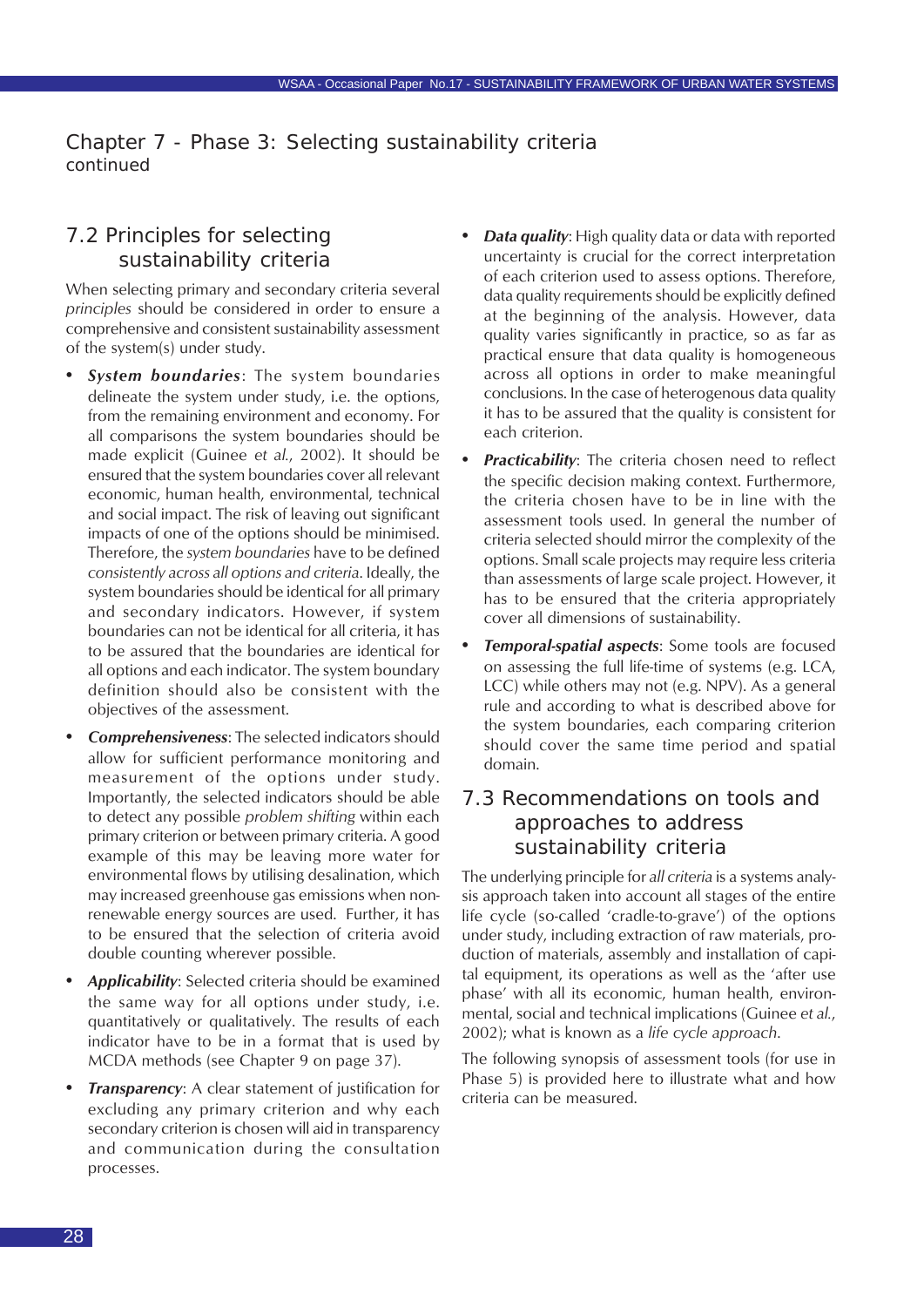#### 7.3.1 Tools for assessment of economic performance

Life cycle costs (LCC) including capital and operational expenditure are the total expenses needed over the life of the system. This includes the cost of all:

- 1. initial equipment;
- 2. expected replacement equipment;
- 3. construction, maintenance and refurbishment personnel;
- 4. construction, maintenance and refurbishment tools, vehicles and plant;
- 5. operational materials; and
- 6. emissions to air, water and soil if discharge licence fees apply).

The LCC are currently calculated using the *Net Present Value* (NPV). The NPV is the amount in today's dollars that reflects all future costs. To turn future costs into today's dollar values a discount rate is used. The discount rate that should be adopted is the weighted average cost of capital (WACC)<sup>7</sup> which applies to the particular utility in question. In the case of Australian water utilities, this discount rate will be determined by the relevant economic regulator (in the event that the water utility is not subject to economic regulation, the utility should adopt the WACC imposed by its shareholder). It is important to determine whether the WACC set by the regulator (or its equivalent) is a real/nominal discount rate; as this will also determine whether the values in the calculation ought to be expressed in real or nominal terms. When utilities undertake these analyses they also tend to consider costs after tax (i.e. the impact on the utility). As the sustainability assessment is meant to consider societal rather than private costs and benefits, it is important that the cash flows (and discount rate) reflect pre-tax considerations. Equation 1 is used to describe the NPV, where *y* = the year (where year 0 is this year, 1 is next year and n is the final year), *e* is the expense incurred in that year, *i* is the WACC.

Equation 1: 
$$
NPV = \sum_{y=0}^{n} e_y \left(\frac{1}{1+i}\right)^y
$$

#### 7.3.2 Tools for assessment of human health

Tools for human health assessment typically start at what are called screening-level assessments for key hazard groups*8*; the goal being to use conservative assumptions and see which hazards are of potential concern and therefore requiring more detailed analysis with more locally derived data. For example, the NSW-EPA Schedule 10 compounds (some 121 chemicals possible in sewage identified in the 1994 Corporation Act of Sydney Water) may be used to select potential chemical hazards in sewage-impacted Australian waters. A hazard quotient (per chemical) is then derived by dividing the expected environmental concentration by what is considered a safe dose (e.g. US-EPA [1998] IRIS database reference doses, *RfD*), any hazard quotient greater than about 0.3 may be considered a chemical of potential concern (Winton *et al.*, 1995) and warrants further investigation.

As discussed in the literature review (Kärrman et al., 2005), however, there is neither *RfD* data on the possible toxicity of the many xenobiotic compounds found in urban societies nor the chemistry to estimate very low environmental concentrations. Hence, in the Urban Water Programme, a novel screening procedure: *CHIAT – Chemical Hazard Identification and Assessment Tool*, was developed to select the most critical chemical pollutants when handling storm- and wastewater (Ledin *et al.*, 2005). In short, CHIAT consists of a decision tree in which hazardous and problematic compounds are identified. To visualize the sorting of these chemicals the decision tree can be described as a funnel fitted with several filters. The filters have been set according to specified criteria based on sorption, volatility, persistence to biodegradation, potential for bioaccumulation and toxicity. There is also one on/off filter for technical/aesthetical problems, and a long-term chronic effects-filter considering cancer, mutagenic and reproduction hazards, endocrine disruption effects and allergenic effects. The output is a classification of the compounds in three categories (white, grey and black) depending on their priority as possible pollutants.

For pathogen risks, a screening-level assessment would be to follow the risk ranking approach provided in

 $<sup>7</sup>$  In ideal circumstances, a discount rate reflecting the risk associated with the specific project would be used. However,</sup> economic regulators have not adopted this approach and have relied upon average portfolio risk.

<sup>8</sup> Key hazard groups can be as general as *E. coli* representing potential pathogens, trihalomethanes representing disinfection by-products etc. through to *E. coli* representing enteric bacterial pathogens, rotavirus representing all human enteric viruses and estrogen representing all endocrine disruptors.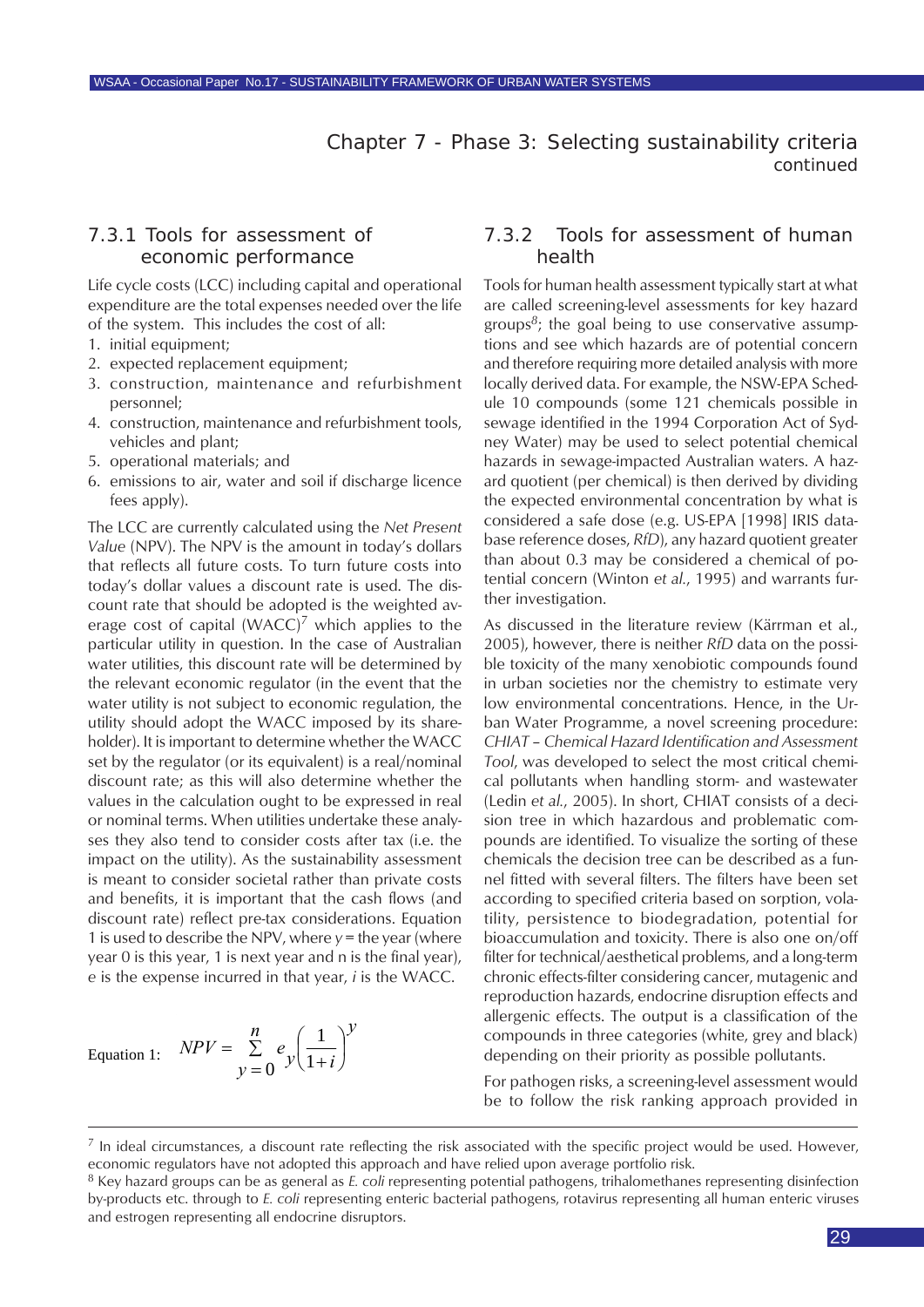AS4360 (Standards Australia, 1999) and the Australian Drinking Water Guidelines (NHMRC, 2004), where each hazard is ranked on likelihood and severity to give a risk score. Ashbolt (2005) has also described a quantitative microbial risk assessment (QMRA) tool that takes a stochastic description of reference pathogen<sup>9</sup> numbers from sources, through each system barrier and describes their probability density function (likelihood distribution of numbers) at various points of exposure, and characterises the effects in terms of disability adjusted life years (DALYs). There is also an attempt to provide DALYs spanning the performance and reliability over the whole life of each system structure assessed.

## 7.3.3 Tools for assessment of environmental performance

There are several existing "physical economy" approaches for quantifying the material demands of the human economy upon the natural environment. Commonly used tools are total material requirement and output (TMRO), material flow analysis (MFA), substance flow analysis (SFA), ecological footprint analysis (EF), materials intensity per unit service (MIPS), life cycle assessment (LCA) and company level MFA. All tools measure one, few or many substance, material and / or energy flows throughout the systems under study.

Despite methodological differences, there are underlying characteristics of the physical economy approaches that are addressed differently by each tool. In this context Daniel and Moore (2002) mention (amongst others):

- The primary purpose of each tool is to track, quantitatively, the physical flow of materials and energy between the ecosphere and the technosphere;
- System boundaries are at a "high level" delineating the natural environment and the technosphere monitoring crossovers of relevant substance, material and / or energy flows. The human economy (or any smaller system within the economy) is considered as an "open" subsystem located within the ecosphere (Baccini and Brunner, 1991);
- "Physical economy" approaches are based on a

holistic and integrated perspective, i.e. cradle-tograve approach (Guineé *et al*., 2002)10; and

The material balancing approach is an underlying principle that is governed by the laws of conservation of matter and energy (Baccini and Brunner, 1991).

In Figure 3 available tools are assessed against the above mentioned characteristics. Company level MFA is probably most convenient approach for water service providers. However, this approach falls short in many aspects, such as coverage of metabolic flows, system boundaries and cradle-to-grave approach. More accurate approaches are MFA/SFA and LCA. MFA/SFA seems to the most useful if only *specific substances* are considered in the analysis, by fulfilling many of the underlying principles to a very high degree. However, LCA tends to take a more holistic view including quantification of *all material and energy flows* and also prediction of diverse, *potential environmental impacts*.

#### 7.3.4 Tools for assessment of technical performance

Technical performance evaluation is largely an in-house activity, each using their own development approaches, but increasingly relying on SCADA systems to plot key indicators. As such, over time records from operators or operator experience builds up, and externally performance of water or wastewater treatment systems are reported against agreed key (licensed) parameters. For example, percent of the time that waters do not comply with the licensed values.

System *Reliability*, *Resiliency* and *Vulnerability* are parameters that are largely utilized in-house. To a large degree such information comes from the logs of operators and SCADA systems. For water systems generally, *Reliability* (the probability that the system will remain in a non-failure state), *Resilience* (the ability of the system to return to non-failure state after a failure has occurred) and *Vulnerability* (the likely damage of a failure event) have been well investigated, but the data resides in company hands. Nonetheless, analysis of these parameters' behaviour is generally investigated from time-series of data. Estimation of the start and end of

<sup>9</sup> Pathogens representative for each major taxonomic group, such as rotavirus for human enteric viruses, *Campylobacter jejuni* for bacterial pathogens, *Cryptosporidium* oocysts for parasitic protozoa, and *Ascaris* ova for helminths.  $10$  Therefore these tools are often labeled as "integrated chain management" tools for environmental problem solving (Udo de Haes *et al*., 1997).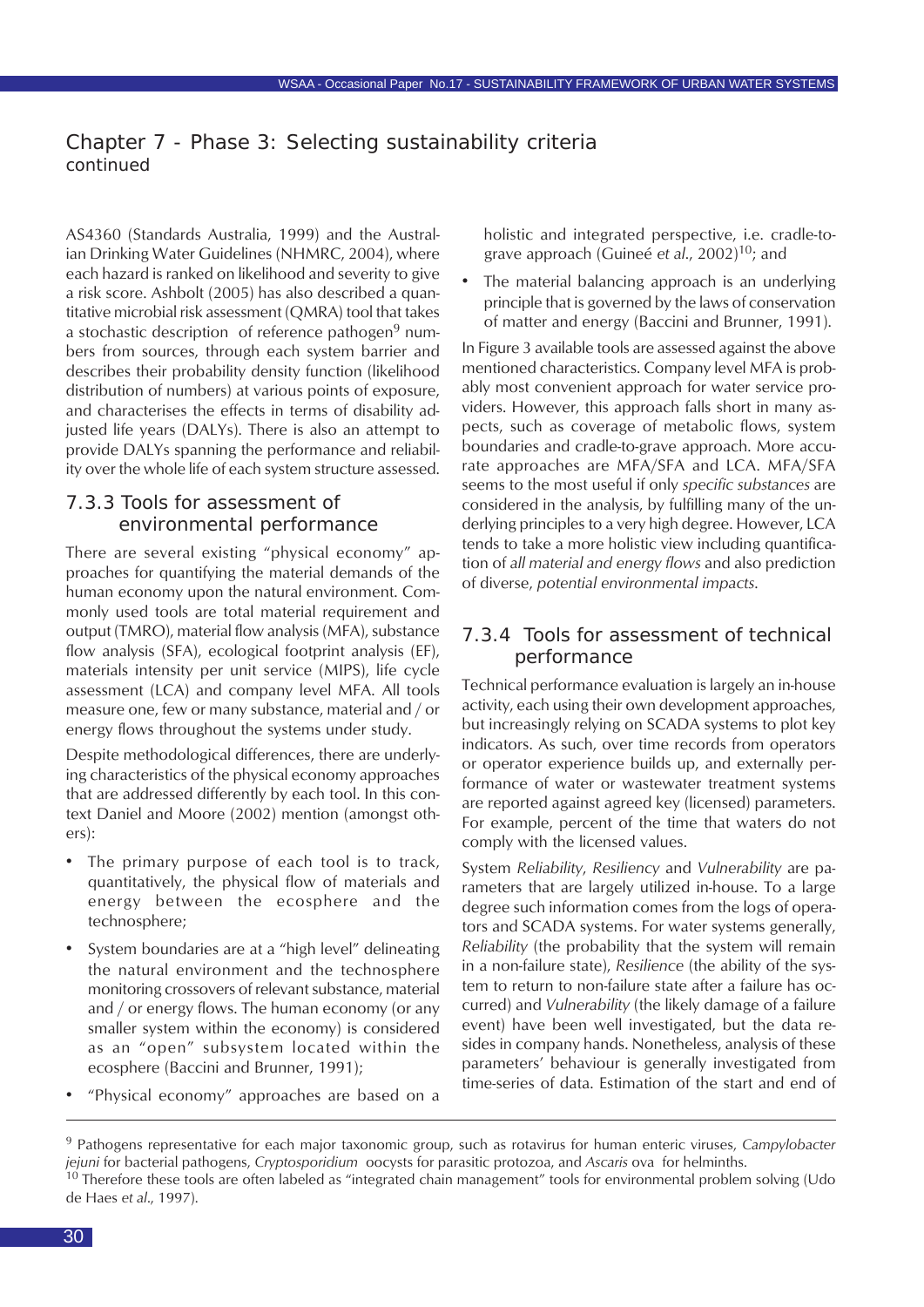system problems, however, is not as straight forward as first imagined. Apart from clear total failures of a system component, partial failures may go unrecognised, particularly when minor instrument drifts and spikes also occur, particularly in SCADA-recorded measurements. Moreover, the strong correlation between resilience and vulnerability may suggest that resilience should not be explicitly accounted for (as double counting). A further parameter, system *Flexibility* (which is not routinely assessed) is implicit to a system component and is also important to solicit expert opinion on.

*Reliability* and even *Resiliency* are more generally assessed by engineers by measures such as the *Mean Time Between Failures* (MTBF), and for example, have been applied to system failure assessment of the San Diego water reuse project (Western Consortium for Public Health, 1997). In other areas of manufacturing system *Vulnerability* can be measured by failure mode and effect analysis (FMEA), which is a related and widely used quality improvement and risk assessment tool in manufacturing (Teoh & Case, 2004).

In recent years, genetic algorithms (GAs) have been shown to have advantages over classical optimization methods and have become one of the most widely used tools for solving a number of hydrology/water resources and water quality problems (Vasquez *et al.*, 2000). Because GAs are not based on objective function gradient estimates, they may be used for complex, discontinuous, and nonlinear problems. The applicability of GAs for identifying reliable management solutions for water quality systems in the face of natural variability in the system inputs and parameter uncertainty was described by Vasques *et al*. (2000) and appears to have

|                                          | Total material<br>requirement    | MFA/SFA                                                    | Ecological<br>footprint                                        | Material intensity<br>Per service unit | Life Cycle<br><b>Assessment</b> | Company<br>Level MFA  |
|------------------------------------------|----------------------------------|------------------------------------------------------------|----------------------------------------------------------------|----------------------------------------|---------------------------------|-----------------------|
| Metabolic flows<br>$1 -$                 |                                  |                                                            |                                                                |                                        |                                 |                       |
| Specific substances                      | $^{+}$                           | $+/+++$                                                    |                                                                |                                        | $++$                            | $+$                   |
| Materials                                | $+++$                            | $++/+$                                                     | $++$                                                           | $+++$                                  | $++$                            | $+$                   |
| Energy                                   | $+$                              | $+$ /                                                      | $+ +$                                                          | $+$                                    | $++$                            | $+$                   |
| Outputs to environment<br>Stock changes  | $++$<br>$+$                      | $+ +/ + +$<br>$+ + +/ + +$                                 | $+$                                                            | $^{+}$                                 | $+++$                           | $^{+}$                |
| 2. Socio institutional<br>entity         | National,<br>Regional<br>economy | National,<br>Regional,<br>local<br>Economy &<br>activities | Consumption<br>on national,<br>regional level<br>or individual | Service                                | Good<br>or service              | Enterprise            |
| 3. Geographical scale                    | Global,<br>Nation<br>(Region)    | Global,<br>Nation,<br>Region,<br>$_{\text{local}}$         | Global,<br>Nation,<br>Region                                   | Global,<br>Nation                      | Global,<br>Nation,<br>Region    | Global,<br>Enterprise |
| 4. Temporal scale                        | Year                             | Year                                                       | Year                                                           | Life cycle                             | Life cycle                      | Year                  |
| 5. Cradle-to-grave                       | $++$                             | $+$ + $/$ + +                                              | $+$                                                            | $+ +$                                  | $+++$                           |                       |
| 6. Mass balancing                        | $++$                             | $++/++$                                                    |                                                                | $++$                                   | $+$                             | $++$                  |
| $++$ = is a core feature of the approach |                                  |                                                            |                                                                |                                        |                                 |                       |

#### **Figure 3 Major approaches for quantifying the metabolism of systems (after Daniels and Moore, 2002)**

++ = is typically included

+ = is occasionally be included in the analysis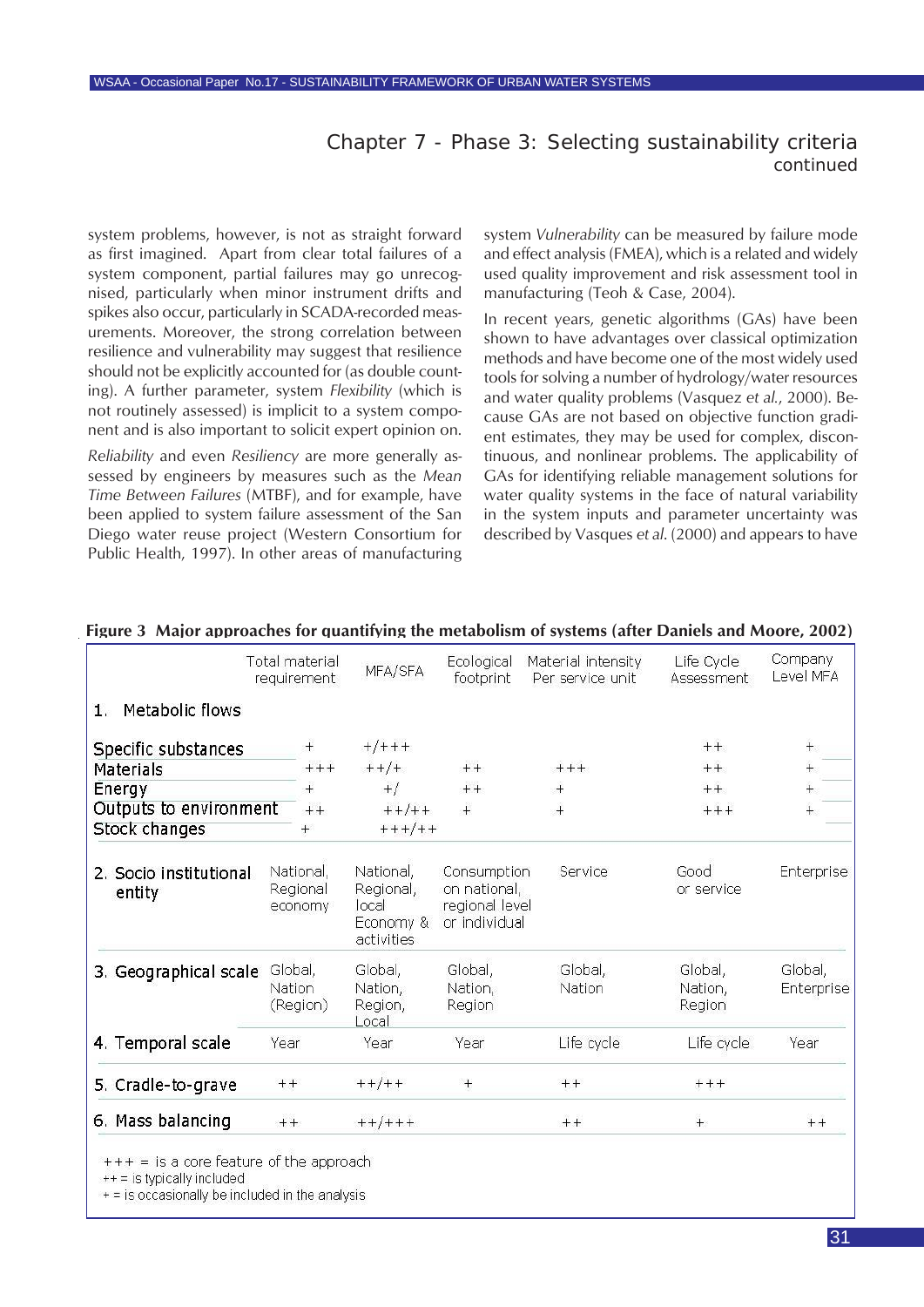<span id="page-31-0"></span>advantages over several other approaches for evaluating the minimum total treatment cost-reliability tradeoff for environmental quality problems, including chance constrained programming (CCP), combined simulationoptimization, and multiple realization-based approaches.

### 7.3.5 Tools for assessment of social performance

In recent years a number of tools have emerged for assessing social performance of companies or agencies, although few have been applied to the water industry. For example, Dejean *et al.* (2004) provide an analysis of how measurement tools influence the legitimacy of an industry and the systemic power within it. A recent example from the forestry industry, illustrated how stakeholders' valuations were compared cross-culturally and intra-culturally, which indicated that technical, financial and environmental issues were perceived as the most relevant elements of the acceptability of operations, and thus of corporate social performance (Mikkilä *et al.*, 2005).

As described by Mikkilä *et al.* (2005), well described tools such as the acceptability model (based on Saaty's 1980's hierarchical decision-making process), have been used in the form of an analytic hierarchy process. Their acceptability model described multi-criteria problems with multiple actors, the latter being defined in terms of the characteristics of two theories related to corporate social performance (CSP): the theory of business values and stakeholder theory. The theory of business values refers to judgements, including the process involved in making judgements and the standards and criteria brought to bear in this process. Stakeholder theory was employed to identify judges for the acceptability model.

## 7.4 Participation of stakeholders

#### **Participation aims**

The values of each stakeholder group are fed into the decision-making process by translating them into a set of criteria from which options will be assessed.

#### **Participation processes**

The list of sustainability criteria outlined (see Section 5.1) provides a starting point for determining criteria appropriate to the particular assessment at hand. Some may be added or removed from this list.

Stakeholders need to collaboratively determine a set of criteria through a deliberative, consultative process. In the case of (socially, environmentally or politically) sensitive assessments, it may be worthwhile using an additional consultative approach for this phase. In some situations, a citizens' jury is an expensive but effective way of coming to democratic consensus (e.g. Robinson, 2002). Other less expensive methods, such the steering committee are also adequate for deriving an appropriately diverse set of criteria which reflects how many stakeholders agree with each criterion and how important they think each is. For smaller projects where no formal steering committee is established, such a list of criteria may be established by the project manager in informal consultation with other relevant key players.

Box 3 provides an example of criteria for the sewage screens decision for Phase 3.

#### 7.5 Key outcomes of Phase 3

- Selection of a manageable number of *primary* and *secondary criteria* for screening and detailed performance assessment of the options, i.e. Phases 4 and 5 respectively. The criteria should fulfil the principles outlined in Section 6.2 on page 23. However the number and types of secondary criteria depend very much on the actual case study. Limiting the number of criteria also helps with the final decision-making phase, as too many criteria are difficult to mentally integrate without the aid of 'black-box' software packages. Information on criteria weightings may also be attached, although these will more than likely be re-adjusted/ constructed during Phase 6.
- The selection of criteria should ideally be reached through consensus of participating stakeholders.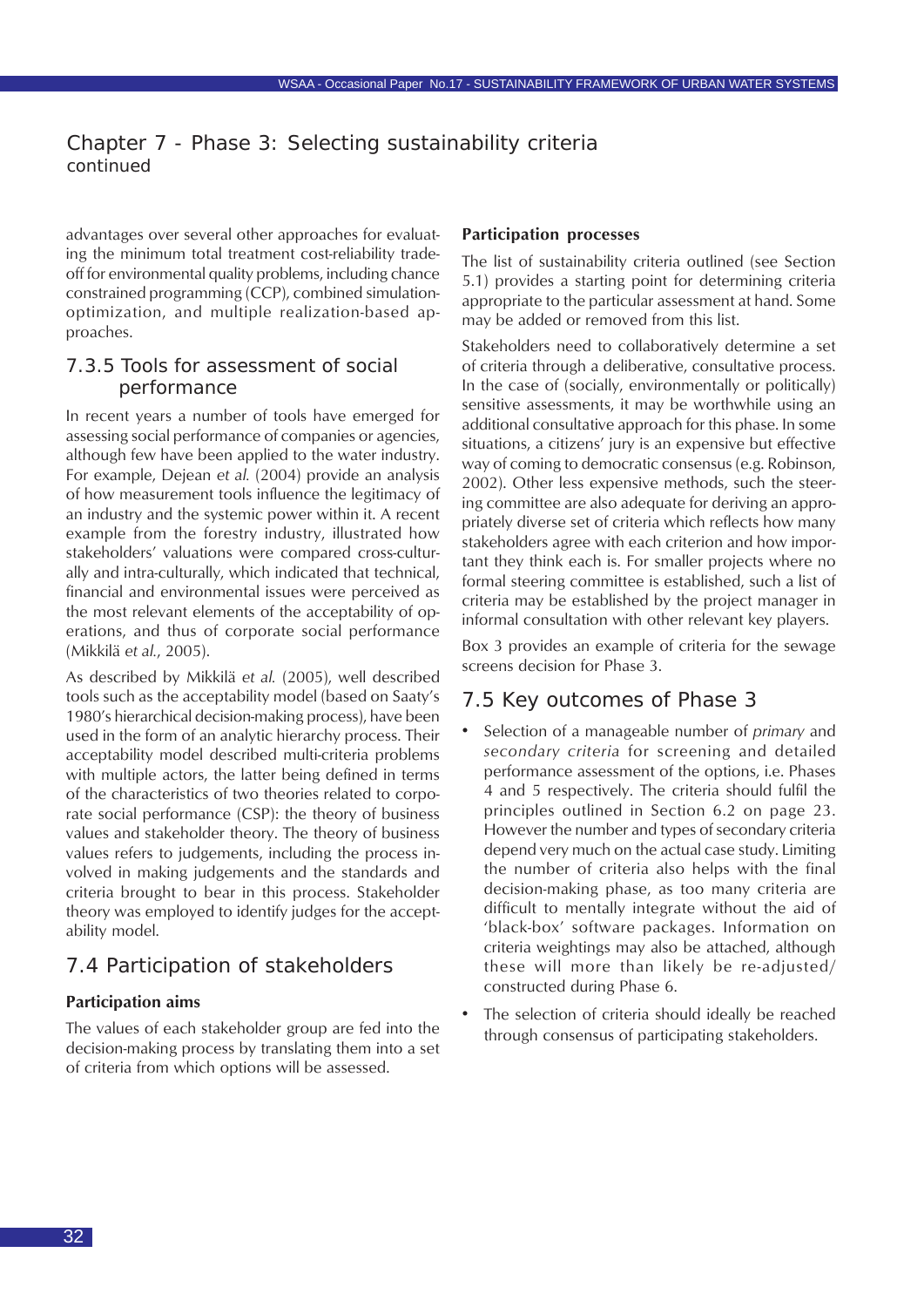**Sustainability Criteria**

## Box 3: Phase 3. Selecting sustainability criteria

**Participation of stakeholders**

| ria selected.<br>Table 8 Sustainability criteria | The key player in this exercise was the project team<br>from the water service provider who possesses the<br>expert knowledge in designing screenings system and<br>who has a detailed understanding of STP operation.<br>The members of the project team agreed on the crite-                                                                         | The selected sustainability criteria form the basis for<br>screening options in Phase 4 and for assessing the<br>performance in Phase 5. The primary criteria are the<br>five generic sustainability dimensions. The second-<br>ary criteria chosen primarily rely on the expertise of<br>the project team. The principle in choosing the sec-<br>ondary criteria is that they should be practicable (i.e.<br>reflect the specific decision making context) and com-<br>prehensive (i.e. cover all dimensions of sustainability). |  |  |  |
|--------------------------------------------------|--------------------------------------------------------------------------------------------------------------------------------------------------------------------------------------------------------------------------------------------------------------------------------------------------------------------------------------------------------|-----------------------------------------------------------------------------------------------------------------------------------------------------------------------------------------------------------------------------------------------------------------------------------------------------------------------------------------------------------------------------------------------------------------------------------------------------------------------------------------------------------------------------------|--|--|--|
| <b>Primary Criteria</b>                          | <b>Secondary Criteria</b>                                                                                                                                                                                                                                                                                                                              |                                                                                                                                                                                                                                                                                                                                                                                                                                                                                                                                   |  |  |  |
| Economic                                         | • Whole life cost of up to 25 years using NPV $\omega$ 7% that takes into account:<br>Capital cost - the capital cost may reoccur over the 25 years depending on<br>$\Omega$<br>the design life years of the machine; and<br>Operational cost - operational cost involves the electricity costs to run the<br>$\circ$<br>system and maintenance costs. |                                                                                                                                                                                                                                                                                                                                                                                                                                                                                                                                   |  |  |  |
| Environmental                                    | • Reduced pollution loading in downstream effluent and air:<br>Poor screen performance allows more solid material passing through and<br>$\circ$<br>impacts on treatability and ultimately the health of the receiving water; and<br>Potential for release of air toxics.<br>$\circ$                                                                   |                                                                                                                                                                                                                                                                                                                                                                                                                                                                                                                                   |  |  |  |
| <b>Technical</b>                                 | • Designed life years<br>$\Omega$<br>• Mechanical reliability<br>$\Omega$<br>• Degree of enclosure for odour extraction<br>$\Omega$                                                                                                                                                                                                                    | This is a measure of durability of the machine.<br>Poor reliability increases screen maintenance cost<br>How well is the screen sealed to allow for odour extraction                                                                                                                                                                                                                                                                                                                                                              |  |  |  |
| Human health                                     | system<br>$\mathbf O$<br>$\circ$<br>sewage.                                                                                                                                                                                                                                                                                                            | • Risk of infection via contact with raw sewage during operation of the screenings<br>Example of this risk includes the exposure to the raw sewage through the<br>nozzle spray used to clean the screen mesh; and<br>Operator raking the manual screen has a higher chance of contacting raw                                                                                                                                                                                                                                      |  |  |  |
| Social                                           | • Acceptance by operator, i.e. ease of operation; and<br>· Odour potential to residence.                                                                                                                                                                                                                                                               |                                                                                                                                                                                                                                                                                                                                                                                                                                                                                                                                   |  |  |  |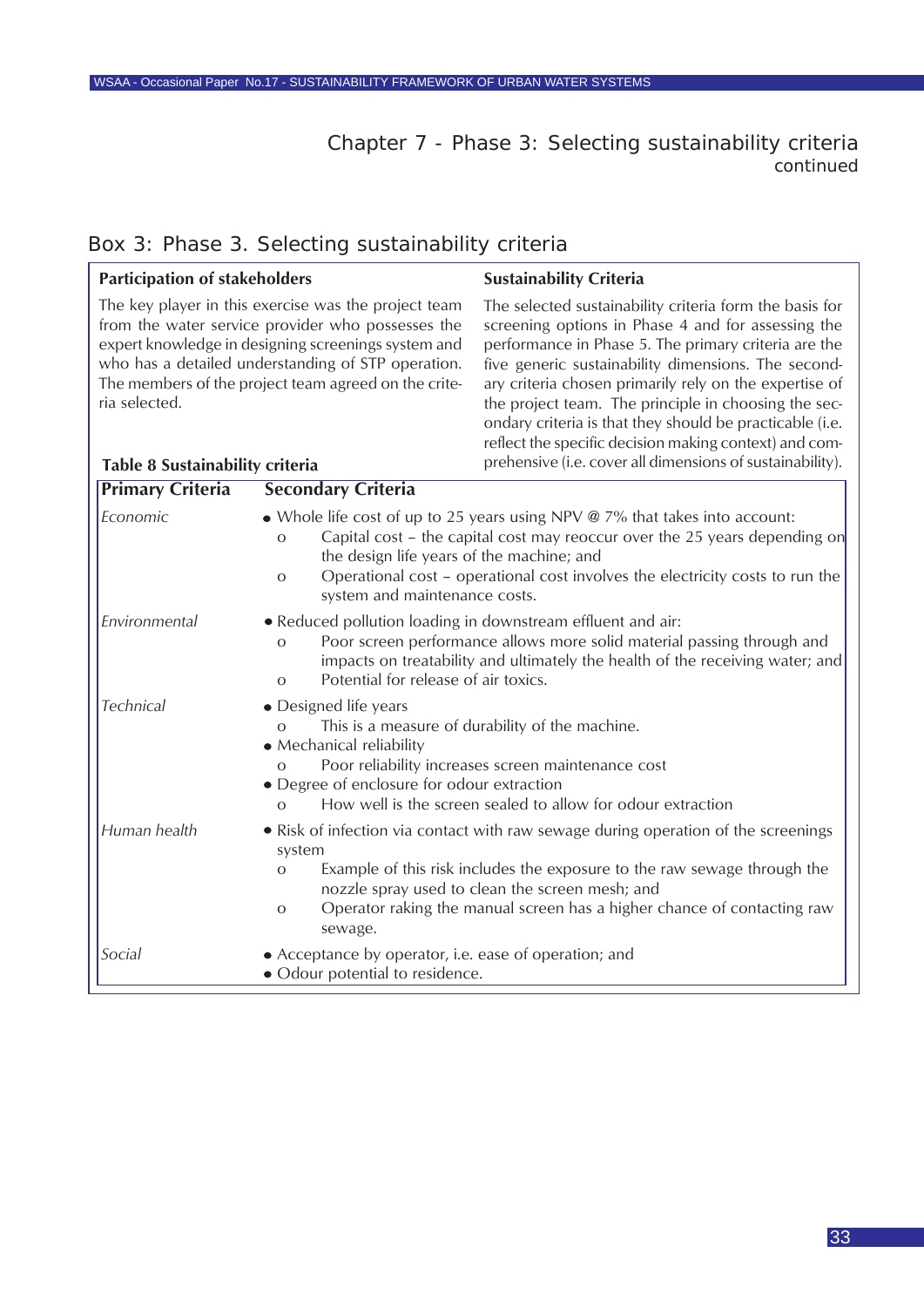## <span id="page-33-0"></span>Chapter 8 - Phase 4: Screening of

## options

Pragmatism (costs, time and other constraints) allows only a few options to be developed and assessed in detail. The purpose of Phase 4 is to reduce the list of options down to a number that can be feasibly and thoroughly assessed with stakeholder agreement. The total number of options for detailed investigation (see Chapter 9) should be well below 10 (see Taylor, 2004, p. 13; Lundie, 1999).

## 8.1 Principles for screening preliminary options

This screening of options requires a quick and crude assessment of preliminary options. This assessment is going to be based on coarse data quality, i.e. no detailed information will be available. However, the screening should consider the objectives as defined in Phase 1 inclusive of human and environmental needs. Additionally the options have to fulfil primary and/or secondary criteria, i.e. economic, human health, environmental, technical and social (see Chapter 7). It has to be stated that only a subset of criteria (as defined in Phase 3) might be used for screening. This *constraintsdriven screening* should be based on qualitative and/or rough quantitative information (back-of-envelop calculations).

Examples of objectives for human and environmental needs are:

- Basic water requirements for human society needs are assured;
- The remaining average freshwater flow has to be >50% of the natural flow after extraction of freshwater for human needs; and/or
- Nutrient releases will not increase the number of eutrophication events in receiving waters.

Examples for screening criteria are:

- Life-cycle costs of each option should not exceed x \$M;
- Human health risks are not perceived to get significantly worse;
- Water consumption must be lower than  $Y L/$ d.person; and
- The system will be acceptable to the community.

The consideration of objectives and the *constraintsdriven screening* should identify those options that are clearly violating objectives or criteria, resulting in a reduced number of options. Each aspect (objectives and criteria) should be assessed individually in terms of whether or not each option fulfils a criterion. In principle three *decision making situations* are possible:

- *• Situation 1*: an option fulfils both objectives and screening criteria,
- *• Situation 2*: an option fulfils objectives, but not all criteria, and

|                   |                     | <b>Screening situation outcomes</b>         |                                                                                                                                                                      |                              |                                                  |  |
|-------------------|---------------------|---------------------------------------------|----------------------------------------------------------------------------------------------------------------------------------------------------------------------|------------------------------|--------------------------------------------------|--|
| <b>Situation</b>  |                     |                                             |                                                                                                                                                                      | 3a                           | 3 <sub>b</sub>                                   |  |
| <b>Objectives</b> |                     |                                             |                                                                                                                                                                      |                              |                                                  |  |
|                   | context - specific  | Fulfilled                                   | Fulfilled                                                                                                                                                            | Fulfilled                    | One or more not<br>fulfilled                     |  |
|                   | human needs         | Fulfilled                                   | Fulfilled                                                                                                                                                            | Fulfilled                    |                                                  |  |
|                   | environmental needs | Fulfilled                                   | Fulfilled                                                                                                                                                            | Fulfilled                    |                                                  |  |
| Criteria          |                     | All criteria are<br>fulfilled               | Some criteria are<br>fulfilled                                                                                                                                       | No criteria are<br>fulfilled | Criteria are<br>(not) fulfilled                  |  |
| Decision          |                     | Detailed option<br>assessment in<br>Phase 5 | Iteration to Phase 2, Option is excluded<br>i.e investigate if and from further<br>how the option might assessment<br>be modified in order<br>to fulfil the criteria |                              | Option is excluded<br>from further<br>assessment |  |

#### **Table 9 Decision making context and possible outcomes of the screening process**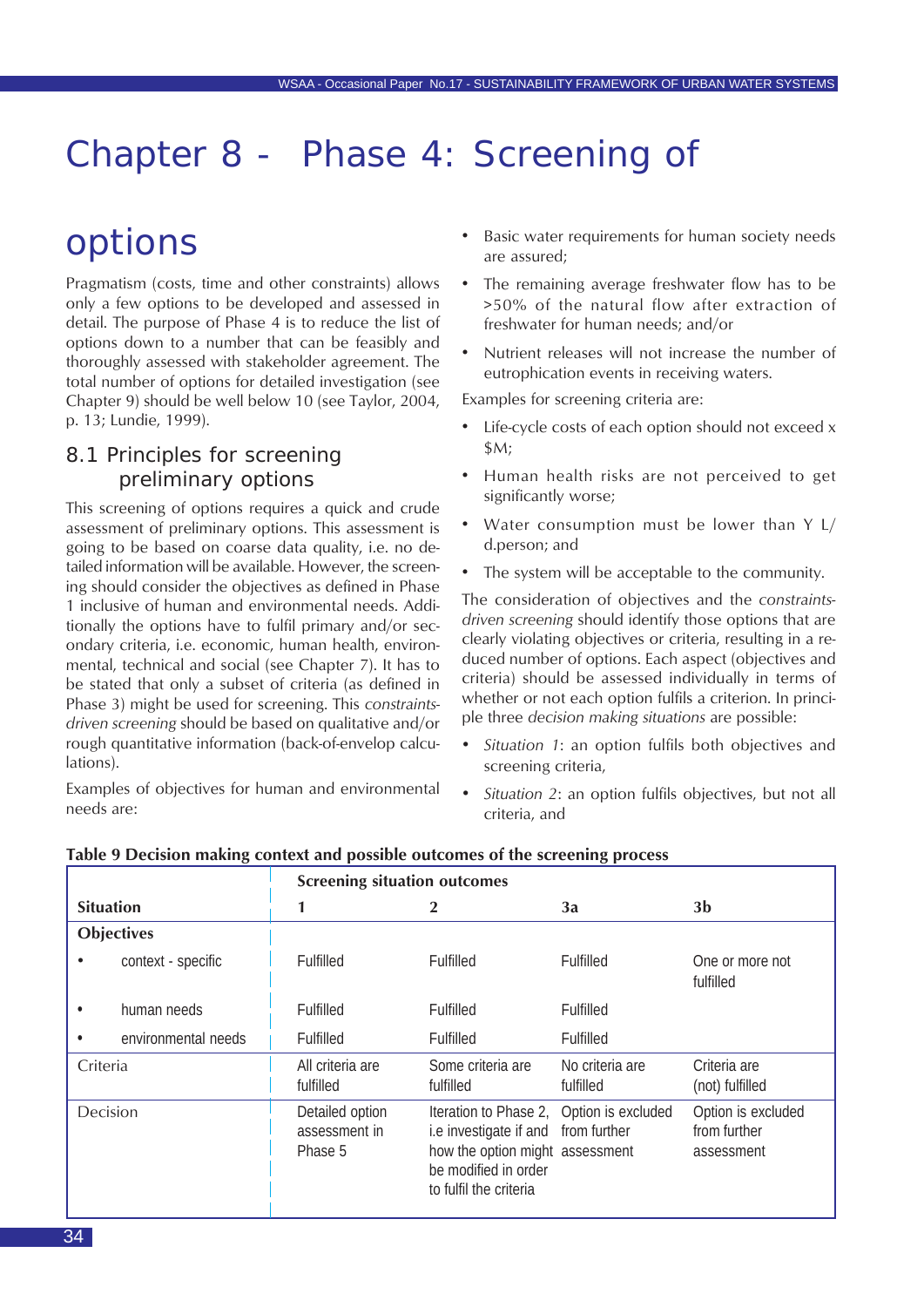### Chapter 8 - Phase 4: Screening of options *continued*

<span id="page-34-0"></span>*• Situation 3*: an option neither fulfils the objectives nor the criteria.

The consequences for each situation are quite different. At the end of this phase all preliminary options should be classified and documented as described in Table 9.

However, the documentation of the screening process will result in an implicit check of the quality and robustness of Phases 1 to 3. As a consequence some aspects of the previous phases might be further developed or revised <sup>11</sup>

## 8.2 Participation of stakeholders

#### **Participation aims**

The aim of participation during Phase 4 is to make sure that the process of reducing options for consideration does not produce an 'us and them' (divisive) scenario. There may be the situation in which an option is technically weak but has strong popular support.

#### **Participation processes**

The involvement of water management (technical) experts is necessary in this phase, as they will have good insight into the likely design and impacts of the options put forward. However for larger projects, the steering committee should take responsibility for the process to ensure the continued engagement of stakeholders, even if it eventuates that technical experts are appointed to do the screening. The important thing is that there is a discourse between the expert and the non-expert: that the process of selection is transparent and commands support. Furthermore, non-technical stakeholders may well assist in proposing mitigation strategies, to 'lift' certain option(s) up to Phase 5 evaluation.

#### 8.3 Key outcomes of Phase 4

- The steering committee (or other person/group responsible for screening options) should provide a written report outlining the rationale used to screen each option.<sup>12</sup>
- Decisions are made with regard to all preliminary options whether the options are further investigated in Phase 5, excluded from the assessment or revised

 $11$  However, as part of the screening process it might be possible that additional objectives are identified, additional options are generated or further criteria are added.

<sup>&</sup>lt;sup>12</sup> The Gold Coast Pimpama Coomera Waterfuture Master Plan Options Report (Gold Coast Water, 2003) gives an example of documentation of this step.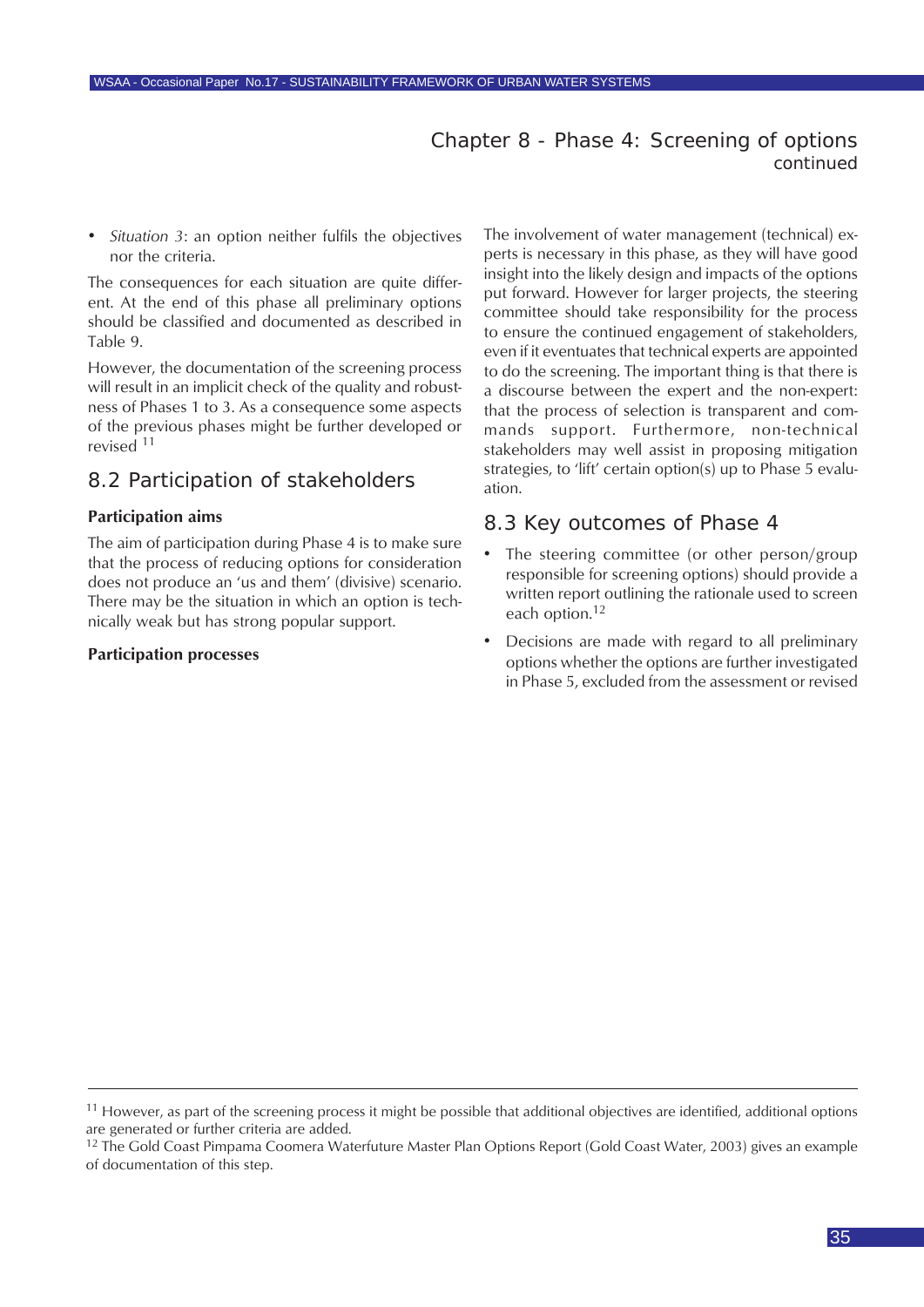### Chapter 8 - Phase 4: Screening of options *continued*

### Box 4: Phase 4. Screening of options

#### **Participation of stakeholders**

The project team from water service provider undertakes this phase without external input.

#### **Screening options matrix**

There are six options (see Box 3 on page 33) that might be possible solutions to the problem formulated in Phase 1. Not all are suitable, however, as some of the options may not meet the objectives or certain criteria imposed on by the water service provider. Based on the specification of requirements for screen performance, some options are eliminated.

The following specifications were derived by the water service provider. In addition to the human and environmental needs, a context specific constraint on

the budget and technical constraints were provided, giving the following screening criteria:

- 1. **Human**: minimal health risk and odour problems;
- 2. **Environmental**: reduce likelihood of d/s pollution,  $SCR > 50\%$ ;
- 3. **Economic**: capital costs less than \$60,000; and
- 4. **Technical**: ease for servicing, and capable of handling a peak wet weather flow (PWWF) of 100  $L/s$ .

The water service provider decided that the social criteria is not sufficiently important for the overall decision making. The options were assessed against the four basic criteria (Table 10).

#### **Table 10 Preliminary screening option matrix**

| tions         |          |                 |           |           |           |          |
|---------------|----------|-----------------|-----------|-----------|-----------|----------|
| <b>Human</b>  | ves      | ves             | ves       | ves       | ves       | ves      |
| Environmental |          | ves             | ves       | ves       | ves       | ves      |
| Financial     | ves      | ves             | ves       | ves       | ves       |          |
| Technical     | ves      | ves             | ves       | ves       | ves       |          |
| Decision      | Option   | Detailed Detail |           | Detail    | Detail    | ption    |
|               | excluded | analysis        | analysis  | analysis  | analysis  | excluded |
|               |          | (Phase 5)       | (Phase 5) | (Phase 5) | (Phase 5) |          |

According to the matrix, Options 1 and 6 are screened out because not all of the preliminary criteria were fulfilled. Option 1, is unacceptable on the basis of not meeting the required reduce screening loading to downstream effluent (SCR =  $0.4$  for manual screen). Option 6 (screw compactor screen with tank) exceeded the budget and therefore it is excluded from further assessment (i.e. capital cost is \$75,000) as also no technically appropriate (poor access to the screen brush for servicing). Thus, the list is now trimmed down to the following for further assessment in Phase 5:

Option 1. Drum screen;

Option 2. Step Screen;

Option 3. High flow screen; and

Option 4. Screw Compactor.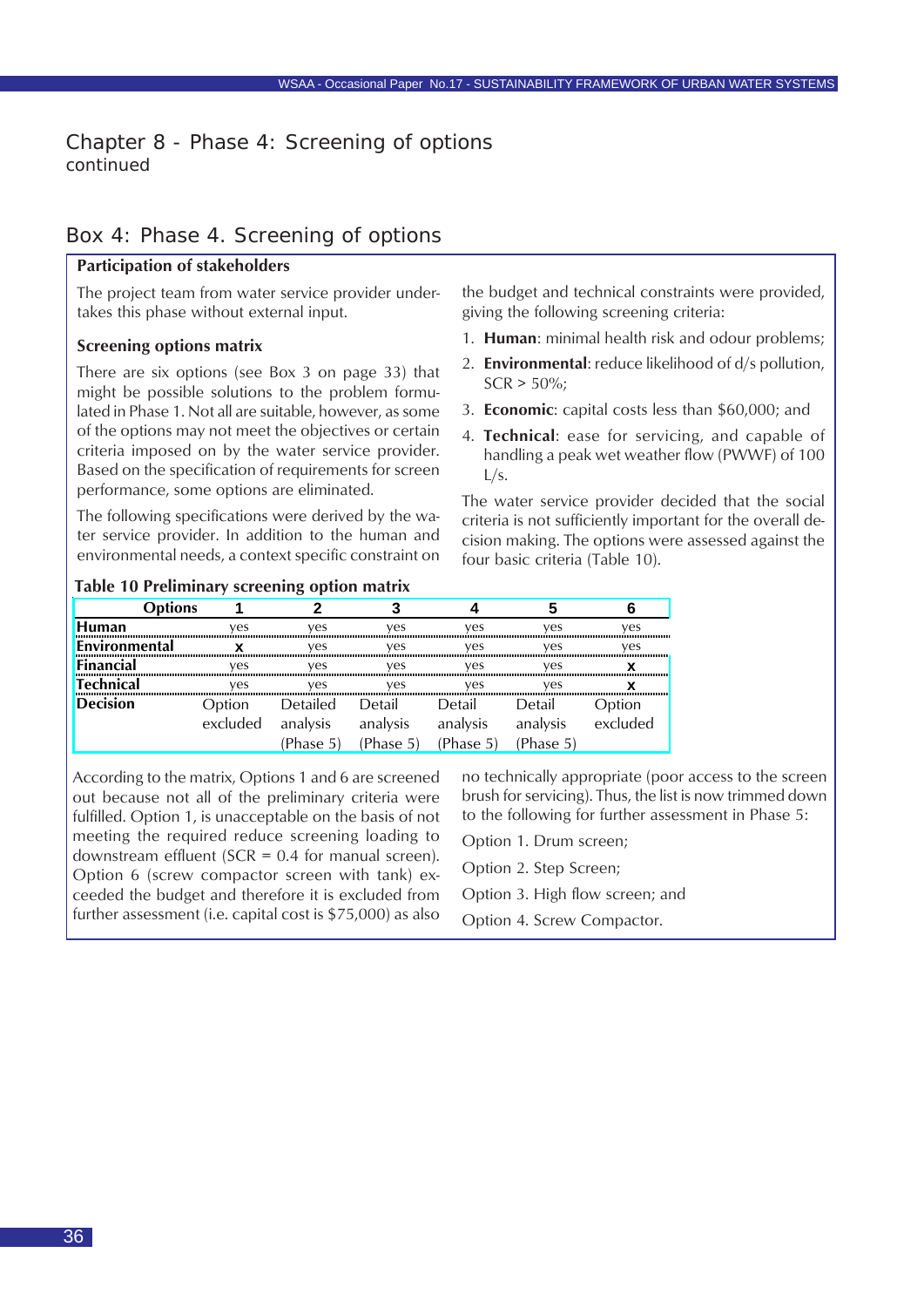via an iteration back to Phase 2.

The screening of options is ideally achieved in consensus with all stakeholders.

## Chapter 9 - Phase 5: Perform detailed options assessment

Detailed assessment should provide accurate quantitative and/or qualitative comparisons of each option shortlisted in Phase 4 based on the criteria chosen in Phase 3. If participation has been adequately undertaken in previous Phases, relevant experts should be trusted by the stakeholders to undertake the detailed assessment and bring back data for the final decisionmaking phase. However, iterations of Phases 2, 3 and 4 might be required, if mitigation strategies (as proposed in this Phase) are pursued (see Section 9.3).

Technical experts will be required for selected primary and secondary criteria, such as health, environmental, and economic indicators. Social indicators may require trained social scientists undertaking additional forms of community consultation, or more basic expertise, depending on the scale of assessment undertaken. The technical experts engaged should be acceptable to the steering committee (or the project manager depending on the project scale). External consultants may be required in addition to the in-house staff, particularly if options put forward are not in the expertise area(s) of the proponent.

In this section an approach is presented to generate a detailed performance matrix of the options under study, normalise absolute results into relative figures, rank sustainability criteria and propose an overall sustainability 'raw' score. An introduction to decision support methodologies is given below, which may be necessary to aid in the ranking of options and identification of where mitigation strategies could prove useful.

#### 9.1 Generation of a performance matrix

For each sustainability indicator selected in Phase 3 (see Chapter 7 commencing on page 25), and each option that undergoes a detailed analysis (see Chapter 8 commencing on page 34), data has to be collected for quantitative assessment of options. It is highly recommended to follow the principles as outlined in Section 7.2 on page 28, particularly the ones on system boundaries and comprehensiveness, and to use the tools as recommended in Section 7.3 on page 28.

The generation of reliable results can be a very time consuming process if the indicators are addressed indepth. Hence, the level of detail has major implications on the scale of the assessment. Taylor (2004) proposes to define aspects of consideration, such as capital cost of the project, potential maintenance concerns, potential impacts to the wider community and the on ecosystems etc. For each of these aspects three levels of assessment are defined, i.e. "basic", "intermediate" and "high". The options under study are then classified for each aspect into one of the three levels of assessment. However, for simplicity reasons it is recommended to decide on *one level of assessment* for all options and criteria under study (see Taylor (2004, 16-19) for more details). This level is then pursued for the entire project. By doing so, it is aimed for homogenous data quality across all options and criteria. However, it is unlikely that such consistent data quality will be available. Therefore, the quality of data and possible sources of uncertainty should be documented. A simple way of flagging data quality and uncertainty is by assigning "high", "medium" and "low" labels to each result  $y_{ji}^{-13}$ 

At the end of data collection, the quantitative and qualitative results of the criteria are given in different units, such as "tonnes of  $CO_2$ -eq" or "high reliability". The results should be document and summarised in a performance matrix (see Table 11).

 $13$  There are more sophisticated ways of quantitatively addressing data quality and uncertainty. However, these are not described here.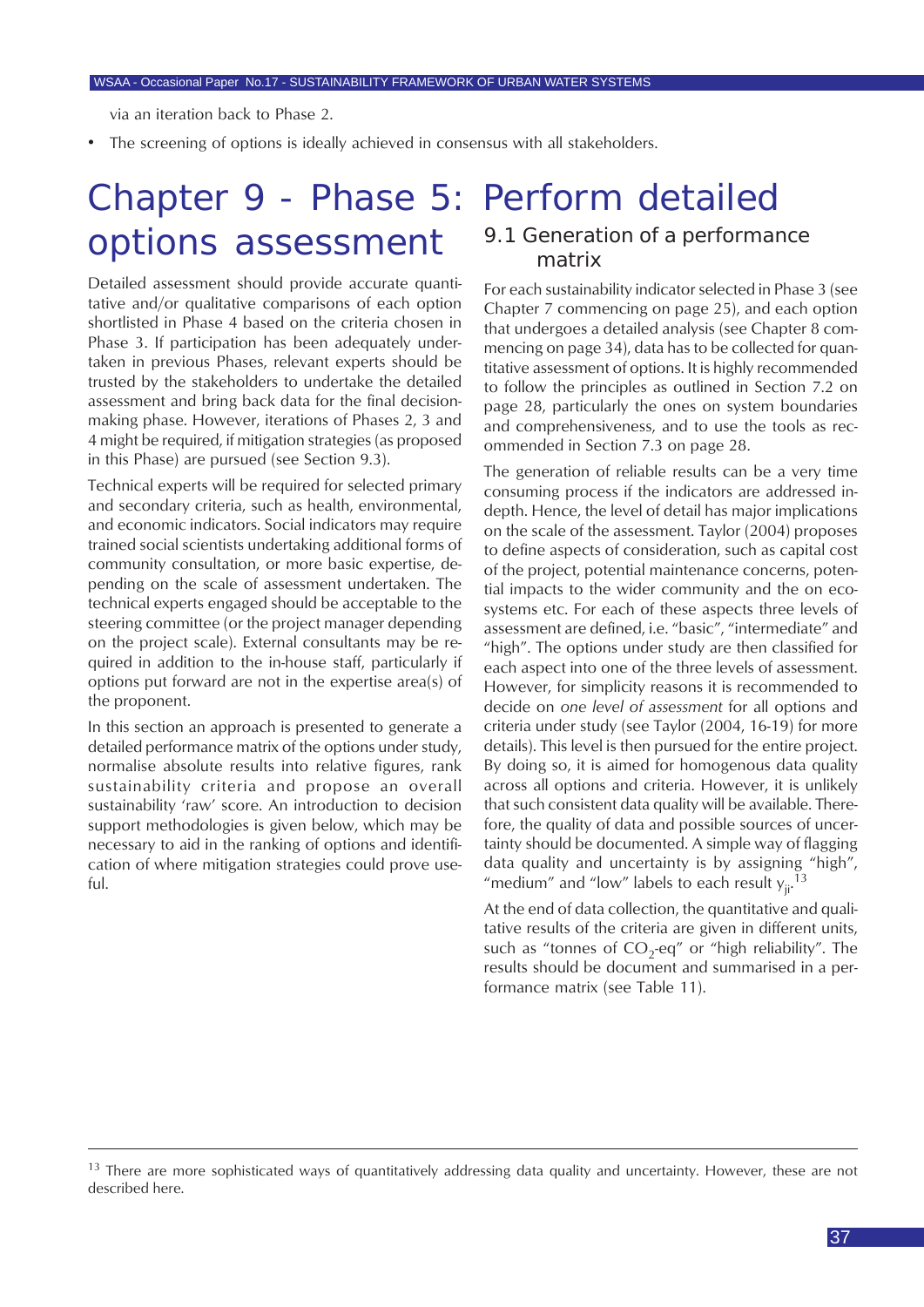### 9.2 Benchmarking of indicator results

The indicator results for each criterion should be converted in terms of normalisation and selecting a reference point before ranking and/or adding weighting factors on criteria.

The main aim of normalisation of criteria results is to better understand the relative importance and magnitude of their effect. Normalisation is also required if additional procedures, such as summing or weighting, are carried out (Guineé *et al.*, 2002). Normalisation converts the criteria results with varying units into uniform, dimensionless numbers for further analyses.

Normalisation can be applied to quantitative and qualitative criteria results if:

- 1. No additional information is available on each criterion;
- 2. Information is available on each criterion; and
- 3. Aspirational targets<sup>14</sup> have been set for each

criterion, such as the options under study should be carbon neutral or options shall not cause any loss of biodiversity.

*Quantitative indicator results*: There are three approaches for converting indicator results into scores:

- *• Min-max approach*: The best indicator result gets the highest score of 100, while the worst indicator result scores lowest (i.e. 0). All indicator results inbetween are scaled in a linear manner.<sup>15</sup>
- *• Ranges approach*: For each indicator minimum and maximum boundaries might be defined if more sophisticated information (from previous projects) is available on what is technically achievable. For example, options under consideration may perform better than worst case, but they might be inferior to the best available technology. In that cause, the options under study will score higher 0 and less than 100 when applying the value function.

|                 |                      | $X_1$                                                             | $X_2$    | <b>Options</b><br>. | $X_{n}$  | Units |
|-----------------|----------------------|-------------------------------------------------------------------|----------|---------------------|----------|-------|
|                 | $\mathsf{Y}_1$       | $y_{11}$                                                          | $y_{12}$ | .                   | $y_{1n}$ | $u_1$ |
|                 | $Y_2$                | $y_{21}$                                                          | $y_{22}$ |                     | $y_{2n}$ | $u_2$ |
| <b>Criteria</b> | .                    |                                                                   |          |                     |          | .     |
|                 | .                    |                                                                   |          |                     |          |       |
|                 | $Y_{m}$              | $y_{m1}$                                                          | $y_{m2}$ |                     | $y_{mn}$ | $u_m$ |
|                 | $C_j^{\mathbf{X}_j}$ | option<br>criteria<br>criteria result $_{ji}$<br>unit of criteria |          |                     |          |       |

#### **Table 11 Schematic of a performance matrix**

 $14$  Aspirational target is the value set as a goal to achieve (possibly in the long-term). Hence the relative meeting of this target provides a simple means to compare against the estimated criterion for an option.

<sup>15</sup> There are however infinite possibilities for the value functions, and some other common examples of an exponential function and a linear function with internal maxima are provided in Ashley *et al.* (2004) and Edwards and Barron (1994). In most cases, this linear value function produces a conversion of high accuracy (Ashley *et al*., 2004).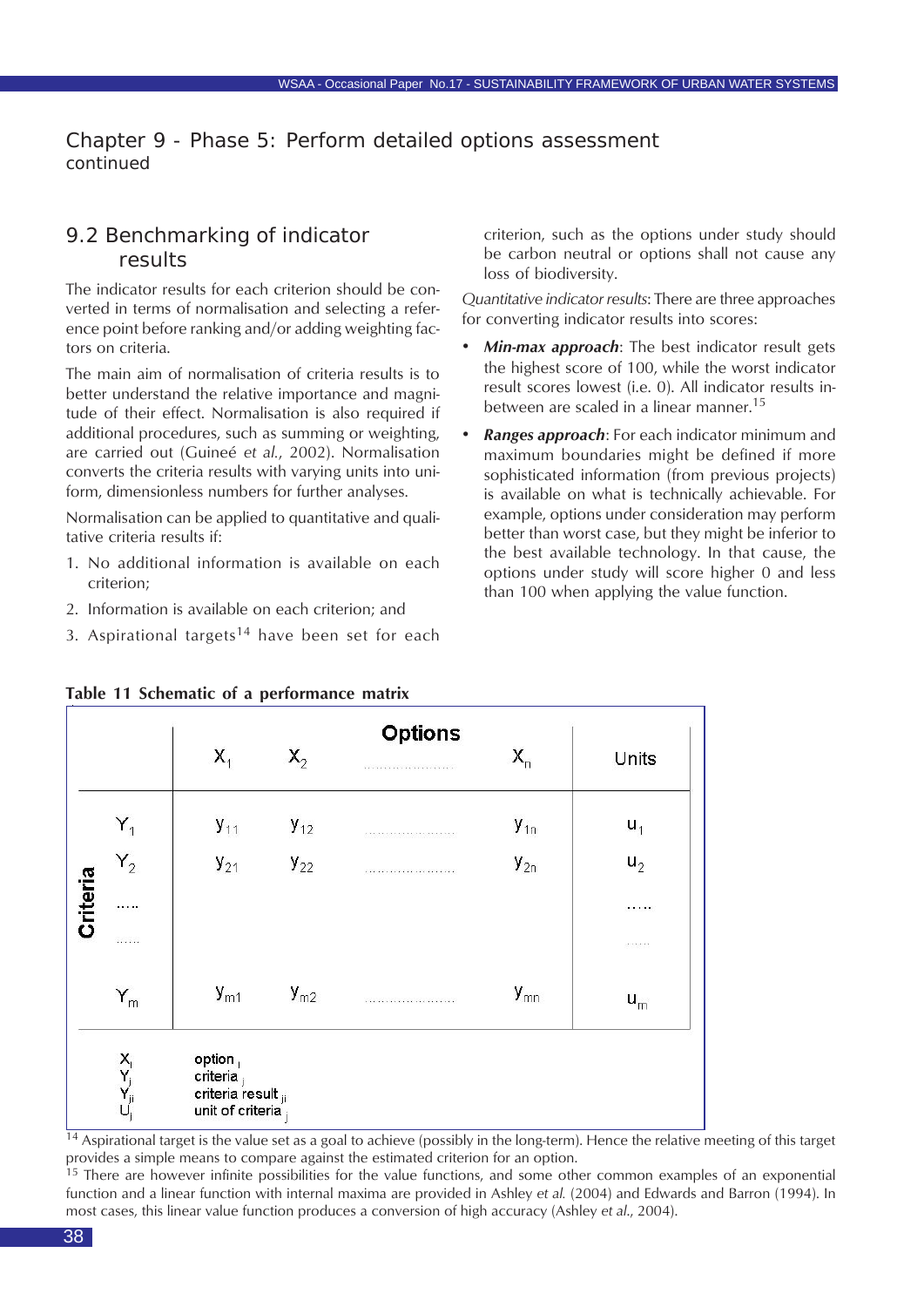*• Distance-to-target approach*: Distance-to-target (DtT) model was developed in the early 1950s by Paul M. Fitts, an experimental psychologist. DtT weighting method ranks criteria performance as being more important the further away the performance is from achieving aspirational targets. Finnveden and Lindfors (1997) point out that these methods are suitable if the targets of impact categories have the same significance. The DtT-approach can be applied if unambiguous aspirational targets are defined by decision makers.

*Qualitative indicator results*: Some of the indicator results, such as reliability, robustness, acceptance by the customer etc., are qualitative. The results are expressed as "high", "medium" and "low" or may be rated in classes ranging from 1 to 5. In such a situation the rating scale is translated into the uniform scale the same way as it is done with quantitative situations, i.e. minmax or ranges approach.<sup>16</sup>

While min-max approach does not require any additional information on any indicator, it may overstate the differences between options when the options may actually be quite similar. Therefore, the ranges and DtTapproach are preferable as they reflect better the actual criteria performance of an option relative to a reference figure. However, additional information is required for both approaches, i.e. ranges and DtT. The ranges approach is most widely applied in practice.

When comparing options it is helpful for the analysis to select one option as a reference. Often the reference point is the current operations, such as the given infrastructure system ("business-as-usual" or "do-nothing" option). However, more progressive reference points can be chosen, such as a prospective option that accounts for upcoming innovation or options that preserve the four forms of natural capital (Hawken *et al.*, 1999).

### 9.3 Reducing the number of sustainability criteria required

There may be a large number of sustainability criteria for assessment in the performance matrix. Such a large number may be problematic as decision makers usually cannot deal with more than seven criteria at the same time (Lundie, 1999).<sup>17</sup> Further, some criteria may cancel out others or be neutral between options. Therefore, consideration should be given as to which criteria should be removed before any weighting and/or ranking (see Section 9.4 on page 40) and results summarised (see Section 9.5 on page 40). There are various ways to reduce the number of criteria, such as:

- *• Exclusion of criteria with similar performance across all options*: A criterion can be excluded from further analysis if the performance of all options is identical or very similar for that particular criterion; and
- *• Mitigation of impacts by modification of options*: As a result of the normalised performance matrix an option may be preferable for most criteria, while it may not perform best for remaining criteria. This opens the opportunity to modify this option in such a way that the impacts are improved or even mitigated, e.g. renewable energy might be used to eliminate impact on climate change. This requires a modification of that particular option in Phase 2 (see Chapter 6 on page 22) in order to improve its weak

|  |  |  |  | Table 12 Options for normalisation of quantitative and qualitative criteria results |  |  |  |  |  |  |
|--|--|--|--|-------------------------------------------------------------------------------------|--|--|--|--|--|--|
|--|--|--|--|-------------------------------------------------------------------------------------|--|--|--|--|--|--|

| Criteria results | No information on<br>criteria results available |                      | Information on criteria results available,<br>ı.e. |
|------------------|-------------------------------------------------|----------------------|----------------------------------------------------|
|                  |                                                 | from past experience | by aspirational targets                            |
| Quantitative     | Min-max approach                                | Ranges approach      | Ranges or distance-to-                             |
|                  |                                                 |                      | target approach                                    |
| Qualitative      | Min-max approach                                | Ranges approach      | Ranges or distance-to-                             |
|                  |                                                 |                      | target approach                                    |

<sup>16</sup> For example, a qualitative indicator result ranging from 1 to 5 can be converted into scores, such as 20, 40, 60, 80 and 100, using a linear approach. However, such a transformation of qualitative information into quantitative information pretends information to be accurate than they actually are.

 $17$  The number of criteria a decision maker can deal with at the same time may range from 5 to 9, i.e. 7 plus/minus 2, depending on the skills of the person being involved.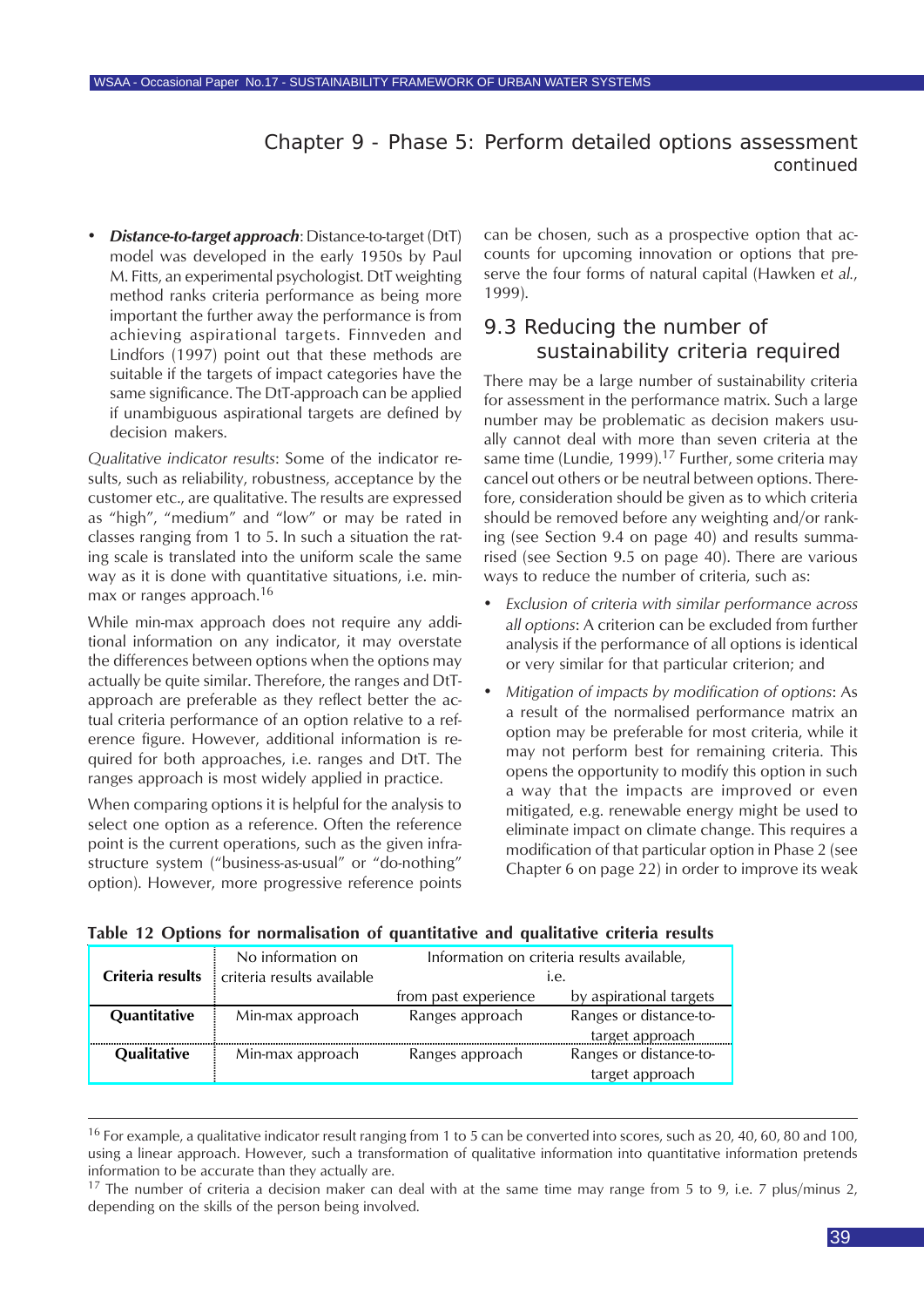performance for certain criteria. This option will then be reassessed in Phases 3 to 5. Such an approach may then result in a situation that all options under study have a similar performance for one or more criteria, which allows their exclusion from the performance matrix. To achieve mitigation of criteria, several iterations to previous phases may be required.

#### 9.4 Preference elicitation and rating/ ranking methodologies

Preferences may be expressed on criteria by direct rating, i.e. weighting, pairwise comparisons or ranking.

#### **Direct weighting**

A straight forward approach is to weight primary and secondary criteria directly. A weight is assigned to each criterion. The sum of all weights equals 100%. However, such weighting may best wait, if applied at all, to Phase 6, when recommending the preferred option(s).

#### **Ranking**

Each criterion is ranked according to its importance. However, if both the number of criteria and the number of stakeholders are large, it may be difficult to determine a consensus-based rank order. In this case pairwise comparison can be applied, i.e. each criterion is compared individually with all other criteria. This is done for all possible pairs of criteria. Once this pairwise comparison is completed a rank order is generated according to the frequency criteria ranked most important. The resulting rank order can be transformed into a weighting set.

#### 9.4.1 Recommendations

Direct weighting seems to be more preferable to express preferences compared with ranking. This is one reason why the simple linear additive weighting model is the most widely applied technique to calculate an aggregated indicator result. However, some decision makers may find it easier to rank criteria rather than weight them (Lundie and Huppes, 1998).

While ranking of criteria may require less time compare with direct weighting, SMART tends to give the criterion with the highest rank an overriding importance due to the application of the Rank Order Centroid (ROC) method used.18 This may *not* reflect the true preferences of stakeholders.

#### 9.5 Analysis of the results

When looking at the data used in any analysis, it is important to identify data variability and uncertainty (possibly combined) for each technical criterion. *Variability* is the intrinsic variation of a particular parameter measured (such as the amount of energy required by a certain pump) and is not be changed by further measurement; whereas *Uncertainty* is our lack of precise knowledge of the input values or the lack of knowledge of the system being modelled, which can be reduced by further measurements.

Both variability and uncertainty can be described as ranges (possibly descriptively by expert opinion) or stochastically (as distributions). Distributions are used in analyses to model three conceptually different things:

<sup>&</sup>lt;sup>18</sup> E.g. the weight of the 1<sup>st</sup> rank is four times higher than the 2<sup>nd</sup> rank if 2 criteria are ranked and approximately two times higher if up to 6 criteria are ranked. However, Edwards and Barron (1994) suggest, on the basis of simulation studies, ranking the options using ROC procedure will successfully locate the best available option between 75 and 85 per cent of occasions. More importantly, when the best option is *not* located, the average loss of score is only 2 per cent. Given the likely inaccuracies in the data, this suggests that the ROC procedure can be a very effective short-listing device.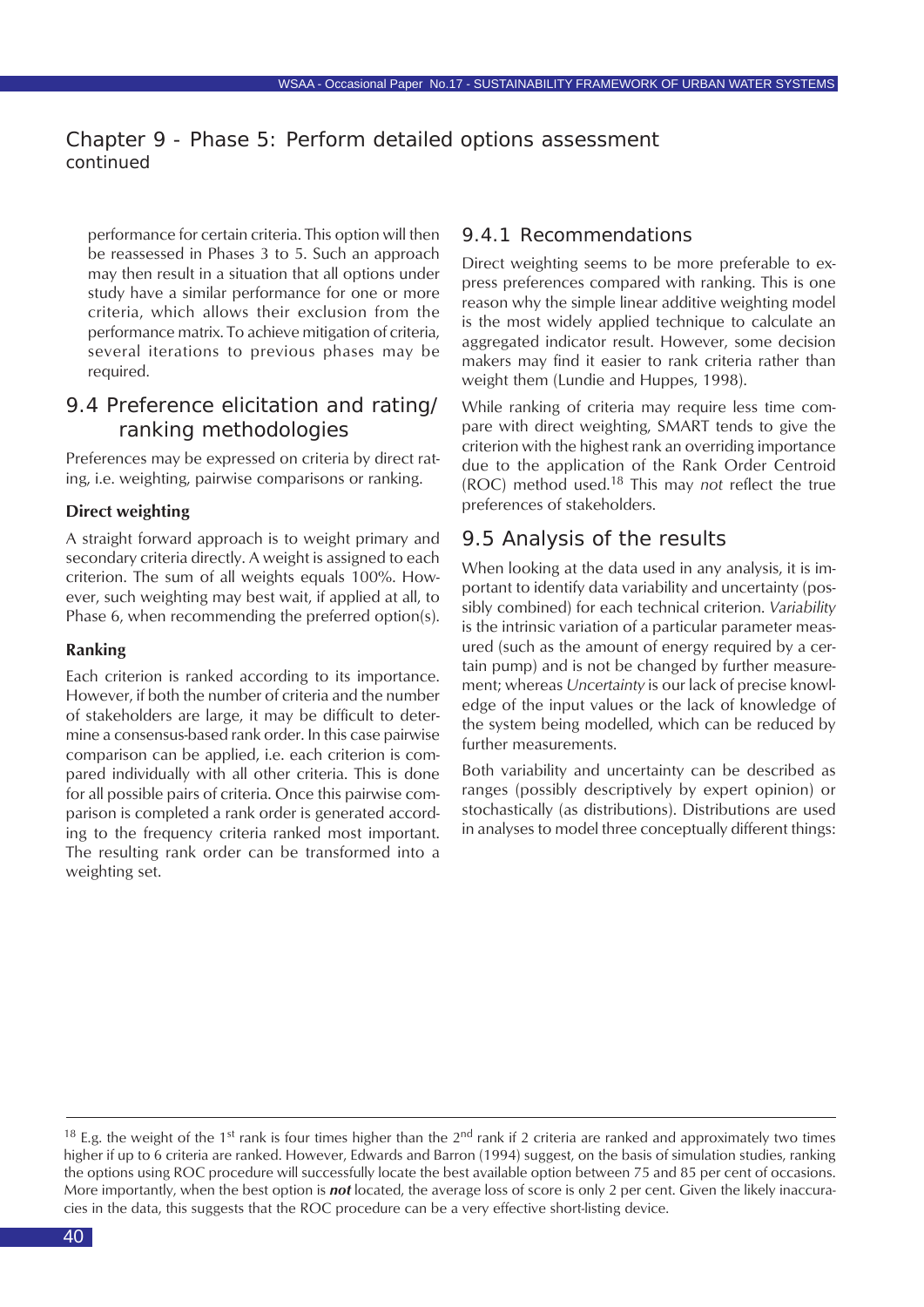- The variability of individuals in a population (frequency distribution);
- The value of a random variable (probability distribution); and
- The uncertainty we have about a fixed, but imprecisely known parameter in nature (uncertainty distribution).

Distributions are of two basic types, discrete (e.g. when values are integers only)<sup>19</sup> or continuous (e.g. when values fall along a continuum)<sup>20</sup>. The outputs for discrete and continuous distributions are respectively: the probability mass function (PMF) (relates the possible value of a discrete variable to its' probability of occurrence), and the probability density function (PDF) (can be integrated to obtain the probability that a continuous random variable takes a value in a given interval). When the probabilities are described from 0-1 (or 0- 100 %) (value of *X*) in a plot, it is called a cumulative distribution function, and it is a function giving the probability that the random variable *X* is less than or equal to x, for every value x.

The advantage of using PMFs or PDFs to describe variability and uncertainty is that the final result (potentially for each criterion) comes with this additional information when reporting/aggregating results (during Phases 5 and 6). Such distributional information is typically obtained through Monte Carlo simulations<sup>21</sup>, which randomly selects a value from each distribution many hundreds if not thousands of times to generate a final output distribution of variability and uncertainty.

Expert opinion is an important source of information for quantifying modeled criteria, parameters and variables. Expert estimates can produce unrealistic distributions but they are often the only source of information available. Vose (2004) suggests that you need to follow the following broad principles to get the most reliable and unbiased expert estimate:

- Select your expert carefully for knowledge and lack of bias. Include, if possible, the expert in the original model design;
- Collate any information and find a good way of presenting that information to help the expert orient his/herself;
- Explain the reason for requiring the estimate. This will improve cooperation and also help the expert to comment on other factors that need consideration (correlations, etc.);
- Hold a brainstorming session with several experts and restrict their conversation to discussing information only, and avoid any estimation within the group if possible. Then ask each expert in private for their estimates. This allows you to determine whether the information is well understood and will result in consistent estimates;
- Allow the expert to describe the reasons for uncertainty about the parameter in his/her own way, and make the model match the expressed opinion. Too often, an expert is asked to confine his/her opinion to a statement of minimum, most likely and maximum. Disaggregation methods are particularly helpful. Make full use of the range of distributions normally used to model expert opinion;
- Model any correlations that the expert expresses;
- If the expert's estimate is based on quantifiable data, consider performing a statistical analysis of the data rather than relying on the expert to provide the interpretation. People tend to believe that a small data set tells us more than it actually does;
- Be aware of sources of bias and error in the estimation process, including the misunderstanding of probabilistic terms;

<sup>19</sup> Example of a discrete distribution is the *Binomial* distribution (such as the results from tossing a coin, where the number of successes from n independent trials where there is a probability p of success in each trial). In Excel, the function BINOMDIST(s,n,p,**0**) returns the binomial probability mass function, and BINOMDIST(s,n,p,**1**) returns the binomial cumulative distribution function.

<sup>20</sup> Example of a continuous distribution is the *Normal* or *Gaussian* distribution (which. addresses variations of many naturally occurring variables, such as peoples' height). The normal distribution is described by two parameters, the mean and standard deviation, and in Excel, the function NORMDIST(x,*m,s*,**0**) returns the probability density function for the Normal(*m,s*) distribution, whilst NORMDIST(x,*m,s*,**1**) returns its cumulative distribution function.

 $21$  Monte Carlo simulation is a computer-based method of analysis developed in the 1940's that uses statistical sampling techniques in obtaining a probabilistic approximation to the solution of a mathematical equation or model. It is a method of calculating the probability of an event using values, randomly selected from sets of data repeating the process many times, and deriving the probability from the distributions of the aggregated data.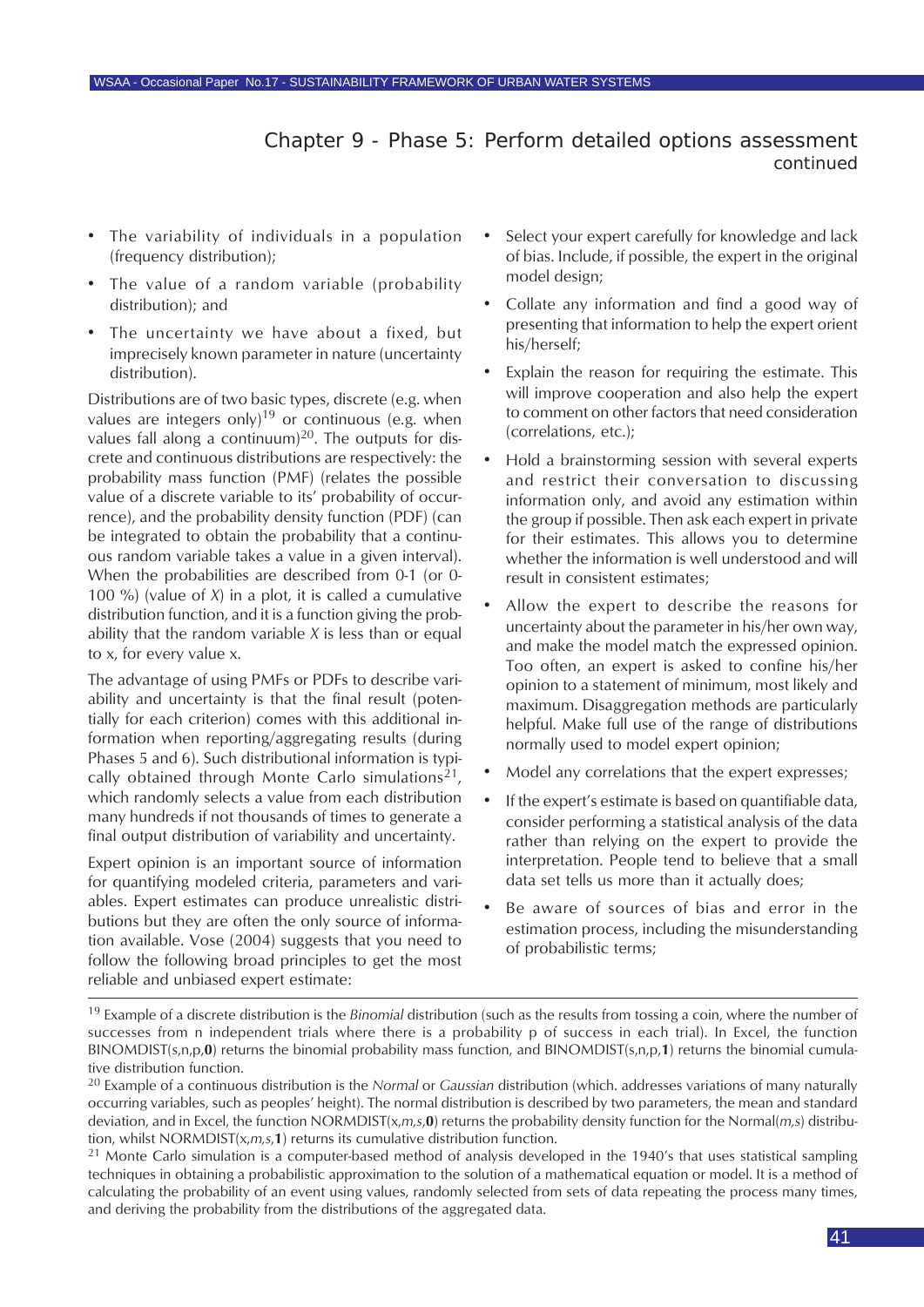- Generate a plot of the modelled opinion, check this matches the expert's opinion. Fine tune as necessary. When it does, get him/her to sign and date it;
- Offer the possibility of revision if the expert has a rethink;
- If you have two or more expert estimates, make a combined distribution. If the estimates disagree strongly, check that there has not been a misunderstanding of the information, assumptions (especially for conditional distributions), or the quantity being estimated; and
- Test whether the model output is sensitive to the estimated parameter/variable. If it is, you may consider fine-tuning the estimate.

In summary, to capture variability and uncertainty of criteria values, the following aspects should be considered during the analysis steps:

- *• Consistency check* whether assumptions, methods, models and data are consistent with the objectives of the project;
- *• Completeness check* to ensures that all relevant information and data needed for the interpretation phase are available and complete;
- *• Error check* can identify false assumptions, model choices and data; and
- *• Sensitivity and uncertainty analysis* to assess the influence on the results of variations in process data, model choices, weighting and other variables. As a first attempt to this last point, it may be easiest to run minimum and maximum values through any model to see how much effect changes have, then work on gaining higher quality data on the most sensitive parameters.

### 9.6 Participation

#### **Participation aims**

The aim of participation in this phase is merely to ensure that stakeholders are going to accept the results of whatever detailed technical assessment is done.

#### **Participation processes**

It is most likely that stakeholder representatives will not be involved in this phase beyond the initial step of engaging the relevant experts, e.g. one steering committee meeting may be necessary to appoint a list of trusted experts. These may be in-house or external consultants subsequently engaged by the proponent. Stakeholder representatives, however, may well swing back into action to assist with suggestions for mitigation strategies raised by poor performance with certain criteria.

Furthermore, some of the criteria (e.g. the more qualitative ones) may best be determined within a meeting of the steering committee, without the need to engage experts/consultants.

#### 9.7 Key outcomes of Phase 5

- The output of the initial participation of this phase is the approval and engagement of the experts to undertake the remainder (and significant majority) of the work in this phase – the detailed technical/ social assessment of options according to the established criteria using were possible quantitative tools.
- Detailed quantitative, qualitative and normalised criteria results for each criterion by option studied. The results shall be described and summarised in the performance matrix.
- Selection of a reference point against which the options are benchmarked.
- Rank order or weighting on primary and/or secondary criteria which has been agreed on by stakeholders.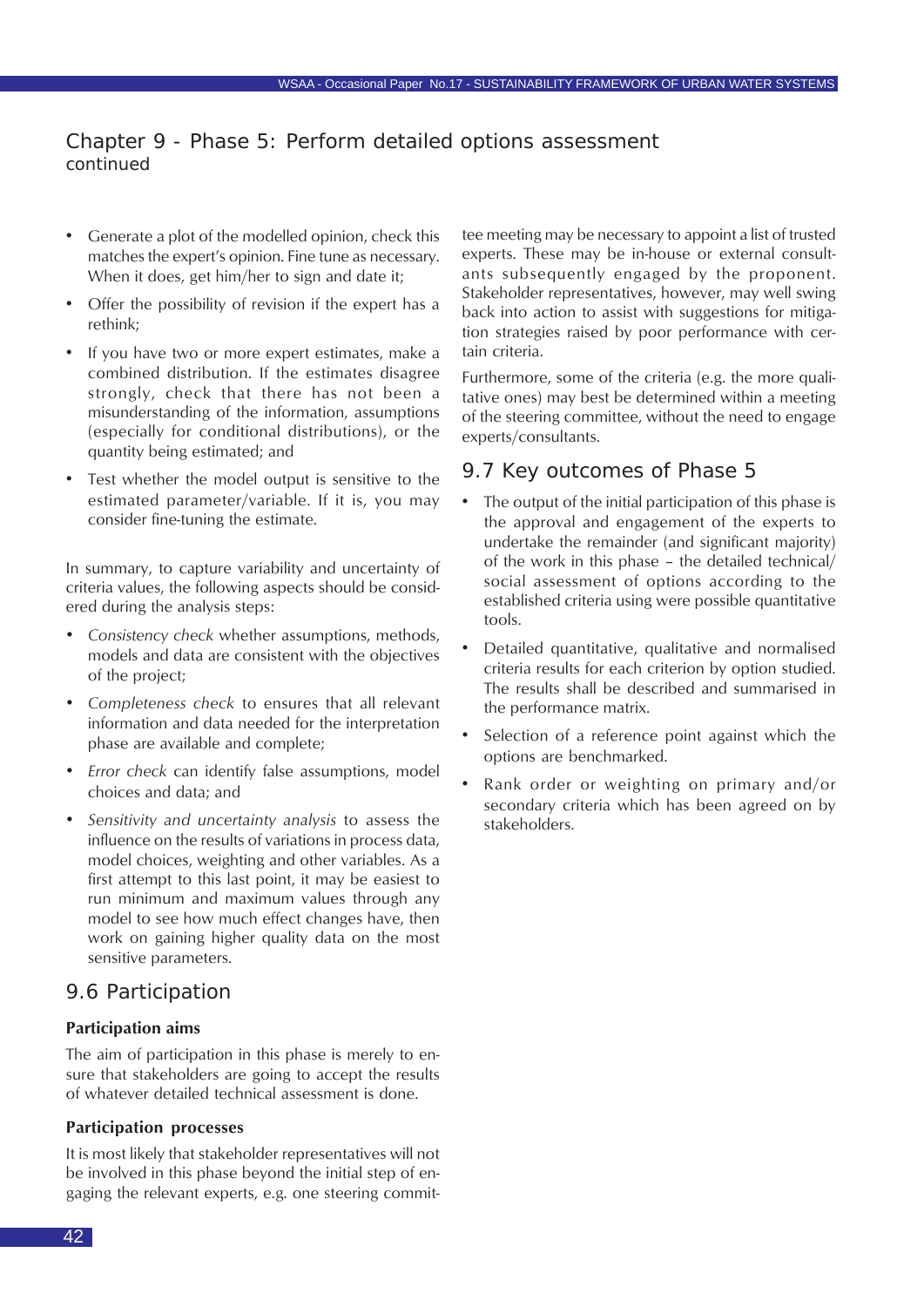#### Box 5: Phase 5. Perform detailed options assessment

#### **Participation of Stakeholders**

The project team was responsible for the assessment because they had the technical expertise to interpret and evaluate the results. A senior engineer from the water service provider checked the results. The remaining options were assessed using the following procedure:

- 1. Generation of a performance matrix;
- 2. Normalisation of performance scores;
- 3. Assign weighting to primary & secondary criteria; and
- 4. Aggregation into final score.

#### **Step 1. Generation of a performance matrix**

The following table shows the performances of each option for each criterion that is selected in Phase 2.

#### **Primary Secondary Criteria Option 1 Option 2 Option 3 Option 4 Drum Screen Step screen High flow screen Screw Compactor Min Max** Environ-mental d/s effluent Reduced screening loading in d/s effluent 60% 65% 75% 75% 50% 90% Economic Capex \$25,000 \$30,000 \$45,000 \$42,000 Opex (per year) \$700 \$550 \$600 \$600 Whole life cost (NPV 7%)  $$52,327$   $$55,644$   $$86,497$   $$64,215$   $$40,000$   $$100,000$ **Technical** Designed life 10 12 10 15 7 20 Mechanical reliability **2.75** 4 3.5 3.75 1 5 Degree of enclosure for odour extraction 3.5 2 2 4 1 5 Ease of operation 1 4 4.5 4.5 4.5 1 5 Health Risk of infection 2.5 4 3 4.5 1 5 Social 'Not studied' **Boundary**

#### **Table 13 Performance index for all options**

#### **Step 2. Normalisation of performance scores by min-max and ranges approach**

In this approach the normalised scores for each criterion were calculated on a linear scale with the specified boundary in Table 14 as the maximum and minimum (see also Figure 8 in Chapter 16.4.1 for visualisation). At the far right hand of the table, there are two columns which specify the boundary for that criterion. It generally refers to the acceptable range that this particular criterion is capable of performing. The boundaries were used for the range approach in step 2 of phase 5, i.e. normalization of performance scores.

Box 5 is continued over the page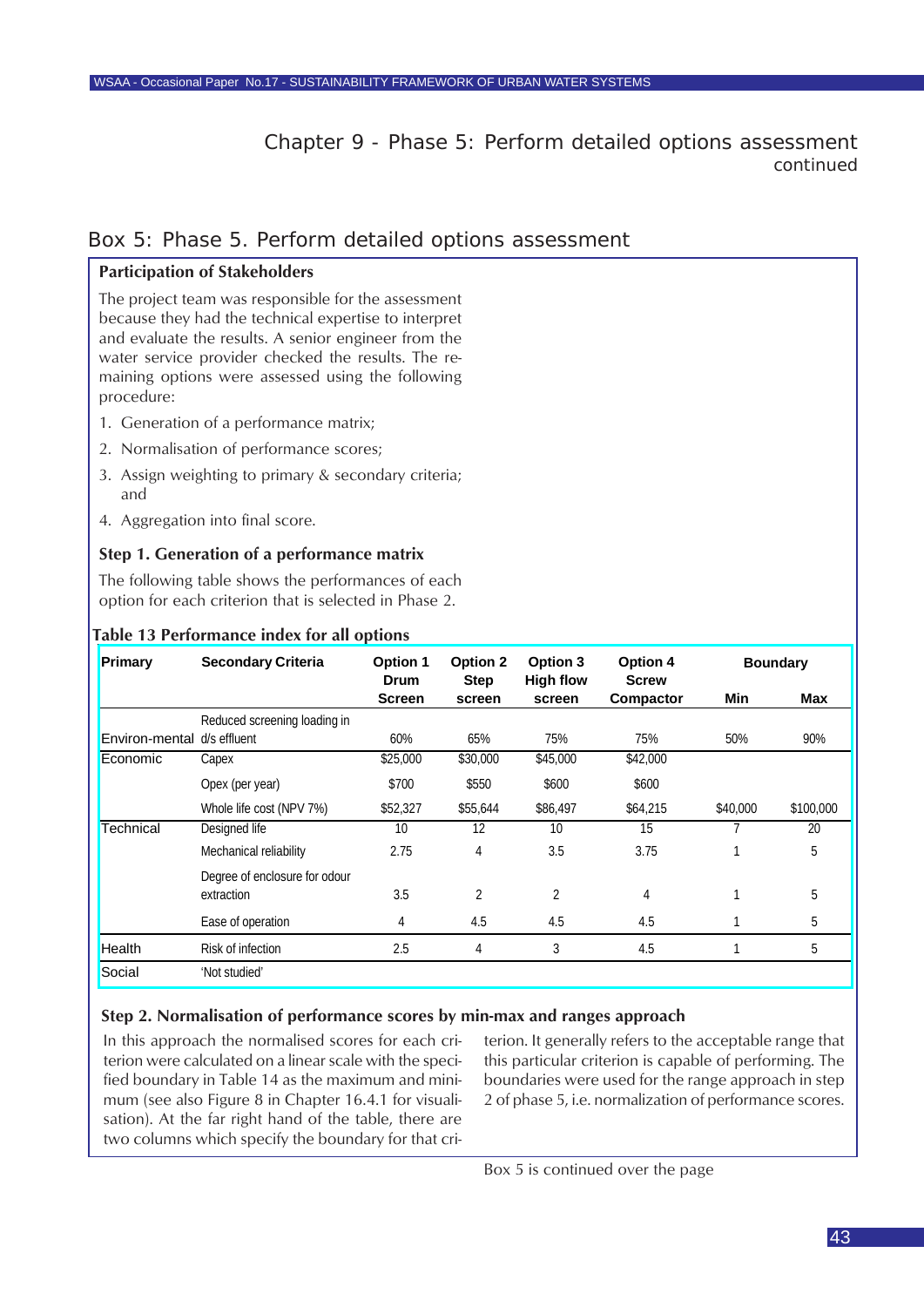|                      |                                                | <b>Min Max Approach</b> |                       |                            |                                |                       |                       | <b>Ranges Approach</b>     |                                |
|----------------------|------------------------------------------------|-------------------------|-----------------------|----------------------------|--------------------------------|-----------------------|-----------------------|----------------------------|--------------------------------|
| Primary              | Secondary<br><b>Criteria</b>                   | Option 1                | <b>Option 2</b>       | Option 3                   | Option 4                       | Option 1              | Option 2              | Option 3                   | Option 4                       |
|                      |                                                | Drum<br><b>Screen</b>   | <b>Step</b><br>screen | <b>High-flow</b><br>screen | <b>Screw</b><br>Com-<br>pactor | Drum<br><b>Screen</b> | <b>Step</b><br>screen | <b>High flow</b><br>screen | <b>Screw</b><br>Com-<br>pactor |
| Economics            | Whole life cost<br>(NPV 7%)                    | 100                     | 90                    | $\Omega$                   | 65                             | 79                    | 74                    | 23                         | 60                             |
| <b>Environmental</b> | Reduced<br>screenings load<br>in d/s effluent  |                         | 33                    | 100                        | 100                            | 25                    | 38                    | 63                         | 63                             |
| Technical            | Designed life                                  |                         | 40                    |                            | 100                            | 21                    | 26                    |                            | 40                             |
|                      | Mechanical<br>reliability                      | 55                      | 80                    | 70                         | 75                             | 44                    | 75                    | 63                         | 69                             |
|                      | Degree of<br>enclosure for<br>odour extraction | 70                      | 40                    | 40                         | 80                             | 63                    | 25                    | 25                         | 75                             |
|                      | Ease of<br>operation                           | 80                      | 90                    | 90                         | 90                             | 75                    | 88                    | 88                         | 88                             |
| <b>Health</b>        | Risk of infection                              | 50                      | 80                    | 60                         | 90                             | 38                    | 75                    | 50                         | 88                             |

### Box 5: Phase 5. Perform detailed options assessment - *continued*

#### **Step 3. Weighting for primary and secondary criteria**

The four primary criteria, i.e. environmental, economic, health and technical, were directly weighted according to their perceived importance by the assessor. Economic received the highest rank base followed by environmental, technical, and health.

#### **Table 15 Criteria weighting distribution by Direct Method**

| Weighting |                                             | Weighting                                                                                                                 | Overall<br>weighting |
|-----------|---------------------------------------------|---------------------------------------------------------------------------------------------------------------------------|----------------------|
| 48%       |                                             | 100%                                                                                                                      | 48%                  |
| 28%       | in d/s effluent                             | 100%                                                                                                                      | 28%                  |
| 18%       |                                             | .50%                                                                                                                      | 9%                   |
|           |                                             | 30%                                                                                                                       | 5%                   |
|           | Degree of enclosure for<br>odour extraction | 10%                                                                                                                       | 2%                   |
|           | Ease of operation                           | 10%                                                                                                                       | 2%                   |
| 6%        | Risk of infection                           | 100%                                                                                                                      | 6%                   |
|           |                                             | Secondary<br>Whole life cost (NPV@7%)<br>Reduced screenings loading<br>Durability (design life)<br>Mechanical reliability |                      |

Г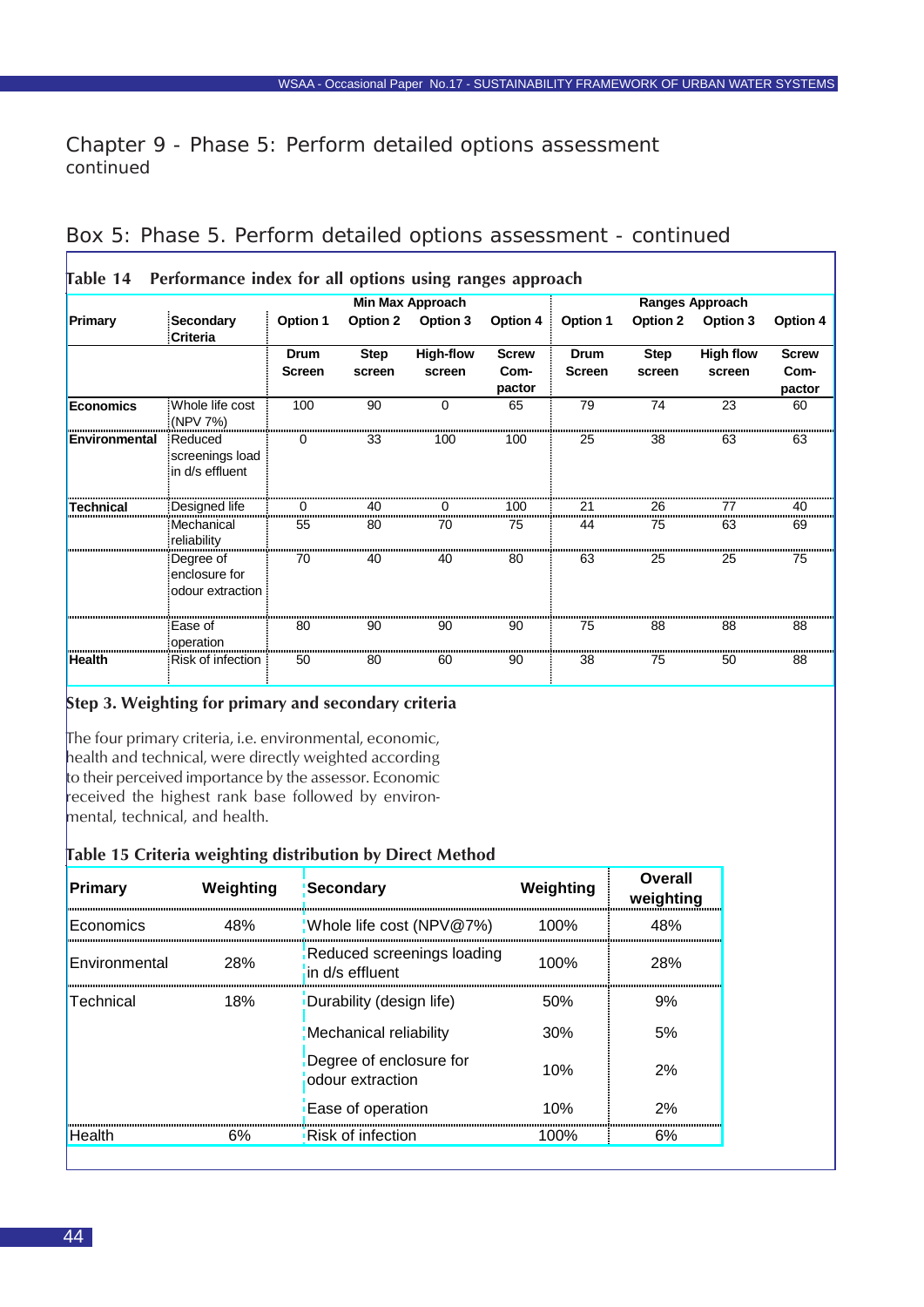In Phase 6, the final recommendation is made for the preferred option(s) is delivered. All of the previous information collected during Phases 1-5 are clearly presented to the more limited number of key stakeholders involved in Phase 6, which should include some Board members for large-scale projects. In addition to the consolidated information provided on the five primary criteria from Phase 5, the stakeholders in Phase 6 should be worked through the data, possibly assisted by way of a transparent multi-criteria decision aiding tool, such as SMART or STRAD. The goal here is not only to 'rediscover' the direct criteria ratings from Phase 5, but to understand the impacts caused by variations in weighting and uncertainties, so providing further insight for the final recommendation by covering each of the criteria and options.

The idea of this 'rediscovery' phase is to provide greater insight into the various pros and cons of each option remaining from Phase 4. Critical to the success of Phase 6 is the level of prior knowledge of both the processes used and background material (from Phases 1-5). Hence, by default Phase 6 participants should largely be a subset of people involved in Phase 5.

#### 10.1 Introduction to appropriate decision support methodologies

The principal objective of some sort of multi-criteria decision analysis is to support which option is preferred (Phase 6) (Roy, 1990). As described in the literature review (Kärrman *et al*., 2005), the multi-criteria decision aiding (MCDA) methodology can be seen as a *non-linear recursive process* consisting of the following steps: Structuring the decision problem; articulating and modelling the preferences; aggregating the alternative evaluations; exploiting the aggregation; and making recommendations. The application of methodologies to support decision takes place in the preference modelling and aggregation steps, where an overall assessment of each alternative is made based on the aggregation of each alternative's performance across all the

criteria. The application of methodologies should be applied in a structured and transparent way.

Guitouni and Martel (1998) proposed a set of guidelines to match a decision-making situation with available methodologies based on several theoretical and pragmatic aspects of comparison between the selection of most popular methods. These points of comparison are divided into:

- *1. Input capabilities*: the information and the criteria accepted or required by the methodology;
- *2. Preference modelling*: each model assumes a preference structure of the decision makers, and accepts the preferences in certain forms; and,
- *3. Aggregation procedure*: the algorithmic and mathematical procedures used to combine results from separate criterion.

Guitouni and Martel (1998) report among their findings that their study reveals how difficult it is to identify all the important aspects associated with methodologies to support decision because of the complexity of classifying the behaviours of a decision maker who influences and transforms all the decision processes. One pragmatic approach to classify the different methodologies is to simply consider what type of information is available, and then consider the range of methodologies that support such types of information. That is, to only consider the 'input capabilities', and to ignore the preference modelling and aggregation aspects (see Kärrman *et al*., 2005, Chapter 14 commencing on page 62 for more details); these are:

- 1. Data collection to evaluate each of the different criterion across the alternatives; $^{22}$  and,
- 2. Preference elicitation, to determine the relative importance of each of the criterion. $^{23}$

Table 16 classifies several of the common methodologies to support decisions based on the characteristics of the information available.

 $^{22}$  The data collected could be strictly cardinal, ordinal, strictly (non-)deterministic or contain various elements of each of these.

 $23$  The preferences may be expressed as a direct rating of each of the criterion, or as an expression of the relative rating of each pair of criteria.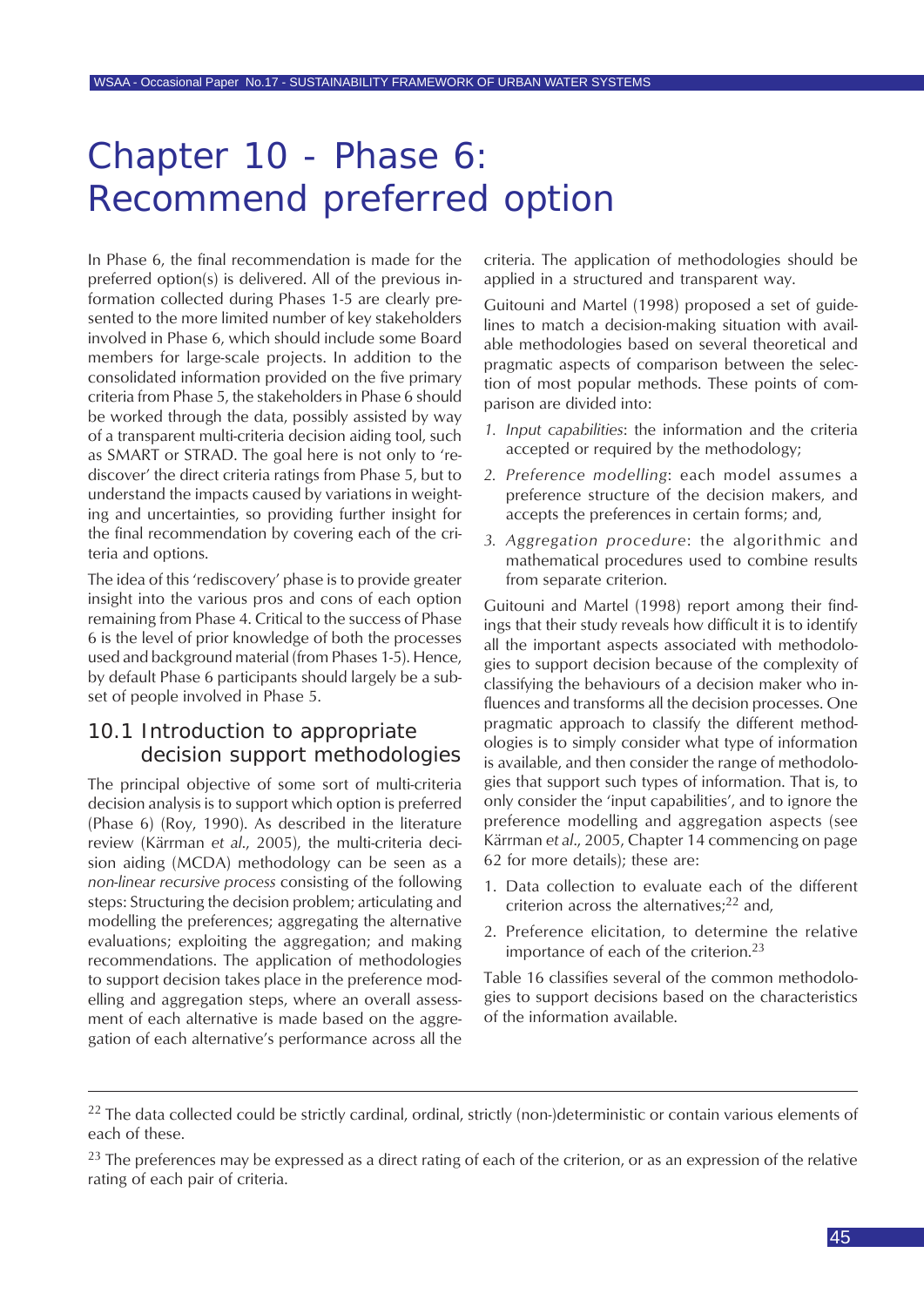|           |  |  | Table 16 Classification of selected methodologies to support |  |
|-----------|--|--|--------------------------------------------------------------|--|
| decisions |  |  |                                                              |  |

|                                             | <b>Preferences elicitation mode</b> |                      |  |  |  |  |
|---------------------------------------------|-------------------------------------|----------------------|--|--|--|--|
|                                             | Direct rating                       | Pair-wise comparison |  |  |  |  |
| Cardinal only                               | Linear additive                     | Analytical hierarchy |  |  |  |  |
|                                             | method SMART                        | process              |  |  |  |  |
| <b>Ordinal only</b>                         |                                     | <b>REGIME</b>        |  |  |  |  |
| Cardinal & ordinal                          |                                     | PROMETHEE, ELECTRE   |  |  |  |  |
| Cardinal & ordinal $&$<br>non-deterministic | <b>STRAD</b>                        | <b>NAIADE</b>        |  |  |  |  |

Participants of decision making processes usually emphasis the importance of transparent, relatively simple methods that take the decision maker(s) through the entire procedure step-by-step rather than 'black box' approaches (see Lundie (1999); Healy and Ascher (1995). The steering committee of this project supports this view; therefore the preference is towards direct rating as opposed to more complex preference elicitation, such as pair-wise comparisons.

#### 10.2 Aggregation of information to an overall score

In this step the normalised results from the performance matrix (see Section 9.1 on page 37) is combined with the weightings (see Section 9.3 on page 39) in order to aggregate the various indicator results into a single score for each option. The method is also known as the weighted sum method of aggregation. It assumes that all criteria scores are directly substitutable. This assumption is rarely held in environmental projects (e.g. a project that is highly flexible may cancel out a bad performance in risk of infection), which is a shortcoming of this simplified methodology. The calculation of the overall score is shown in Table 17, and if considerable time and resources are required to elicit weightings, direct weightings or the Rank Order Centroid (ROC) method may prove useful.

#### **Linear additive method**

A straight forward approach is to weight primary and secondary criteria directly. The linear additive method aggregated normalised criteria scores and preferences into an overall value. This is done by multiplying the value score on each criterion by its weight and adding all products together. These widely applicable methods provide robust results and effective support to decision-making.

#### **Simple Multi-Attribute Rating Method (SMART)**

If criteria are ranked, the rank orders can be applied on 1) primary and secondary criteria separately or 2) all secondary criteria at the same time. One way of expressing the preferences is to construct a value tree of primary and secondary criteria (see Table 7 for an example). Ranking may be required for both the primary and secondary criteria. $24$  Once the rank order for primary and secondary criteria is established, the rank order is converted into weights. There are several other techniques to elicit the weightings of different criteria (Hokkanen and Salminin, 1995; Simos, 1990; Edwards & Barron, 1994).

Ranking can also be applied to secondary criteria only. This approach is preferred if the total number of primary criteria is relatively small.

More complex methods than the weighted sum approach may utilse decision support tools, like STRAD, to combine stakeholders uncertainties as well as tool uncertainties for each criterion assessed. The reasons for undertaking the final aggregation in Phase 6 is so the process of aggregating results is well understood by the final set of stakeholders who recommend the final option(s).

 $24$  Preferably there is consensus among decision makers when assigning rank orders to the criteria; however, if there is disagreement with regard to the ranking, several rank orders might be considered for further analysis.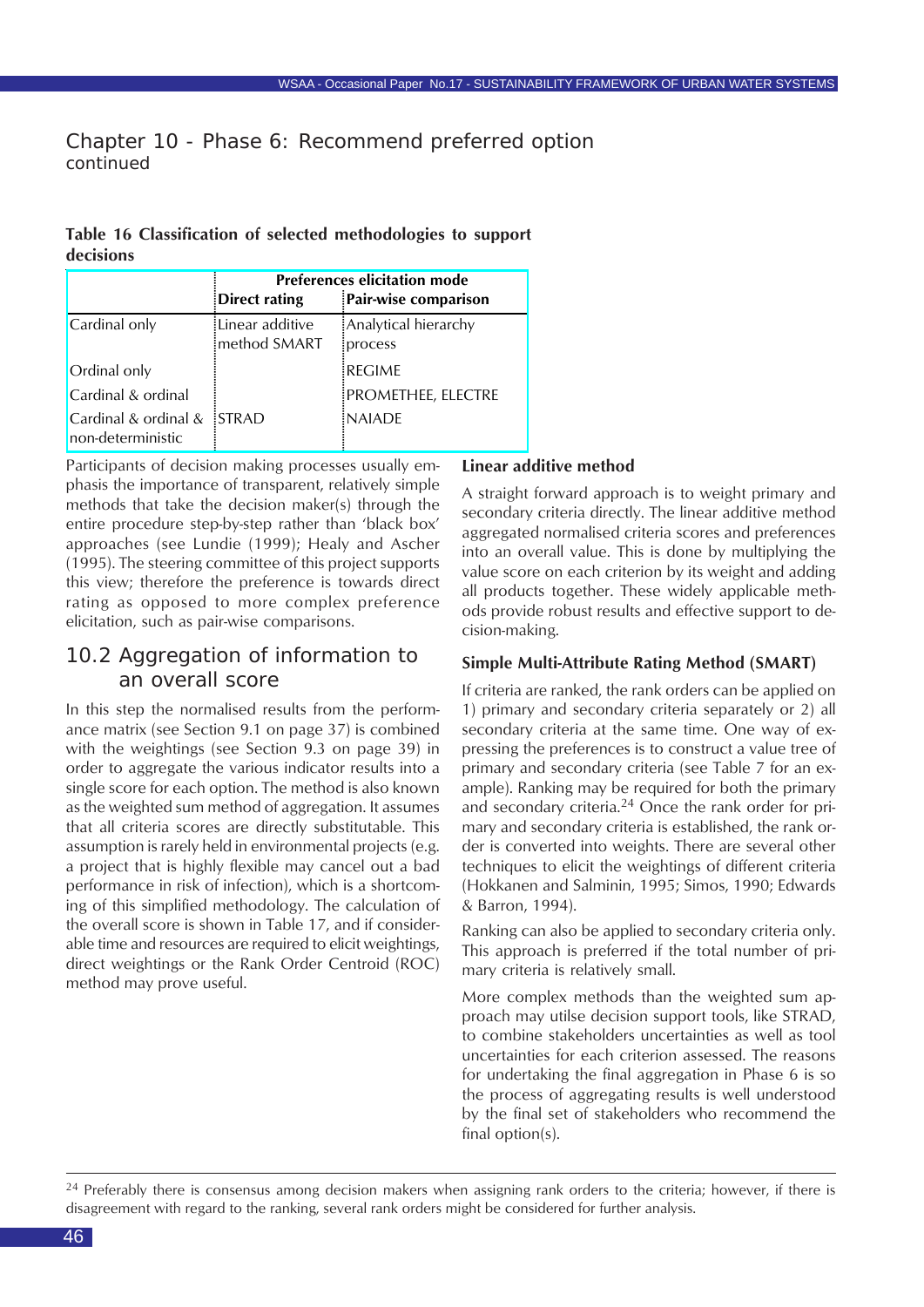

**Table 17 Schematic of calculation of the aggregated score for each option**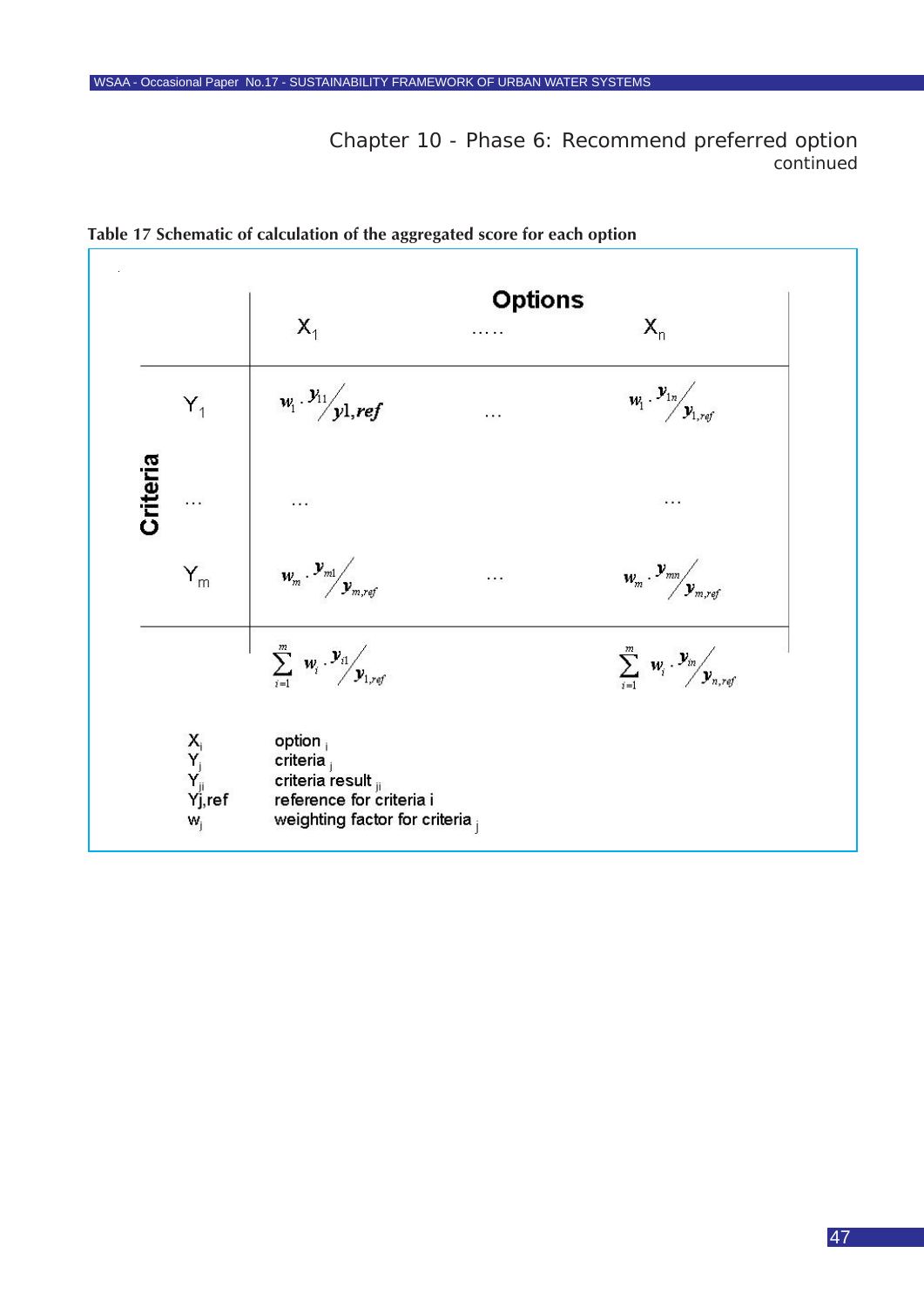#### **Strategic Advisor (STRAD)**

STRAD is based on the principles of strategic choice approach (Friend and Hickling, 2005). At the beginning of a project (problem definition, Phase 1) it is common practice to invite participants to compile a list of issues of concern in a brainstorming session. The main incentive of this process is to build a shared view of the main decision areas faced by the decision maker in that particular planning situation.

However, it is commonly found that some of the concerns expressed by participants cannot be easily formulated as decision areas. There might be matters which have little or no direct influence, or they are of more generic nature, such as strategic preferences, values or goals which are not directly related to the decision making context. Areas of concern of the former kind can then be expressed as *uncertainty areas* – and then classified in terms of three categories: uncertainties about the working environment (UE), uncertainties about guiding values (UV) and uncertainties about related agendas (UA). Concerns about preferences can be expressed as *comparison areas*. The procedure is carried out for all decision areas separately. The options are ranked and the distance between the options is determined. STRAD then assesses all aspects and provides a prioritisation between all aspects.25 There is a possibility to give a larger weight to a certain criteria by enlarging the distance between decision options. This is done graphically and not by giving exact weighting values.

The main incentive for using the STRAD process is to build a shared view of the main decision areas faced by the decision makers. The strength of STRAD is the highly interactive participation of stakeholders in the decision making process. However, stakeholders' concerns may not be easily formulated into decision areas.

#### 10.3 Participation

#### **Participation aims**

Stakeholders need to deliberatively and collaboratively decide on an option which they will recommend to the final decision-makers (e.g. Council or the board of directors).

#### **Participation processes**

The output of the detailed assessment should be sufficiently simplified and displayed such that any (unqualified) person should be able to get a feel for the relative merits of each option. If one option clearly outranks the others, then a decision may be arrived at simply. The decision may also be arrived as quickly and simply with brief informal consultation if the project is of minor significance, even if more than one option shows potential.

However if two or more options have shown similar or contrasting advantages, then it may be necessary to guide the decision through more detailed decision aiding tools such as multi-criteria decision aiding (MCDA). Sensitivity analysis and/or variations to weightings are also typically done at this stage. However whatever tools are used, they should be understood as tools to *aid* not *make* decisions, otherwise buy-in to the decision will be diminished, i.e. the output of the tool should still be subject to further deliberation of the committee. Further, any black-box tool will also diminish buy-in to a decision, so it is important that even if a software tool is used, that comparable justification for a particular ranking of options can be shown on a one-page table or document.

This is another stage where a citizens' jury or other consultative/deliberative approach (Carson *et al.*, 2003; Taylor, 2004) may be used for particularly sensitive projects. However such tools will typically extend the time (due to lead-time of consultative process) and cost of a project considerably.

#### 10.4 Key outcomes of Phase 6

- Calculation of an overall score for each option by using MCDA and rank order of options. Any weightings used should be documented.
- The final recommendation should be documented along with the decision-making process used. If the decision goes contrary to that recommended by strict adherence to the summation of criteria by respective weightings (or other MCDA approach), such a departure should be clearly justified.

<sup>&</sup>lt;sup>25</sup> STRAD estimates the aggregate impact level by calculating the sum of the squares of the individual impact levels, then taking the square root of the result.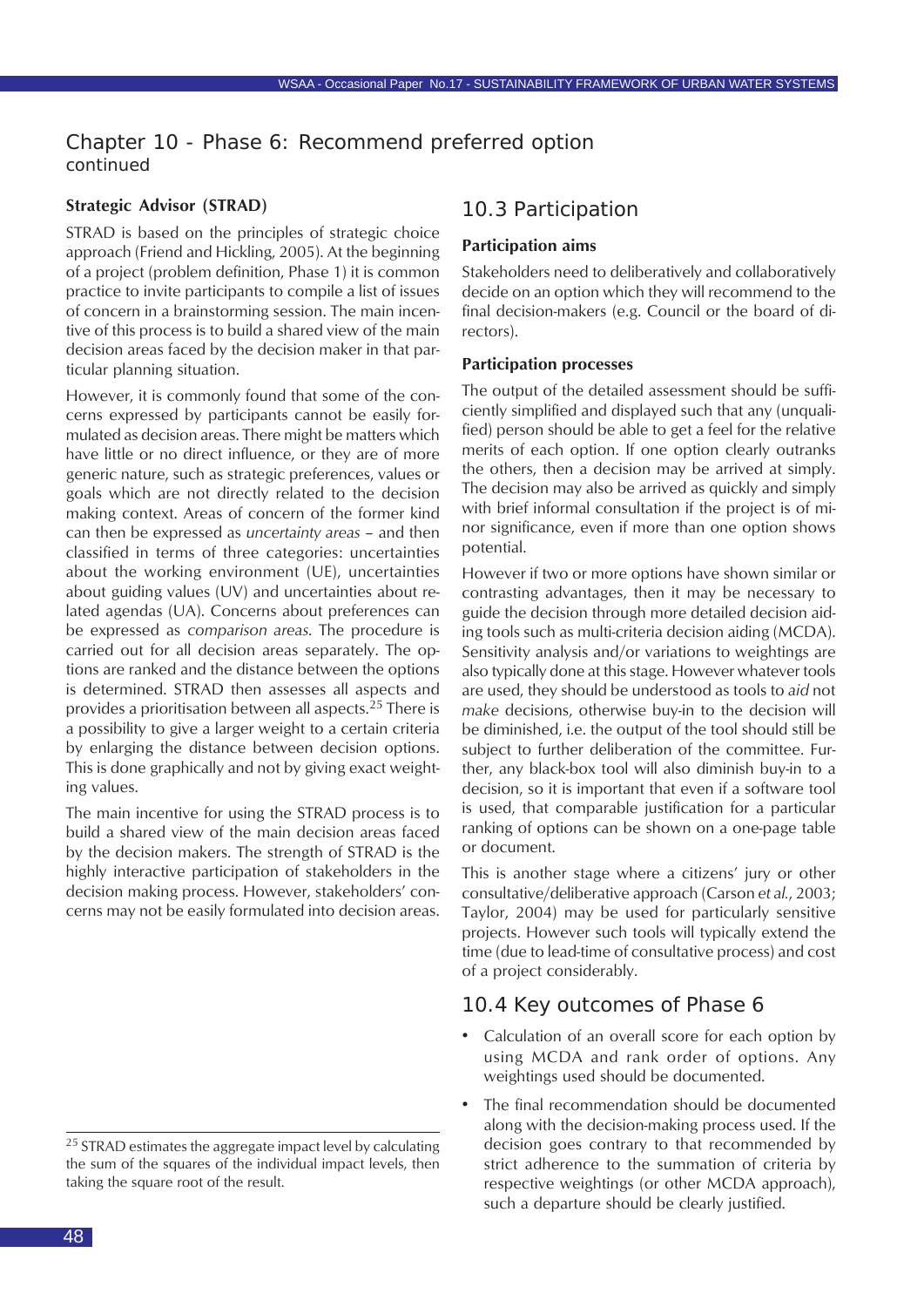#### Box 6: Aggregation

The sewage screen case study results were aggregated by both the Min-Max Method using direct weighting (case 1, see Section 15.4.2 on page 112 for detailed calculation) and the Ranges Approach using direct weighting (case 2, see Section 15.4.2 on page 113 for detailed calculation). Rank 1 indicates the preferred option.

The results from both methods demonstrated similar results except that the range of the aggregated scores was reduced using the Ranges method. This would prevent over exaggeration of any single option's prevalence over the others. The results showed Options 1, 2 and 3 as being compatible and worth considering even if Option 1 and 2 did not rank the highest. For the Ranges method, the final scores between Options 2 and 4 are very close (i.e. 59 and 62 respectively)

and indicate there was no absolute preference considering possible errors made in the assumptions for the performance data and method of determining distribution of weights. The differences between the two methods is illustrated by Table 21.

#### **Table 18 Overall performance min-max vs. ranges approaches**

|          |              | <b>Min Max</b> | Ranges       |      |  |
|----------|--------------|----------------|--------------|------|--|
|          | <b>Final</b> |                | <b>Final</b> |      |  |
|          | <b>Score</b> | Rank           | <b>Score</b> | Rank |  |
| Option 1 | 57           | 3              | 54           | 3    |  |
| Option 2 | 68           | 2              | 59           | 2    |  |
| Option 3 | 38           |                | 44           |      |  |
| Option 4 | 81           |                | 62           |      |  |

### Box 7: Phase 6. Identify preferred options

fects of different criteria weight distributions on the final outcomes. Recommendations were then made to the decision maker in the water service provider.

#### *Participation of Stakeholders* Before the final recommendation was made, a scenario testing exercise was undertaken to test the ef-**Scenario Tests** Three scenarios with different rankings were exam-

ined to test the influence of weights on the final results. The three scenarios were developed based on the importance of the two key primary criteria, environmental and economic:

- 1. Base Case: Economics is more important than Environment (Econ > Environ);
- 2. Economic is equally important as Environment (Econ = Environ); and
- 3. Environment is more important than Economic (Environ > Econ).

Table 19 shows the weighting for each scenario:

|               | <b>Primary Criteria Secondary Criteria</b>    | Scenario 1<br>Econ > Environ<br><b>Weighting by</b><br>direct | <b>Scenario 2</b><br>$Econ = Environ$<br><b>Weighting by</b><br>direct | Scenario 3<br>Environ > Econ<br><b>Weighting by</b><br>direct |
|---------------|-----------------------------------------------|---------------------------------------------------------------|------------------------------------------------------------------------|---------------------------------------------------------------|
| Environmental | Reduced screenings<br>loading in d/s effluent | 48%                                                           | 36%                                                                    | 28%                                                           |
| Economic      | Whole life cost<br>(NPV@7%)                   | 28%                                                           | 36%                                                                    | 45%                                                           |
| Technical     | Durability (design life)                      | 9%                                                            | 9%                                                                     | 11%                                                           |
|               | Mechanical reliability                        | 5%                                                            | 6%                                                                     | 6%                                                            |
|               | Ease of operation                             | 2%                                                            | 4%                                                                     | 2%                                                            |
|               | Degree of enclosure for<br>odour extraction   | 2%                                                            | 3%                                                                     | 2%                                                            |
| <b>Health</b> | Risk of infection                             | 6%                                                            | 6%                                                                     | 6%                                                            |

#### **Table 19 Weighting sets for Scenarios 1, 2 and 3**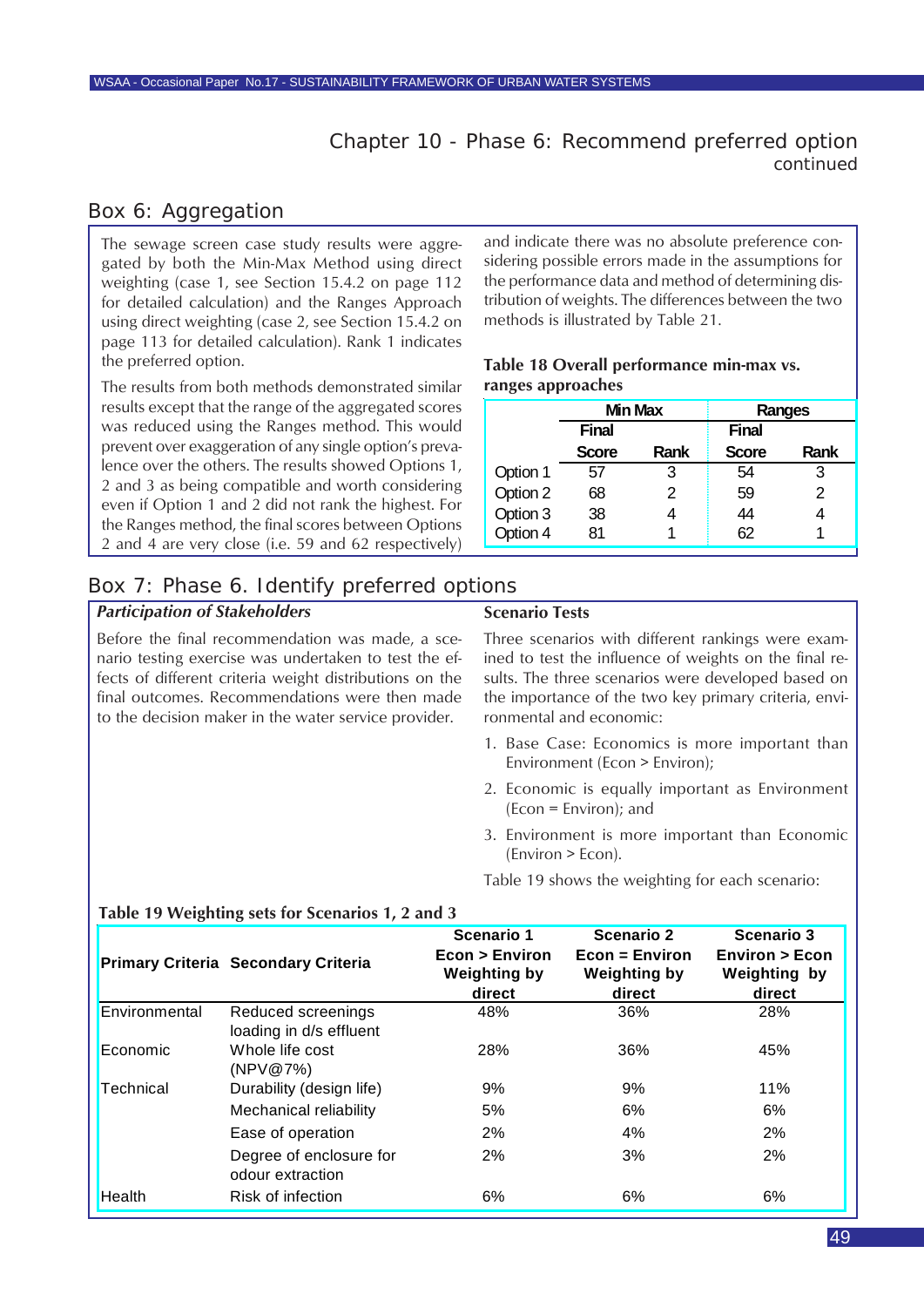| Table 20 Overall performances for the three scenarios using min-max approach |                              |      |                                     |      |                                               |      |  |
|------------------------------------------------------------------------------|------------------------------|------|-------------------------------------|------|-----------------------------------------------|------|--|
|                                                                              | Scenario 1<br>Econ > Environ |      | <b>Scenario 2</b><br>Econ = Environ |      | <b>Scenario 3</b><br><b>Environ &gt; Econ</b> |      |  |
|                                                                              | <b>Final Score</b>           | Rank | <b>Final Score</b>                  | Rank | <b>Final Score</b>                            | Rank |  |
| <b>Option 1</b>                                                              | 57                           | 3    | 48                                  | 3    | 38                                            |      |  |
| <b>Option 2</b>                                                              | 68                           | 2    | 62                                  |      | 57                                            |      |  |
| Option 3                                                                     | 38                           | 4    | 48                                  |      | 56                                            |      |  |
| Option 4                                                                     | 81                           |      | 84                                  |      | 87                                            |      |  |

#### Box 7: Phase 6. Identify preferred options (continued)

For the three scenarios as shown in Table 20, Option 4 still ranked the highest amongst the others. This indicated that Option 4 was equally robust for both Economic and Environment criteria. Option 2 ranked second for all three scenarios.

The scores for both Option 2 and Option 4 did changed little across the scenarios as both options had strong performance in the two key primary criteria. However, the ranking for Option 1 and 3 shifted for Scenarios 3. Option 1 dropped to the lowest in Scenario 3 when the environmental criterion was valued higher than economics.

The difference in scores between Option 2 and 3 was minor for Scenario 3 (i.e. Option 2's final score in Scenario 3 was 57 compared to Option 3's 56). Again this suggests the two options are quite compatible in the 3<sup>rd</sup> ranking order when environmental prevails. In Scenario 2, Options 1 and 3 ranked the same. Option 1 and 3 were compatible in the 3rd rank order when environmental was valued the same as economics.

| Approach        | Scenario 1         |      | Scenario 2         |      | <b>Scenario 3</b>        |      |  |
|-----------------|--------------------|------|--------------------|------|--------------------------|------|--|
|                 | Econ > Environ     |      | $Econ = Environ$   |      | <b>Environ &gt; Econ</b> |      |  |
|                 | <b>Final Score</b> | Rank | <b>Final Score</b> | Rank | <b>Final Score</b>       | Rank |  |
| <b>Option 1</b> | 54                 |      | 49                 |      | 44                       |      |  |
| <b>Option 2</b> | 59                 |      | 55                 |      | 52                       |      |  |
| <b>Option 3</b> | 44                 |      | 48                 |      | 52                       |      |  |
| <b>Option 4</b> | 62                 |      | 63                 |      | 62                       |      |  |

#### **Table 21 Overall performances for the three scenarios using Ranges**

The results using the ranges approach were similar to the min-max method. The major difference being that the final scores were closer, meaning the gap between the highest score and lowest was brought closer together.

#### **Summary of Assessment**

- Option 4 screw screen compactor was the preferred option as demonstrated by the analysis for both cases, whether economics or environmental criteria prevailed. The second best choice was Option 2, followed by Option 1 and Option 3 when economics were more emphasized.
- The results from both ranges and min-max approaches were similar. However, the results were amplified when using the min-max approach.

Differentiating between options may be difficult in some cases when the final scores are close. For example in Table 20, the final scores between Options 2 and 3 in Scenario 3 differ by only 1 point. When results like this appear, both options should be considered carefully. Throughout an assessment many assumptions are made and data used may be biased. All these factors need to be considered when evaluating options with similar final scores. The other issue to consider is when are the final scores for each option significantly different to make a judgment that the option with the highest score is indeed the best?

It is difficult to set a fixed rule because the ranges in final scores vary from case to case. Hence, further interpretation and evaluation of the results by the decision maker may be necessary.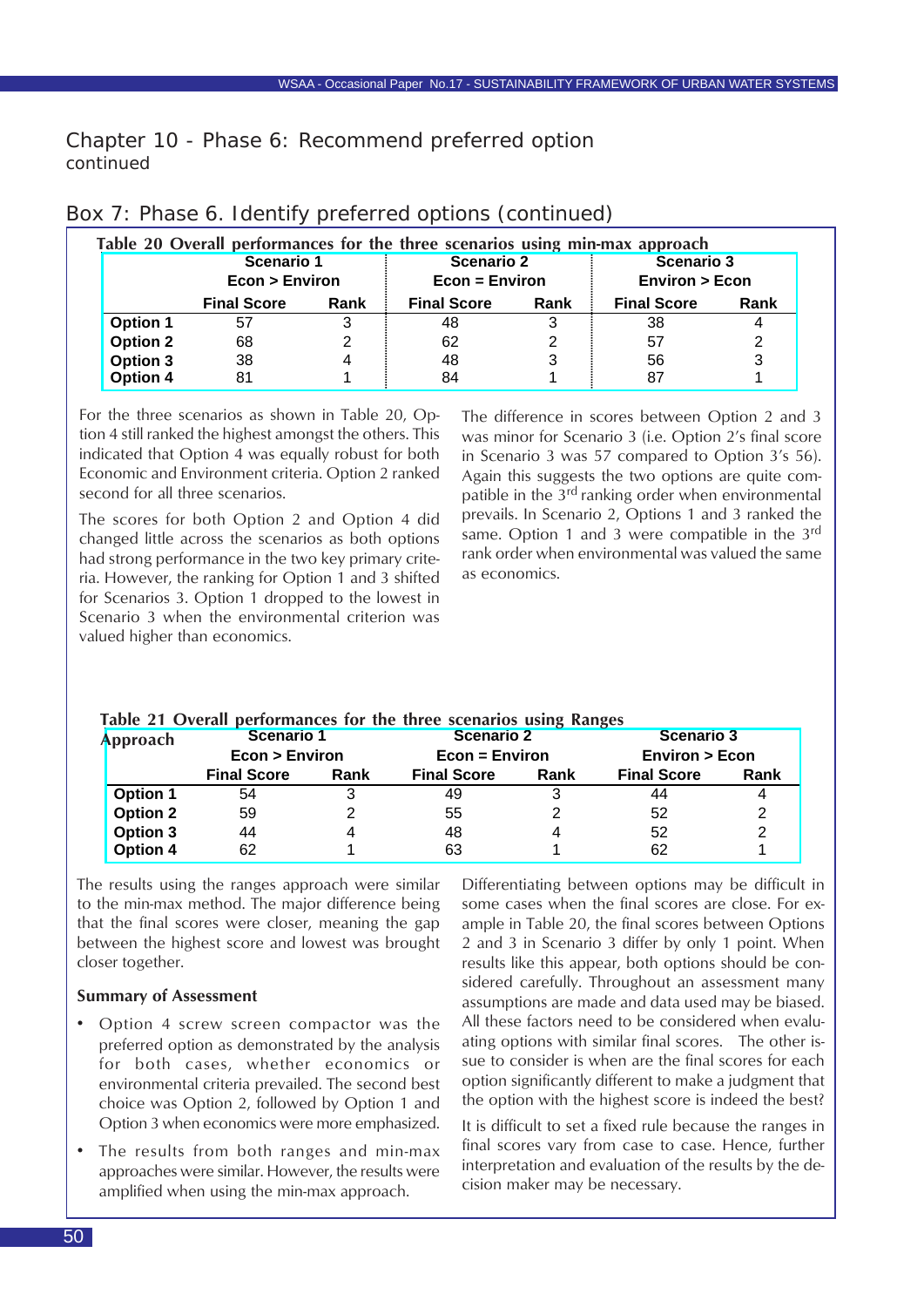## Chapter 11 - Summary

This report consists of three key components, i.e. synopsis of the literature review, sustainability framework and case studies. In the synopsis key aspects are presented of previous research on sustainability assessments in the water industry from both Australia and overseas. The findings were taken into account when developing the Methodology for Evaluating the Overall Sustainability of Urban Water Systems, i.e. the sustainability framework described in this document.

The managing or governing of water use reflects the understandings and practices of the participants – including the organisations responsible and the users. The relatively recent pursuit of sustainability represents a shift in these understandings and practices. The framework addresses this complex, multi-disciplinary topic of sustainability of urban water systems in a structured way. It aims to outline a process for supporting community-informed steps towards improved sustainability in urban water management projects by the intensive participation of stakeholders throughout the process. Therefore, each of the 6 Phases consists of a procedural (*'how to carry out each phase'*) part with an integrated participatory component:

- *• Procedure*: The procedural component of each Phase gives detailed instructions on how the assessment of options is carried out including definition of objectives (Phase 1), generation of options (Phase 2), selection of criteria (Phase 3), screening of options (Phase 4) and generation of performance matrix (Phase 5) in order to recommend the most sustainable option (Phase 6). The procedure should be applicable to various types of options ranging from small- to large-scale projects with largely differing ramifications to stakeholder(s).
- *• Participation*: For each Phase the objectives of participation are presented as well as which stakeholder should be involved and how.

However, the application of this framework is *not* the making of a single decision, but the continuing work of aligning the understandings and practices of the participants with a developing understanding of what sustainability means in terms of their own practice and environment. Because sustainability is a broad term, there are questions about the most appropriate way to collect and process data, and also how to structure the

decision process. Therefore, just as the framework and indicators of sustainability are constantly being reviewed and contested, so also must this framework evolve.

The framework has been illustrated and tested at two levels, i.e. all Phases of the framework have been applied to a small-scale case study (see Chapters 5 to 10), while application of specific quantitative tools (Phases 5) was tested with a large-scale case study (see Chapter 15).

It can be concluded that incorporating emerging sustainable urban water management knowledge into practice is a challenge due to the complexity of the problem. However, many promising ideas and options have been and will continue to be put forward. Such ideas, however, are most effective when they find an organisational home. Conventional engineering knowledge about water management has an established organisational home. In contrast, current emerging knowledge of what is considered sustainable urban water management is somewhat divergent, at least from the established norm. It may also continue to diverge. We do not support the conception of sustainable urban water management as a desired rationally (expert) defined end product, but rather a 'work in progress' that may take further cognitive, normative and regulative twists that no one can presently foresee. Thus ongoing review of this framework is vital.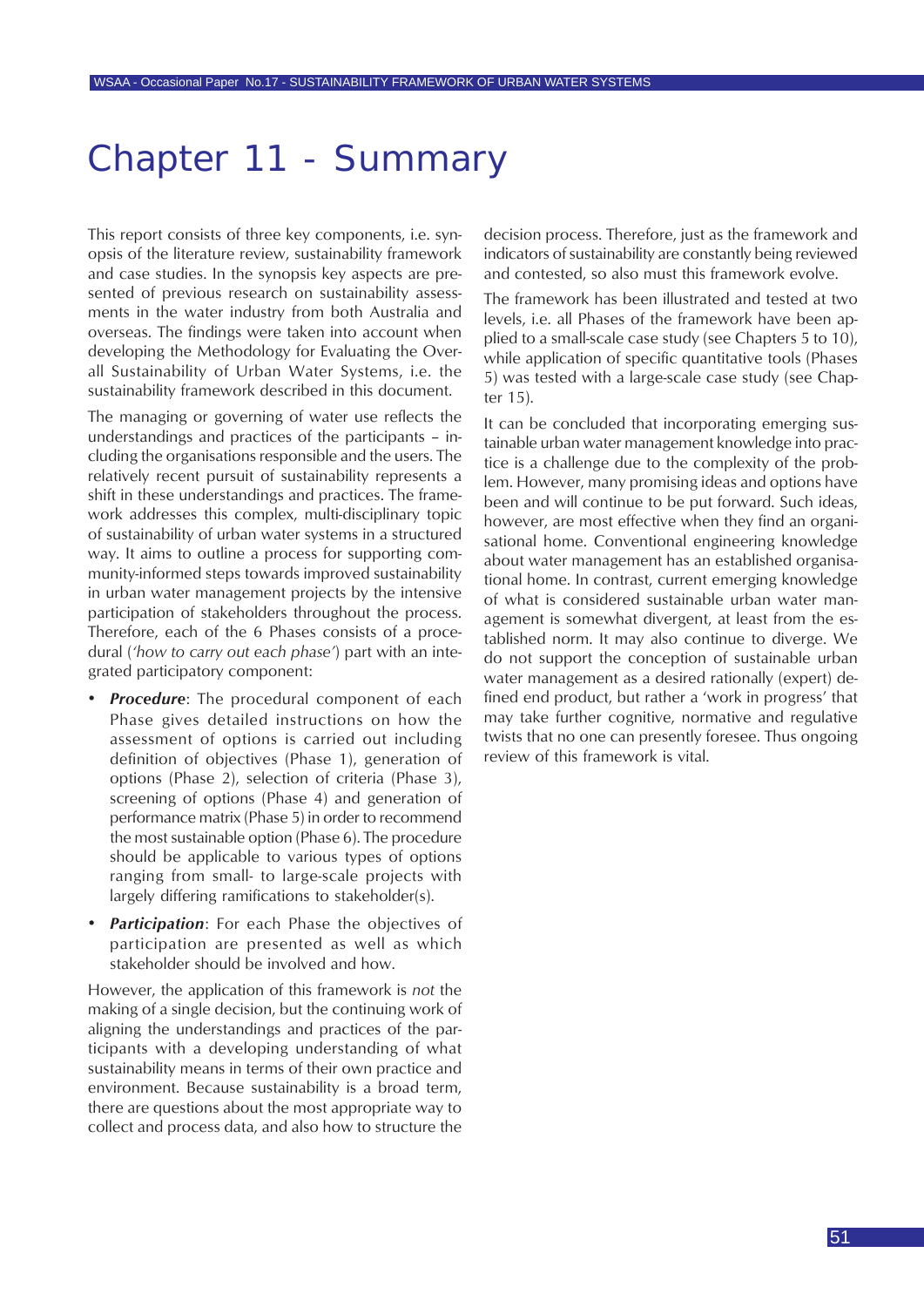## Chapter 12 - References

Adams, W. M. (2001) Green Development  $2<sup>nd</sup>$  edition: Environment and Sustainability in the third world. London: Routledge.

Al-Shemmera, T., Al-Kloub, B. and Pearman, A. (1997) Model Choice in multi-criteria deciaion aid *European Journal of Operational Research* 97:550-560.

Arnstein, S. (1969) The Ladder of Citizen Participation, *Journal of the Institute of American Planners* 35(4):216-224.

Ashley, R., Blackwood, D., Butler, D. and Jowitt, P. (2004) *In* Sustainable Water Services, a procedural guide (SWARD) IWA Publishing, Milton Keynes, UK.

Ashbolt, N.J. (2001) Advances in risk assessment approaches to waterborne disease: outbreak and occurrence. *In* Craun, G.F., Hauchman, F.S. and Robinson, D.E. (Eds.), Microbial Pathogens and Disinfection By-Products in Drinking Water: Health Effects and Management of Risks, pp:149-164. Washington D.C. International Life Science Institute.

Ashbolt, N.J., Petterson, S.A., Stenström, T.A., Schönning, C., Westrell, T. and Ottoson, J. (2005) Microbial Risk Assessment (MRA) Tool. Urban Water Report 2005:7. Gothenberg: Chalmers University of Technology.

*Australian and New Zealand Environment and Conservation Council (ANZECC) and Agriculture and Resource Management Council of Australia and New Zealand (ARMCANZ) (2000*) Australian and New Zealand Guidelines for Fresh and Marine Water Quality, Volume 2, Aquatic Ecosystems - Rationale and Background Information (Chapter 8), http:// www.deh.gov.au/water/quality/nwqms/volume2.html

Baccini, P., Brunner, P. (1991) Metabolism of the anthroposhere, Springer Verlag, Berlin, Germany

Barak, M. (2004) Systematic approaches for inventive thinking and problem-solving: Implications for engineering education. *International Journal Engineering Education* 20(4):612-618. Beavis, P., Lundie, S. (2003) Extension of Greenfield Scenarios in Sydney Water Corporation's Water Plan 21 Review. Final Report to PENGOS, Sydney, June 2003

Brown, R. (2004) Local institutional development and organisational change for advancing sustainable urban water futures. Keynote presentation at the *International Conference on Water Sensitive Urban Design: Cities as Catchments*, November 21-25, Adelaide.

Carson, L., & Gelber, K. (2001). *Ideas for Community Consultation: A discussion on principles and procedures for making consultation work*. (report prepared for) NSW Department of Urban Affairs and Planning, Sydney.

Carson, L., Hendriks, C., Palmer, J., White, S. and Blackadder, J. (2003) *Consult your community: A guide to using citizens' juries*, Department of Planning, Sydney.

Carson, L. (2005) *Building sustainable democracies*, New Matilda, downloaded 9/2/2005 from http:// www.newmatilda.com/policytoolkit/ policydetail.asp?PolicyID=28&CategoryID=10.

The Catchment Modelling Toolkit. http://www.toolkit.net.au/ cgi-bin/WebObjects/toolkit

Chauret, C., Springthorpe, S. and Sattar, S. (1999) Fate of *Cryptosporidium* oocysts, *Giardia* cysts, and microbial indicators during wastewater treatment and anaerobic sludge digestion. *Canadian Journal of Microbiology* 45(3):257-262.

Colebatch, H. K. (2005). Governing the use of water: The institutional context. In, Conference Proceedings, *Integrated concepts in water recycling*, 14-17 February 2005, Wollongong: University of Wollongong.

Cole-Edelstein, L. (2004). Consult, deliberate or empower? Water, *Journal of the Australian Water Association* 31(8):72- 75.

Crockett, C.S., Haas, C.N., Fazil, A.A., Rose, J.B. and Gerba, C.P. (1996) Prevalence of shigellosis in the U.S.: consistency with dose-response information. *International Journal of food Microbiology* 30(1-2):87-99.

Daniel, P. L., Moore, S. (2002) Approaches for Quantifying the Metabolism of Physical Economies - Part I: Methodological Overview. *Journal of Industrial Ecology* 5(4):69-93.

Deere, D. and Davison, A. (2005) The Ps and Qs of risk assessment. A straightforward explanation of the concepts. *Water - Journal of the Australian Water & Wastewater Association* 32(2):84-93.

Dejean, F., Gond, J.P. and Leca, B. (2004) Measuring the unmeasured: An institutional entrepreneur strategy in an emerging industry. *Human Relations* 57(6):741-764.

Edwards, W. and Barron, F. H. (1994) SMARTS and SMARTER: Improved simple methods for multiattribute utility measurement. *Organisational Behaviour and Decision Processes* 60:306-325.

Falkenmark, M., and Lundh, G. (1974) How can we cope with the water resources situation by the year 2015?" *Ambio* 13(3-4)114-122.

Fernando, K. and James, V. (2004) personal communication with Jennifer Blaikie, Sydney 20/12/2004

Finnveden, G., Potting, J. (1999) Eutrophication as an Impact Category: State of the Art and Research Needs. *Journal of LCA* 4(6):311-314.

Fitt, P. M. (1954) The *information* capacity of the human motor system in controlling amplitude of movement. *J. Exper. Psych.* 47:381–391.

Friend and Hickling (2005) Planning Under Pressure - The Strategic Choice Approach. 3rd Edition, Elsevier Butterworth-Heinemann Publisher.

GaBi (2004) http://www.gabi-software.com/

Gantzer, C., Gillerman, L., Kuznetsov, M. and Oron, G. (2001) Adsorption and survival of faecal coliforms, somatic coliphages and F-specific RNA phages in soil irrigated with wastewater. *Water Science and Technology* 43(12):117-124.

Gibbs, R.A., Hu, C.J., Ho, G.E. and Unkovich, I. (1997) Regrowth of faecal coliforms and salmonellae in stored biosolids and soil amended with biosolids. *Water Science and Technology* 35(11-12):269-275.

Gleick, P.H. (1996) Basic Water requirements for Human Activities Meeting Basic Needs, *Water International* (21):83- 92.

Gleick, P.H. 2000. The World's Water 2000-2001: The Biennial Report on Freshwater Resources. Island Press, Washington, D.C.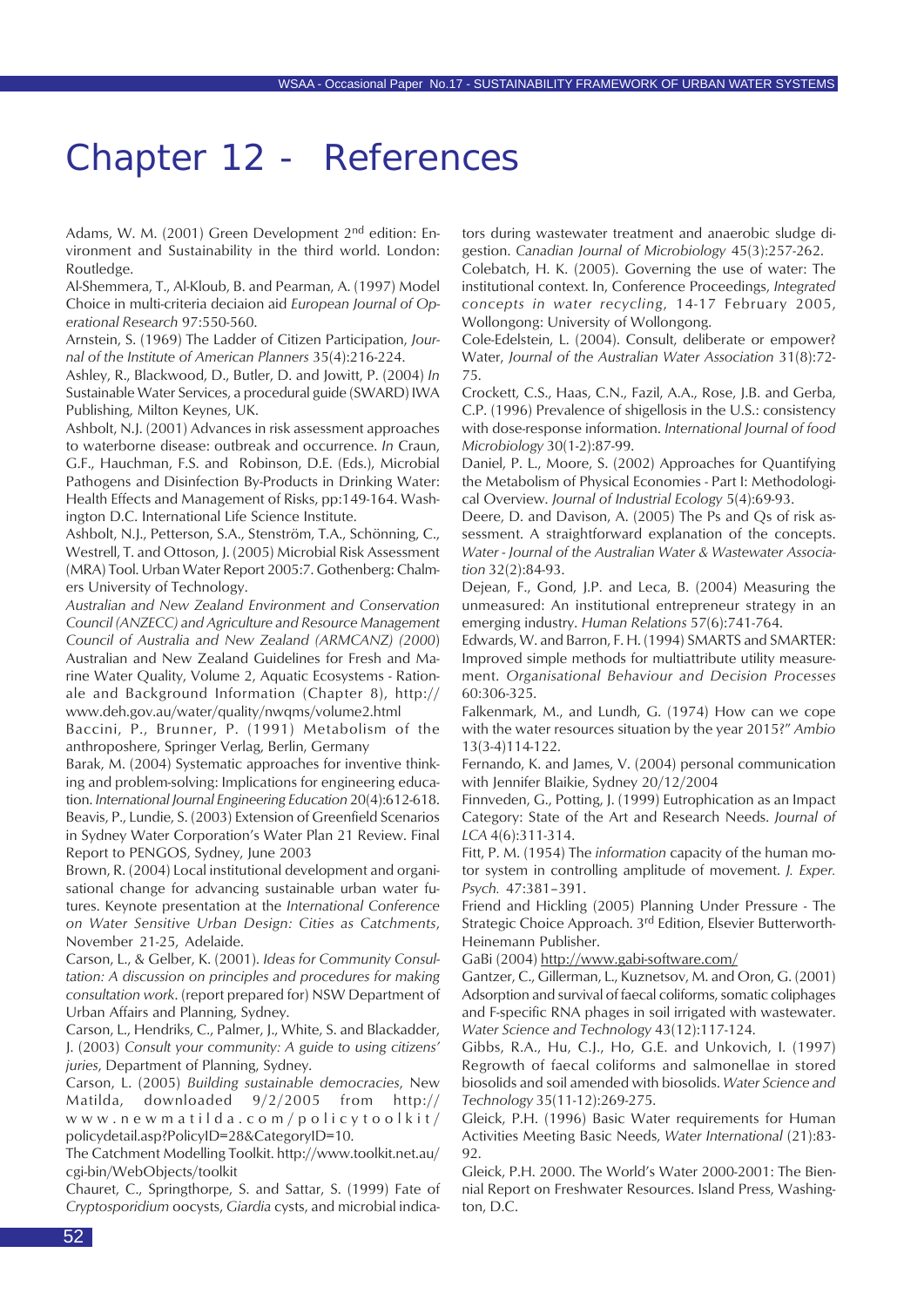#### Chapter 12 - References *continued*

Gold Coast Water (2003) Pimpama Coomera Water Futures Master Plan Options Report. Gold Coast: Gold Coast City Council.

Guinee, J. F., Gorree, M., Heijungs, R., Huppes, G., Kleijn, R., de Koning, A., van Oers, L, Wegener Sleeswijk, A., Suh, W. and Udo de Haes, H. (2002). Handbook on Life Cycle Assessment. Operational Guide to the ISO Standards. Dordrecht, Kluwer Academic Publishers.

Guitouni, A. and Martel, J-M. (1998) Tentative guidelines to help choosing an appropriate MCDA method. *European Journal of Operational Research* 109:501-521.

Haas, C.N., Crockett, C.S., Rose, J.B., Gerba, C.P. and Fazil, A.M. (1996) Assessing the risk posed by oocysts in drinking water. *Journal of American Water Works Association*, 88(9):131- 136.

Haas, C.N., Rose, J.B. and Gerba, C.P. (1999) Quantitative Microbial Risk Assessment. New York: John Wiley & Sons, Inc.

Haas, C.N., Thayyar-Madabusi, A., Rose, J.B. and Gerba, C.P. (2000) Development of a dose-response relationship for *Escherichia coli* O157: H7. *International Journal of Food Microbiology* 56(2-3):153-159.

Harremoës, P. (1997) Integrated water and wastewater management. *Water Science and Technology* 35(9):11-20.

Hatton MacDonald, D. and Dyack, B. (2004) Exploring the Institutional Impediments to Conservation and Water Reuse - National Issues. CSIRO Land and Water Client Report.

Hawken, P., Lovins, A.B. and Lovins L.H. (1999) Natural Capitalism. 396 pp. The Next Industrial Revolution. Earthscan Publications Ltd. ISBN 185383 763 6

Healy, R.G. and Ascher, W. (1995) Knowledge in the policy process - Incorporating new environmental information in natural-resources policy-making, *Policy Sciences*, 28(1):1-19. Heiijungs R., Guinee J.B., Huppes G., Lankreijer, R.M., Udo de Haes, H.A., Wegener Sleeswijk A., Ansems, A.M.M., Eggels P.G., van Diun R. and de Goede H.P. (1992) Environmental Life cycle Assessment of Products: Backgrounds and Guide, Centre of Environmental Science (CML), Leiden. Höller, C. (1988) Long-term study of occurrence, distribution and reduction of *Campylobacter* sp. in the sewage system and wastewater treatment plant of a big town. *Water Science and Technology* 20(11-12):529-531.

Hokkanen J. and Salminen, P (1995) Choosing a solid waste management system using multi criteria decision analysis. *European Journal of Operational research* 98:19-36.

IPCC (2005) http://www.ipcc.ch/

Jones, G. (2002) Setting environmental flows to sustain a healthy working river. Watershed February: 1-2. <http:// freshwater.canberra.edu.au/Publications.nsf/ 273fdcbd0ec0f908ca256f0f001eccc4/ 3e87d45560552a60ca256f0b001f0677/\$FILE/ Final%20watershed%20feb%2002.pdf>

Kärrman, E.; Jönsson, H. (2001) Including oxidisation of am-

monia in the eutrophication impact category. *International Journal of Life Cycle Assessment* 6(1):29-33.

Kärrman, E., Söderberg, H., Lundie, S., Ashbolt, N.J., Kazaglis, A., Lai, E., Livingston, D. and Anderson, J. (2005) Literature Review. Methodology for Evaluating the Overall Sustainability of Urban Water Systems. Report by the Centre for Water and Waste Technology, University of New South Wales for the Water Services Association of Australia, Melbourne.

Kain, J.-H. (2003) Sociotechnical Knowledge: An Operationalised Approach to Localised Infrastructure Planning and Sustainable Urban Development. Department of Built Environment and Sustainable Development. Chalmers University of Technology. Göteborg.

Kasemir, B., Jäger, J., Jaeger, C. C. and Gardner, M. T. (Eds.) (2003) *Public Participation in Sustainability Science*, Cambridge University Press, Cambridge.

Larsen, T., and Gujer, W. (1997) The concept of sustainable urban water management. *Water Science and Technology* 35(9):3-10.

Ledin, A., Aabling, T., Baun, A., Eriksson, E. and Mikkelsen, P.S. (2005) [CHIAT - Chemical Hazard Identification and Assessment Tool] En metodik för utvärdering av kemiska risker i samband med hantering av dag- och avloppsvatten. Göteborg: VA-forsk rapport, Chalmers University.

Lenzen, M. and Murray, S.A. (2001) A modified ecological footprint method and its application to Australia. *Ecological Economics* 37 (2):229-255.

Lundie, S., Huijbregts, M. and Feitz, A (2005) Australian human and eco-toxicity life cycle impact assessment characterisation factors. Submitted to *International Journal of Cleaner Production*

Long, J. and Ashbolt, N.J. (1994) Microbiological Quality of Sewage Treatment Plant Effluents. *AWT Science & Environment report number 94/123*. Sydney: Sydney Water Corporation.

Lundie, S., Peters, G., Beavis, P. (2004) Life Cycle Assessment for Sustainable Metropolitan Water Systems Planning. *Environmental Science and Technology* 38 (13):3465-3473. Lundie, S., Beavis, P., Peters, G. (2004) LCA for Waterplan 21 Review - Base Case & Scenarios. Final Report to Sydney Water. Sydney, September 2004.

Lundie, S. and Peters, G. (2005) Life Cycle Assessment of the Hope Valley Reservoir Water Supply. Final Report to SAWater, Sydney, March 2005.

Lundie S, Huppes G. (1999) Environmental assessment of products - the ranges of social preferences method. *International Journal of Life Cycle Assessment* 4(1):7-15.

Lundie, S. (1999) Oekobilanzierung und Entscheidungstheorie: praxisorientierte Produktbewertung auf der Basis gesellschaftlicher Werthaltungen, ISBN 3-540-65042- 3, Springer Verlag, Berlin.

Lundin, M. (1999) Assessment of environmental sustainability of urban water systems. Licentiate thesis, Department of Technical Environmental Planning, Chalmers University of Tech-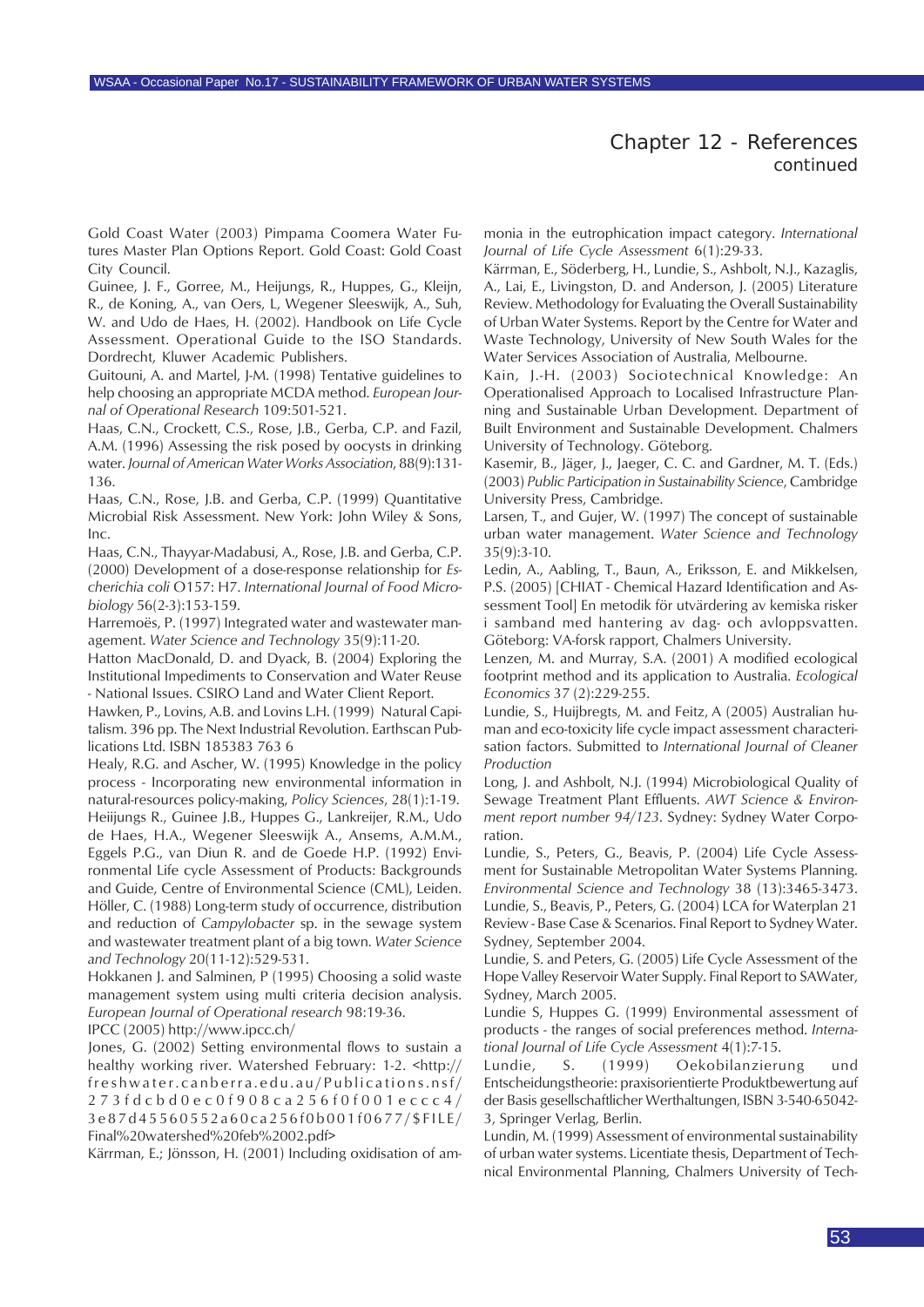#### Chapter 12 - References *continued*

nology, Göteborg, Sweden.

McKenzie-Mohr, D. and Smith, W. (1999) Fostering Sustainable Behaviour - An introduction to community-based social marketing. Gabriola Islands, BC, Canada: New Society Publishers.

Malmqvist, P.M. (1999) Sustainable Urban Water Management. Vatten 55(1):7-17.

Market Equity (2004) Community Opinions on Desalination and the Proposed Plant, (presentation for Water Corporation). Mathers, C., Vos, T. and Stevenson, C. (1999) Burden of Disease and Injury in Australia. Australian Institute of Health and Welfare, Australian Government, Canberra.

Medema, G.J., Teunis, P.F.M., Havelaar, A.H. and Haas, C.N. (1996) Assessment of the dose-response relationship of *Campylobacter jejuni*. *International Journal of Food Microbiology*, 30(1-2), 101-111.

McKenzie-Mohr, D. and Smith, W. (1999) *Fostering Sustainable Behaviour - An introduction to community-based social marketing*. Gabriola Islands, BC, Canada: New Society Publishers.

Mikkilä, M., Kolehmainen, O. and Pukkala, T. (2005) Multiattribute assessment of acceptability of operations in the pulp and paper industries. *Forest Policy and Economics* 7(2):227- 243.

Mitchell, C. and White, S. (2003) Forecasting and backcasting for sustainable urban water futures, *Water, Journal of the Australian Water Association*, 30(5):25-30.

Mitchell, V. G. (2004) *Integrated Urban Water Management: A review of current Australian practice*. CSIRO Urban Water. Morrison, K. (2003) Stakeholder involvement in water management: necessity or luxury? *Water Science and Technology* 47(6):43-51.

NHMRC (2004) Australian Drinking Water Guidelines (ADWG). Canberra: National Health and Medical Research Council.

Otterpohl, R., Braun, U. and Oldenburg, M. (2003) Innovative technologies for decentralised water-, wastewater and biowaste management in urban and peri-urban areas. *Water Science and Technology* 48(11-12):23-32.

Petts, J. (1999). Public participation in environmental impact assessment. *In*: Petts, J. (ed.) Handbook of Environmental Impact Assessment. Volume 1*.* Blackwell Science, Oxford, pp. 145-177.

Richter BD, Baumgartner JV, Wiginton R & Braun DP (1997) How much water does a river need? *Freshwater Biology* 37:231.-249.

Radcliffe, J. (2004). Water Recycling in Australia. A review undertaken by the Australian Academy of Technological Sciences and Engineering, Canberra

Robinson, J. J. (2002) Environmental value transfer: an application for the South East Queensland waterways, *Water Science and Technology* 45(11):91-100.

Roseth, N. (2003) Community Views on Alternate Water Supply, In, *Proceedings, Water Recycling Australia, 2nd National Conference,* 1-3 September, AWA, Brisbane.

Roy, B. (1990) Decision-Aid and Decision Making, *European Journal of Operational Research* 45:324-331.

Simos J. (1990) Évaluer l'impact sur l'environement. Lausanne: Presses Polytechniques et Universitaires Romandes.

Söderberg, H. and Kärrman, E. (2003) MIKA Methodologies for Integration of Knowledge Areas. The Case of Sustainable Urban Water Management. Göteborg: Dept. of Built Environment & Sustainable Development, Chalmers University of Technology.

Stanford J.A., Ward J.V., Liss W.J., Frissell C.A., Williams R.N., Lichatowich J.A. and Coutant C.C. (1996) A general protocol for restoration of regulated rivers.' *Regulated Rivers: Research and Management* 12, 391.413.

Standards Australia (1999) Australian/New Zealand Standard for Risk Management AS/NZS 4360:1999. Sydney: Standards Association of Australia.

Starkl, M. and Brunner, N. (2004) Decision aid systems for evaluating sustainability: a critical survey *Environmental Impact Assessment Review* 24 pp. 441-469.

Stenekes, N., Waite, T. D. and Colebatch, H. K. (2003). Water recycling and policy-making. In, *Proceedings 2nd National Conference, Water Recycling Australia, Sept 1-3*, Brisbane: AWA.

Stenekes, N., Colebatch, H. K. and Waite, T. D. (in press). Risk and governance in water recycling: 'public acceptance' revisited. (Submitted) *Science, Technology and Human Values*.

Stenekes, N., Livingston, D., Colebatch, H.K., Waite, T.D. and Ashbolt, N.J. (2004) Sustainable water management in Australia: an institutional analysis. Proceedings, Good Water Governance for People and Nature: Water Roles for Law, Institutions & Finance August 29-September 2, 2004, Dundee, Scotland.

Taylor, A. (2004) Draft Guidelines for Evaluating the Financial, Ecological and Social Performance of Urban Stormwater Management Measures to Improve Waterway Health. Cooperative Research Centre for Catchment Hydrology,

Teoh, P.C. and Case, K. (2004) Failure modes and effects analysis through knowledge modelling. *Journal of Materials Processing Technology* 153-54(Part 1 Sp. Iss.):253-260.

Teunis, P.F.M., van der Heijden, O.G., van der Giessen, J.W.B. and Havelaar, A.H. (1996) The dose response relation in human volunteers for gastro-intestinal pathogens. Bilthoven, the Netherlands: National Institute of Public Health and the Environment (RIVM), The Netherlands.

Udo de Haes, H., van der Voet, E. and Kleijn, R. (1997) From quality to quantity: Substance flow analysis (SFA), an analytical tool for integrated chain management. In Regional and national material flow accounting: From paradigm to prac-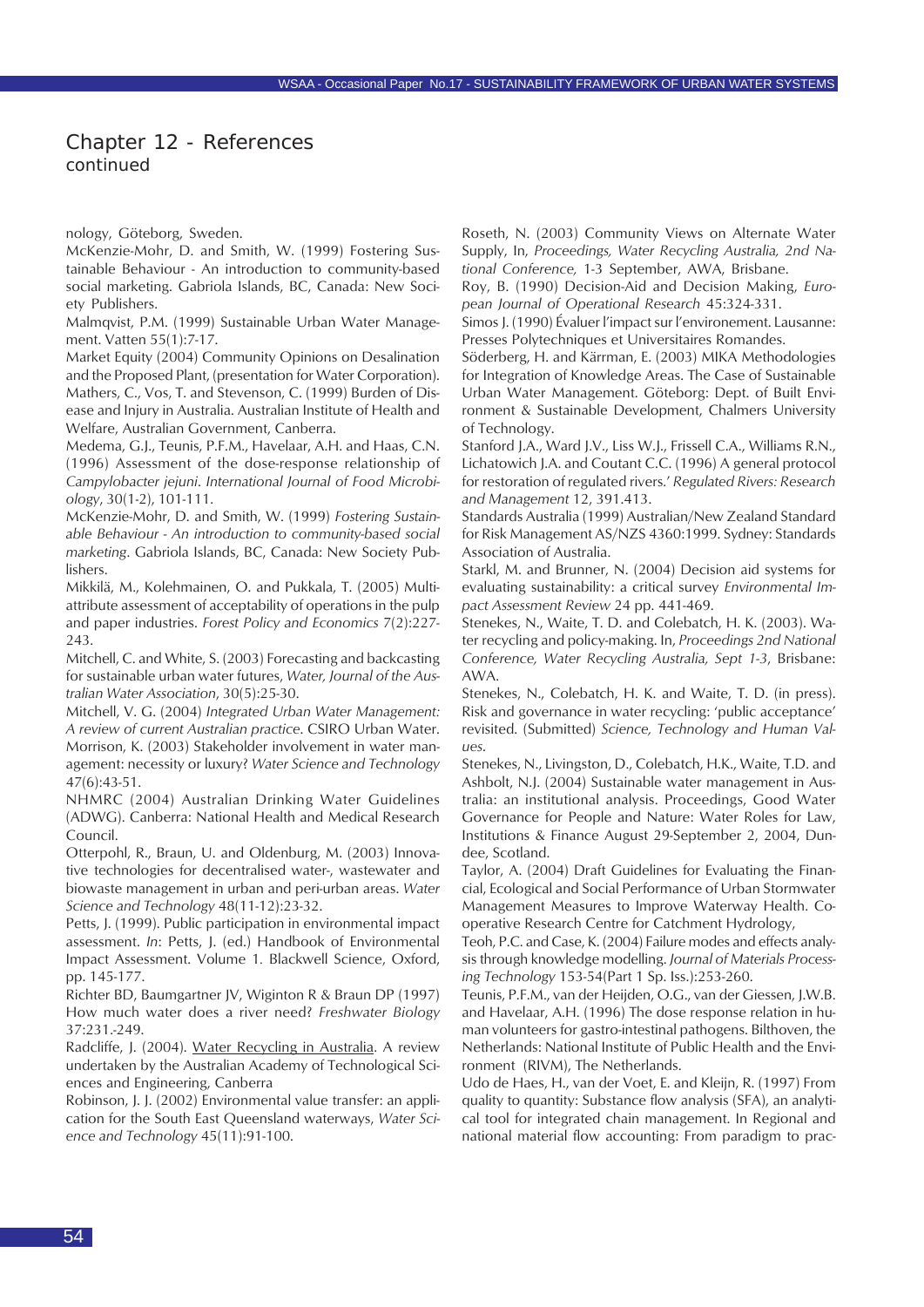Chapter 12 - References *continued*

tice of sustainability. Proceedings of the ConAccount Workshop. Wuppertal special 4, edited by S. Bringezu *et al* Wuppertal, Germany: Wuppertal Institut

Udo de Haes H.A., Jolliet O., Finnveden G., Hauschild M., Krewitt W., Mueller-Wenk R. (1999) Best available practice regarding impact categories and category indicators in life cycle impact assessment. *International Journal of Life Cycle Assessment* 4(2):1-15.

US-EPA (1998) Integrated Risk Information System (IRIS). Cincinnati, OH: Office of Research and Development, National Center for Environmental Assessment.

Vasquez, J.A., Maier, H.R., Lence, B.J., Tolson, B.A. and Foschi, R.O. (2000) Achieving water quality system reliability using genetic algorithms. *Journal of Environmental Engineering* 126(10):954-962.

Van de Meent D. and Huijbregts M.A.J. (2005) Calculating LCA effect factors from PAF-based ecotoxicological response functions. *Environmental Toxicology and Chemistry* 24 (accepted).

Vose, D. (2004) Model Assist<sup>TM</sup> for @ Risk® Advanced version 1.0. Vose Consulting, http://www.risk-modelling.com. Weidema B.P. (2000) LCA developments for promoting sustainability. Presentation for 2nd National Conference on LCA, Melbourne, 2000.02.23-24. (Download at http:// www.ipt.dtu.dk/~bow/publ/austr.html)

Western Consortium for Public Health (1997) Total Resource Recovery Project, Aqua III San Pasqual Health Effects Study. *In* Cooper, R.C., Olivieri, A.W., Eisenberg, D.M., Soller, J.A., Pettegrew, L.A. and Danielson, R.E. (Eds.): 131. San Diego: Western Consortium for Public Health.

WHO (2004) *Guidelines for drinking-water quality*, Third edition, WHO, Geneva Switzerland.

Winton, R., Hansen, J. and Cardwell, R. (1995) Assessing aquatic ecological and human health risks from coastal sewage treatment discharges. Paper presented at the National Environmental Engineering Conference, Sydney.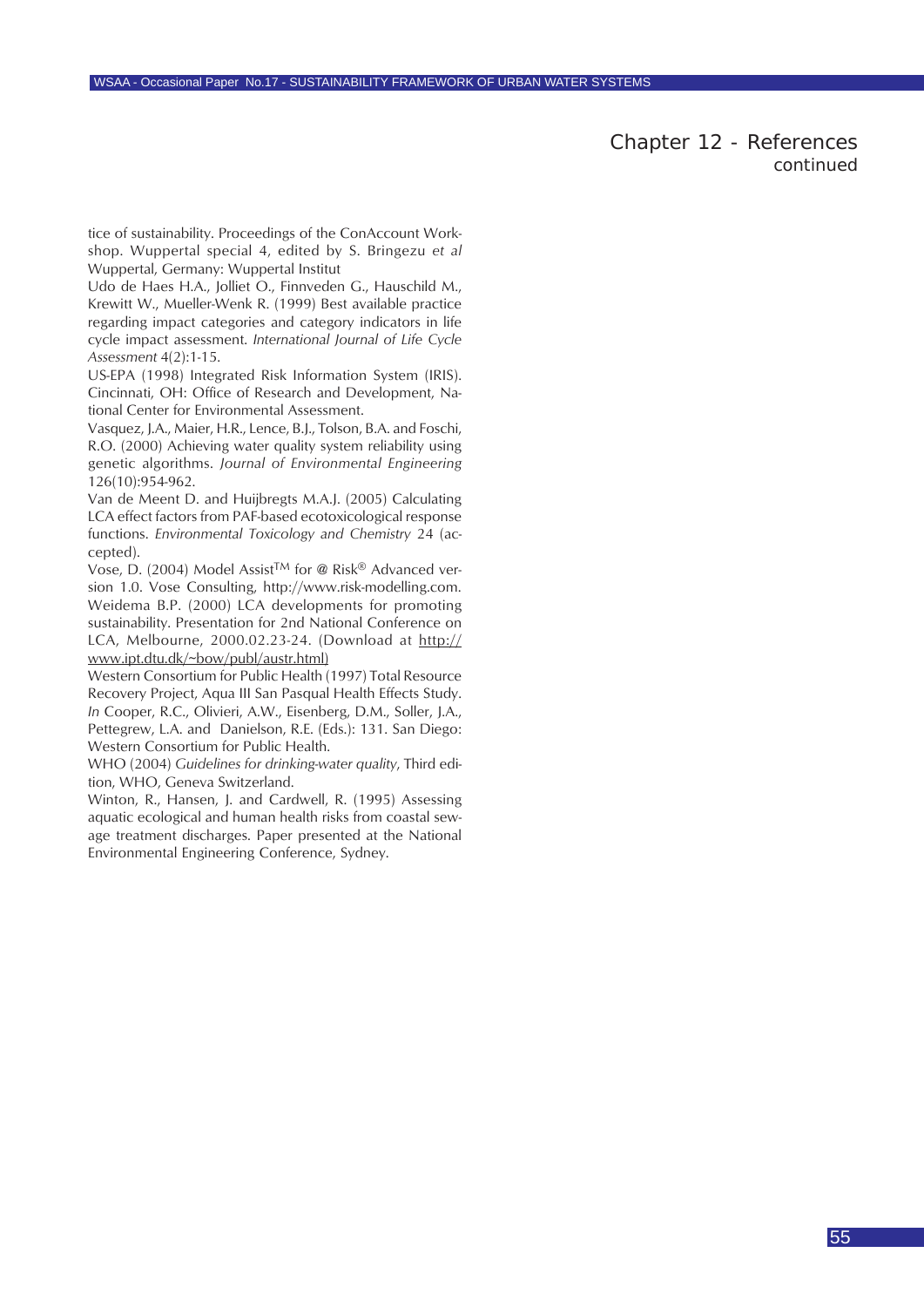Various state-of-the-art international approaches for urban water sustainability assessment are covered in the accompanying project literature review (Kärrman, e*t al.*, 2005). The purpose of the review was to highlight and consolidate important components potentially applicable to this WSAA project developing a framework for sustainable urban water management.

The Literature Review was split into six main sections, for which a brief synopsis is presented below.

## 13.1 Statement of the Problem

The problem of integrating different sustainability aspects is discussed based on the experience gained from the Swedish Urban Water programme and associated MIKA project (Methodology for Integration of Knowledge Areas), given its status as one of two of the most developed programs internationally (see Söderberg and Kärrman, 2003; Ashley *et al.*, 2004). In the Swedish program, five main sustainability criteria are used to assess urban water management options: health and hygiene, environment, economy, socio-culture aspects and technical function. The MIKA project was started to address the complicated issue of integrating these different sustainability aspects (how to add 'apples' and 'oranges'), and it is analogous to the SWARD process described by Ashley *et al.* (2004). The Swedes go further, however, in that they seek to find a balance between the product-oriented approach – which places an emphasis on expert knowledge and has a fixed goal, versus the process oriented approach, where the goal is set as a part of the process with negotiations and 'good enough' are values in focus. Usable and supportive methodologies for planning and decision-making are not to be mixed up with more "decision-machine" tools based on multi-criteria analysis (MCA).

## 13.2 Sustainable Development and Infrastructure Change

This section reviews the various definitions of sustainability that have evolved through time. International Union for the Conservation of Nature (IUCN) was the first to present the well-known triple bottom line of economic, social and environmental sustainability concept, but the mainstream sustainability notion emerged later through the Brundtland Commission. However, despite the wide acceptance of the definition, there is an inherent vagueness that makes it difficult to discuss this notion in more operationalised terms. More recently, the Swedish Urban Water programme has adopted a conceptual framework that includes the technical structure, the organisations and the users of the system into the picture associated with the five broad sustainability criteria described in section 13.1; forming the Urban Water System (UWS). This prevents the inclination to measure sustainability on a quantitative scale and requires consideration to its surrounding. In this context, sustainability has to be focused on changing understandings and practices (since present practice is not considered sustainable), with the available technologies (like recycling) and decision-tools (like the forms of analysis discussed in section13.3) as a component of this change, both informing it and supporting it: beliefs and practices interact with one another. With the pressure placed on the UWS by water scarcity, the challenge is to change the paradigm for water management. This also implies change for the institutions that manage them.

In essences, sustainability is not a state to be arrived at, but a broad evaluative framework for understanding and justifying social practice. Moving to sustainability means a paradigm shift among all water users (i.e. among the entire population), and because it is both cognitive (what people believe) and behavioural (what they do) it is imperative to incorporate the participation of stakeholders throughout the process. Final consensus in selecting the desired option has therefore moved from MCA to a multi-criteria decision aided (MCDA) approach (section 13.4 on page 58).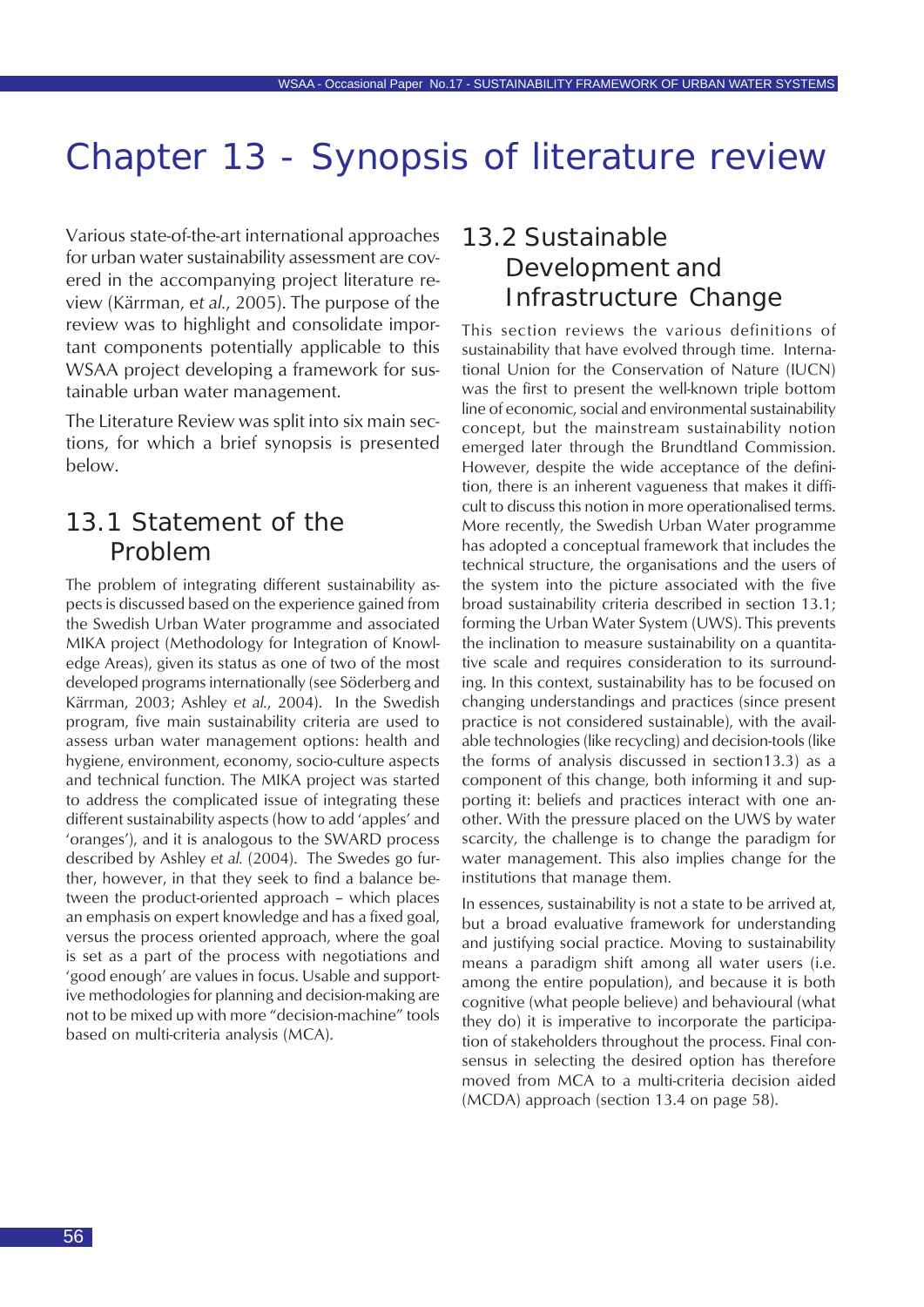## 13.3 A Process-orientated Approach to Infrastructural Change

The strategic choice approach (SCA) developed by Friend and Hickling (2005) is based on the assumption that there is "no clear cut stance of advising the manager". SCA is a learning and process-orientated approach that deals with complex realities by facilitating a creative management of multiple uncertainties. To facilitate a way through the range of uncertainties, the decision making process is based on a model that is made up of four modes, namely: shaping, designing, comparing and choosing. The emphasis of this model is the continuous cycle between the complementary modes of decision making which is in contrast to a traditional linear decision making process.

There are various tools available to assess the technical criteria of sustainability that are discussed in the literature review includes Life-Cycle Assessment, Ecological Footprint, Microbial Risk Assessment, Chemical Risk Assessment, Life Cycle Costing and Urban Water Research Model. Triple Bottom Line (TBL) Reporting is a reporting tool that describes the performance of organisations under consideration of economic, environmental and social aspects.

#### **Life Cycle Assessment**

Environmental life cycle assessment (LCA) is a tool to calculate and evaluate environmentally relevant inputs (resources demand) and outputs (emission to air, water & land) and their potential environmental impacts of a product or service system over its entire life cycle. LCA is an iterative process that produces quantifiable potential environmental impacts associated with products or services. LCA has been applied successfully to the strategic planning process for the overall business of many water service providers around the world. The life cycle approach has been used as an underlying principle for shaping legislation, such as EU-directives for the waste management sector in the European Union.

#### **Ecological Footprint**

Ecological Footprint (EF) is a comparative tool for assessing the consumption patterns of populations or economic entities. The output of the assessment is a single index showing the area of land and water that is required to provide the energy and material consumed by a person, a population, an organisation or an

economy. Further models were developed to improve on the original measurement which address only the land used directly by the producer and omitted impacts of suppliers further up the entire production chain. There are four prominent EF approaches that had evolved through time.

#### **Microbial Risk Assessment**

Microbial Risk Assessment (MRA) emerged as an analogue to chemical risk assessment that focuses on exposure assessment and a linked dose-response model to ascertain potential risks from waterborne pathogens. The review highlights the two fundamental issues associated with MRA: an inadequate database to compare MRA predictions against, and what is tolerable risk. Available statistics on the occurrence of waterborne outbreaks do not represent the true incidence of outbreaks or illnesses as most go unrecognized or unreported. As for tolerable risk, the benchmark of one infection per 10 000 people  $(1 \text{ in } 10^4)$  for the annual risk of infection from microbial pathogens in a drinking water supply has been adopted by the US EPA. However, in Australia, the Disability Adjusted Life Years (DALYs) approach developed by WHO has been adopted. The DALY accounts for the years lived with a disability plus the years of life lost due to exposure to a hazard, that is, to assess any ill effect by severity and loss of expected life years.

The review also covers the paradigm shift in MRA development. The current paradigm shift in MRA relates to the fact that drinking water sampling is too late and of limited use to control human microbial hazard exposure. Hence, the starting premise is now a community/ political question as to whose safety do we design a water system.

The quantitative MRA process commences with a problem formulation to identify all possible risks and their pathways from sources(s) to recipient(s). Next, a screening-level risk assessment is applied to identify hazards of potential concerns using conservative data and assumptions. Detail assessment of the environmental concentrations and dose-responses of the selected hazard follows to characterize risks. Based on the outcomes, further iterations may follow to better define risks and their uncertainties.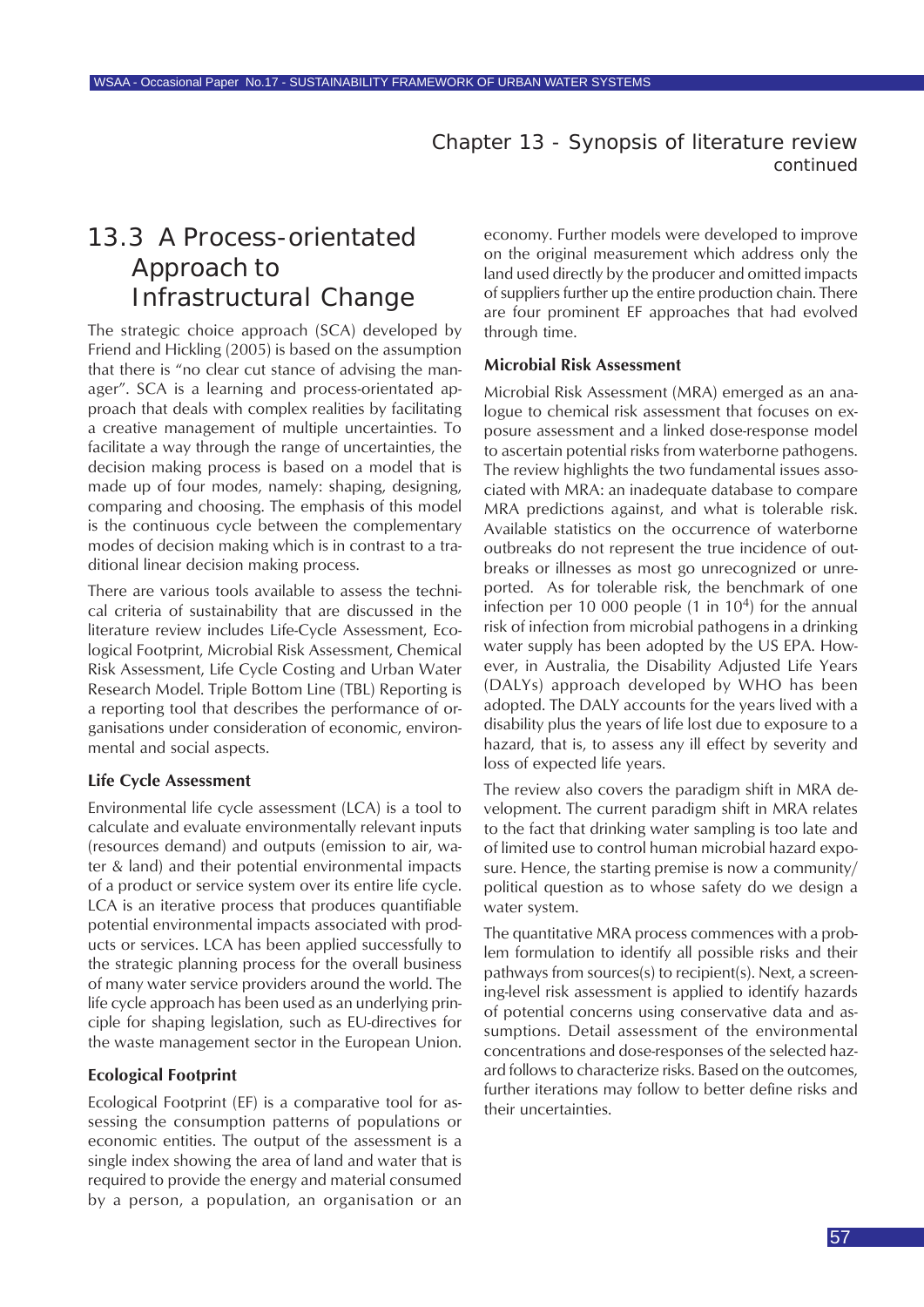#### **Chemical Risk Assessment**

There is little or no information on many anthropogenic organic compounds (xenobiotic organic compounds, XOCs) in the environmental/recycled water fractions, which has limited the application of the quantitative risk assessment approach to urban water chemical risk assessments (CRA). Also, in contrasts to pathogens, we are exposed to a vast array of compounds from many different types of products on the market. An initial screening methodology has been proposed to identify compounds that might pose a threat in connection with the use of non-potable and potable waters. This method has been developed for the Swedish Urban Water programme, the method also includes chemical analyses; specifically developed analysis methods; toxicity measurements, hazard and problem identification, and a qualitative risk assessment.

#### **Life Cycle Costing**

Life Cycle Costing (LCC) methodology quantifies the costs over the life cycle of a product or a service system. LCC attempts to quantify costs that occur throughout the entire life cycle to *all* stakeholders affected, such as manufacturers, retailers, users and waste managers. Therefore, LCC goes far beyond traditional financial assessments with very narrow systems boundaries, such as costs to a corporation. With regard to its application LCC is at a relatively early stage of development compared with environmental LCA. The structured approach allows all the elements of costs to be addressed via specification of types of LCC, *viz*: cost categories, cost models and type of aggregations. The resulting spending profile generated helps to assists with the economic criterion in the decision making process.

#### **Urban Water Research Model**

In the Urban Water research programme, LCA is used together with material flux analysis (MFA) and energy analysis to calculate the environmental impact of the elements tracked by MFA. The urban water system is simulated using an extended version of ORWARE (Organic Waste Research model) called URWARE (Urban Water Research model) – a computer-based material flow simulator using evaluation techniques from lifecycle assessment. The URWARE simulator combines, for example for households, drinking water production, transport, wastewater treatment, digestion, incineration and landfill, into an overall model of the household system.

#### **Triple Bottom Line Reporting**

Triple Bottom Line (TBL) Reporting is itself not a tool to assess environmental impacts, but covers indictors that reflect the sustainability performance of an institution including economic, environmental and social aspects. TBL guidelines have been developed by the Global Reporting Initiative (GRI) designed to enhance the quality and to ensure the uniformity of sustainability reporting. Started in 1997, GRI became independent in 2002, and is an official collaborating centre of the United Nations Environment Programme (UNEP) and works in cooperation with UN Secretary-General Kofi Annan's Global Compact.

## 13.4 Multi-criteria decision aids (MCDA)

As with most complex decisions, the outcome is seldom made on the basis of a single measurement or by an individual. The philosophy of multi-criteria analysis (MCA) addresses this issue by allowing the stakeholders to use several criteria at the same time. The oldest field in MCA is multi-criteria decision making (MCDM), which involves a search for the alternative that is most attractive with respect to all criteria. The current evolution of MCDM is multi-criteria decision aiding (MCDA), as advocated in the Swedish MIKA project (Söderberg and Kärrman, 2003).

The process of structuring the decision making process is a critical part of MCDA, as this phase is likely to have consequences throughout the rest of the process. Differences in MCDA approaches largely evolve around how the stakeholders express their preference and how these preferences are captured in mathematical terms to make an assessment possible. An overall assessment of each alternative is performed in the aggregation phase, which utilizes a number of 'educated' stakeholders in the process. There are different methods described for aggregating the preferences, including Linear Additive model, Simple Multi-Attribute Rating Method (SMART), Strategic Advisor (STRAD), Analytical Hierarchy Process (AHP), Single Synthesising criterion approach and Synthesising using an outranking approach.

In the exploitation phase, results are exploited in order to clarify why an alternative is better ranked than the other. Sensitivity analysis is then required to test the influence of the various parameters to the final results.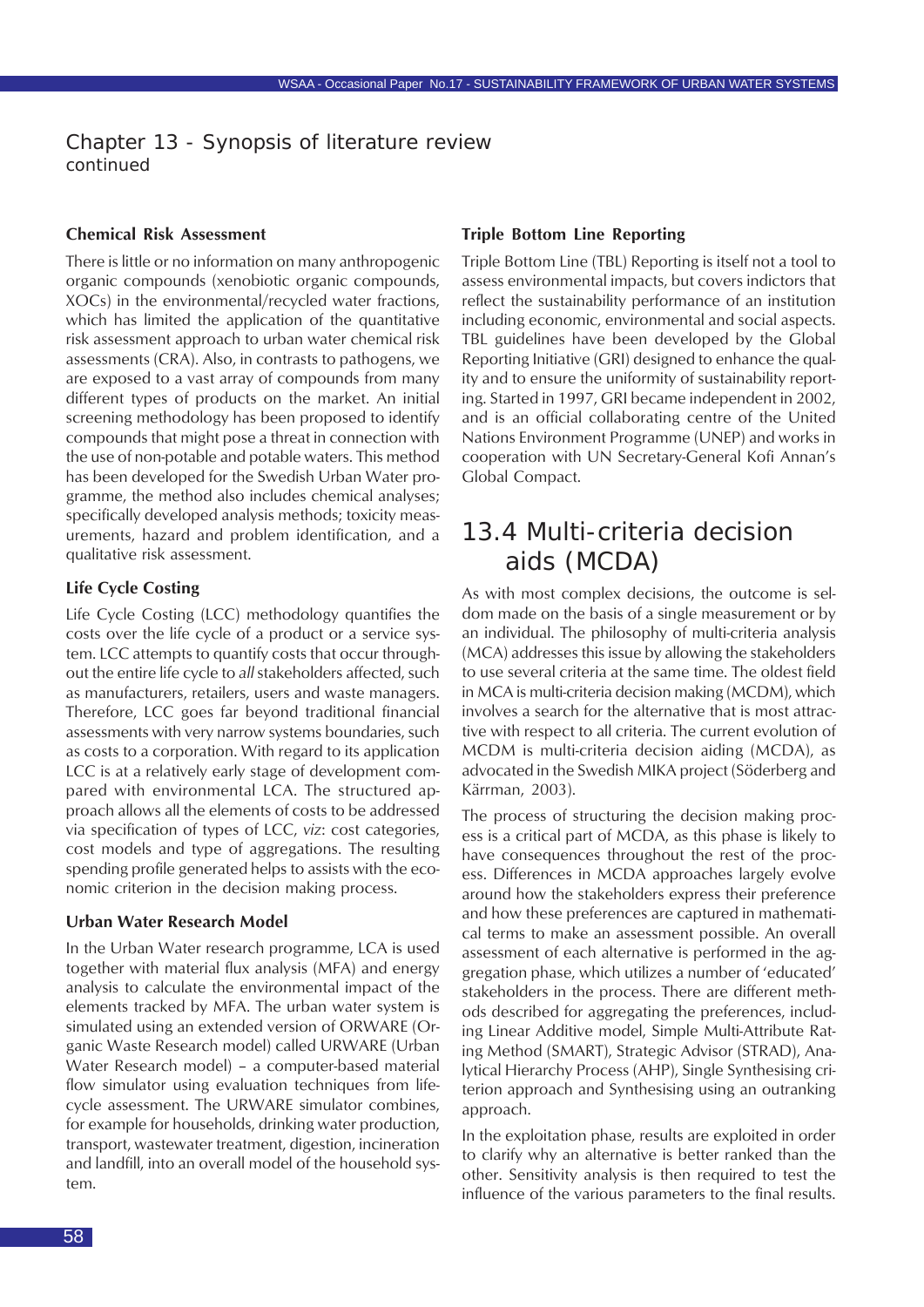In the last step of the MCDA process, recommendations are made on whether a selection of the best alternative can be made, or sorting the alternatives into different categories or ranking of the alternatives.

#### **MCDA tools available**

Six MCDA tools are discussed including ELECTRE III, PROMETHEE, REGIME, NAIADE, SWARD and STRAD:

- ELECTRE is a system that is capable of including the imprecise and uncertain nature of decision making by using thresholds of indifference and preference. It makes use of a threshold to make a more realistic comparison between two alternatives. ELECTRE III is one of the versions of the ELECTRE family; it is useful as it allows quantification of the relative importance of criteria.
- In PROMETHEE, the degree of preference between alternatives is expressed through a linear scale from 0, over a zone of weak preference to 1, indicating strict preference. In another word, PROMETHEE calculates how much an alternative is dominating over the other ones.
- In some situations it is impossible to model on the basis of quantitative information; REGIME is designed to evaluate the qualitative issues. The fundamentals of the method are the regime vector, the ordinal ranking of the criteria and the probability score of each alternative.
- NAIADE is a discrete multi-criteria method where the performance matrix can include precious, stochastic or fuzzy measurements, and allows the use of information affected by different types and degrees of uncertainty. No traditional weighting of criteria is used in this method.
- SWARD (Sustainable Water Industry Assets Resource Decisions) is a process that aims to help decision maker to make better decisions in terms of consistency, openness and auditability by analysing options through seven phases. It is developed by the UK academics in collaborations with water service providers.
- STRAD (STRategic ADvisor) is a general MCDA software tool that enables you to build a clearer view of the decisions ahead of you, to agree on a strategic focus for closer examination, and within this, to explore options and consequences in more depth. It therefore allows you to arrive at a balanced

view of important sources of uncertainty and to build an agreed action plan for making decisions and managing uncertainty through time, and to extend, review and modify your plans as circumstances change.

## 13.5 Sustainable Development and Participation: Why and When, by Whom and How?

There are different definitions of public participation and the differences generally relate to the purpose and perceived potential participants. Not only do the definitions vary, but the level of participative settings also differ substantially, as illustrated by the "ladder of citizen participation" (Kain, 2003; Arnstein, 1969 and Petts, 1999). Furthermore, the purpose of participation also varies and the specific outcomes are seldom clear until the process has been undertaken. For example, public participation is used for generating sustainability indicators, creating social support and promoting openness to increase likelihood of a successful project.

Four methods for enhancing participation are discussed. They include citizen advisory committees (CAC), planning cells, citizens' juries and the Varresbecker Bach participatory process. CAC is a generic term describing several techniques for small groups of citizens to represent ideas and attitudes of various groups or communities. This allows public participation in an early stage before any preliminary decision takes place. Planning cells are the forums for communication and learning for citizens to enable to discuss and evaluate the options. A citizens' jury is a method to enhance partnership between citizens and elected official by randomly select member of citizens to represent their community and participate by means of expressing their preference. The Varresbecker Bach participatory approach was developed following a difficult decision-making in relation to a possible contaminated residential site. The model emphasises joint problem solving between the authority and the public by early involvement of the public and an independent facilitator. The public being authorised to make recommendation but the overall agenda is set by the authority.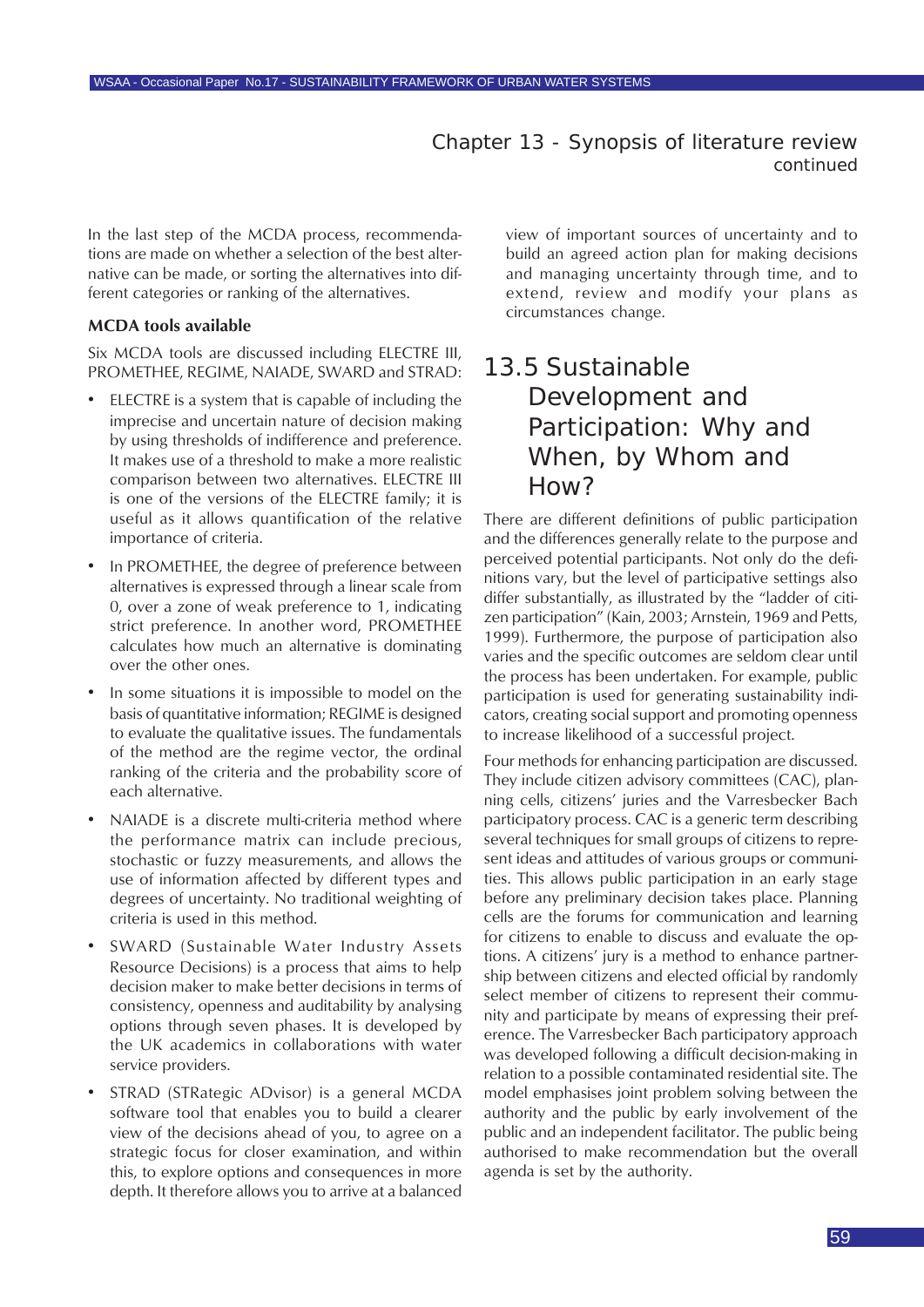Contrast to public participation, Social Impact Assessment (SIA) is about finding the effects of a human activity on the health, well-being, and quality of life of individuals and communities as opposed to seeking opinions from the public on the proposed human activity.

Four cases studies are presented to demonstrate the applicability of different MCDA methods and relation to the four modes of decision-making process. The first three cases adopt NAIADE as the supporting tool and the last one uses the strategic choice approach. The MCDA models are evaluated with respect to stakeholder participation.

## 13.6 The State of play in Australia

The last section documents the applications of the decision making support tools described in section 13.3 as in current use by the water industry across Australia.

#### **Life Cycle Assessment and Costing**

There are four LCA case studies in the context of Australia discussed. One of the case applied LCA to examine the potential environmental impacts on Sydney Water's operation in the year 2021. LCA was applied to the three main scenarios, namely "pushing it", "population growth" and "doing it differently" scenario on top of the base case. The next two LCA case studies were on the wastewater system and the assessment of biosolids process options. The last case study focused on rainwater tanks and other water-saving technologies, and was undertaken to examine the environmental benefits of demand management devices.

#### **Ecological Footprint**

One case study published on Ecological Footprint was calculated for Sydney Water Corporation. The case study uses output-input analysis additional to land disturbance which makes it an innovative approach that overcomes traditional problems identified in original EF concept. The EF was also calculated for other water service providers; however, the results have not been published.

In an ongoing ARC Linkage Grant project the Centre for Water and Waste Technology at the University of New South Wales, the School of Physics at Sydney University and Water Service Association Australia aim to develop a novel Ecological Footprint concept to be applied at the company level, i.e. any urban water services provider. The project addresses major methodological limitations of the existing national EF concept by using regionalised input-output analysis and multimedia fate modelling. This new method will be an effective environmental reporting and communications tool. Its value is greatly increased by the fact that it will be a generic approach to environmental reporting for any economic entity.

#### **Chemical and Microbial Risk Assessment**

Sydney Water Corporation had conducted several ecological risk assessment for chemicals listed in Schedule 10 of the Act, with a view to assess the potential impact of wastewater services in metropolitan coastal areas. The effects to aquatic life, wildlife and human health were also assessed with respect to recreational activities. Microbial risk assessment has been undertaken for Sydney, examining the bather risk following the commissioning of the deepwater ocean outfalls and with the Rouse Hill dual reticulation scheme.

#### **MCDA**

Applications of MCDA within several states are reviewed. The case study in Queensland is in Brisbane's Roachdale development area. A Master Plan for a new urban village was prepared and as part of the plan, multicriteria analysis was employed to compare the options for the integrated water management of this development. The Pimpama Coomera case study demonstrated a broad community consultation and engagement process by means of involvement of an advisory committee. The Brisbane Heathwood case study analysed options for providing sustainable water services for a mixed residential and industrial Greenfield development ranged from current conventional practice through to site-scale self-sufficiency.

In Victoria, South East Water has developed a sustainability assessment tool that incorporates some of the principles of multi-criteria and TBL analyses. Sustainability principles were developed and criteria were selected for achieving these principles for a particular project.

In New South Wales, Sydney Water Corp. has developed a list of tools to assess the economic, social, technical and environmental areas of a proposal. These tools lie within a broader model for sustainable decisionmaking which defines the stages of a project from con-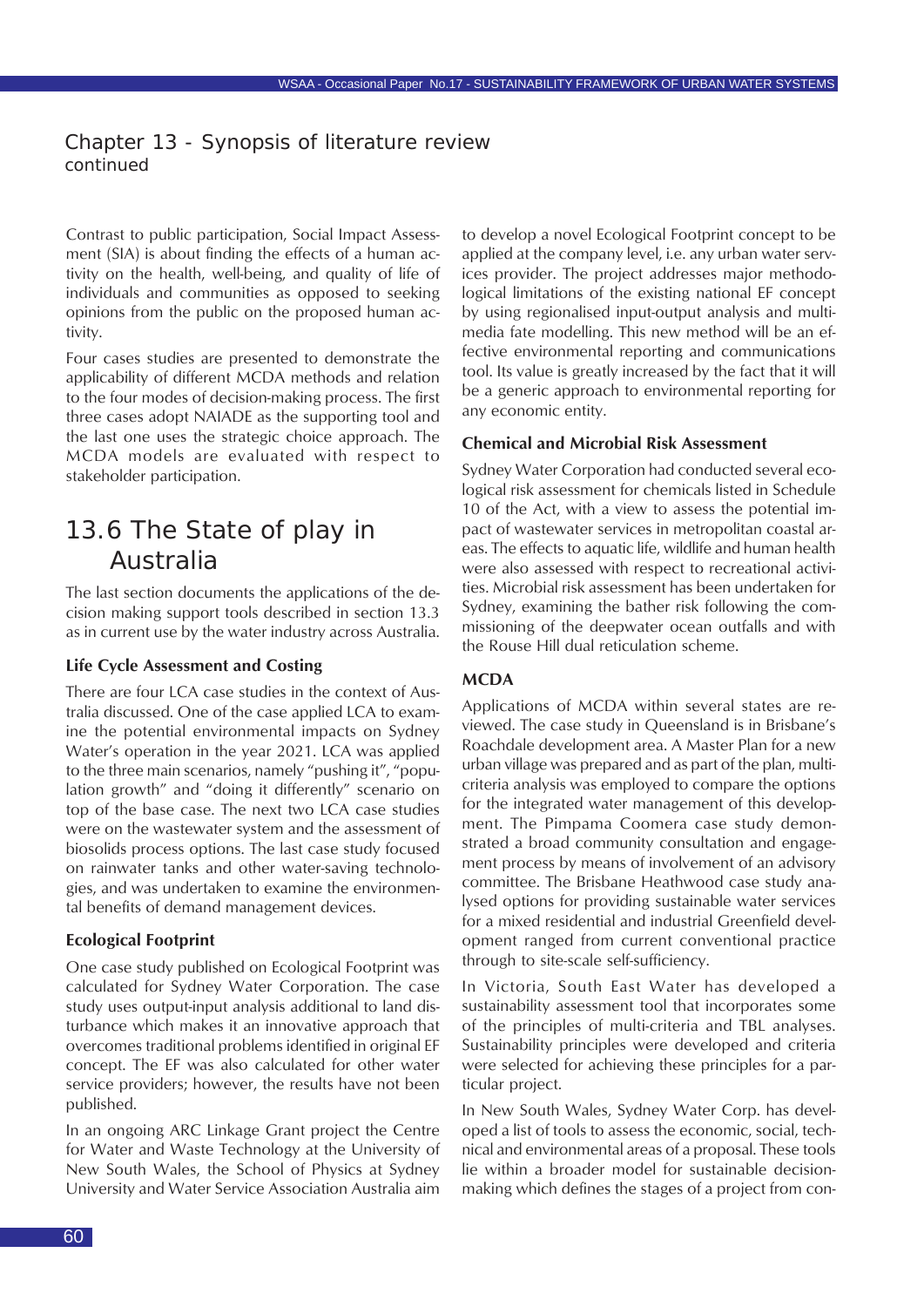ception to implementation. Another case study in the New South Wales is BASIX, developed by Planning NSW. BASIX is a web-based planning tool that measures the potential performance of new residential dwelling against a range of sustainability indices. A case study on a citizens' jury is the Bronte Catchment Project. The project facilitated a community-based participatory process in the form of a citizens' jury to enhance stormwater quality within the micro-catchment of Bronte, in Sydney.

In South Australia, an innovative model namely the Sustainability Space Model was developed. It improved an existing model that only contained economic, social and environmental components, by time, political and technological dimensions.

In Western Australia, the Water Corporation has devised a sustainability assessment which incorporates the three basic sustainability components (environmental, economic and social), time and space aspects.

In addition, the Water Corporation have developed an approach which converts a triple bottom line analysis into a NPV and compares the results with a conventional NPV. The Water Corporation's literature survey on sustainability assessment tools also provided valuable input into their approach.

Nationally, the CRC for Catchment Hydrology has been developing the Catchment Modelling Toolkit, a repository of software and supporting documentation intended to improve the efficiency and standard of catchment modelling (CRC-CH). Of these tools, Aquacycle is most relevant to the WSAA project, in that it is a tool that produces daily, monthly, and annual estimates of water demand, stormwater yield, wastewater yield, evaporation, imported water use, stormwater use, and wastewater use, as well as performance measures of any water management strategies selected.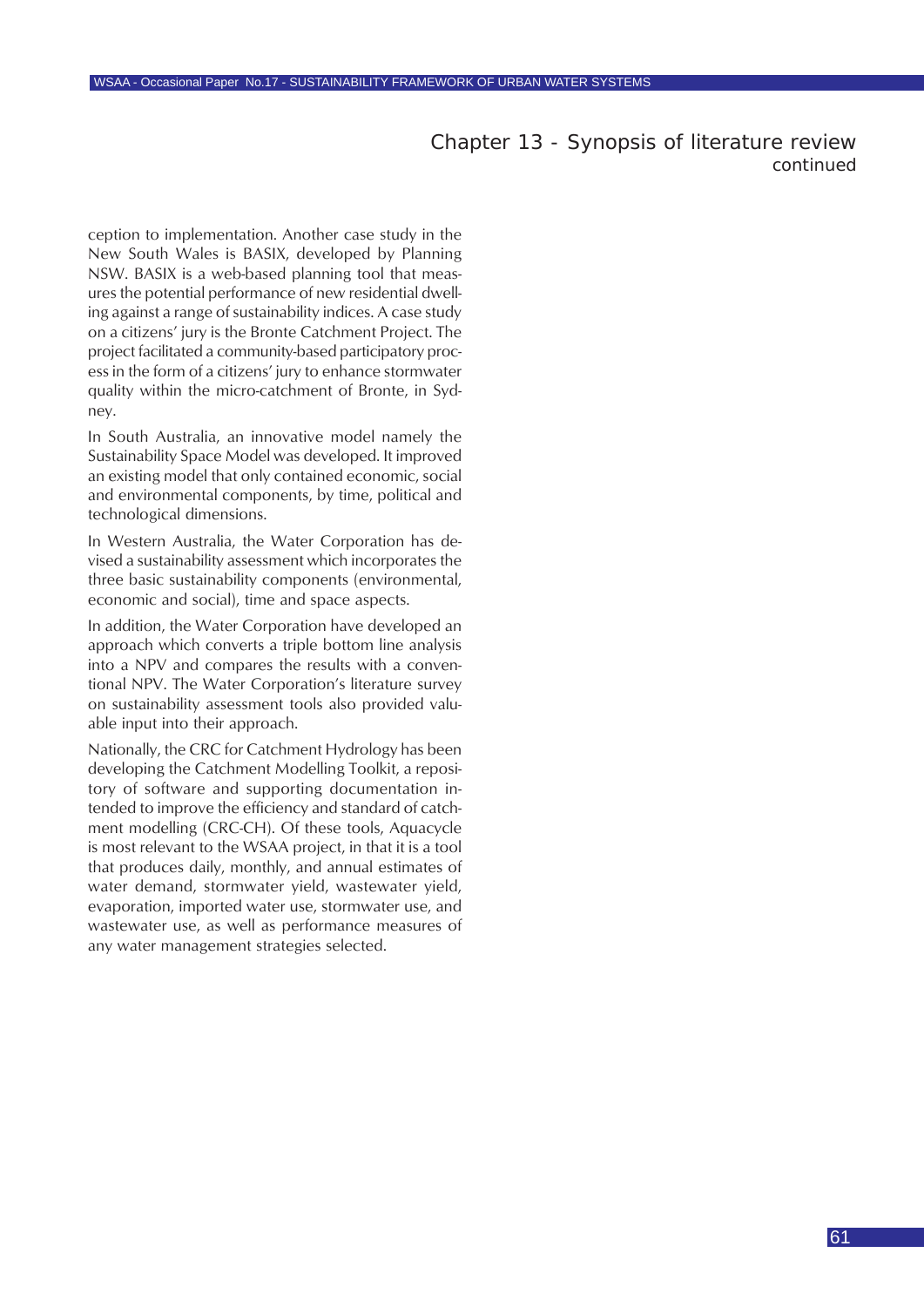# Chapter 14 - Sustainability criteria

## 14.1 Economic criteria

The effect of the NPV equation is that expenses this year are valued 100% but expenses in the future are discounted and do have a lower value. These values are outlined as follows:

| Interest<br>Rate | Value of dollar<br>spent in year 20 | Value of dollar<br>spent in year 30 |
|------------------|-------------------------------------|-------------------------------------|
| $1\%$            | \$0.82                              | \$0.74                              |
| $2\%$            | \$0.67                              | \$0.55                              |
| $3\%$            | \$0.54                              | \$0.40                              |
| $4\%$            | \$0.44                              | \$0.29                              |
| $5\%$            | \$0.36                              | \$0.22                              |
| $6\%$            | \$0.29                              | \$0.16                              |
| $7\%$            | \$0.23                              | \$0.11                              |
| 8%               | \$0.19                              | \$0.08                              |
| $9\%$            | \$0.15                              | \$0.06                              |
| 10%              | \$0.12                              | \$0.04                              |

Therefore, given that the usual rates used in NPV are usually 4%, 7% and 10%, the costs beyond year 30 is not included as they are worth only a small amount.

## 14.2 Human Health Criteria

Human health criteria were limited to pathogens, given the lack of data available for chemical risk assessment. A single criterion was used, the relative Disability Adjusted Life Year (DALY) (Deere and Davison, 2005) between each system for eleven major pathways of exposure to waters. It was considered that a relative measure better reflected the differences between systems than the estimated absolute values, which are difficult to compare to relatively, given there is insufficiently insensitive epidemiologic data available for that purpose.

Microbial risk assessment is most sensitive to the pathogens selected and the environmental exposures humans have to them (Ashbolt, 2001). All pathogens that are excreted in faeces could potentially be found in wastewaters and source waters. A selection of reference pathogens was therefore made for the hygiene risk assessment, with representatives from each microbial group (bacteria, viruses and protozoa). The case study included pathogens that mainly cause gastroenteritis (*Campylobacter jejuni*, *Giardia*, *Cryptosporidium*, rotavirus), although milder respiratory infections (adenovirus) and pathogens that can cause more severe disease, such as haemolytic uremic syndrome (enterohaemorrhagic *E. coli* O157:H7, EHEC) could be included in future iterations. All of these pathogens have been causes of waterborne disease, are know to occur in Australia and have all been detected in sewage.

## 14.3 Environmental criteria

Some of the indicators listed in Table 7 on page 26 are explained below

Fresh- and groundwater extraction: This indicator quantifies freshwater extracted from the ecosystem. However, the total quantity is not a robust indicator for river health. The ANZECC (2000) guidelines note that river regulation and excessive consumptive water use threaten the viability of freshwater and estuarine systems by significantly reducing both the amount and variability in flow. Much of the focus on environmental flow management to date has been to ensure that a minimum baseflow is provided, generally by releases from an upstream dam. However, there is increasing evidence to show that this is not sufficient and that the variations in flow-magnitude, timing, duration, frequency and rate of change are critical in sustaining the biodiversity and integrity of aquatic ecosystems (Stanford *et al*., 1996). Various methods to establish river-specific flow and variability are presented in ANZECC (2000) guidelines, with the most promising methods being those that involve a detailed analysis of the hydrological regime (e.g. Range of Variability method; Richter *et al*., 1997), together with some form of scientific panel to relate flow characteristics to specific ecological, geomorphological and water quality objectives for the particular river.

*Primary energy input* is strictly *not* an environmental impact category. However, energy use is a useful indicator for analysing the energy intensity of processes and water management systems as well as the energy contained in avoided products. Total energy use provides useful explanatory data when analysing climate change. Additionally, the over use of non-renewable resources could be considered as an Ecological Sustainable Development (ESD) issue related to the intergenerational equity.Energy use covers renewable and non-renewable energy sources.<sup>26</sup> Renewable en-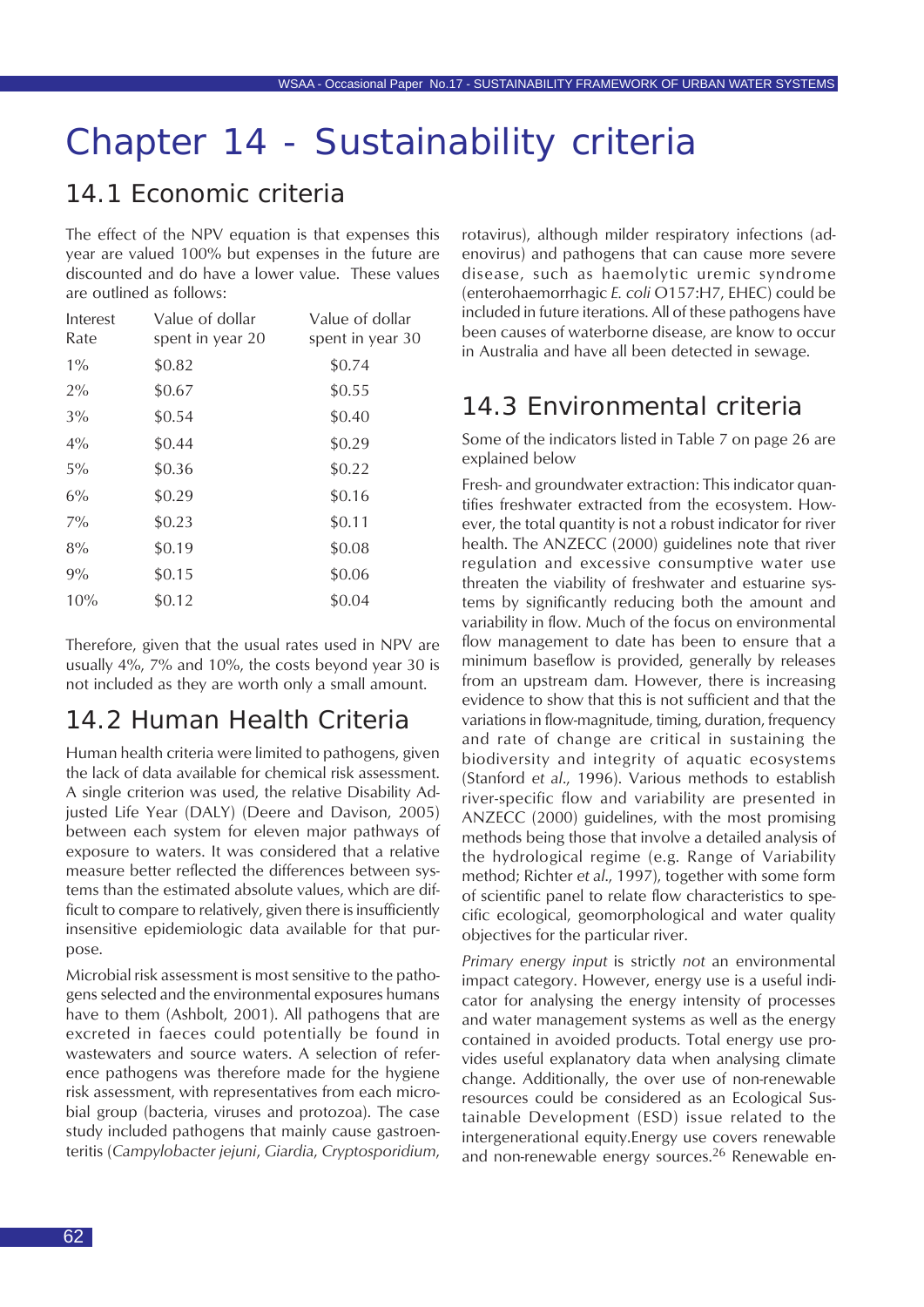#### Chapter 14 - Sustainability criteria *continued*

ergy sources are, in this study, biogas and hydropower, while now-renewable sources are black and brown coal, crude oil and natural gas. Total energy use can be considered as a measurement of the efficiency of the system and as an indicator for the depletion of energy resources. The figures quantifying the total energy use show a breakdown from different contributing processes. The total energy use is expressed in MJ.

#### **Climate change**

*Climate change<sup>27</sup>* is obviously of international and local interest, given Australia's status as a major per capita emitter of greenhouse gases. This category considers releases of greenhouse gases into the atmosphere as a result of human activities and natural sources. Main quantitative contributors to climate change are carbon dioxide (CO<sub>2</sub>), methane (CH<sub>4</sub>), nitrous oxide (N<sub>2</sub>O) and, to a lesser degree, halocarbons (halons, chlorofluorocarbons (CFCs), hydrochlorofluorocarbons (HCFCs) and hydrofluorocarbons (HFCs)). Climate change is usually evaluated on a 20, 100 or 500 year timescale. For this study, the most commonly used timescale has been selected - 100 years. The equivalence factors are set by the Intergovernmental Panel on Climate Change (IPCC).

#### **Eutrophication potential:**

Eutrophication is very relevant to the water industry due to the regulatory imperative associated with discharging effluent, particularly in those inland plants that discharge to sensitive receiving waters. Like all indicators used in LCA, eutrophication models are aimed at providing a quantitative measure of the incremental additional likelihood of an environmental problem occurring on the regional or global scale. They do not answer the question of whether an algal bloom or an anoxic condition will occur at a particular part of a riverine or marine environment. The intention is to compare alternative developments and report on the relative risk among different options, rather than the risk in an absolute sense. Site-specific problems associated with eutrophication potential as an indicator have been discussed by Finnveden and Potting (1999). Eutrophication covers aquatic environmental impacts and is caused by a high level of macronutrients. Nitrogen and phosphorus are the most important substances

contributing to eutrophication. Enrichment in these macronutrients may cause a shift in the composition of species, an increase of biomass production in aquatic and terrestrial ecosystems, and high nutrient concentrations in surface water. In Heijungs *et al*. (1992) eutrophication due to an abundance of N, P, and C is aggregated by quantifying the contribution of these elements to biomass formation. Eutrophication potentials are used as characterisation factors to calculate the total indicator.In this project a newly developed eutrophication model created by Kärrman and Jönsson (2001) is applied. It takes the original approach by Heijungs *et al*. (1992) further by differentiating between freshwater and marine aquatic environments. This indicator estimates the total potential oxygen depletion as suggested by Udo de Haes *et al.* (1999). In inland waters, Kärrman and Jönsson (2001) assume phosphorus is usually the substance which most severely limits the growth of algae, while in marine waters nitrogen or a combination of nitrogen and phosphorus limits the growth.

Photchemical Oxidant Formation Potential: *Photochemical oxidant formation potential* addresses the formation of reactive substances that can damage human and ecosystem health. Usually photo-oxidant formation takes place in the troposphere, but it can also take place in urban areas. The photo-oxidants are formed by oxidation of volatile organic compounds or by carbon monoxide in the presence of nitrogen oxides and the influence of ultraviolet light. Formed photo-oxidants can significantly differ in concentration depending on the location and time. High concentrations of photo-oxidants are called photochemical smog. This category is relevant because of the urban situation that is modelled in this study.This category considers releases of organic compounds contributing to photochemical oxidant formation (mostly hydrocarbons, ie. ethylene, propene, higher alkenes, ethane, propane, butane, benzene, toluene, xylene, formaldehyde and aromatic aldehydes, acetone and acetylene; Derwent *et al* 1998). Three components are required in order to generate photochemical smog, ie. NOx, hydrocarbons and sunlight. In metropolitan areas smog is limited by sunlight and hydrocarbon supply, so NOx is not included as a smog precursor despite its role in the production of smog.

 $^{26}$  This indicator is also known as embodied energy or as cumulative energy demand.

 $^{27}$  Climate change is also know as global warming potential. Both terms are used interchangeable in this report.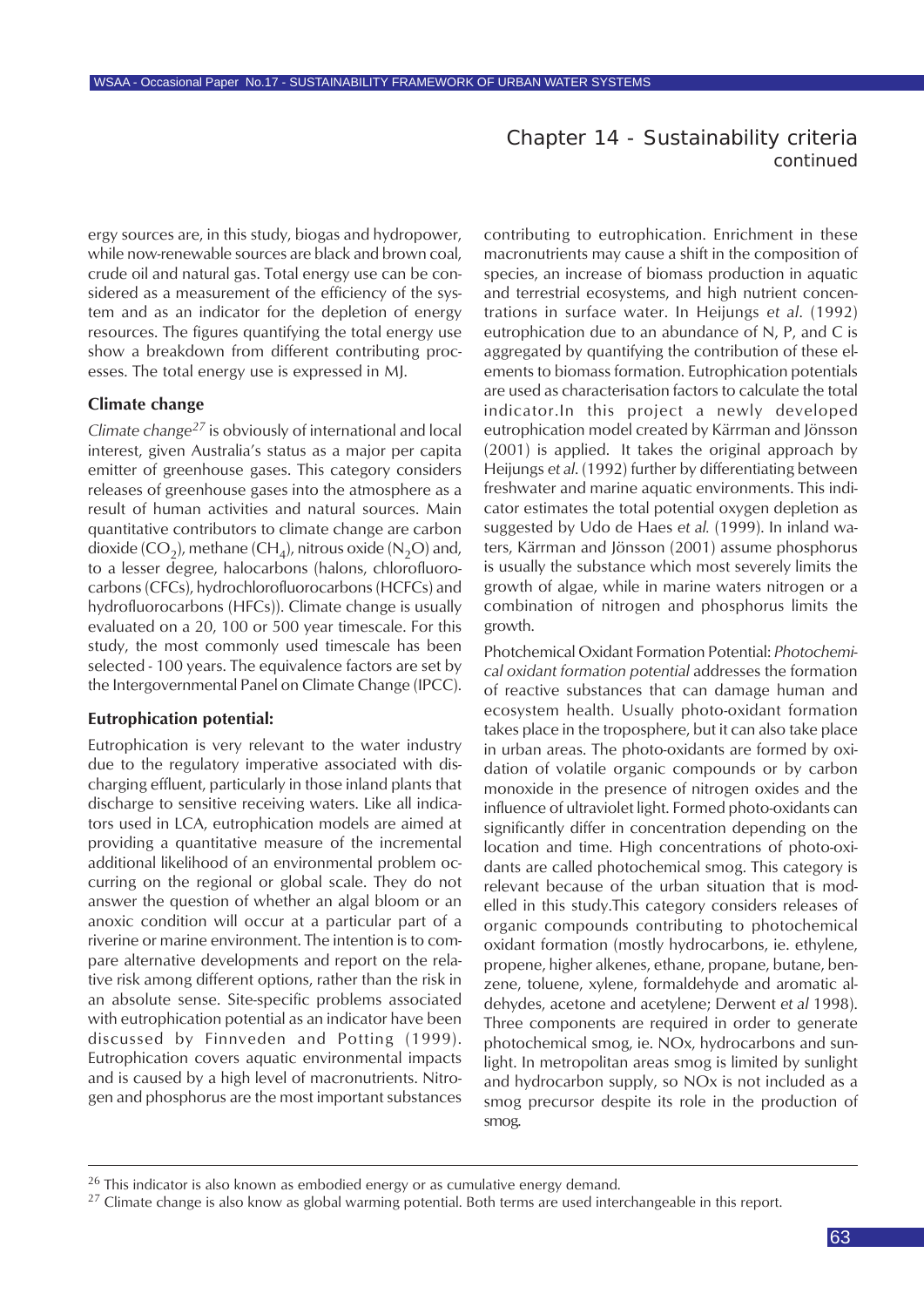#### Chapter 14 - Sustainability criteria *continued*

Ecotoxicity including terrestrial, marine and freshwater aquatic potential: In this study newly developed Australian human and eco-toxicity factors have been used (see detailed description in Huijbregts *et al.* 2001). Equivalence factors for relevant substances are listed in Huijbregts *et al.* 2001 and the basic mechanisms of human, aquatic and terrestrial eco-toxicity is described below. The impact category human toxicity accounts for the effects of toxic substances on humans. The potential effect on humans depends on the actual emissions, the fate of the specific substance emitted to the environment and the time of exposure. This category is difficult to model because of the fate of toxic substances and their intermedia transport (Jensen *et al* 1997). In Guinée *et al* (1996a and b) separate characterisation factors have been defined for emissions of toxic substances to the environmental media *air* (human toxicity to air (HTA)), *water* (human toxicity to water (HTW)) and *soil* (human toxicity to soil (HTS)). These effect scores for the media air, water and soil can be added to provide a single medium-independent effect score for human toxicity:

*Human Toxicity* = 
$$
\sum_{i} ((HCA_i \times m_{a,i}) + (HCW_i \times m_{w,i}) + (HCS_i \times m_{s,i})
$$

with m<sub>i</sub> = emitted quantity of substance i to air (a), water (w) and soil (s). Eco-toxicity deals with effects of toxic substances on terrestrial and aquatic ecosystems. The potential effects on ecosystems depend on the actual emission, the exposure to these emissions and the fate of specific substances in terrestrial and aquatic ecosystems. This category is as complex as human toxicity. Reasons for this uncertainty are the large number of mechanisms, identifying affected species and intermedia

transport of substances in the ecosystem (Udo de Haes *et al* 1999). In Guinée *et al* (1996a and b) emissions to water and soil are taken into account. Emissions to water are considered to be toxic only for aquatic ecosystems, emissions to soil are considered to be toxic only for terrestrial ecosystems. Separate characterisation factors have been defined for emissions of toxic substances to the environmental media water (ECA) and soil (ECT), and these are used to calculate the effect score for aquatic and terrestrial ecotoxicity:

Acquatic Ecotoxicity = 
$$
\sum_{i} (ECA_i \times m_{w,i})
$$

\nand

\nTerrestrial Ecotoxicity = 
$$
\sum_{i} (ECT_i \times m_{s,i})
$$

with  $m_{\mathsf{i}}^{}$  = emitted quantity of substance i to water (w) and soil (s). Human and eco-toxicity indicators have developed further sophistication with the concept of multi-media modelling. Substance emissions may occur in other environmental compartments and geographical areas prior to their final destination compartment. For instance, aquatic ecotoxicity may be an aggregation indicator of substances which are emitted to the initial compartments of land, air and/or water. Multimedia modelling attempts to account for the emission, transport and fate of substances and consequently tracks exposure pathways (see Figure 4 for schematic representation of transportation routes).

The steps involved are as follows:

The concentration of the substance emitted into a specific environmental compartment is measured based on Predicted Environmental Concentration (PEC);



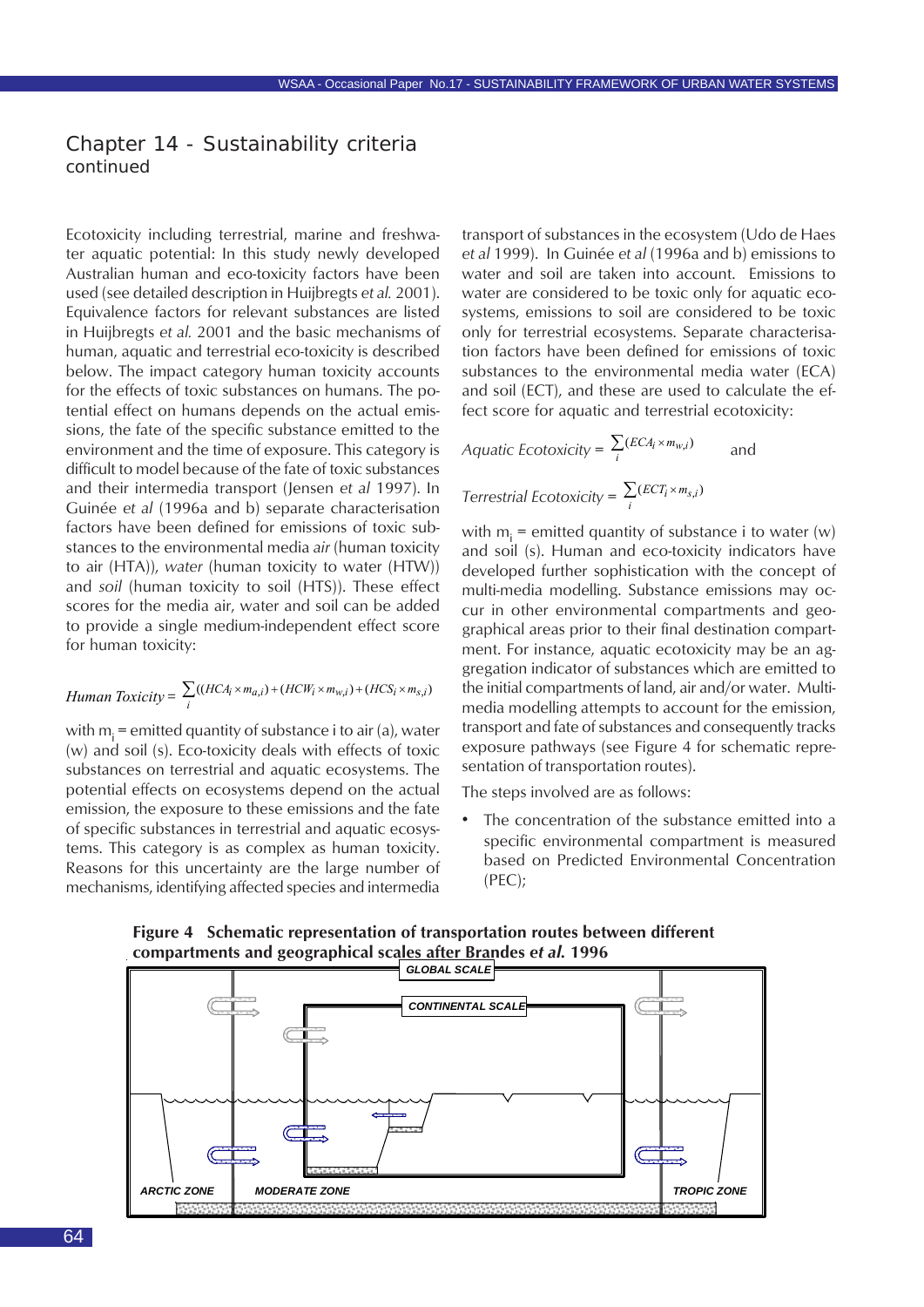Chapter 14 - Sustainability criteria *continued*

- A Predicted No–effects Concentration (PNEC) based on eco-toxiological data for that substance in that compartment is assessed;
- The Risk Characterisation Ratios (RCR) are calculated for each substance in each compartment based on PEC divided by PNEC;
- These RCRs are weighted in their effect to the compartment of interest and summed, i.e. freshwater aquatic, or terrestrial. This step takes account of regionally specific factors such as rainfall, and soil condition or, for the human toxicity indicator, human consumption (predicted daily intake). The scale of the emission is also considered, i.e. emissions on a global, continental or regional scale<sup>28</sup>; and

Finally the impact category is calculated by taking aggregated, weighted RCRs and dividing them by a common reference substance RCR for that compartment. In the case of toxicity, the reference substance is 1,4 dichlorobenzene. This step calculates equivalency factors to be applied for each impact category for a given process inventory of emissions. For instance, once these equivalency factors are established, an environmental impact of stack emissions from a plant may then be characterised for human, aquatic and/or terrestrial ecotoxicity. This can be compared with the characterisation of potential impacts of alternative products or services to determine which is preferable.

## 14.4 Technical criteria

*Reliability* is defined to be the expected percentage down time of the equipment or the expected rate of events where the system operates in a way that stops it meeting the design criteria, for example if a new surface water source is designed so that water restrictions are needed one summer in 10, but there is the potential for the conditions to change so that this becomes 1 summer in 3, then the reliability would be lower than desalination where there is no reliance on climate.

*Durability* is defined to be the expected lifetime of the equipment with adequate maintenance.

*Flexibility* is defined to be the expected ability of the design to be changes to meet future volume and water quality requirements as well as the opportunity for change in system type in the future, this includes the amount of infrastructure and expense required for the current system that may reduce the ability of future decision makers to choose more expensive options.

## 14.5 Social criteria

**Affordability**: This criterion evaluates the ability of customers to pay for the service provided. Thus the emphasis is on measuring relation between cost and income rather than merely assessing project cost, which is already taken into account through other (economic) indicators.

**Employment**: This criterion values job creation (or loss) as a result of the project for its social impact on the community, rather than treating the cost of employment as purely an economic (or financial) factor. It may be measured in the total number of jobs provided and any net change.

**Acceptability to community**: This criterion is based on indicators of user attitudes to the type(s) of services provided. It may be measured by customer surveys, or for greater salience, by the number of complaints received.

**Distribution of responsibility**: This criterion looks qualitatively at the distribution of responsibility and risk between users, operators and managers of a system. What is considered a healthy distribution of responsibility may be different between projects and cultures.

**Organisational capacity and adaptability**: This criterion qualitatively compares the current institutional arrangements, and the ability to adapt, with the institutional arrangements required for a new system to work effectively. The factor which varies between options will therefore be the capacity of the existing organisation to manage or adapt to each particular option.

**Public understanding and awareness**: This criterion is based on indicators of how much public education will be required for a proposed system to work. The number of existing users of similar services may be a good guide, or market surveys may be needed.

<sup>&</sup>lt;sup>28</sup> For modelling purposes there are 21 environmental compartments to be scaled in their magnitude of effect to toxicity potential: Each of the regional and continental scales have 6 compartments (freshwater, seawater, natural soil, agricultural soil, industrial soil and air. The global scale has 3 zones – arctic, moderate and tropical. Each of these zones is given 3 compartments. This categorisation allows for the calculation of sinks, and chemical conversion (Huijbregts, 1999).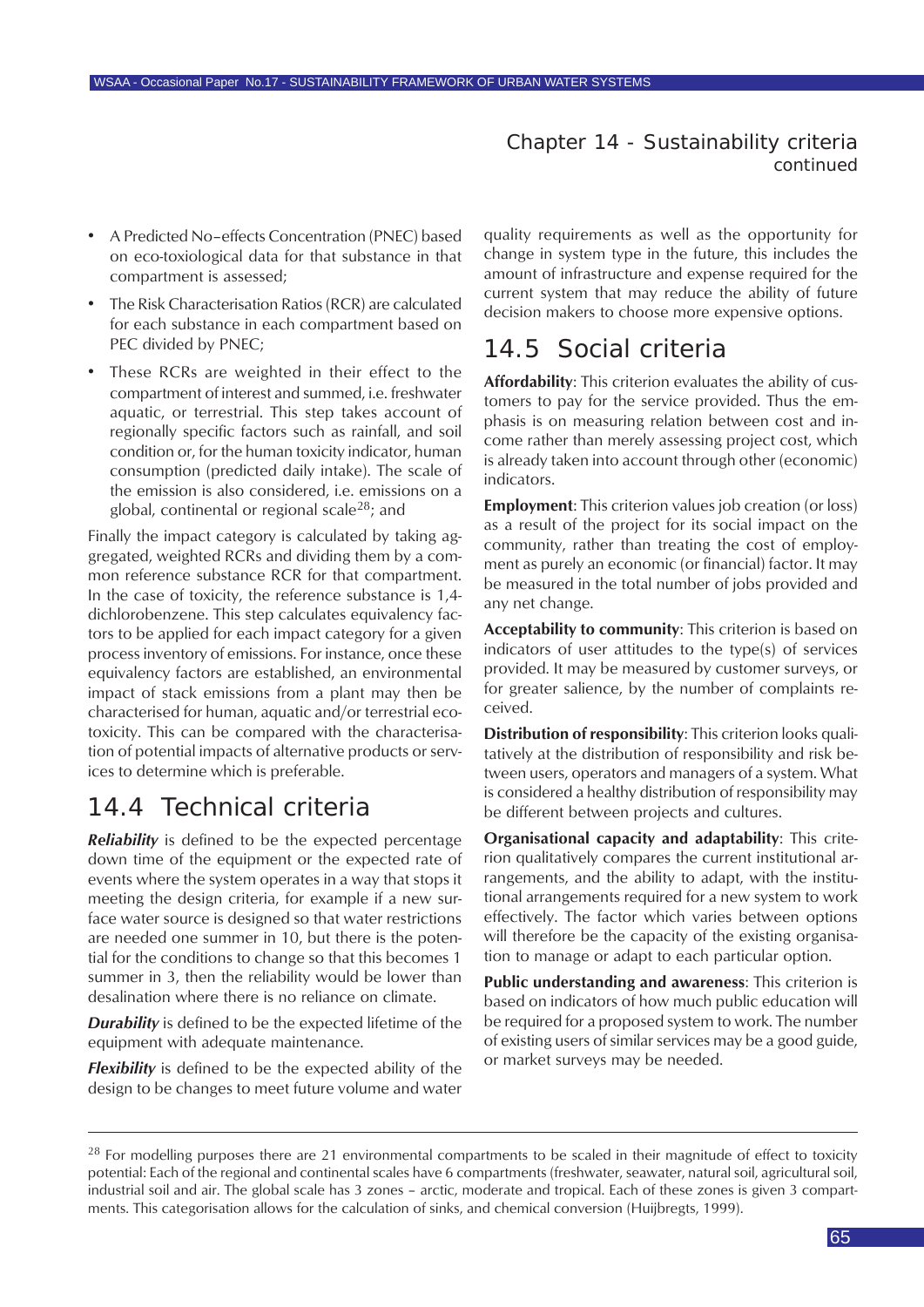## Chapter 15 - Hypothetical Case Study

In this section a hypothetical case study is provided that illustrates how various tools as described in Section 7.3, commencing on page 28, might be used in the sustainability framework. Due to the nature of this project, this case study is not applied to the entire sustainability framework, but only to selected tasks of Phases 5 and 6 (see Sections 15.2 on page 73 and 15.3 on page 89). Further, it is important to note that the results of this case study are dependent on the local conditions considered, and should not be taken as generic. This section starts with a detailed description of the four scenarios .

## 15.1 Detailed description of the scenarios

An imaginary Australian regional city was specified for this case study. It currently has 600 000 people living in 200 000 dwellings and is expecting to release 100 000 new lots over the next 25 years. The scenarios cover four different ways of providing water and sewerage services to these dwellings. The scenarios are:

#### **Scenario 0 – Reservoir Expansion**

In this scenario the extra water is provided by reservoir expansion and the sewage is treated and released locally. There is no move to reduce the consumption of the existing city and all demands for the new dwellings are supplied by the reticulated potable system.

#### **Scenario 1 – Desalination**

In this scenario the extra water is provided by a desalination plant and the sewage is treated and released locally. Again there is no move to reduce the consumption of the existing city and all demands for the new dwellings are supplied by the reticulated potable system.

#### **Scenario 2 – Third Pipe**

In this scenario the extra water is provided by a reservoir expansion and the sewage is treated and released locally. The demands from the Greenfield development are reduced through the use of a reticulated non-potable supply Again there is no move to reduce the consumption of the existing city.

#### **Scenario 3 – Rainwater Tank+**

In this scenario the extra water is provided by a reservoir expansion and the sewage is treated and released locally. The demands from the Brownfield area are reduced by the use of water efficient appliances and the demands of both the Greenfield and the Brownfield developments through the use of rainwater tanks and the demands.

## 15.1.1 Scenario 0 – Expanded outer reservoir

#### 15.1.1.1 Description – Existing Urban Areas (Brownfield)

The water and sewage systems in a large regional city provide service for 200 000 single residential lots in existing suburban areas. The following area assumptions have been made for existing areas:

- Average 670m<sup>2</sup> existing lot size.
- Subdivision density 10.7 lots/ha including roads and footpaths.
- Gross development density 800 lots/ $km^2$  including non-residential and public open space areas.
- Average 3 persons per dwelling in existing suburban residential areas.

There are associated public, commercial and industrial facilities. Water use in the non-residential sector is 20% of the residential demands.

| <b>Scenario</b>        | <b>Existing City water supply</b> | New City water supply                                                                                                                                                         |
|------------------------|-----------------------------------|-------------------------------------------------------------------------------------------------------------------------------------------------------------------------------|
| 0- Reservoir Expansion | <b>Existing Reservoirs</b>        | Existing Reservoirs and expanded outer<br>reservoir                                                                                                                           |
| 1- Desalination        | <b>Existing Reservoirs</b>        | Existing Reservoirs and desalination plant                                                                                                                                    |
| 2- Third Pipe          | <b>Existing Reservoirs</b>        | Existing Reservoirs and expanded outer<br>reservoir and reticulated recycled water                                                                                            |
| 3- Rainwater Tank+     | to half of dwellings              | Existing Reservoirs, internal retrofit of Existing Reservoirs and expanded outer<br>showerheads & taps, rainwater tanks reservoir and rainwater tanks to all new<br>dwellings |

**Table 22 Summary of key technical aspects of scenarios 0 – 3**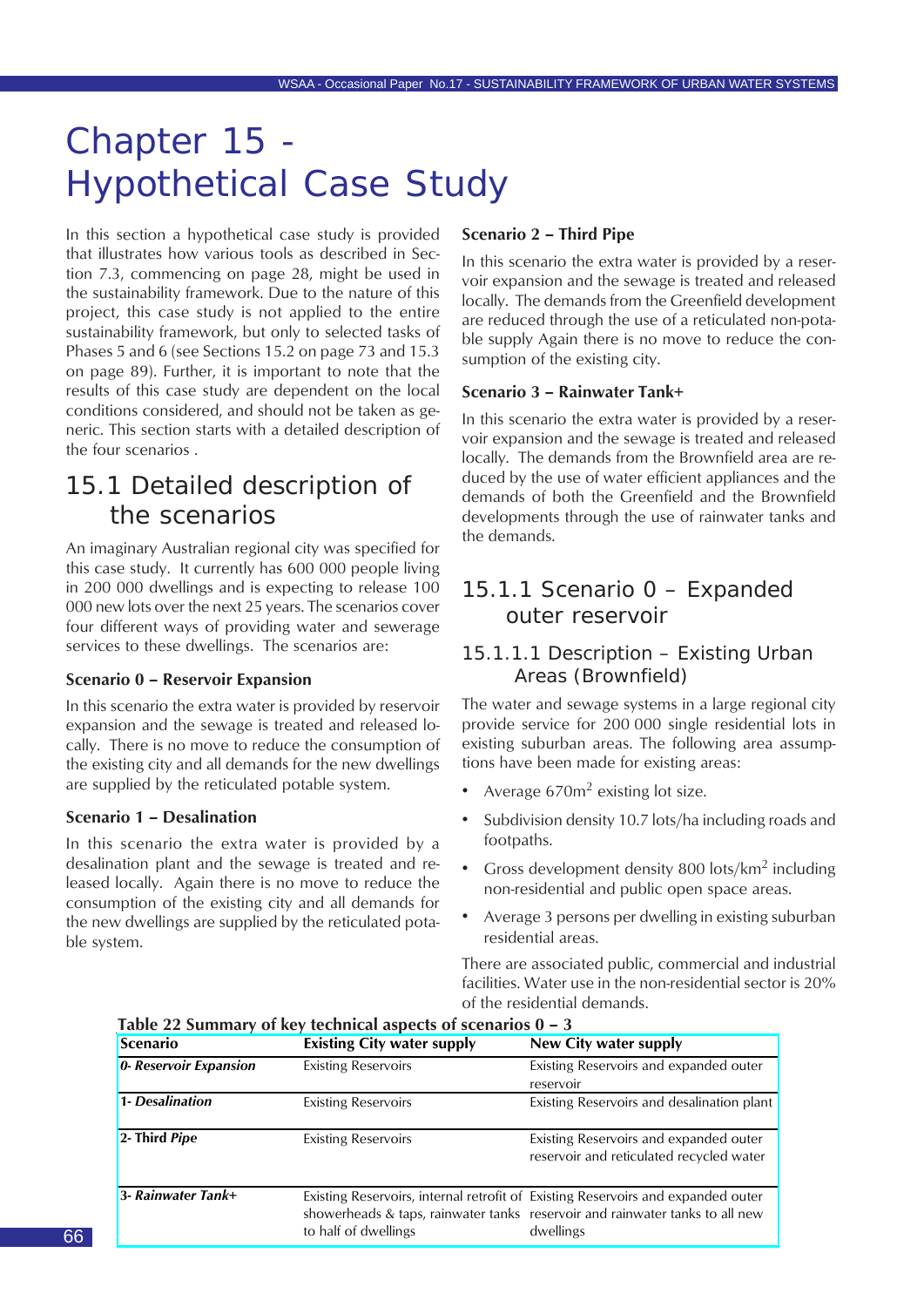#### **Water Supply – Existing Dwellings**

- Baseline indoor appliances and fittings as per NSW BASIX schedule.
- Baseline garden water demands with average annual rainfall of 800mm/year (based on western Sydney).
- Single residential house demands kL/y.house:
	- Toilet 38.5
	- Laundry 55.1
	- Other Indoor 94.6
	- Garden 95.9 average year, 127.6 drought year
	- Pools 10.3
	- **Total 294.4 average year, 326.1 drought year**
- Peak day demands 3.0kL/d.house.

#### **Wastewater System Flows – Existing Dwellings**

• Average dry weather wastewater flows including infiltration = 220kL/y.house (assumed average infiltration =  $17\%$  of residential flow).

#### 15.1.1.2 Description – New Urban Areas (Greenfield)

Expansion of the city is proposed by providing 100 000 single residential lots in new release areas in a new outer urban satellite city over a 25-year period. The new releases will take place in five parcels of 20 000 lots each.

The following new release area assumptions have been made:

- Average 450m<sup>2</sup> lot size.
- Subdivision density 16 lots/ha including roads and footpaths.
- Gross development density 1200 lots/ $km^2$  including non-residential and public open space areas.
- Average 3 persons per dwelling in new residential housing areas.

The new release areas will have associated public, commercial and industrial facilities. Water use in the nonresidential sector will be 20% of the residential demands.

The following new residential water, wastewater and recycled water demand assumptions have been made for new dwellings:

#### **Water Supply – New Dwellings**

- BASIX indoors with 3A rated indoor appliances and fittings.
- Baseline garden water demands with average annual rainfall of 800mm/year.
- Single residential house demands (kL/y.house):
	- Toilet 21.9
	- Laundry 34.6
	- Other Indoor 59.6
	- Garden 72.0 average year,
		- 95.7 drought year
	- Pools 10.3 • **Total 198.5 average year,**
		- **222.2 drought year**
- Peak day demands 1.8 kL/d.house.

#### **Wastewater System Flows**

• Average dry weather wastewater flows including infiltration = 136kL/y.house.

#### 15.1.1.3 Water and Sewerage Systems

#### **Water Supply**

The water supply headworks obtain supply from two branches of the main river in the region. The inner catchment has a 125 GL storage and an average annual discharge of 620 GL/y. The outer catchment has an average annual discharge of 420 GL/a and a 32GL storage.

Water is delivered to the 750 ML/d central water treatment plant from a water source 30km away with a pumping lift of 120m head. At present about 20% of the supply is obtained by transferring water from an outer catchment with an additional pumping lift of 150 m.

An alternative proposal to expand supply from conventional river sources would require

- Enlargement of the outer catchment storage from 32 GL to 92 GL inundating 250 ha of forest.
- A 200 ML/d increase in the capacity of the water treatment plant.
- A 200 ML/d increase in the capacity of the transfer pipeline to the central water treatment plant by adding pumps at the major pump station, requiring an 8.3 MW increase in the power supply.

Water supply will be delivered into the new release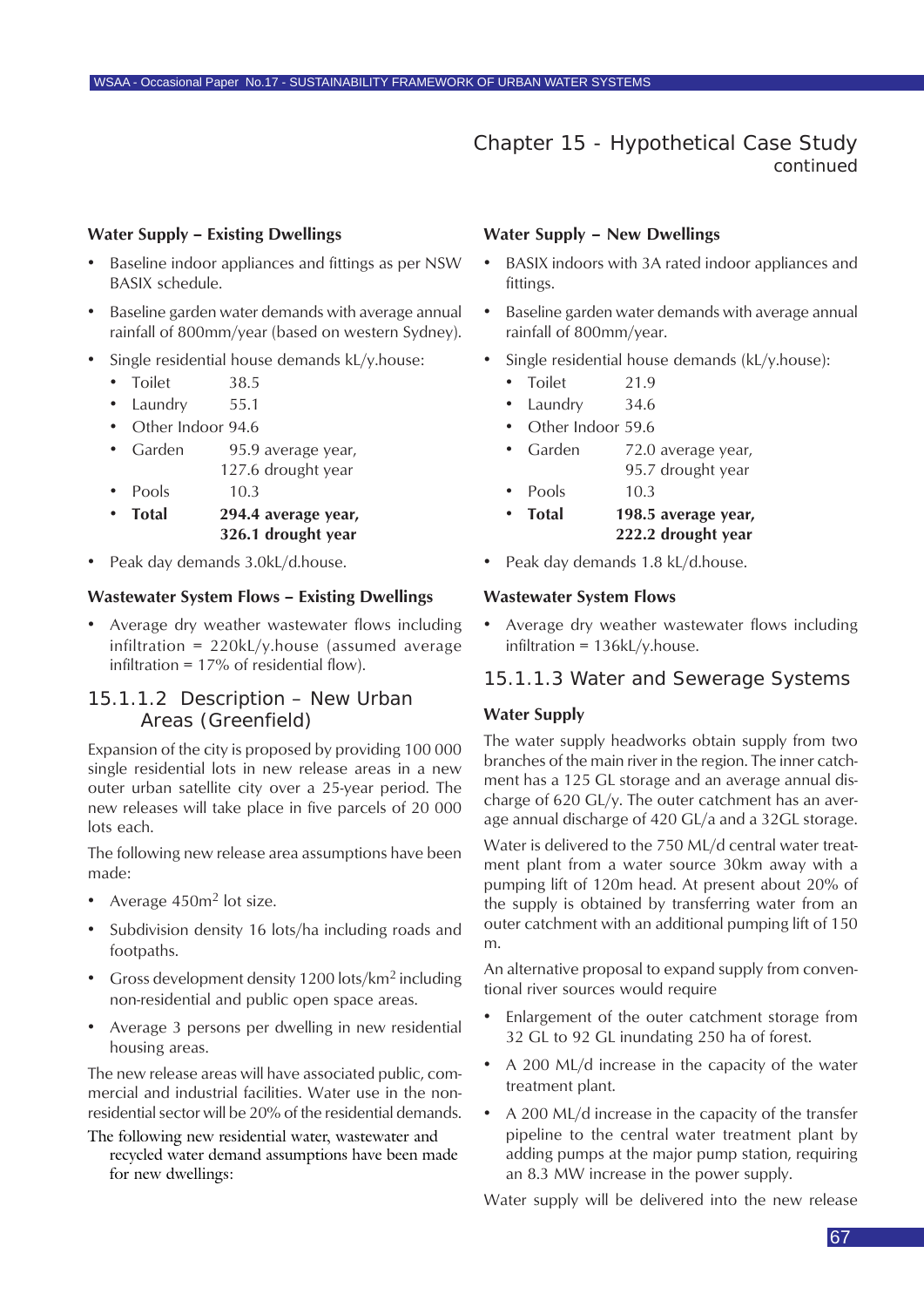areas by pipeline from the central water treatment plant about 20 km away. The first 20 000 lots can be supplied from the existing distribution system by extending an existing distribution pipeline. New pipelines and pumping stations will be required to serve the remaining 80 000 new lots. To supply the satellite city's projected peak demand of 225 ML/d, it is proposed to provide a total delivery capacity of 191 ML/d and 270 ML of service reservoir capacity.

#### **Sewerage**

Two centralised wastewater treatment plants of 440 000 EP and 360 000 EP capacity serve the existing suburban areas respectively. There is a surplus capacity available to cater for about 80 000 EP additional load from the new development. These treatment plants provide secondary biological treatment, and tertiary nutrient removal and disinfection before discharge to the local inland waterway.

The waterway has a natural annual discharge of about 160 GL/y before the addition of urban stormwater runoff and treated discharges. The plants are required to reduce phosphorus levels to below 1 mg/L TP  $(90<sup>th</sup>$ percentile) before discharge. The waterway is a downstream tributary of the rivers from which the water supply is obtained.

The first 20 000 lots of the new satellite city can be connected to the existing 440 000 EP centralised wastewater treatment plant about 10km away. It is proposed to cater for the remaining 80 000 new lots by constructing a new wastewater treatment plant in 4 stages each of about 75 000 EP capacity. This new treatment plant will also provide secondary treatment, nutrient removal and disinfection before discharge to the local inland waterway.

Biosolids from the treatment plants are stabilised and transported 30km for use in the downstream irrigation area.

#### **Urban Stormwater**

Stormwater from both the existing urban areas and the new development areas discharge to the same local inland waterway. It is assumed that there are no significant sewer wet weather overflows.

Stormwater runoff in the new urban areas will be reduced through the use of semi-pervious pavements, grassed swales and detention basins.

#### **Catchment, Environmental Flow and Water Quality Issues**

The assessed yields of the existing water storages and proposed enlargement include allowance for release of environmental flow requirements.

Water quality in the river downstream is affected by both the water supply diversions and the treated discharges. Water quality is monitored downstream of the wastewater treatment plant discharges, and upstream and downstream of the main river junctions.

There would be some environmental benefits associated with reducing water diversions in both of the existing catchments and in reducing sewage treatment plant discharges.

There is an 8 000 ha downstream agricultural irrigation area which draws around 48 GL/y or about 4% of the natural annual average discharge. This area operates on run-of-river flows with no regulating storage, but water access is reasonably assured by the upstream discharges. There is some off-river storage and on-farm storage to assist in supplying peak watering demands in the irrigation season. About 20% of the irrigation area grows salad crops for consumption by the local community.

To improve downstream water quality, consideration could be given to supplying recycled water to the agricultural area by pipeline *in lieu* of releases to the river.

There is a public recreation area including swimming and water skiing in the river which reaches further downstream of the water storages.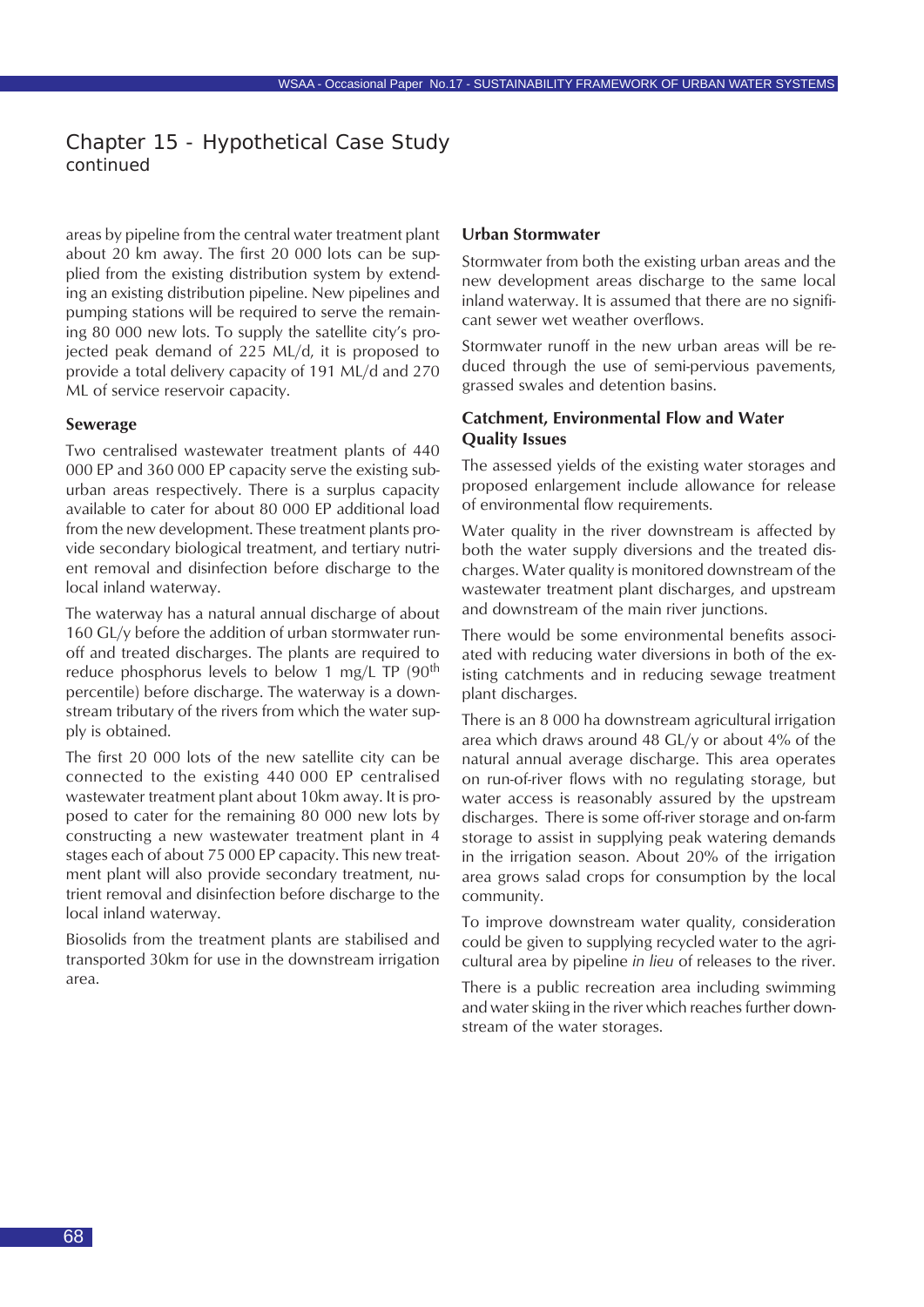#### 15.1.2 Scenario 1 – Desalination

#### 15.1.2.1 Existing Urban Areas (Brownfield)

Identical to the Scenario 0 Reservoir Expansion.

#### 15.1.2.2 New Urban Areas (Greenfield)

Identical to the Scenario 0 Reservoir Expansion.

#### 15.1.2.3 Water and Sewerage Systems

#### **Water Supply**

Expansion of the headworks system will be required to cater for the new satellite city. The preferred solution is to construct an 80 ML/d desalination plant to provide the additional system yield. The desalination plant would be about 20km from the existing central water treatment plant. The desalination plant will require construction of seawater intake and 5 km rising main to the desalination plant. A 10km brine disposal pipeline will be required. A 120 ML/d expansion of the central water treatment plant and delivery capacity from the nearer storage dam would also be needed to supply peak summer demands.

#### **Sewerage**

Identical to the Scenario 0 Reservoir Expansion.

#### **Urban Stormwater**

Identical to the Scenario 0 Reservoir Expansion.

#### **Catchment, Environmental Flow and Water Quality Issues**

Identical to the Scenario 0 Reservoir Expansion except that the construction of a desalination plant will keep water supply diversions at existing volumes resulting in higher downstream flows and better water quality than the base case.

Scenario 0

### 15.1.3 Scenario 2 – Water Recycling in the Greenfield development (Third Pipe)

#### **Description**

All new urban release areas will have a recycled water reticulation to supply recycled water for garden watering, toilet flushing and clothes washing. There will be a significant reduction in both annual and peak day potable water demands and requirements for potable water delivery capacity.

A new water reclamation plant will cater for the remaining 80 000 new lots and associated non-residential development. The water reclamation plant will be built in 4 stages, each of about 75 000 EP capacity. The plant will incorporate secondary biological treatment, plus advanced water treatment incorporating coagulation, deep bed dual media tertiary filters and chlorine disinfection to meet Class A recycled water quality with a target 5 log virus reduction.

To supply sufficient recycled water during peak garden watering periods, extra recycled water will be delivered from the existing 440 000 EP centralised wastewater treatment plant about 10km away. Additional tertiary filtration and disinfection facilities will be required at that plant to meet recycled water quality requirements.

There will be environmental benefits from the reduction in discharges to the local inland waterway.

#### **Water System Parameters**

Dual Reticulation Water System Flows (kL/y.house)

- Potable 76.9
- Recycled 121.6 average year, 145.3 drought year
- Overall residential reuse system demands  $=$  residential use  $+10\%$  for commercial/open space.
- Total recycled water demands =  $133.8$  kL/y.house average year, 159.8 kL/y.house drought year

#### **Table 23 Projected Urban and Residential Recycled Water Demands**

|       | Average Year<br>GL/y | Drought Year<br>GL/v |  |
|-------|----------------------|----------------------|--|
| Total | 13.3                 | 16.0                 |  |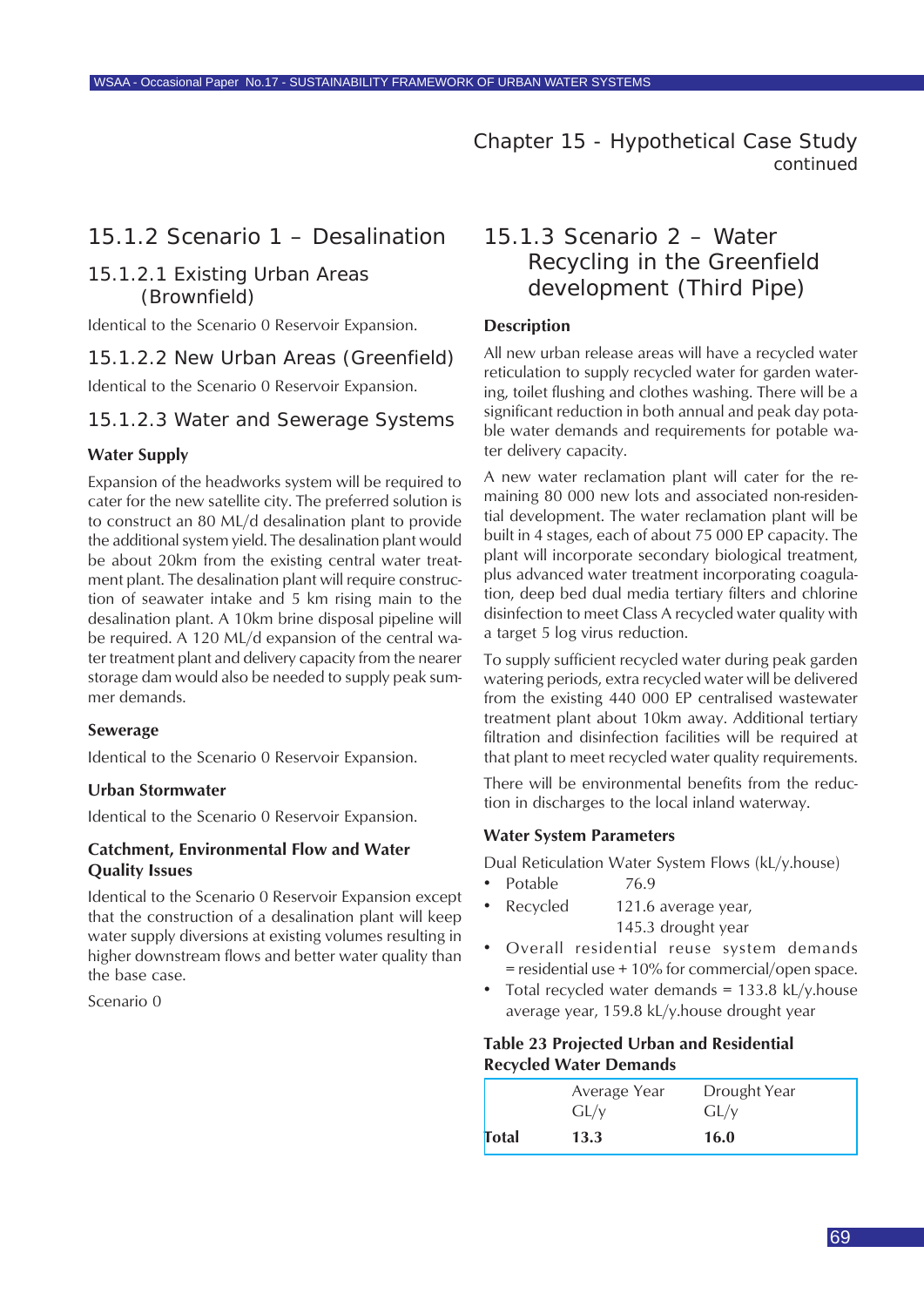#### **Residential Reuse System Details**

The following residential reuse system sizing has been adopted:

- Service reservoirs at about 4 km spacing;
- Delivery rate from STPs to reservoirs =  $85\%$  of drought year peak day; and
- Reservoir capacity =  $120\%$  of drought year peak day.

A simple simulation analysis was undertaken to identify:

- How much of the recycled water demand can be supplied from the local treatment plant;
- How much recycled water is delivered from the centralised wastewater treatment plant in average and drought years;
- How much potable water top-up is required in peak periods; and
- How much residual recycled water is discharged in winter and wet weather.

The adoption of smaller  $(450 \text{ m}^2)$  lot sizes in new subdivisions will reduce the cost of third-pipe recycled water systems. Provision of a third-pipe recycled water system is estimated to reduce potable water reticulation costs (Apostolidis, 2003).

#### **Drinking Water System**

Expansion of the drinking water supply will be required to cater for the new satellite city. This will be provided through the expansion of the outer reservoir to a volume of 55 000 ML.

#### **Projected Water Savings**

Assumptions:

Water Supply  $=$  [residential water use +  $(0.7 \times$ 

Scenario 2 new non-residential) + (Scenario 1 old nonresidential)]×(1+Losses)

 $=$  [residential water use  $+$  (0.7  $\times$ Scenario 2 new nonresidential) + (Scenario 1 old nonresidential )]×1.1

- Wastewater Flows = residential flows + 20% nonresidential + 10% wet weather flow
- Recycled Water Demands

= [residential non-potable water use + (0.3 × Scenario 2 new nonresidential)]×(1+Losses) = [residential non-potable water use + (0.3× Scenario 2 new nonresidential)]×1.1

Dual Reticulation versus Water-Efficient Conventional Subdivision

- Reduction in annual water diversions  $13.3 \text{ GL}/v$
- Reduction in annual wastewater discharges 13.3 GL/y

Dual Reticulation versus 100 000 Existing Houses with Baseline Demands

- Reduction in annual water diversions  $25.9$  GL/y
- Reduction in annual wastewater discharges 24.3 GL/y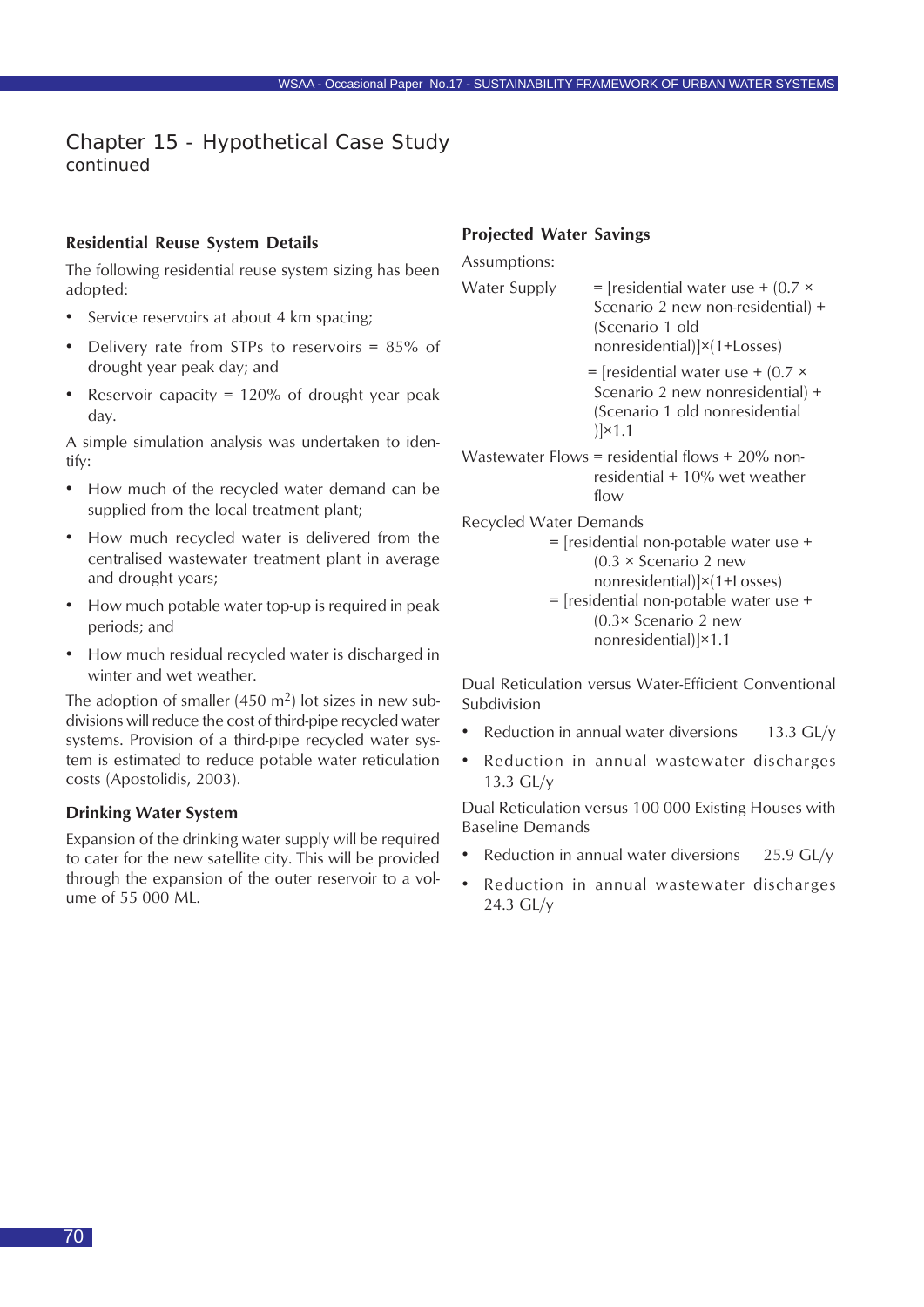### 15.1.4 Scenario 3 – Demand management and rainwater tanks

#### **Scenario Description**

#### 15.1.4.1 Brownfield Area

It is projected that water use in existing houses will be reduced by 12% (30 kL/y.house) over 10 years through a demand management program targeting indoor water. Measures may include:

- Residential audits to fit water saving shower roses, dual flush toilets, tap aerators and to fix leaks.
- Purchase of water efficient washing machines and dishwashers by householders when old machines are replaced.
- Installation of 6L/3L or 4.5L/3L dual flush toilets for any new or replacement installations.

In addition, 10 kL rainwater tanks would be retrofitted to existing houses to supply water for garden use. Potable water top up will be needed to meet peak garden water needs in summer. For houses with these systems, garden water needs will be reduced by about 40 kL/ y.house on average. It is assumed that the take-up rate will be 2% of houses per annum, so that at the end of 25 years, 50% of existing houses will have a system fitted, giving average savings of 20 kL/y.house in outdoor water use for the total Brownfield area.

It is assumed that matching demand reductions will be achieved through water audits and other measures in the non-residential sector.

There will be reductions in water supply system operating costs and river water quality benefits from reductions in diversions at the main water supply intake

There will be reductions in wastewater system operating costs through reductions in wastewater flows and environmental benefits from the reduction in discharges to the local inland waterway.

#### 15.1.4.2 Greenfield Area

10 kL rainwater tanks would be installed in new houses in the Greenfield areas to supply water for garden use, toilet flushing and laundry. Potable water top up will be needed to meet peak garden water needs in summer. For houses with these systems, garden water needs will be reduced by about 50 kL/y.house on average.

#### Water System Parameters

Rainwater Tank System Details

The following residential tank system details have been adopted:

- Tank volume 10 kL.
- Water supply outlet 100 mm above bottom of tank
- Mains water top-up if tank less than 1 kL storage above outlet, top-up rate 2.5 L/min. (limiting the topup rate reduces peak demands on the reticulated water system in dry weather.)

#### **Drinking Water System**

Extra water supply capacity will be required to a smaller extent than in Scenarios 0 and 1. This capacity will be provided through the expansion of the outer reservoir to a volume of 45 000 ML.

The water savings in the existing residential areas will reduce the extent of headworks expansion required.

To supply peak summer demands will require:

- A 100 ML/d increase in the capacity of the central water treatment plant.
- A 100 ML/d increase in the capacity of the transfer pipeline to the central water treatment plant by adding one pump to the major pump station at the nearer storage, requiring a 3.7 MW increase in the power supply.

#### **Sewerage**

Sewage flows reduced as a result of indoor water saving measures in the existing houses

#### **Urban Stormwater**

Urban runoff reduced as a result of installing rainwater tanks in new and existing dwellings.

#### **Projected Water Savings**

Assumptions:

- Water Supply = residential water use  $+20\%$  nonresidential + 10% system losses; and
- Wastewater Flows = residential flows + 20% nonresidential + 10% wet weather flow.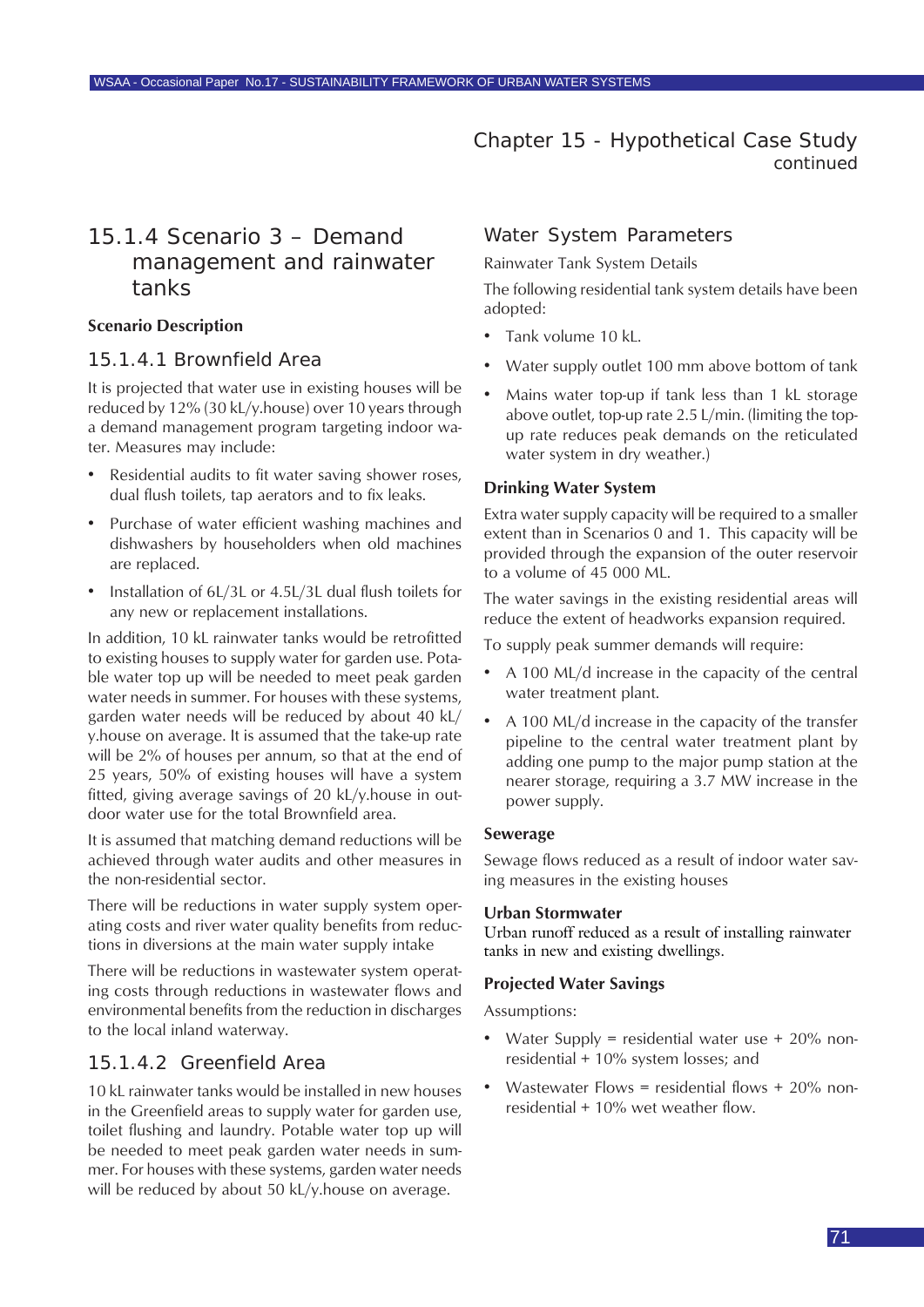

Figure 5 System boundaries for the scenarios under study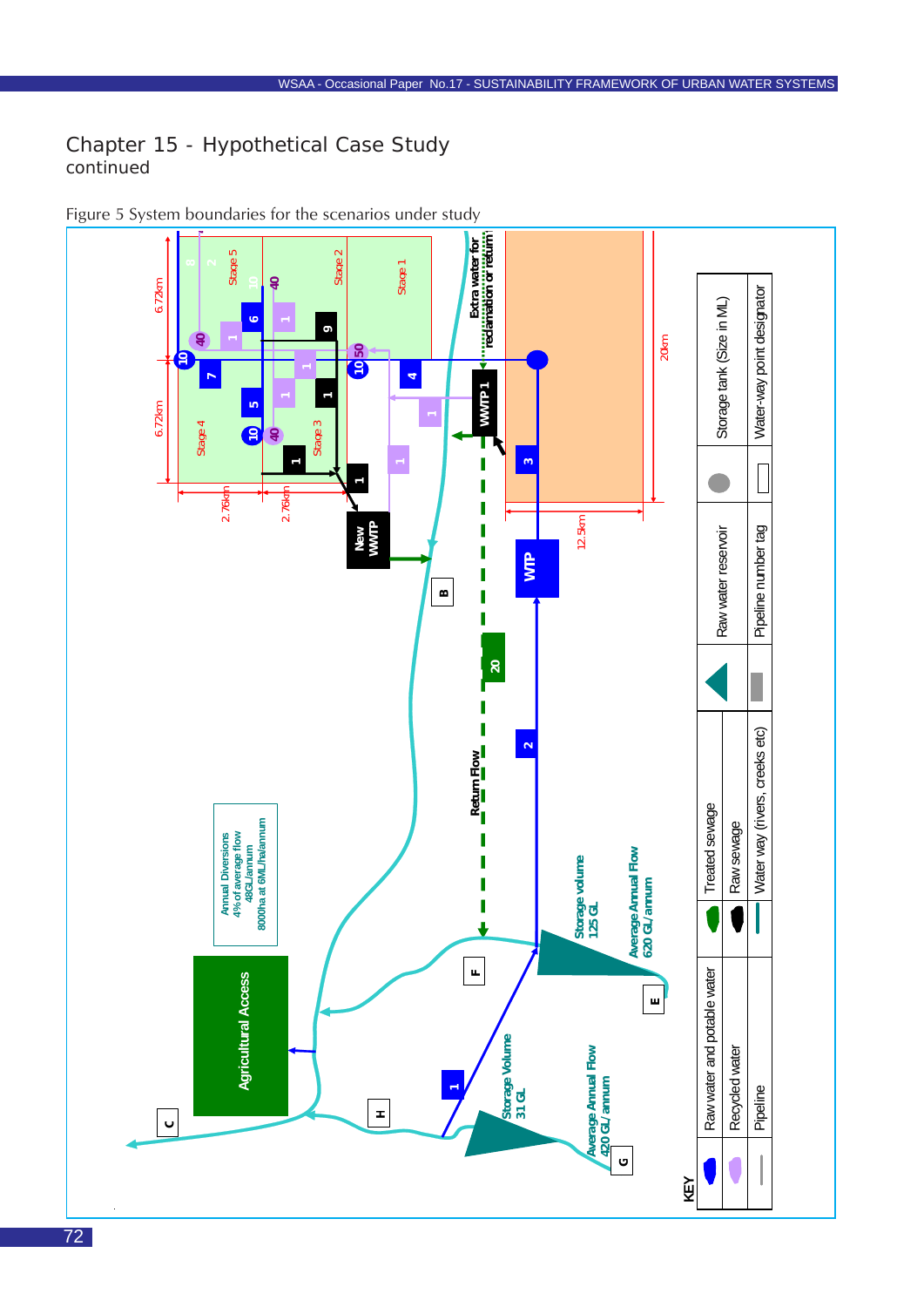#### **Existing Development Demand Management versus Base Case**

- Reduction in annual water use 19.8 GL/v
- (200 000 x 50 kL/house average + 20% non-residential + 10% system losses)
- Reduction in annual wastewater discharges 8.0 GL/y
- $(200\,000 \times 30 \, \text{kL}/\text{house average} + 20\% \, \text{non-}$ residential  $+10\%$  wet weather flows)

The system under study is illustrated in Figure 5.

# 15.2 Perform detailed scenario assessment

Phase 5 of the sustainability framework, i.e. detailed scenario assessment, was carried out for the four options under study, including:

- Generation of a performance matrix;
- Normalisation of the performance matrix;
- Weighting of criteria; and
- Calculation of an aggregated indicator score (see also Section 16.2.9 on page 107).

# 15.2.1 Performance matrix economic assessment

A NPV spreadsheet for CAPEX and OPEX was developed to evaluate the economic performance of the options. Consumer costs were included in this analysis, for example the cost of a rainwater tank.

Environmental externalities were not included, but there was some agreement that externalities could be included as a 5% levy as per Victorian and ACT governments.

New developments are staged over the 25 years. Staging the development has impacts on both the environmental effects and economic costs.

The economic assessment based on NPV at 7% indicate that the total life cycle cost range from \$690 million for scenario 0 to \$812 million for scenario 2.

A detailed cost break down can be found in Table 45 in Section 15.4.3 on page 94.

# 15.2.2 Performance matrix human health assessment

#### 15.2.2.1 Background

The analysis was undertaken using the MRA Tool (Ashbolt *et al.*, 2005) for possible exposure points given in Table 24, which includes our assumptions for the distributions of water consumed and frequencies per year with each scenario.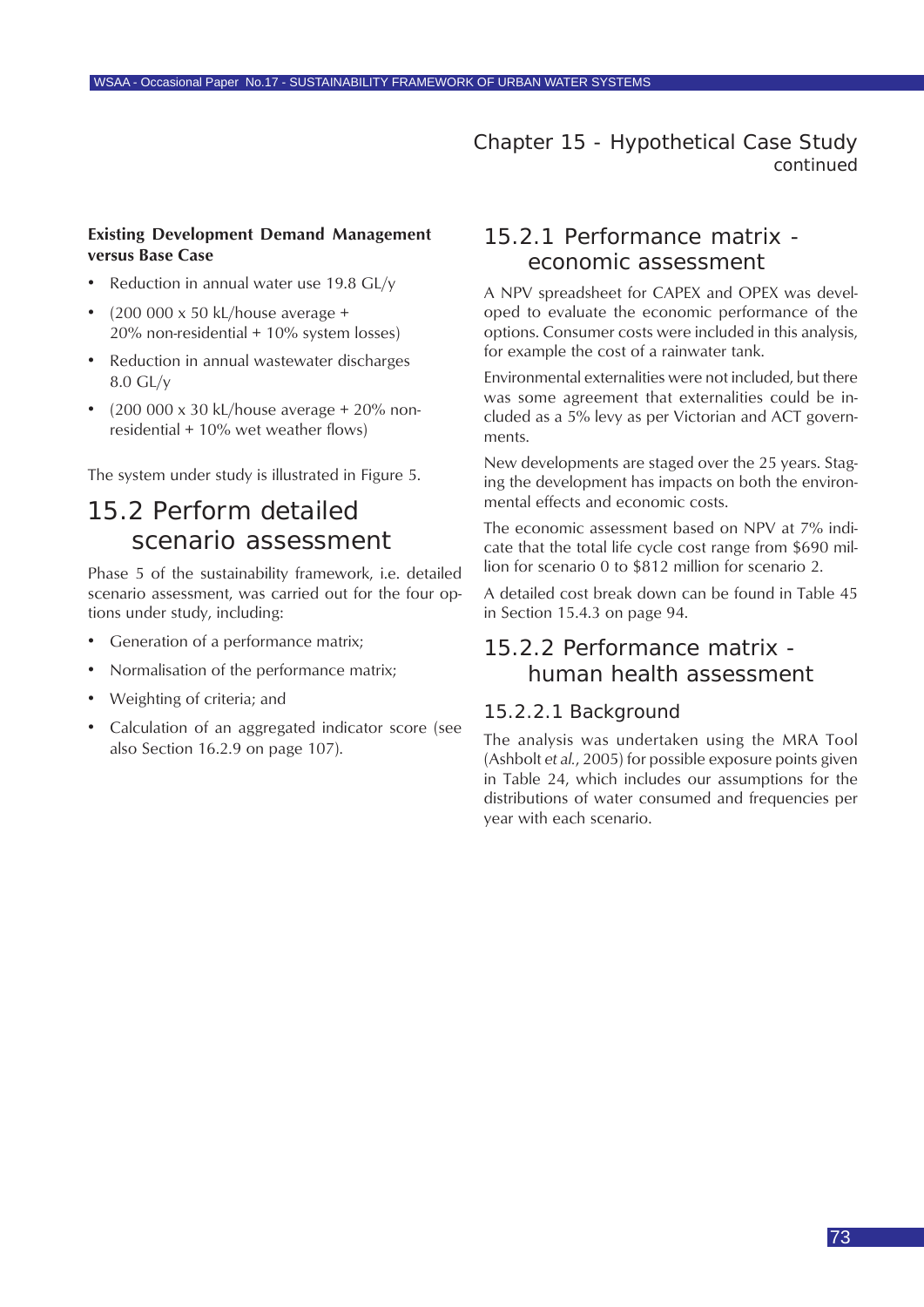| ang                                                                          |                                        | rrequencies per year                                                                                 |            |                                                |                                         |                   |                            |
|------------------------------------------------------------------------------|----------------------------------------|------------------------------------------------------------------------------------------------------|------------|------------------------------------------------|-----------------------------------------|-------------------|----------------------------|
|                                                                              |                                        |                                                                                                      |            | <b>Water Source</b>                            |                                         |                   |                            |
| Type of Exposure                                                             | Proportion of<br>population<br>exposed | Scenario <sub>0</sub>                                                                                | Scenario 1 | Scenario <sub>2</sub>                          | Scenario 3                              | Volume (mL)       | Frequency<br>$(year^{-1})$ |
| 1. Drinking water                                                            | 1                                      | <b>WG</b>                                                                                            | <b>DS</b>  | <b>WG</b>                                      | <b>WG</b>                               | $N*(650,500)$     | 365                        |
| 2a. X-connection with sewage to<br>potable supply                            | 0.001                                  |                                                                                                      |            | Diluted sewage entering distribution<br>system |                                         | N(650, 500)       | $T^{**}(21,30,90)$         |
| 2b. X-connection with non-potable<br>to potable supply                       | 0.001                                  |                                                                                                      |            | <b>WR</b>                                      |                                         | N(650, 500)       | T(21, 30, 90)              |
| 2c. X-connection with raintank<br>supply                                     | 0.001                                  |                                                                                                      |            |                                                | <b>RT</b>                               | N(650, 500)       | T(21, 30, 90)              |
| 3. Rainwater tank ingestion<br>(intentional connection to potable<br>supply) | 0.015                                  |                                                                                                      |            |                                                | <b>RT</b>                               | N(650, 500)       | 365                        |
| 4. Toilet Flushing aerosols                                                  | $\mathbf{1}$                           | WG                                                                                                   | DS         | <b>WR</b>                                      | <b>RT</b>                               | T(0.01, 0.1, 0.5) | N (1095, 120)              |
| 5a. Garden irrigation – aerosols                                             | 0.33                                   | <b>WG</b>                                                                                            | DS         | <b>WR</b>                                      | <b>RT</b>                               | T(0.01, 0.1, 0.5) | N(100, 20)                 |
| 5b. Garden irrigation $-$ ingestion<br>(hand to mouth)                       | 0.33                                   | <b>WG</b>                                                                                            | DS         | <b>WR</b>                                      | <b>RT</b>                               | T(0.1, 1, 10)     | N(100, 20)                 |
| 5c. Garden irrigation - ingestion                                            | 0.1                                    | <b>WG</b>                                                                                            | DS         | <b>WR</b>                                      | <b>RT</b>                               | T(1, 20, 100)     | N(100, 20)                 |
| 6. Accidental ingestion stormwater                                           | 0.1                                    |                                                                                                      |            | Stormwater                                     |                                         | T(0.1, 1, 3.0)    | N(10, 3)                   |
| 7. Recreational swimming at home                                             | 0.2                                    | <b>WG</b>                                                                                            | DS         | <b>WR</b>                                      | <b>WG</b>                               | T(5, 25, 50)      | N(30,20)                   |
| 8. Recreational swimming in river                                            | 0.1                                    |                                                                                                      |            | effluent discharge and stormwater              | River water quality impacted by Treated | T(5, 25, 50)      | N(30,20)                   |
| 9. Public Irrigation Aerosols                                                | 0.33                                   | WG                                                                                                   | DS         | <b>WR</b>                                      | WG                                      | T(0.01, 0.1, 1)   | N(150, 20)                 |
| 10. Biosolids on market garden<br>crops                                      | 0.33                                   | Biosolids stored for 30 days prior to<br>application. Cops consumed 30 days<br>following application |            |                                                |                                         | T(0.01, 0.1, 1)   | N(150, 20)                 |
| 11. Sewage Maintenance workers                                               | 0.00005                                |                                                                                                      |            | Possible exposure to raw sewage                |                                         | T(0.1, 1, 2)      | T(300, 400,<br>500)        |

#### <span id="page-73-0"></span>Table 24 Points of exposure with assumptions on number of persons affected, contact volumes<br>frequencies per vear **and frequencies per year**

#### **Water source**:

WG- Warragamba; DS –

Desalinised water; WR – reclaimed

water; RT – Rain Tank.

\* Normal distribution defined by

(mean, standard deviation);

\*\*Triangular distribution defined by

parameters (minimum, mode,

maximum)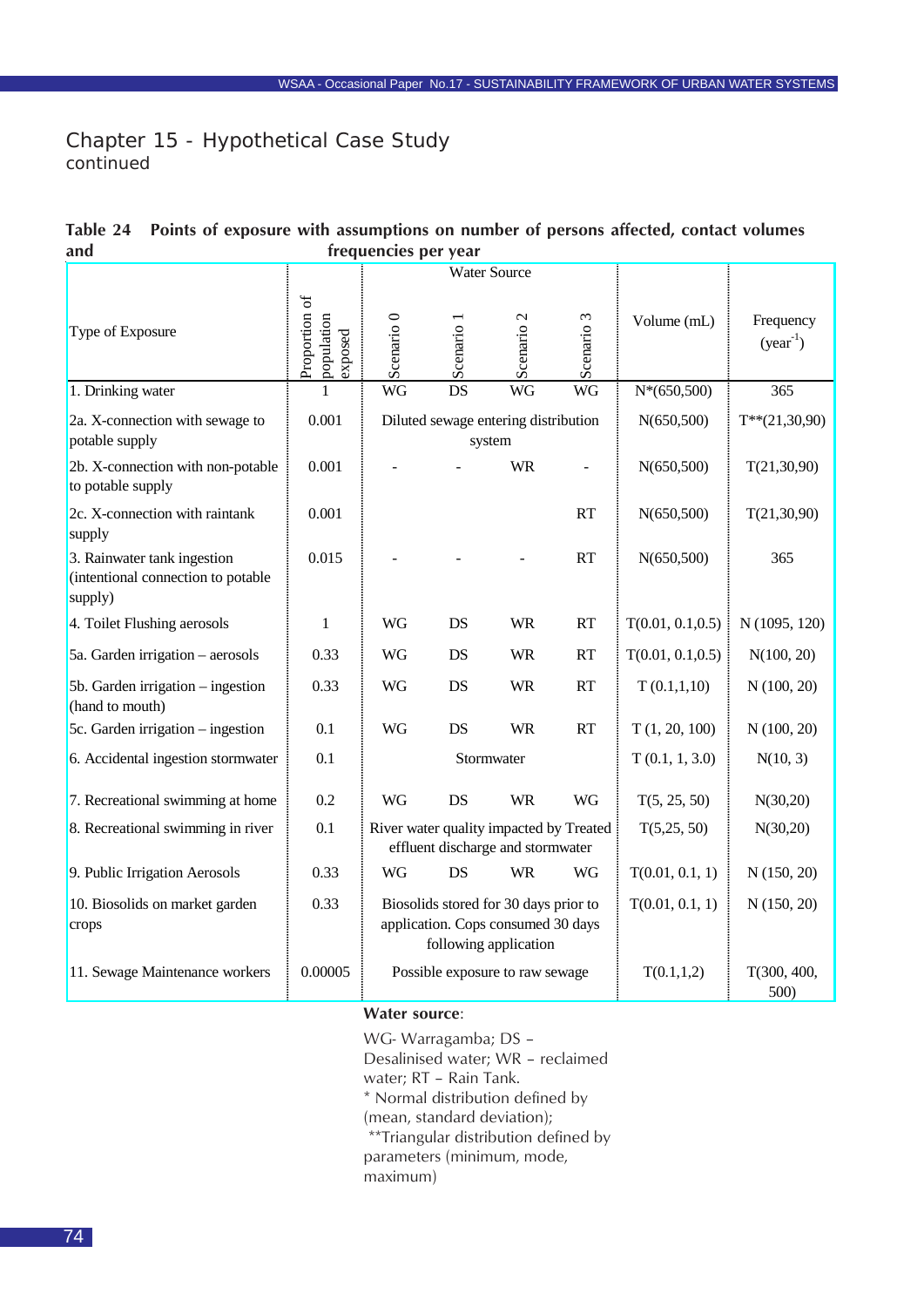#### **Further assumptions included:**

- Drinking water quality from Warragamba Dam (assume, following treatment viable mean *Giardia*, *Cryptosporidium* 1/10 000 L, and viruses & campylobacters 1/100 000 L)
- Sewage ingress into distributed water (potable and non-potable options) results in 1/100 000 dilution of our pathogen numbers in sewage. Ingress events assumed to affect 0.1% supply.
- Unintentional cross connections between potable and non-potable (reclaimed or raintank) water assumed to occur at a frequency of 1 in 1 000 households per year. The duration of the crossconnection was assumed to have a minimum of 21, mode of 30 and maximum of 90 days.
- Reclaimed water quality assumed to be at the class A limit, currently with < 1 virus, protozoan or campylobacters/50 L.
- Rainwater assumed to contain no viruses, but *Cryptosporidium* and *Giardia* at 1/50 L and *Campylobacter* at 1/L.
- Stormwater microbiology; assume Table 25 data, and *C. perfringens* (Cp) give a good measure of dilution of sewage, i.e. raw sewage contains about  $10<sup>5</sup>$  Cp/100mL. Dilution factor assumed to follow a triangular distribution (100,1000,2000)
- Average dry weather wastewater flows including infiltration = 220 kL/y.house (assumed average infiltration =  $17\%$  of residential flow).
- Tertiary-treated wastewater discharged to river (1:1 dilution) were downstream recreation occurs (including swimming/skiing 8 months of the year).
- Stormwater collected and directly discharged to same river. Run-off coefficient 0.6 for total area and storm event frequency for 55 mm/h 10-times per year.

| <b>Stormwater site</b>     | <b>FC</b> | <b>FS</b> | <b>Clostridium</b><br>perfringens | <b>Salmonella</b> |
|----------------------------|-----------|-----------|-----------------------------------|-------------------|
| Whale<br>(NH101)           | 87,100    | 2,950     | 708                               | 7.2               |
| Freshwater<br>(NH41)       | 16,500    | 2,630     | 812                               | $\overline{2}$    |
| Queenscliff<br>(NH51)      | 6,300     | 977       | 166                               | 0.251             |
| Bondi<br>(SH28)            | 891       | 436       | 120                               | 0.15              |
| Malabar<br>(SH70)          | 204       | 126       | 51                                | 0.53              |
| Bellambi<br>(SC11)         | 295       | 62        | 87                                | 0.076             |
| Standard Error of the Mean | 1.38      | 1.26      | 1.26                              | 1.62              |

#### **Table 25 Adjusted Geometric Mean Densities (cfu/100 mL) of Faecal Bacteria in Coastal Stormwaters**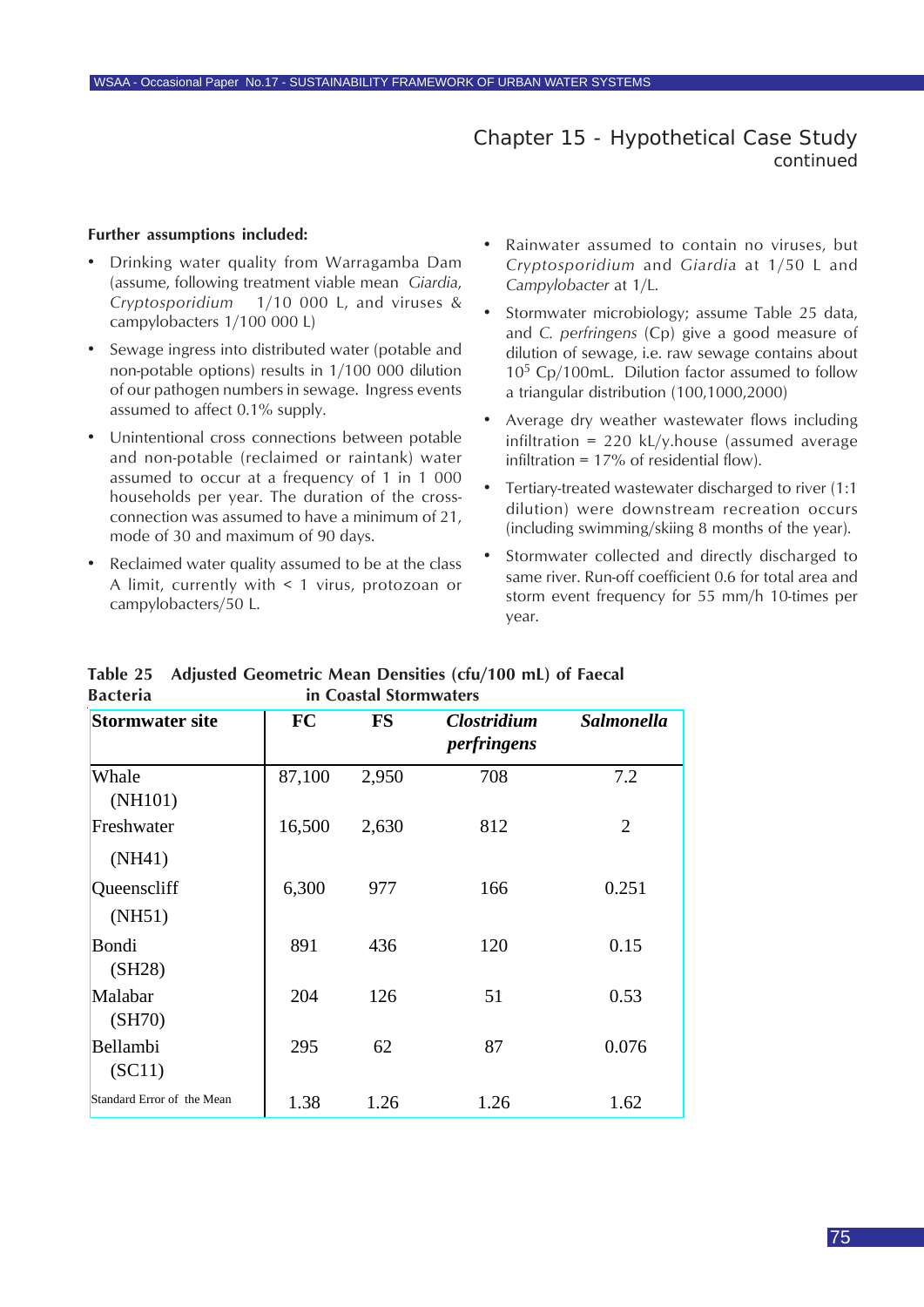<span id="page-75-0"></span>The overall mean proportion of 50-L stormwater samples containing enteric viruses was 11.1% with 95% CI of 7.01-17.4 (Ashbolt pers. com.)

## 15.2.2.2 Hygiene Risks

#### **Hazard identification & Hazardous events**

All pathogens that are excreted in faeces could potentially be found in wastewaters and source waters. A selection of reference pathogens is therefore made for the hygiene risk assessment, with representatives from each microbial group (bacteria, viruses and protozoa). It included pathogens that mainly cause gastroenteritis (*Campylobacter jejuni*, *Giardia*, *Cryptosporidium*, rotavirus), All of these have been causes of waterborne disease, are know to occur in Australia and have all been detected in sewage.

The hazardous exposures were identified by a systematic assessment of each system structure and its surroundings. The frequency of exposure, the number of persons exposed at each point and the amounts likely

to be ingested per exposure were determined (summarised in Table 24). The numbers and distributions can be varied according to the prevailing conditions at each site, but are assumed to be roughly equal in this screening-level risk assessment.

The doses of pathogens for each exposure were estimated from the concentrations in raw sewage based on Adelaide sewage data, except for campylobacters, which came from a German study (Höller, 1988) (Table 26).

The reduction in the wastewater treatment was based on previous studies at Australian wastewater plants (Long & Ashbolt, 1994) (Table 27). The recreational water was assumed to be fully mixed and under steadystate conditions and first-order pathogen inactivation equations were used.

Table 26 provides example output from the MRA tool illustrating spread in the pathogen PDF's when estimating sewage numbers from occurrence datasets.

The concentration of the pathogens in the raw sludge was based on measured concentrations in sewage and

#### **Table 26 Pathogen densities in Australian raw sewage**

| Parameter                 | Enteric virus<br>(Rotavirus) | <b>Bacterium</b><br>$(C.$ jejuni $)$ | Protozoan<br>(C. parvum) | Protozoan<br>$(G.$ lamblia) |
|---------------------------|------------------------------|--------------------------------------|--------------------------|-----------------------------|
| Mean (per $L$ )           | $1.53'10^7$                  | $3.38'10^6$                          | 1.27'10 <sup>4</sup>     | 2.13'10 <sup>4</sup>        |
| $50th$ percentile (per L) | $8.97'10^5$                  | $1.87'10^5$                          | $8.97'10^2$              | $1.24'10^3$                 |
| $95th$ percentile (per L) | $4.55'10^{7}$                | 1.03'10'                             | $4.13'10^4$              | 6.29'10 <sup>4</sup>        |

#### **Table 27 Removal rates of pathogens by water reclamation treatment processes**

|                                         | Enteric virus<br>(Rotavirus) | <b>Bacterium</b><br>(C. jejuni) | Protozoan<br>$(C.$ parvum $)$ | Protozoan<br>$(G.$ lamblia) |
|-----------------------------------------|------------------------------|---------------------------------|-------------------------------|-----------------------------|
| Primary *                               | 20%                          | 80%                             | 55%                           | 55%                         |
| Secondary*                              | 75%                          | 99.90%                          | 99%                           | 99%                         |
| Tertiary*                               | 99.99%                       | 100.00%                         | 99.80%                        | 99.80%                      |
| Microfiltration                         | 50%                          | 100.00%                         | 100.00%                       | 100.00%                     |
| Disinfection (Chlorine)                 | 99.99%                       | 99.00%                          | $0\%$                         | 0%                          |
| <b>REMOVAL</b><br><b>TOTAL</b><br>(Log) | 9                            | $>17$ (complete)                | 10                            | 10                          |

Data from Long and Ashbolt (1994)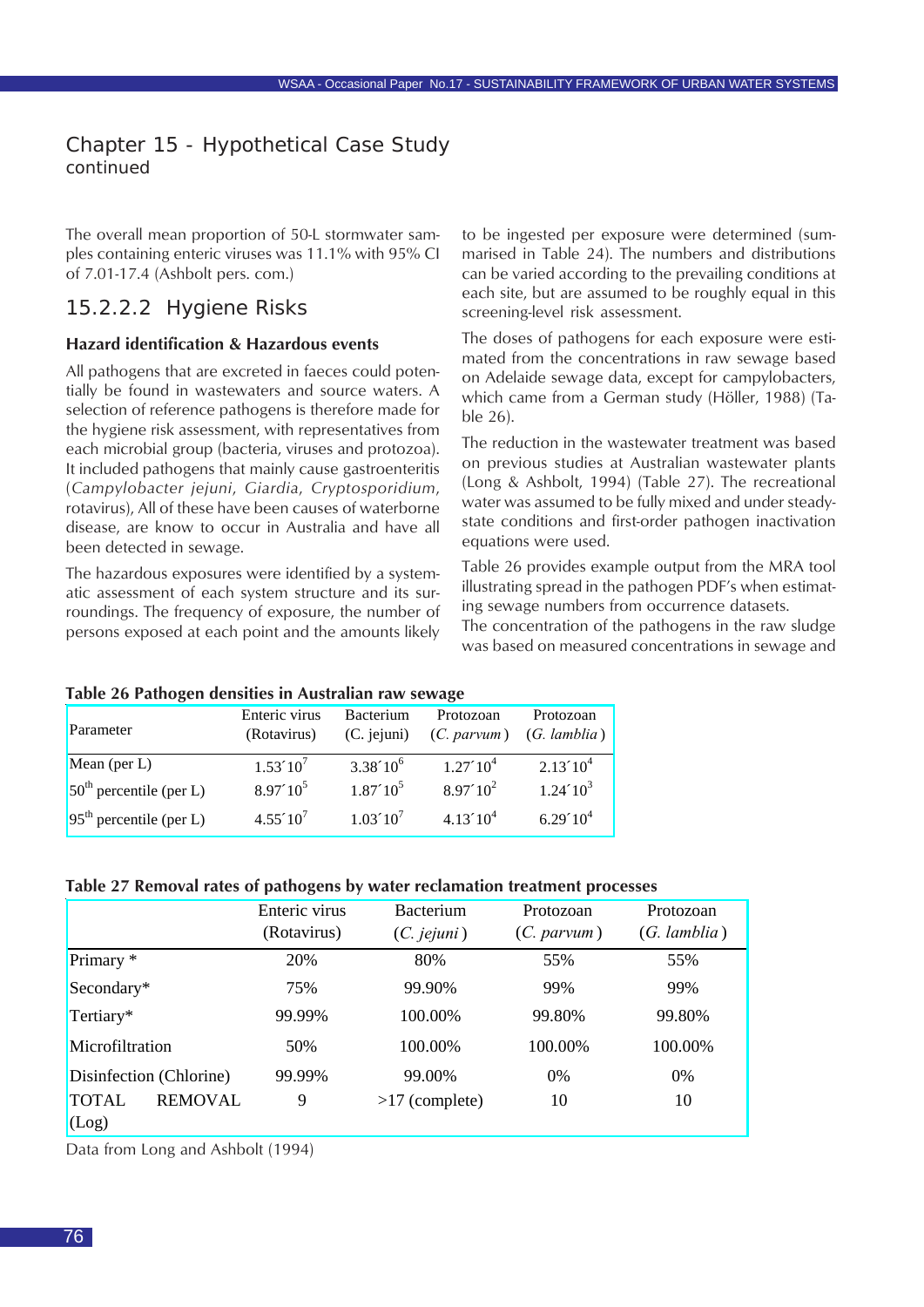|                 | $T_{90}$ faeces (mean $\pm$ stdv) | $T_{90}$ soil (mean $\pm$ stdv) |
|-----------------|-----------------------------------|---------------------------------|
| Salmonella      | $30 \pm 8$                        | $35 \pm 6$                      |
| <b>EHEC</b>     | $20 \pm 4$                        | $25 \pm 6$                      |
| Rotavirus       | $60 \pm 16$                       | $30 \pm 8$                      |
| Hepatitis A     | $55 \pm 18$                       | $75 \pm 10$                     |
| Giardia         | $27.5 \pm 9$                      | $30 \pm 4$                      |
| Cryptosporidium | $70 \pm 20$                       | $495 \pm 182$                   |
| Ascaris         | $125 \pm 30$                      | $625 \pm 150$                   |

<span id="page-76-0"></span>**Table 28 Inactivation rates of pathogens in faeces and soil expressed as days for 90% inactivation, (compiled for Schönning** *et al***. submitted)**

ratios between various microbes in raw sewage and sludge (Chauret *et al.*, 1999). The inactivation of pathogens during the anaerobic digestion was assessed from literature data [e.g. (Chauret *et al.*, 1999) (Gantzer *et al.*, 2001)]. In the dewatering processes fifty percent of the pathogens were assumed to attach to sludge particles. No inactivation was assumed for protozoa and viruses before exposure to the sludge. The die-off of EHEC and *Salmonella* can be rapid in sludge (same assumed for *Campylobacter*) but large regrowth may also occur (Gantzer *et al.*, 2001; Gibbs *et al.*, 1997)].

We therefore assumed that the concentration was back to initial levels at the time of sludge collection.

On agricultural land the biosolids was assumed to be homogenously mixed into the top 25 cm of soil according to current practices, with harvest of crop taking place one month after application. As an example of crop likely to be eaten raw we used celery where sludge-soil mixture could contaminate the stalks especially during episodes of heavy rains.

| Table 29 Median and range of removal in $log_{10}$ of microorganisms in drinking water |  |
|----------------------------------------------------------------------------------------|--|
| treatment processes. Modified from Westrell (2004)                                     |  |

| Process                                   | Bacteria       | Viruses        | Protozoa                          |
|-------------------------------------------|----------------|----------------|-----------------------------------|
| Coagulation/flocculation                  | $1.7(0.5-3.9)$ | $1.9(0.2-4.3)$ | $2.0 (0.4 - 3.7)^a$               |
| Rapid sand or GAC <sup>b</sup> filtration | $1.0(0.3-1.5)$ | $(0.7-1.2)$    | $0.6(0-1.4)$                      |
| Slow sand filtration                      | $2.2(1.3-3.4)$ | $2.1(0.9-3.5)$ | n.d. <sup>c</sup> $(0.3 - 5.5)^a$ |
| Chlorination                              | $3.5(2.5-5.0)$ | $2.0(1.5-3.0)$ | $0.4(0-1.0)$                      |

<sup>a</sup> *Cryptosporidium*. Lower removal reported for *Giardia*.

 $b$  GAC = granular activated carbon.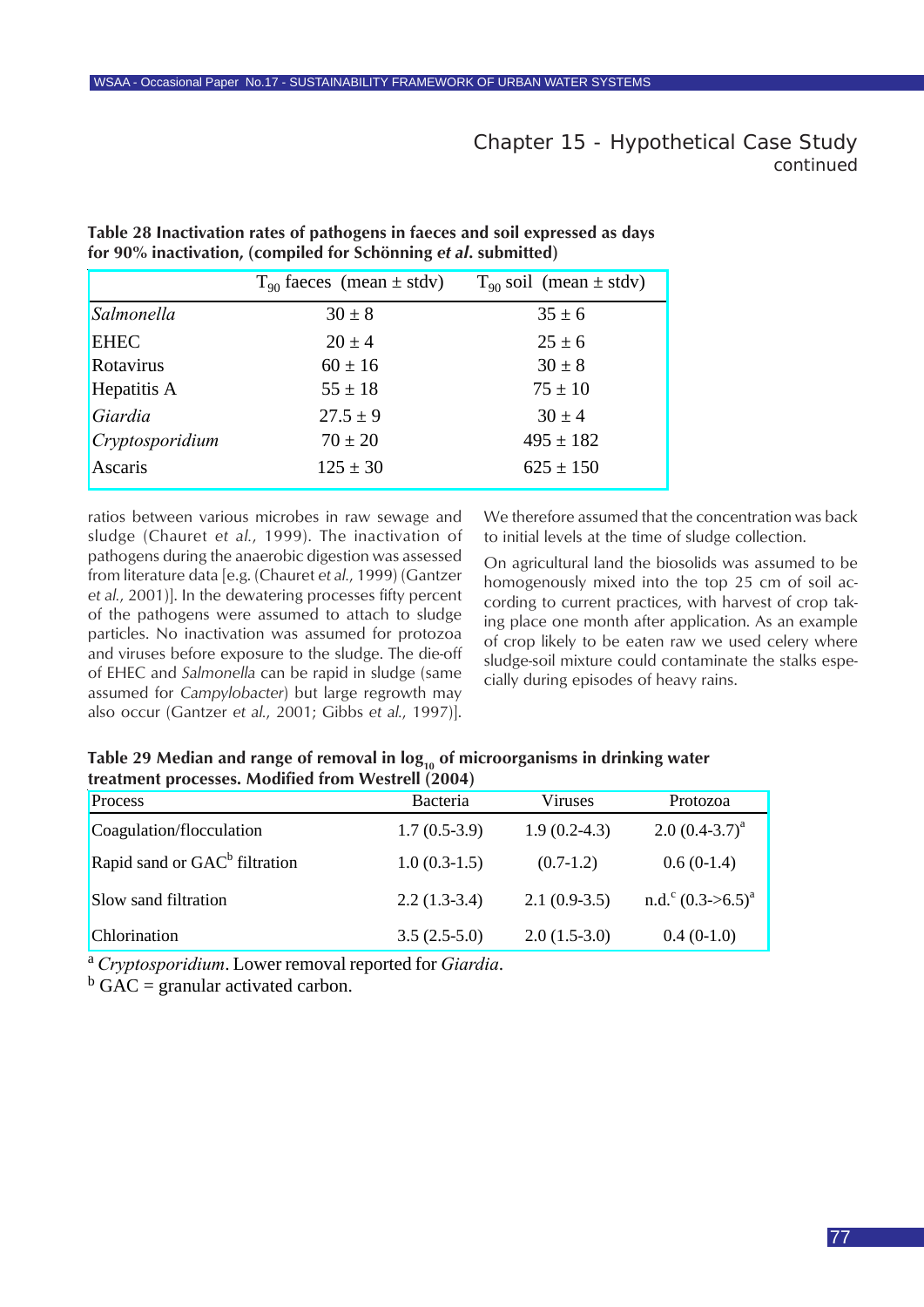## <span id="page-77-0"></span>15.2.2.3 Risk characterisation

Quantitative risk of infection were calculated from the doses by each pathway (exposure concentrations x frequency x volumes of exposures) described in Table 24 and applied in the dose-response models for each reference pathogen (Table 30). Either the exponential: Equation 1:

$$
P_{\text{inf}}^* = 1 - e^{-r\mu}
$$
 or  $P_{\text{INF}} = 1 - e^{-\left(\frac{D}{k}\right)}$ 

Equation 2:

or 
$$
\beta
$$
-Poisson:  $P_{\text{inf}}(D; \alpha, \beta) = 1 - \left(1 + \frac{D}{\beta}\right)^{-\alpha}$ 

models were used to estimate the probability of infection  $(P_{in}$ ) with dose  $(D)$ .

| Table 30 Dose-response parameters for the pathogens used in the MRA Tool |  |  |  |  |
|--------------------------------------------------------------------------|--|--|--|--|
|--------------------------------------------------------------------------|--|--|--|--|

| <b>Reference pathogen</b> | <b>Parameters</b>               | <b>Comments</b>                                 |
|---------------------------|---------------------------------|-------------------------------------------------|
| Campylobacter jejuni      | $\alpha = 0.145, \beta = 7.59$  | H.f.t. <sup>a</sup> by Black <i>et al.</i> 1988 |
| Rotavirus                 | $\alpha = 0.253, \beta = 0.422$ | H.f.t. by Ward et al. 1986                      |
| Adenovirus 4              | $k^{\rm c} = 2.397$             | H.f.t. by Couch et al. 1966                     |
| Giardia lamblia           | $r = 0.0199$                    | H.f.t. by Rendtorff 1954                        |
| Cryptosporidium parvum    | $k^{\circ} = 238.6$             | H.f.t. by DuPont et al. 1995                    |

<sup>a</sup> H.f.t. = human feeding trials.  $\frac{d}{dt} = N_{50}(2^{1/4}-1)$ .  $\frac{d}{dt}r = 1/k$  (see equations 1 & 2)

(Crockett *et al.*, 1996; Haas *et al.*, 1996; Haas *et al.*, 1999; Haas *et al.*, 2000; Medema *et al.*, 1996; Teunis *et al.*, 1996).

The intention of the quantitative microbial risk assessment is to provide relative comparisons between system structures, with the uncertainties aiding interpretation between pathways and reference pathogens. Table 31 provides a summary of the DALYs for each pathway by scenario.

To compare between scenarios against each other, only the dominant exposure pathways and reference pathogens were compared (Table 32).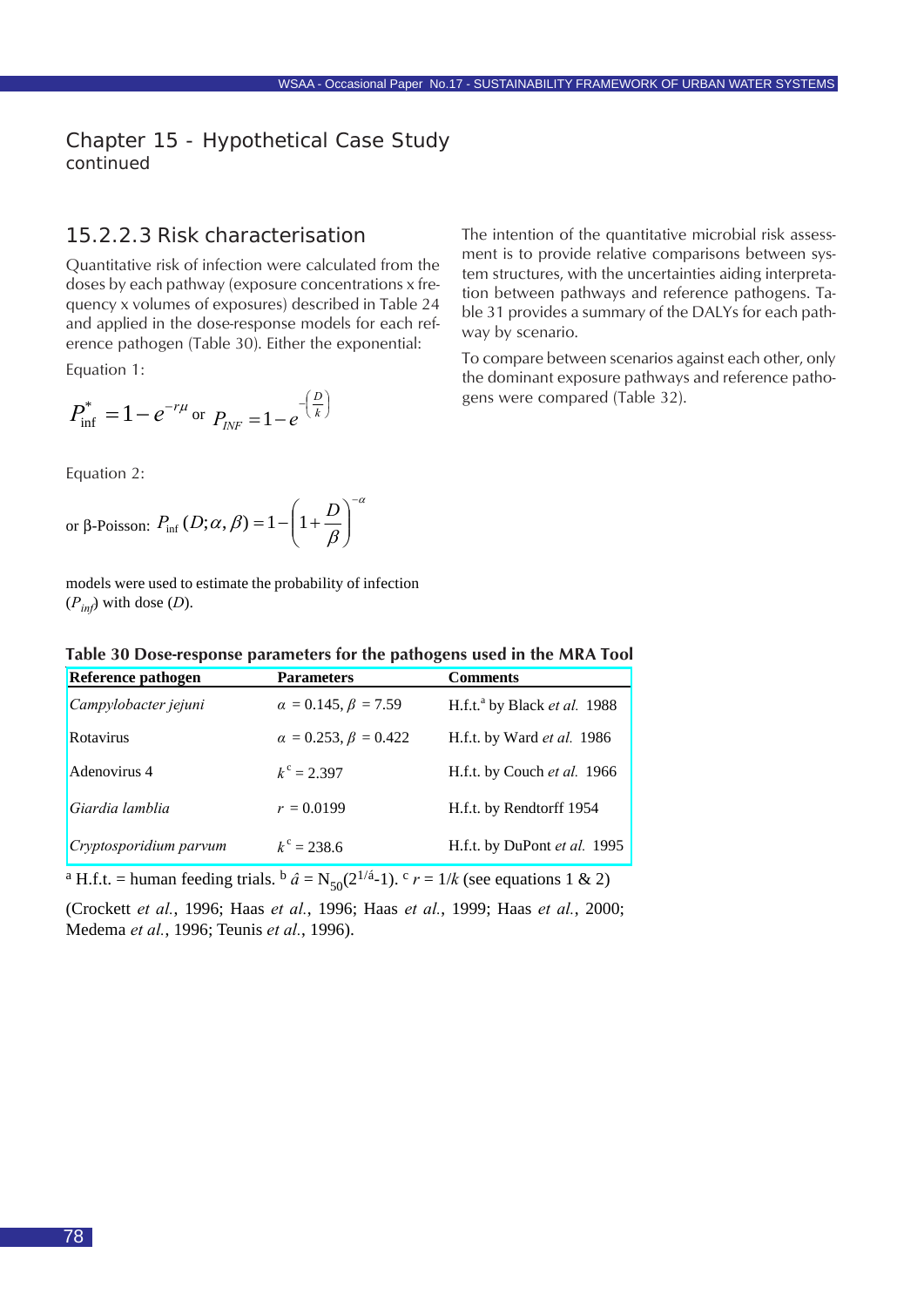<span id="page-78-0"></span>

|                     | Table 31 Total DALY estimates (median) per year for population of 100 000 for each exposure |  |  |
|---------------------|---------------------------------------------------------------------------------------------|--|--|
| pathway by Scenario |                                                                                             |  |  |

| <b>Exposure</b>                               | Scenario 0            | Scenario 1       | <b>Scenario 2</b>   | <b>Scenario 3</b>       |
|-----------------------------------------------|-----------------------|------------------|---------------------|-------------------------|
| 1. Drinking water                             | 1.25                  | $\overline{0}$   | 1.25                | 1.25                    |
| 2a. X-connection with sewage to potable       | 4.62                  | 4.62             | 4.62                | 4.62                    |
| supply                                        |                       |                  |                     |                         |
| 2b. X-connection with non-potable to potable  |                       |                  | 0.14                |                         |
| supply                                        |                       |                  |                     |                         |
| 2c. X-connection with rain water to potable   |                       |                  |                     | 1.66                    |
| supply                                        |                       |                  |                     |                         |
| 3. Rainwater tank ingestion                   |                       |                  |                     | 65.89                   |
| 4. Toilet Flushing aerosols with non-potable  | $1.02 \times 10^{-4}$ | $\mathbf{0}$     | 1.1                 | 17.82                   |
| water                                         |                       |                  |                     |                         |
| 5a. Garden irrigation - aerosols              | $3.11 \cdot 10^{-5}$  | $\overline{0}$   | $3.32 \div 10^{-2}$ | 0.55                    |
| 5b. Garden irrigation - ingestion             | $5.56 \div 10^{-4}$   | $\mathbf{0}$     | 0.61                | 9.61                    |
| 5c. Garden irrigation – ingestion non-potable | $1.91 \div 10^{-3}$   | $\mathbf{0}$     | 1.99                | 31.12                   |
| 6. Accidental ingestion stormwater            | 10.67                 | 10.67            | 10.67               | 10.67                   |
| 7. Recreational swimming at home              | $7.73 \div 10^{-4}$   | $\mathbf{0}$     | 0.82                | $7.73 \text{ } 10^{-4}$ |
| 8. Recreational swimming in river             | 63.24                 | 63.24            | 63.24               | 63.24                   |
| 9. Public irrigation aerosols                 | $8.63 \div 10^{-5}$   | $\boldsymbol{0}$ | $9.33'10^{2}$       | $8.63 \div 10^{-5}$     |
| 10. Biosolids on market garden crops          | 19.95                 | 19.95            | 19.95               | 19.95                   |
| 11. Sewage maintenance worker                 | 0.18                  | 0.18             | 0.18                | 0.18                    |

**Table 32 Relative differences in median total DALY estimates for each scenario relative to scenario 0**

| Pathway (pathogen)                             |                      |                   |                   |  |  |  |  |
|------------------------------------------------|----------------------|-------------------|-------------------|--|--|--|--|
| <b>Versus Scenario</b>                         | <b>Scenario 1</b>    | <b>Scenario 2</b> | <b>Scenario 3</b> |  |  |  |  |
| 2. X-connection with potable supply            |                      | 0.14              | 1.66              |  |  |  |  |
| 5. Garden irrigation $-$ ingestion non-potable | $-2.45 \div 10^{-3}$ | 2.58              | 40.66             |  |  |  |  |
| 6. Accidental ingestion stormwater             | $\Omega$             | $\theta$          |                   |  |  |  |  |
| 7. Recreational swimming-home pool             | $-7.67$ $10^{-4}$    | 0.83              |                   |  |  |  |  |
| 8. Recreational swimming in river              | $_{0}$               | $\theta$          |                   |  |  |  |  |
| <b>Total</b>                                   | $-1.25$              | 4.72              | 125.88            |  |  |  |  |

Based on the results summarized in Table 32, further discussion by stakeholders may allow modifications to reduce/control risks in the preferred scenario (based on other sustainability factors) (Phase 4 of the framework).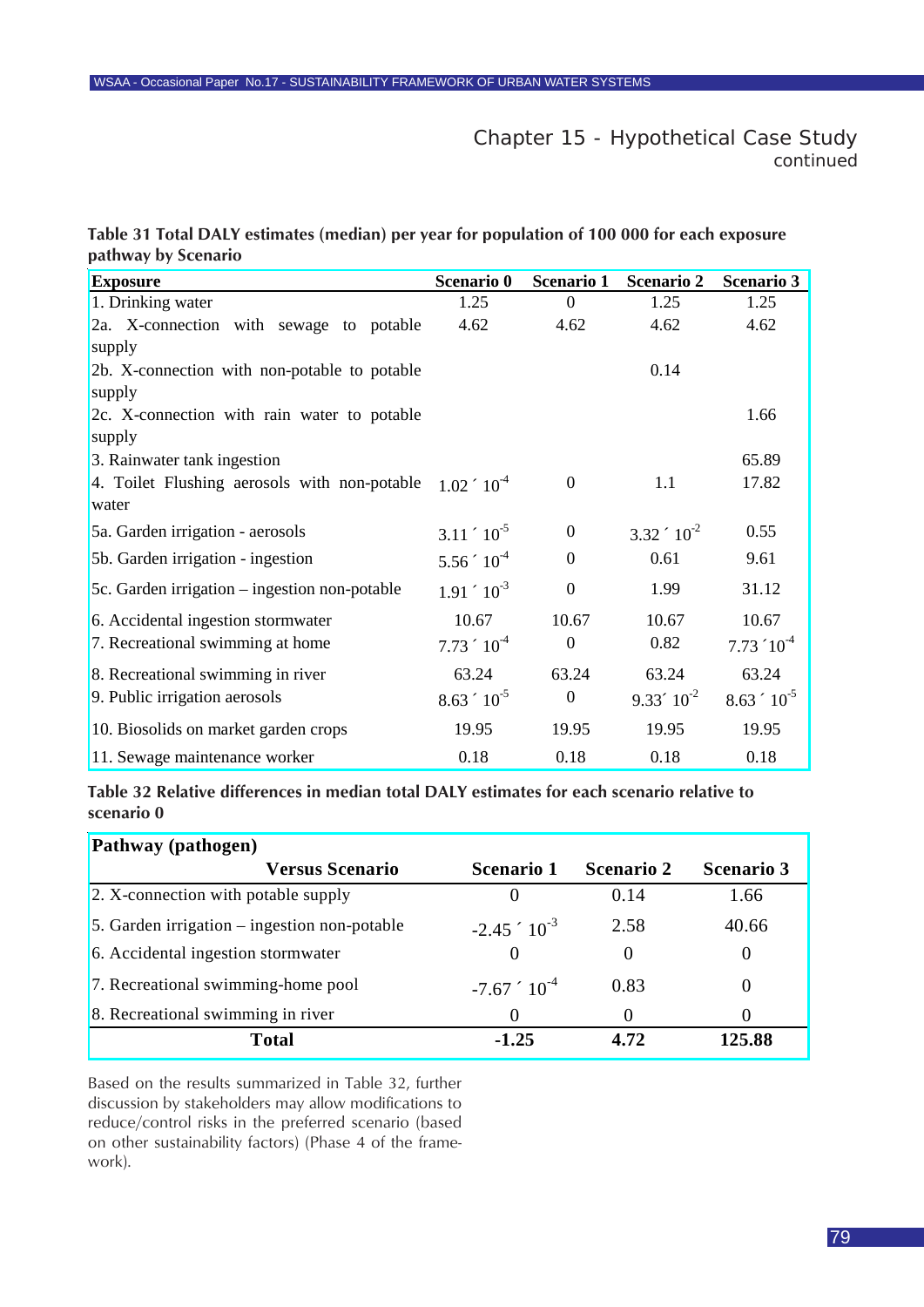# 15.2.3 Performance matrix environmental assessment

In order to assess the environmental impacts of the four scenarios as described in Section 15.1 on page 66 a streamlined LCA was carried out. Below the key elements of the LCA are presented.

## 15.2.3.1 Goal of the study

The main aims of this project are to quantitatively evaluate *four scenarios* of a Brownfield residential site with 200 000 dwellings supplied by water from a reservoir, and options for how to cope with an extra 100 000 new dwellings in a Greenfield site over the next 25 years. A detailed description of the four scenarios is given in Section 15.1 commencing on page 66

A life cycle perspective has been chosen for this evaluation. The LCA approach is appropriate for the water and wastewater sector as it considers the impacts of the entire system (cradle-to-grave approach). This approach allows to obtain a holistic perspective of the various impacts of the combined operations and thus offers means to move away from 'end-of-pipe thinking' as the sole criteria for more sustainable environmental outcomes.

The main reasons for carrying out the study are to:

- Quantify the overall environmental impacts from the annual quantity of water consumed and wastewater generated within the system and
- Obtain a detailed picture of environmental impacts of the system, i.e.
	- o water usage,
	- o total primary energy input,
	- o climate change,
	- o freshwater eutrophication,
	- o photochemical oxidant formation and
	- o freshwater, marine and terrestrial eco-toxicity.

## 15.2.3.2 Scope of the study

The study will use a *prospective* approach<sup>29</sup> which supports strategic planning and sustainability assessment of the systems.

#### **Functional unit and function**

The functional unit (fu) is defined as the annualised provision of water supply and sewerage services to 300 000 dwellings over the next 100 years.

The *main* functions in this study are the supply of water, its distribution from and to the households and the treatment of wastewater. However, there are also supplementary functions within the system, i.e.:

- *Nutrient recovery*: Treatment of biosolids and their application on land which can potentially substitute the production of fertilizer.
- *Water recovery:* Treatment of wastewater to a sufficient standard for non-potable reuse will substitute the effort required to treat water to potable standard for the same use.

#### **System boundary**

In LCA methodology usually all inputs and outputs from the system are based on the 'cradle-to-grave' approach. This means that inputs into the system should be flows from the environment without any transformation by humans and outputs should be discarded to the environment without subsequent human transformation (AS/NSZ ISO 14040: 1998 Environmental Management – Life Cycle Assessment – Principles and Framework.). Inputs and outputs at the system boundary are elemental flows.

The system starts with the provision of potable water. The water is pumped from catchments to water filtration plants (WFP) plants. The water is pumped through water system areas to the Brownfield and Greenfield sites. The Brownfield consists of 200 000 residential dwellings, while the Greenfield site is smaller with 100 000 dwellings. A large quantity of the water consumed in each customer area becomes wastewater which is

 $^{29}$  This looks ahead to examine the effect of a change in the product system in an attempt to predict the effects of this change on the environment. It is "getting away from measuring the effects of products to measuring the effects of changes" (Weidema, 2000). Prospective LCAs study possible future changes between alternative product systems typically applied in product development and in public policy making (Tillman, 1998). This is less about allocation of responsibility and more about optimisation of future actions. In prospective LCA, more attention is given to the marginal effects of increasing or decreasing demand for products, materials and services.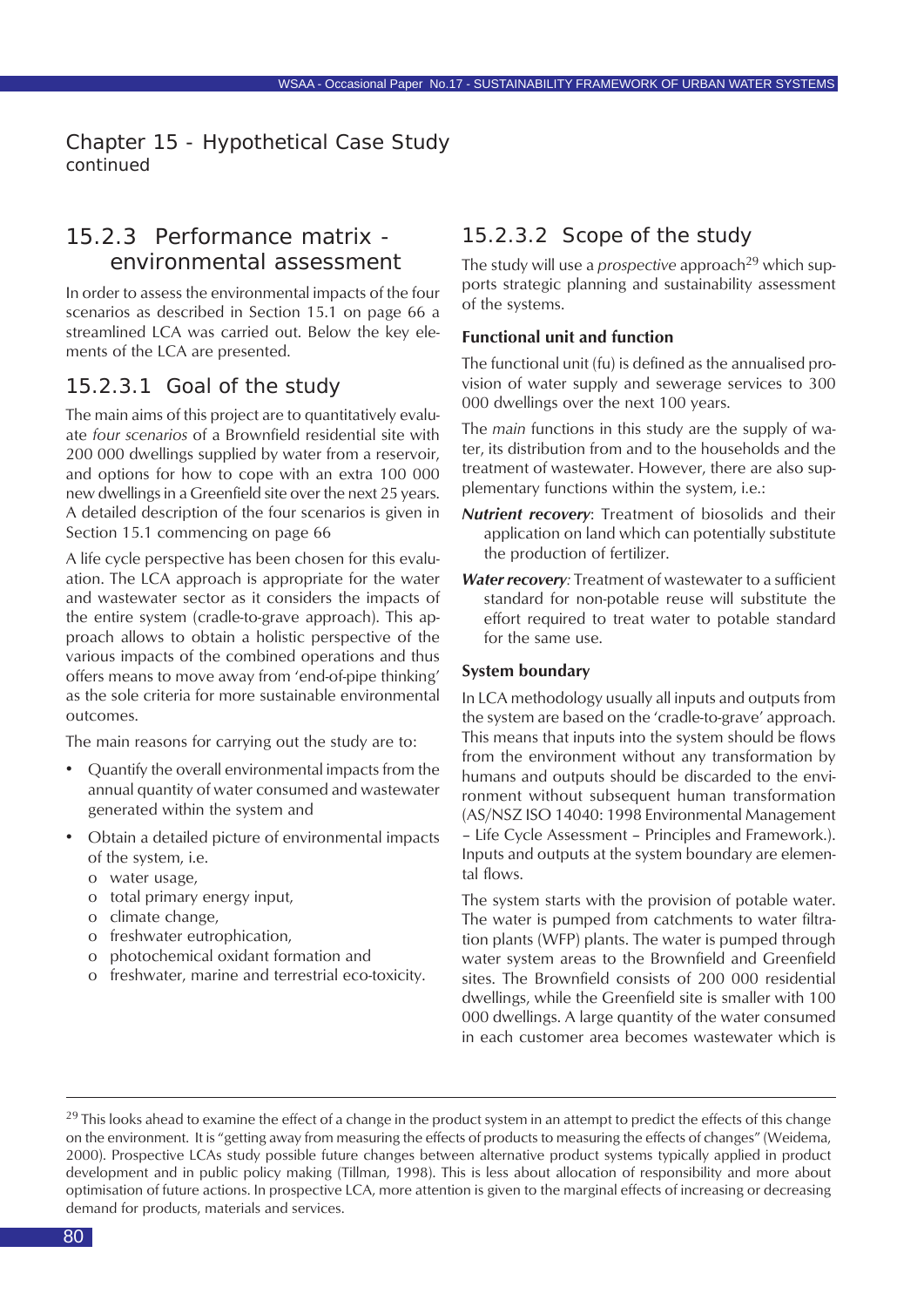pumped via wastewater system areas to a wastewater treatment plant (WWTP). The treated wastewater is discharged to the environment or reused for non-potable purposes. Biosolids are captured and treated onsite. The biosolids are trucked directly to the application on farms where they partially substitute fertilizer. A detailed description of the technical specification of both the Brownfield and the Greenfield site are given in Section 15.1.

## 15.2.3.3 Life Cycle Inventory Analysis

#### **Data source**

Two main sources of information were used for this hypothetical LCA study, i.e.

- Technical description of the scenarios (see Section 5.1) and
- LCI data from the "LCA for Waterplan 21 Review Base Case & Scenarios" project (Lundie *et al.*, 2002).

After validation (mass and energy balances) the data were related to unit processes and the functional unit.

These information is combined with Australian LCI data (on electricity, gas, coal, transportation etc.) in order to quantify the environmental profile of the functional unit.

#### **Assumptions**

The data collected had to be transformed into a format that allows the allocation of inputs and outputs to the functional unit, i.e. annualised provision of water supply and sewerage services to 300 000 dwellings over the next 100 years. Therefore and because of the quality of data obtained several assumptions had to be made, i.e.

- Capital equipment
	- o The Greenfield site is upgrade over the first 25 years. The material demand for the upgrade is annualised, and
	- o At any time maximum surface water demand is available for extraction, i.e. 101 GL/y.
- **Operation** 
	- o Electricity is supplied from hard coal-fired power plants,
	- o Chemical dosage is based on guidelines (Fernando and James, pers comm.) and crosscheck with operational data (Lundie *et al.,* 2002),
- o Effluent characteristics cover phosphorus, suspended solids, total nitrogen and total Kjeldahl nitrogen only. It is based on averaged data from inland wastewater treatment plants (Lundie *et al.*, 2002),
- o An average transport distance of 230km is assumed for the distance between biosolids generation and its application, and
- o The application of biosolids to land reduces the need for synthetic P and N fertilizer production. The calculation of avoided products credit the system with avoided energy and material inputs and substance emissions (Lundie *et al.*, 2004).

#### **Data gaps**

However, several data gaps have been identified at both capital equipment and the operational phase. Main data gaps are:

#### **Capital equipment**

- Bronze: No LCI data is available on Bronze. This material has been excluded from the analysis due to the small quantity, and
- Installation: Energy demand for construction works has not been quantified.

#### **Operation**

• Detailed data on effluent characteristics from wastewater treatment plants are not available except for nutrients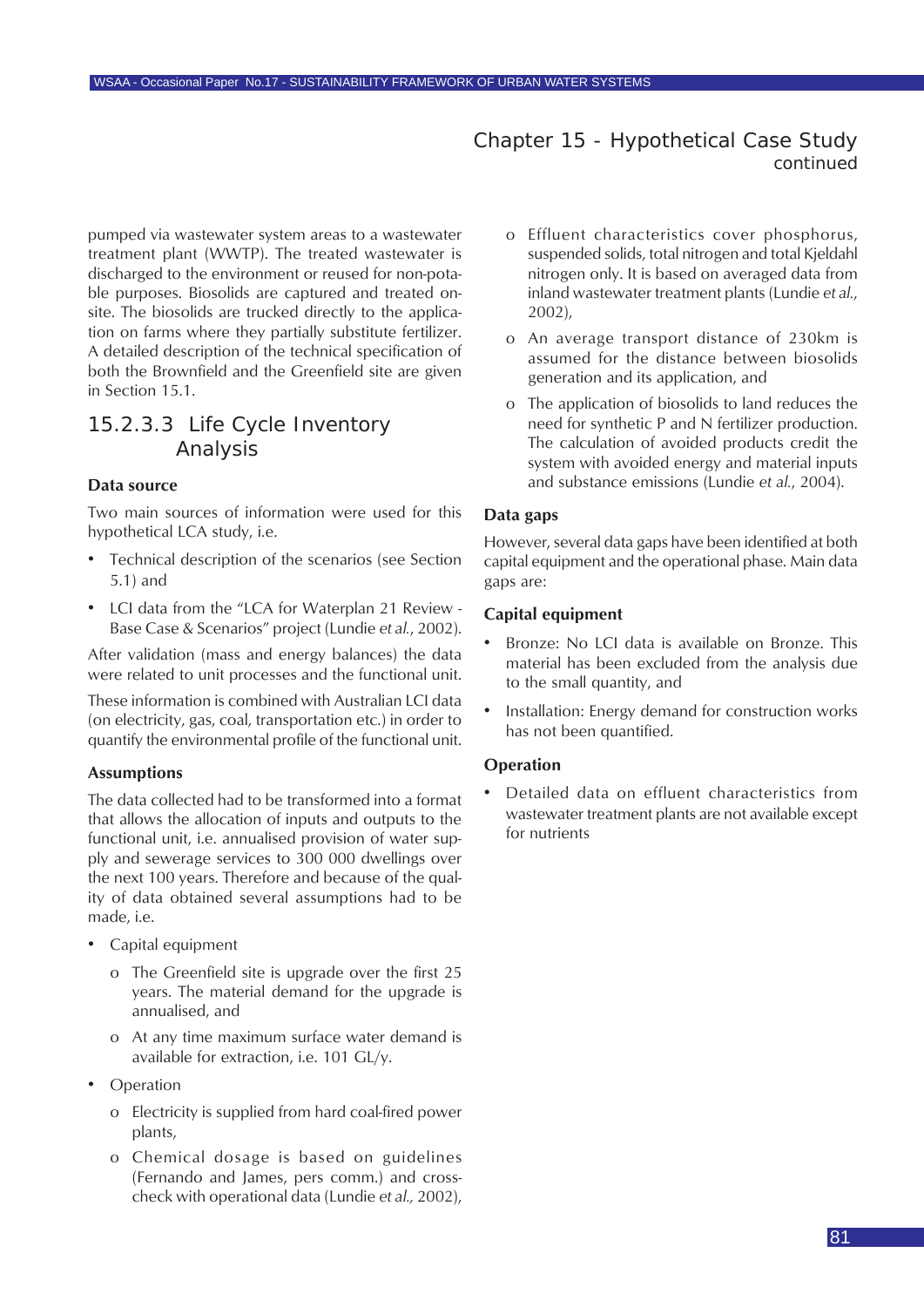### <span id="page-81-0"></span>**Table 33 LCI data of all scenarios**

|                                     |        |         | <b>Scenarios</b> |         |              |
|-------------------------------------|--------|---------|------------------|---------|--------------|
|                                     |        | 0       | 1                | 2       | 3            |
| <b>Materials for infrastructure</b> |        |         |                  |         |              |
| Aluminium                           | kg/a   | 0       | 0                | 0       | 1000         |
| <b>Bronze</b>                       | kg/a   | 437     | 437              | 765     | 80           |
| Concrete                            | kg/a   | 185678  | 182695           | 268939  | 89053        |
| Copper                              | kg/a   | 53500   | 54500            | 109000  | 10000        |
| Iron                                | kg/a   | 459379  | 449715           | 686008  | 225691       |
| Polyester coating                   | kg/a   | 0       | 0                | 0       | 4000         |
| <b>PVCM</b>                         | kg/a   | 356315  | 356315           | 449456  | 151235       |
| <b>Stainless Steel</b>              | kg/a   | 12409   | 12409            | 12409   | 955          |
| <b>Steel</b>                        | kg/a   | 0       | 0                | 77350   | 320000       |
| Zinc                                | kg/a   | 0       | 0                | 0       | 8000         |
| <b>Water flow</b>                   |        |         |                  |         |              |
| Water extracted                     | ML/a   | 101283  | 93884            | 75214   | 71210        |
| <b>Water from Desalination</b>      | ML/a   | 0       | 7399             | 3488    | 2827         |
| Potable Water Provided              | ML/a   | 100779  | 100779           | 78019   | 73378        |
| Non-potable Water Provided          | ML/a   | 0       | 0                | 11312   | 0            |
| Non-potable Top up                  | ML/a   | 0       | 0                | 0       | 0            |
| Total water demand                  | ML/a   | 101283  | 101283           | 90014   | 74037        |
| <b>Waste Water Treated</b>          | ML/a   | 73896   | 73896            | 65531   | 59432        |
| <b>Chemical usage</b>               |        |         |                  |         |              |
| Alum                                | kg/a   | 53561   | 53561            | 42370   | 40281        |
| Sodium Hypochorite (@12.5%)         | kg/a   | 4031174 | 4031174          | 4340669 | 3305245      |
| Sodium Silico Flouride              | kg/a   | 167966  | 167966           | 130032  | 122296       |
| Sodium bisulfite (desal)            | kg/a   | 0       | 24997            | 11784   | 9551         |
| Lime (for desal plant)              | kg/a   | 0       | 719929           | 310932  | 246599       |
| <b>Energy demand</b>                |        |         |                  |         |              |
| Electricity                         | GWh/a  | 92.3    | 107.6            | 76.1    | 72           |
|                                     | kWh/kL | 0.9     | 1.1              | 0.8     | $\mathbf{1}$ |
| <b>Effluent volume</b>              |        |         |                  |         |              |
| Effluent volume                     | ML/a   | 73896   | 73896            | 65531   | 59432        |
| Phosphorus                          | kg/a   | 132771  | 132771           | 117740  | 106783       |
| Suspendid solids                    | kg/a   | 738960  | 738960           | 655305  | 594321       |
| Total nitrogen                      | kg/a   | 807331  | 807331           | 715936  | 649309       |
| Total kjeldahl nitrogen             | kg/a   | 333143  | 333143           | 295429  | 267936       |
| <b>Biosolids</b>                    |        |         |                  |         |              |
| <b>Biosolids generation</b>         | dt/a   | 10402   | 10402            | 9225    | 8366         |
| <b>Avoided N-fertilizer</b>         | kg/a   | 81834   | 81834            | 72570   | 65816        |
| <b>Avoided P-fertilizer</b>         | kg/a   | 683368  | 683368           | 606007  | 549610       |
| Transport                           | tkm    | 8009623 | 8009623          | 7102883 | 6441874      |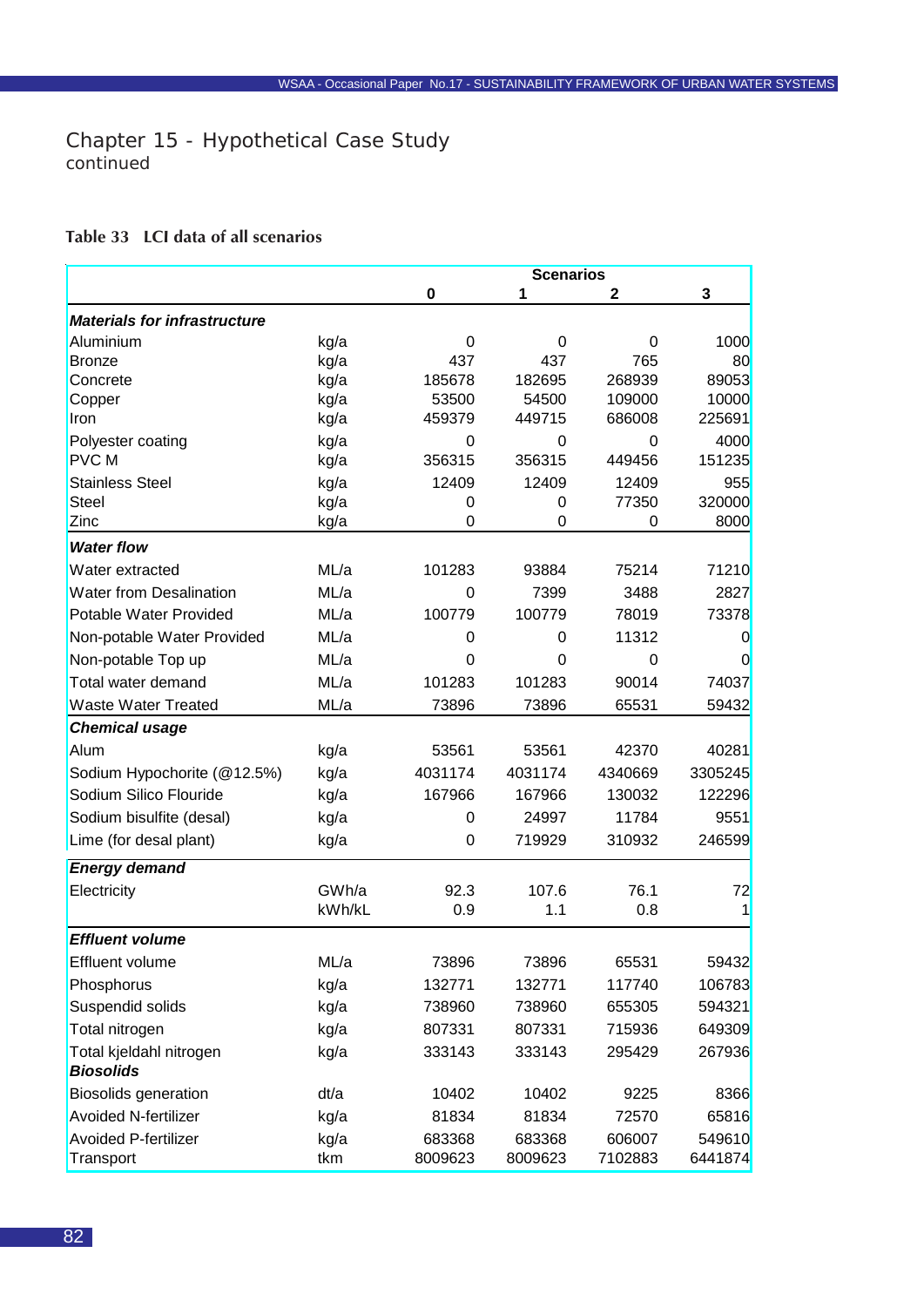# <span id="page-82-0"></span>15.2.3.4 Life Cycle Impact Assessment

Life cycle impact assessment (LCIA) is the third phase of LCA. The purpose of LCIA is to better understand environmental impacts caused by the emissions and environmental interventions of a product or service.

In this section, quantitative impact category results are presented for water usage, total primary energy usage, climate change, eutrophication, photochemical oxidant formation, aquatic and terrestrial eco-toxicity potentials. The impact category results are presented per functional unit.

There are many processes related to the provision of the functional unit that are considered in the life cycle assessment. They include:

- Material production for infrastructure including aluminium, concrete, copper, iron, polyester, PVC, stainless steel and zinc;
- Electricity;
- Chemicals (alum, sodium hypochlorite, sodium silico fluoride, sodium bisulfite and lime);
- Wastewater treatment and effluent discharge;
- Transportation of biosolids from generation to its application; and
- Avoided fertilizer production.

#### **Table 34 Environmental impacts for four scenarios**

|                                       |                | <b>Scenarios</b> |      |      |      |  |
|---------------------------------------|----------------|------------------|------|------|------|--|
| Impact category                       | Unit           | 0                | 1    | 2    | 3    |  |
| <b>Water Use</b>                      | GLYI           | 101              | 94   | 75   | 71   |  |
| Primary energy input                  | [TJ/y]         | 1169             | 1363 | 836  | 795  |  |
| Climate change                        | [kt $CO2/y$ ]  | 89               | 104  | 63   | 61   |  |
| Eutrophication                        | [kt $O_2$ /y]  | 20               | 20   | 17   | 16   |  |
| <b>Photchemical Oxidant Formation</b> | $[t$ ethene/y] | 30               | 34   | 23   | 20   |  |
| <b>Terrestrial Ecotoxicity</b>        | [kt DCB/y]     | 0.79             | 0.93 | 0.58 | 0.53 |  |
| <b>Marine Aquatic Ecotoxicity</b>     | [kt DCB/y]     | 2519             | 2939 | 1797 | 1680 |  |
| <b>Freshwater Aquatic Ecotoxicity</b> | [kt DCB/y]     | 0.04             | 0.05 | 0.03 | 0.03 |  |

<sup>30</sup> No further disaggregation per life cycle phase is needed for the application of the LCA results in the sustainability framework.

All results are presented in an aggregated manner in Table 34.<sup>30</sup> Extracted surface water is highest for scenario 0 (i.e. 101 GL/y), while it is smaller for scenarios 1-3, i.e. 94 GL/y, 75 GL/y and 71 GL/y respectively.

The eutrophication potential results show a similar trend with highest impacts from scenario 0 and lowest contribution by scenario 3. However, the primary energy input is significantly higher for the option that is utilising a desalination plant for potable water supply, i.e. Scenario 1, due to its high electricity demand.

The performance of the remaining impact categories are determined by the electricity consumption of each scenario: Scenario 3 has the least contribution to climate change, photooxidant formation and all ecotoxicity potentials, followed by Scenarios 2, 0 and 1.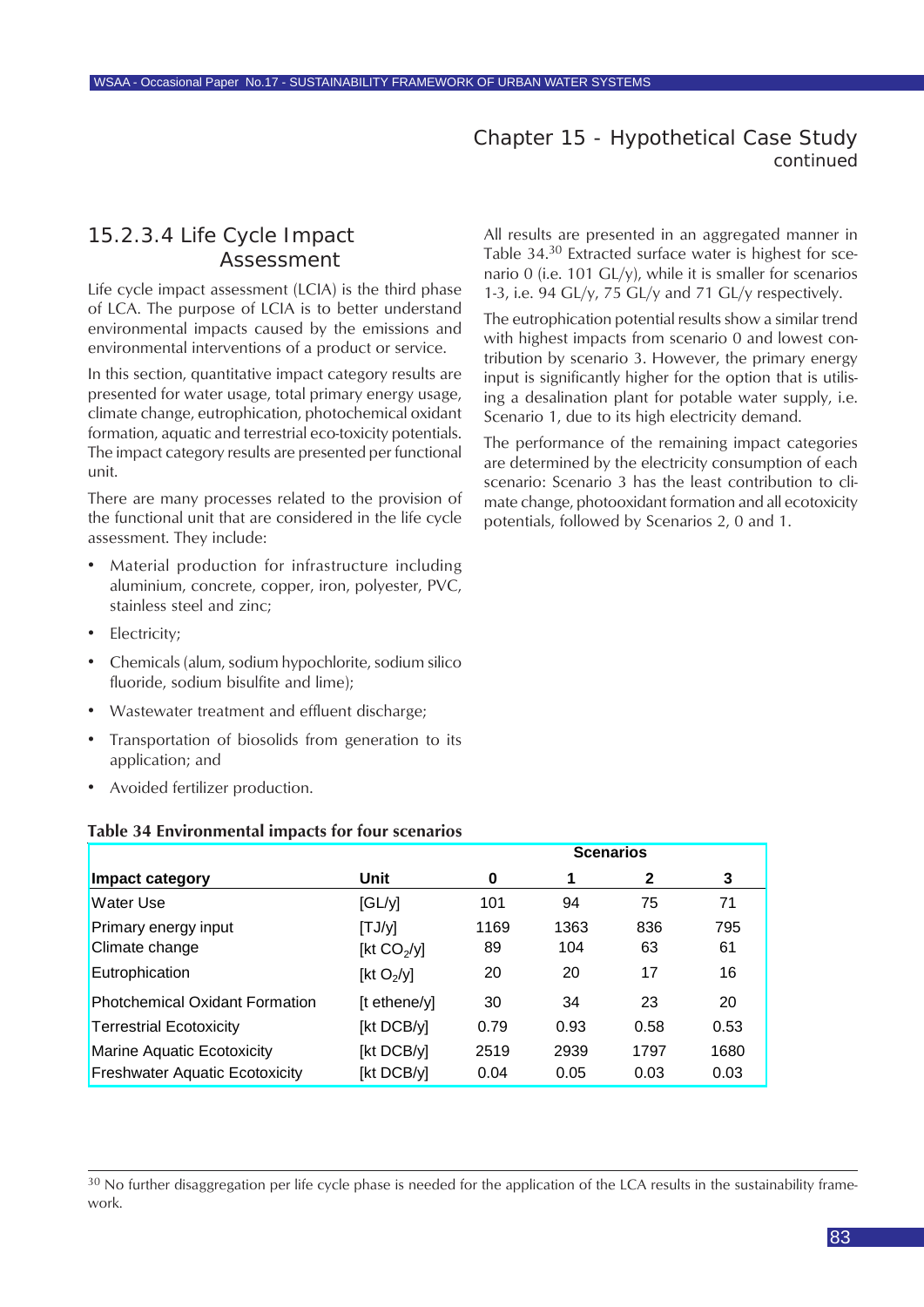# 15.2.4 Performance matrix technical assessment

The technical assessment was undertaken in the form of a questionnaire that allowed the scoring of the options on a scale of zero to five. The two experts then discussed the results and agreed upon new scores. Two experts assessed each scenario according to 7 technical sub-criteria, i.e.:

- *• Performance* including water quality supply (1. compliance with required standards in tests performed throughout the year (%) and number of water quality complaints) and water quality treatment (effluent quality);
- *• Reliability* including water availability (number of restriction or interruption complaints per year) and system failure (risk of failure to meet consent conditions due to treatment malfunctions);
- *Durability* (life time of the system expected to operate successfully for);
- *• Flexibility* **and** *adaptability* including cost of adding or removing from system in response to future changes and level of accommodation in design (potential and ability to accommodate future changes);
- *• Endure seasonal effects* including number of days where there is insufficient non-potable water (reticulated and tank) stored leading to potable water top up;
- *• Level of experience with technology* including number of successful projects using similar technology; and
- *• Ease of operation* including ease of assessment and approval, maintenance and construction.

The rating is summarised in Table 35:

# **Table 35 Technical rating results** (rating out of 5)

|                                        | <b>Scenario</b> |     |     |     |  |  |  |
|----------------------------------------|-----------------|-----|-----|-----|--|--|--|
|                                        | O               |     | 2   | 3   |  |  |  |
| Performance                            | 4               | 4   | 4   | 4   |  |  |  |
| Reliability                            | 4               | 4   | 3   | 4   |  |  |  |
| Durability                             | 5               | 3.5 | 3.5 | 3.5 |  |  |  |
| <b>Flexibility and</b><br>adaptability | 3.5             | 3.5 | 3.3 | 3.5 |  |  |  |
| Endure seasonal<br>effects             | 5               | 5   | 4   | 4   |  |  |  |
| Level of experience<br>with technology | 5               | З   | 3   | 4   |  |  |  |
| Ease of operation                      | 4.5             | 3   | 2.7 | 3.2 |  |  |  |

# 15.2.5 Performance matrix - social assessment

An expert assessed each scenario according to four social sub-criteria, i.e.:

- *• Acceptability to the community* was determined through a combination of data from previous experience elsewhere (Market Equity, 2004; Roseth, 2003) for each type of option (for salience) and also data from a resident survey of attitudes toward water services. Acceptability tended to be lower for less familiar alternatives.
- **The** *distribution of responsibilities* for more centralised water services options was deemed to be unfavourable by the steering committee for engendering change in user beliefs and practices. Hence those innovations involving greater user engagement in managing their own water services were rated more highly for this criterion. The rating was done by deliberation of the expert.
- **The** *organisational capacity and adaptability* criterion was also rated by the expert. The expert determined that the more traditional, centralised options are easier for the established centralised water authority to manage due to the more natural fit. Hence the more centralised options were rated more favourably.
- *• Public understanding and awareness* was determined in the same manner as community acceptability – i.e. through a combination of data from elsewhere (Market Equity, 2004; Roseth, 2003) and also a resident survey. Understanding and awareness is obviously lower for the more innovative options.

The rating is summarised in the Table 36: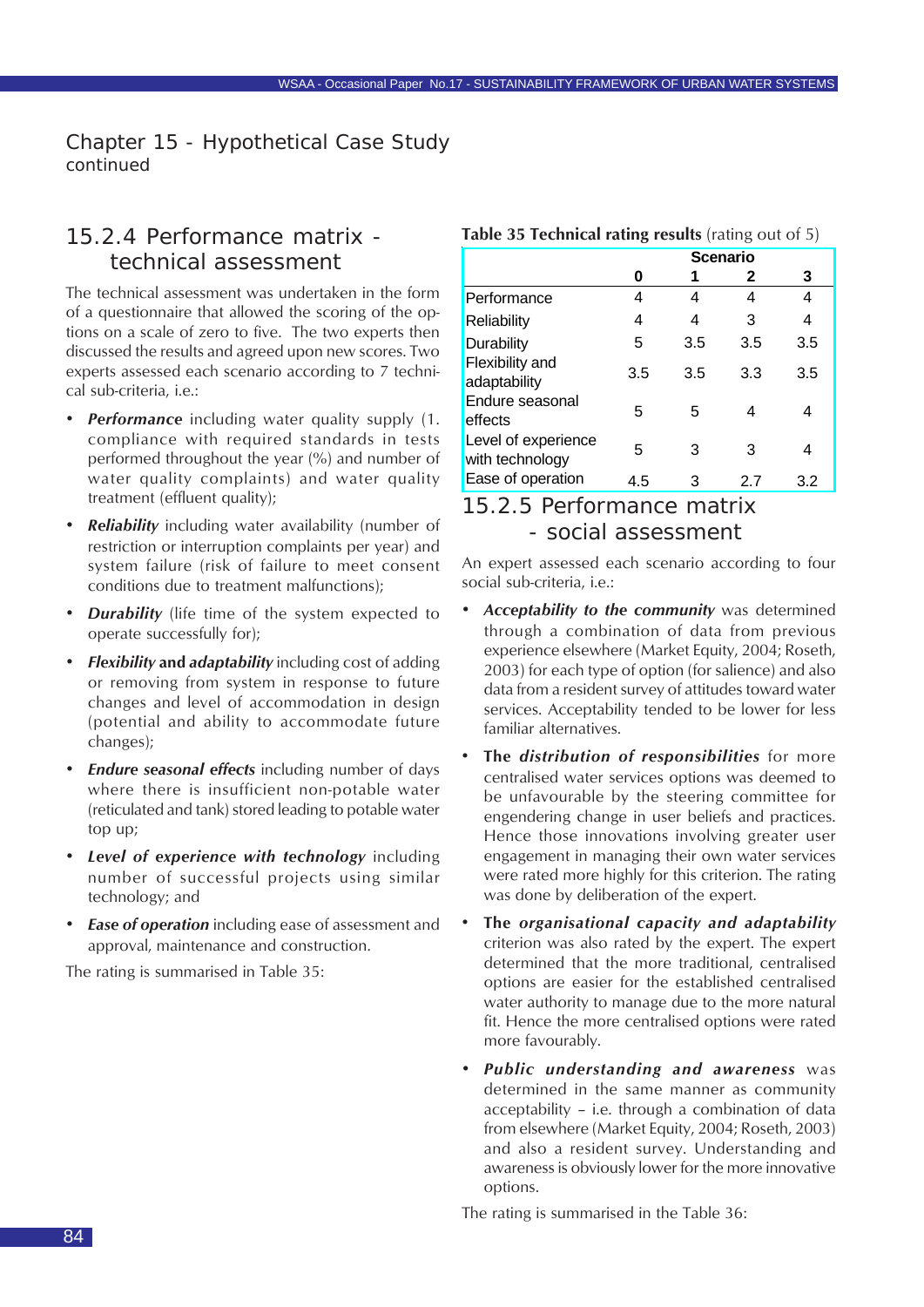#### <span id="page-84-0"></span>**Table 36 Social rating results** (rating out of 5)

|                                                | <b>Scenario</b> |     |     |     |  |  |
|------------------------------------------------|-----------------|-----|-----|-----|--|--|
|                                                | 0               |     | 2   | 3   |  |  |
| Acceptability to<br>community                  | 4               | 3.5 | 3   | 3   |  |  |
| Distribution of<br>responsibility              |                 |     | 3   |     |  |  |
| Organisational<br>capacity and<br>adaptability | 4.5             | 4   | 3.5 | З   |  |  |
| Public<br>understanding and<br>awareness       | 4               | 2.5 | З   | 3.5 |  |  |

# 15.2.6 Performance matrix results

Table 37 shows the performances of each option for each criterion:

#### **Table 37 Performance matrix for all scenarios**

|                         | <b>Criteria</b>                                        |                                   |             |         | <b>Scenario</b> |        |
|-------------------------|--------------------------------------------------------|-----------------------------------|-------------|---------|-----------------|--------|
| <b>Primary criteria</b> | Secondary criteria                                     | <b>Units</b>                      | $\mathbf 0$ | 1       | $\mathbf{2}$    | 3      |
| Economic                | NPV @ 7%                                               | k\$                               | 688613      | 811589  | 712349          | 702830 |
| Human health            | <b>Relative DALY</b>                                   | Disability adjusted<br>life years | 1           | $-1.25$ | 4.72            | 125.88 |
| Environmental           | Water Use                                              | [GL/y]                            | 101         | 94      | 75              | 71     |
|                         | Primary energy input                                   | [TJ/y]                            | 1169        | 1363    | 836             | 795    |
|                         | Climate change                                         | [kt $CO2/y$ ]                     | 89          | 104     | 63              | 61     |
|                         | Eutrophication                                         | [kt $O_2$ /y]                     | 20          | 20      | 17              | 16     |
|                         | <b>Photochemical Oxidant</b><br>Formation              | [t ethene/y]                      | 30          | 34      | 23              | 20     |
|                         | <b>Terrestrial Ecotoxicity</b>                         | [kt DCB/y]                        | 0.79        | 0.93    | 0.58            | 0.53   |
|                         | Marine Aquatic Ecotoxicity                             | [kt DCB/y]                        | 2519        | 2939    | 1797            | 1680   |
|                         | <b>Freshwater Aquatic</b><br>Ecotoxicity               | [kt DCB/y]                        | 0.04        | 0.05    | 0.03            | 0.03   |
| <b>Technical</b>        | Performance                                            | $#$ out of 5                      | 4           | 4       | $\overline{4}$  | 4      |
|                         | Reliability                                            | $#$ out of 5                      | 4           | 4       | 3               | 4      |
|                         | Durability                                             | $#$ out of 5                      | 5           | 3.5     | 3.5             | 3.5    |
|                         | Flexibility and adaptability                           | $#$ out of 5                      | 3.5         | 3.5     | 3.3             | 3.5    |
|                         | Endure seasonal effects                                | $#$ out of 5                      | 5           | 5       | 4               | 4      |
|                         | Level of experience with<br>technology                 | $#$ out of 5                      | 5           | 3       | 3               | 4      |
|                         | Ease of operation                                      | $#$ out of 5                      | 4.5         | 3       | 2.7             | 3.2    |
| Social                  | Acceptability to community                             | # out of 5                        | 4           | 3.5     | 3               | 3      |
|                         | Distribution of responsibility # out of 5              |                                   | 1           | 1       | 3               | 4      |
|                         | Organisational capacity and # out of 5<br>adaptability |                                   | 4.5         | 4       | 3.5             | 3      |
|                         | Public understanding and<br>awareness                  | # out of $5$                      | 4           | 2.5     | 3               | 3.5    |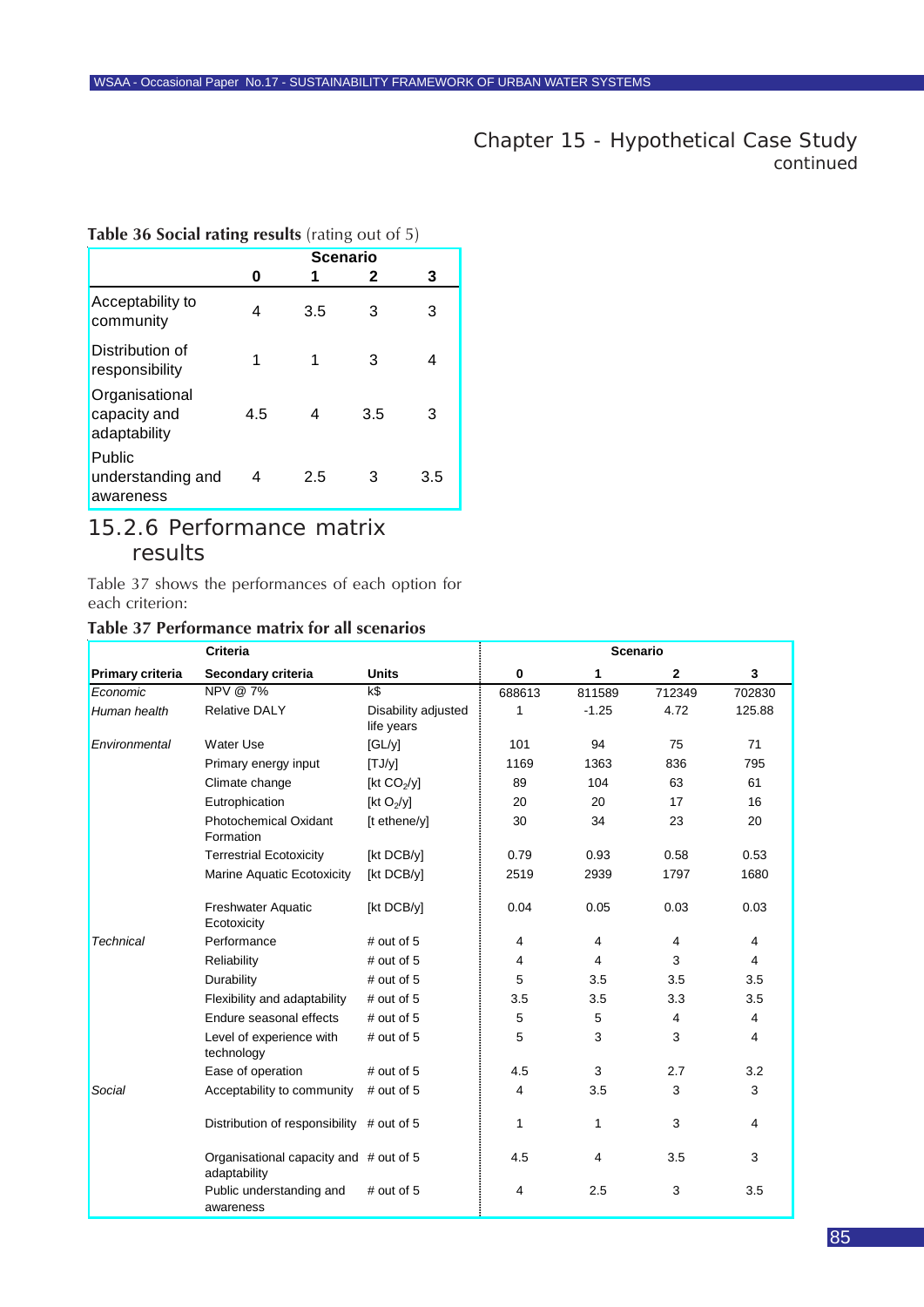# 15.2.7 Normalisation of the performance matrix

In this case study the min-max approach is chosen due to the lack of data on possible ranges for each criterion. Hence, the option that has the best performance score receives the highest normalised score (i.e. 100) for that criterion, while the worst performance score gets the minimum normalized score using linear value functions. The normalised results from Table 37 are shown in Table 38.

The normalised results highlight the relative strength and weaknesses of the four options under study: Scenario 0 achieves highest scores for economic and human health performances as well as for most of the technical aspects. This scenario seems to be socially well excepted because it is the current way of operations. Scenario 1 is expensive and causes highest environmental impacts, but it is the best option in human

health (i.e. slightly better than scenario 0). Scenario 3 is by far the best option with regard to environmental aspects; however, human health results are the lowest. Scenario 2 does not score the highest in any criterion, but it achieves relatively high scores across all criteria.

# 15.2.8 Weighting of criteria

Two ways of weighting have been presented in Sections 9.3 on page 39. Here the ROC method has been applied that converts the rank orders into weights. A conservative rank order has been chosen for primary criteria assigning the greatest importance to economic performance, i.e.

- 1. Rank: Economics (46%);
- 2. Rank: Environmental (26%);
- 3. Rank: Human health (16%);
- 4. Rank: Technical performance (9%); and
- 5. Rank: Social (4%).<sup>31</sup>

| <b>Criteria</b> |                                             | <b>Scenario</b> |          |              |     |
|-----------------|---------------------------------------------|-----------------|----------|--------------|-----|
| Primary         | Secondary                                   | $\bf{0}$        | 1        | $\mathbf{2}$ | 3   |
| Economic        | NPV @ 7%                                    | 100             | $\Omega$ | 81           | 88  |
| Human health    | DALY                                        | 98              | 100      | 95           | 0   |
| Environmental   | Water Use                                   | $\Omega$        | 25       | 87           | 100 |
|                 | Primary energy input                        | 34              | $\Omega$ | 93           | 100 |
|                 | Climate change                              | 35              | $\Omega$ | 94           | 100 |
|                 | Eutrophication                              | 5               | 0        | 63           | 100 |
|                 | <b>Photchemical Oxidant Formation</b>       | 32              | $\Omega$ | 82           | 100 |
|                 | <b>Terrestrial Ecotoxicity</b>              | 33              | $\Omega$ | 88           | 100 |
|                 | Marine Aquatic Ecotoxicity                  | 33              | 0        | 91           | 100 |
|                 | <b>Freshwater Aquatic Ecotoxicity</b>       | 33              | 0        | 88           | 100 |
| Technical       | Performance                                 | 80              | 80       | 80           | 80  |
|                 | Reliability                                 | 80              | 80       | 60           | 80  |
|                 | Durability                                  | 100             | 70       | 70           | 70  |
|                 | Flexibility and adaptability                | 70              | 70       | 65           | 70  |
|                 | Endure seasonal effects                     | 100             | 100      | 80           | 80  |
|                 | Level of experience with<br>technology      | 100             | 60       | 60           | 80  |
|                 | Ease of operation                           | 90              | 60       | 53           | 63  |
| Social          | Acceptability to community                  | 80              | 70       | 60           | 60  |
|                 | Distribution of responsibility              | 20              | 20       | 60           | 80  |
|                 | Organisational capacity and<br>adaptability | 90              | 80       | 70           | 60  |
|                 | Public understanding and<br>awareness       | 80              | 50       | 60           | 70  |

#### **Table 38 Normalised performance matrix for all scenarios**

Similarly rank orders have been given to secondary criteria as well: freshwater use was considered to be the most important aspect from all environmental secondary criteria, followed by climate change, eutrophication, freshwater and marine aquatic ecotoxicity potential. Performance was considered to be more important than reliability, durability, flexibility, level of experience and ease of operation (see Table 39).

These rank orders give the NPV figure an importance that is three times higher than the second most important aspect, i.e. human health (16%). Environmental criteria are of lesser importance, i.e. freshwater usage has an overall weight of only 9%.

 $31$  For example, if 'Economic' is the most important and 'Environment' second most important of the 5 primary criteria,

then 
$$
w_{economic} = \frac{1}{5}(1 + \frac{1}{2} + \frac{1}{3} + \frac{1}{4} + \frac{1}{5}) = 0.4567
$$
 and  $w_{economic} = \frac{1}{5}(\frac{1}{2} + \frac{1}{3} + \frac{1}{4} + \frac{1}{5}) = 0.2567$ .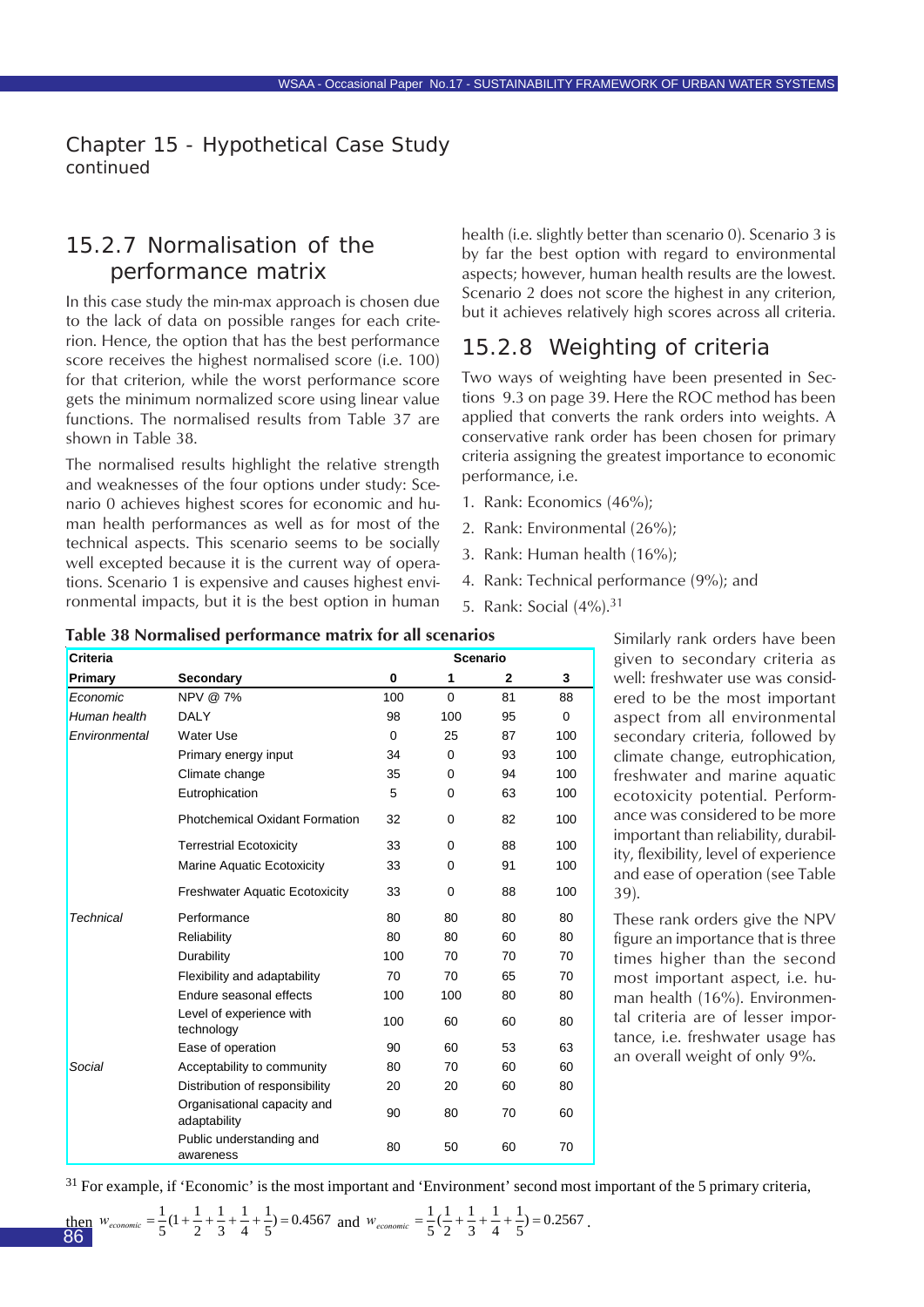|               | Primary criteria |        | Secondary criteria                       |                |              |                |
|---------------|------------------|--------|------------------------------------------|----------------|--------------|----------------|
|               |                  |        |                                          |                |              | <b>Overall</b> |
|               | Rank             | Weight |                                          | Rank           | Weight       | weight         |
| Economic      | 1                | 46%    | NPV @ 7%                                 | 1              | 100%         | 45.70%         |
| Human health  | 3                | 16%    | <b>Relative DALY</b>                     | 1              | 100%         | 15.70%         |
| Environmental | $\overline{2}$   | 26%    |                                          |                |              |                |
|               |                  |        | <b>Water Use</b>                         | 1              | 34%          | 8.70%          |
|               |                  |        | Primary energy input                     | $\overline{7}$ | 3%           | 0.90%          |
|               |                  |        | Climate change                           | $\overline{2}$ | 21%          | 5.50%          |
|               |                  |        | Eutrophication                           | 3              | 15%          | 3.90%          |
|               |                  |        | <b>Photochemical Oxidant</b>             | 8              | 2%           | 0.40%          |
|               |                  |        | Formation                                |                |              |                |
|               |                  |        | Terrestrial Ecotoxicity                  | 6              | 5%           | 1.40%          |
|               |                  |        | Marine Aquatic Ecotoxicity               | 5              | 8%           | 2.00%          |
|               |                  |        | <b>Freshwater Aquatic</b><br>Ecotoxicity | 4              | 11%          | 2.80%          |
| Technical     | 4                | 9%     |                                          |                |              |                |
|               |                  |        | Performance                              | 1              | 37%          | 3.30%          |
|               |                  |        | Reliability                              | $\overline{2}$ | 23%          | 2.00%          |
|               |                  |        | Durability                               | 3              | 16%          | 1.40%          |
|               |                  |        | Flexibility and adaptability             | 4              | 11%          | 1.00%          |
|               |                  |        | Endure seasonal effects                  | 5              | 7%           | 0.70%          |
|               |                  |        | Level of experience with<br>technology   | 6              | 4%           | 0.40%          |
|               |                  |        | Ease of operation                        | $\overline{7}$ | 2%           | 0.20%          |
| Social        | 5                | 4%     |                                          |                |              |                |
|               |                  |        | Acceptability to community               | $\mathbf{1}$   | 52%          | 2.10%          |
|               |                  |        | Distribution of responsibility           | $\overline{2}$ | 27%          | 1.10%          |
|               |                  |        | Organisational capacity and              | 3              | 15%          | 0.60%          |
|               |                  |        | adaptability                             |                |              |                |
|               |                  |        | Public understanding and<br>awareness    | $\overline{4}$ | 6%           | 0.30%          |
|               |                  |        |                                          |                | <b>Total</b> | 100%           |

# <span id="page-86-0"></span>**Table 39 Rank order and weighting sets for primary and secondary criteria**

# 15.2.9 Calculation of an aggregated indicator score

In this section aggregated indicator scores are calculated by multiplying normalized performance scores of each scenario (see Table 38) with the derived weighting set as shown in Table 39 and adding up all products. The results show that Scenario 2 (water recycling in Greenfield) is the most preferred option (score: 82.5). Scenario 0 and Scenario 3 (demand management and rainwater tanks) have very similar scores, i.e. 75.9 and 75.6 respectively. These two options may be considered as equally performing. The desalination option (Scenario 1) has by far the poorest indicator score.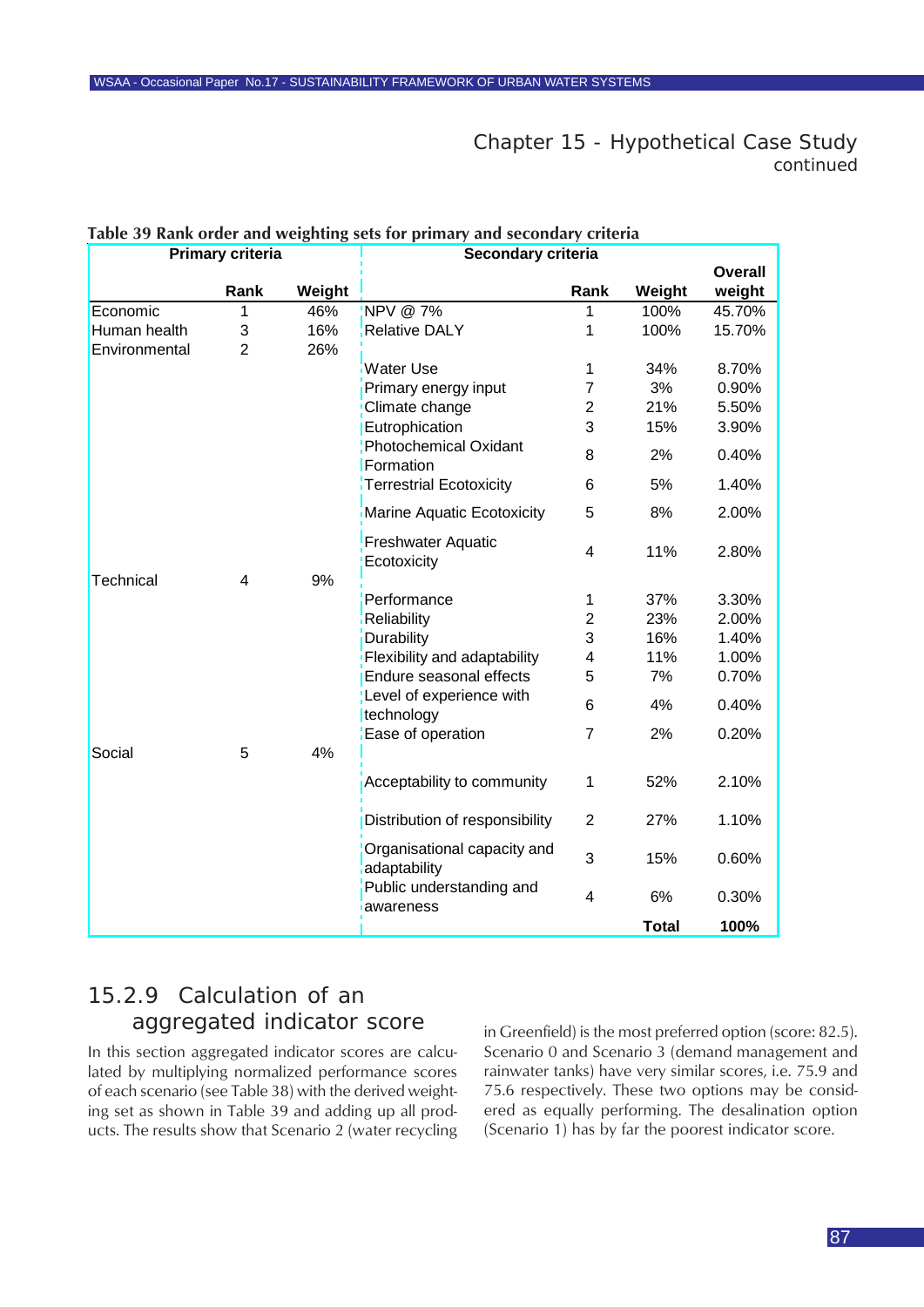<span id="page-87-0"></span>In Figure 6 Scenarios 1 to 3 are compared with scenario 0 against all primary criteria. The primary criterion score of each scenario is the sum of all weighted secondary criteria scores as listed in Table 40. This comparison highlights the strength and weaknesses of all scenarios relative to Scenario 0; Scenario 1 performs not as good as Scenario 0 in all aspects. Scenario 1 is

dominated by Scenario 0. Scenario 2 can be considered to be equally good with regard to human health, social and technical dimension. Scenario 2 is slightly more expensive, i.e. 3% or \$24m, but its environmental performance is five times better than Scenario 0. Scenario 3 has similar scores except for human health.

#### **Table 40 Calculation of an aggregated indicator score using normalized performance data and weighting sets**

|                  | <b>Criteria</b>                             | <b>Weighted Scores</b> |      |                  |                |  |
|------------------|---------------------------------------------|------------------------|------|------------------|----------------|--|
|                  |                                             |                        |      | <b>Scenarios</b> |                |  |
| <b>Primary</b>   | <b>Secondary</b>                            | 0                      | 1    | 2                | 3              |  |
| Economic         | NPV @ 7%                                    | 45.7                   | 0    | 36.9             | 40.4           |  |
| Human health     | <b>Relative DALY</b>                        | 15.4                   | 15.7 | 14.9             | $\Omega$       |  |
| Environmental    | <b>Water Use</b>                            | 0                      | 2.1  | 7.6              | 8.7            |  |
|                  | Primary energy input                        | 0.3                    | 0    | 0.8              | 0.9            |  |
|                  | Climate change                              | 1.9                    | 0    | 5.2              | 5.5            |  |
|                  | Eutrophication                              | 0.2                    | 0    | 2.5              | 3.9            |  |
|                  | <b>Photchemical Oxidant</b><br>Formation    | 0.1                    | 0    | 0.3              | 0.4            |  |
|                  | <b>Terrestrial Ecotoxicity</b>              | 0.5                    | 0    | 1.2              | 1.4            |  |
|                  | <b>Marine Aquatic Ecotoxicity</b>           | 0.7                    | 0    | 1.8              | $\overline{2}$ |  |
|                  | <b>Freshwater Aquatic</b><br>Ecotoxicity    | 0.9                    | 0    | 2.5              | 2.8            |  |
| <b>Technical</b> | Performance                                 | 2.7                    | 2.7  | 2.7              | 2.7            |  |
|                  | Reliability                                 | 1.6                    | 1.6  | 1.2              | 1.6            |  |
|                  | Durability                                  | 1.4                    | 1    | 1                | $\mathbf{1}$   |  |
|                  | Flexibility and adaptability                | 0.7                    | 0.7  | 0.6              | 0.7            |  |
|                  | Endure seasonal effects                     | 0.7                    | 0.7  | 0.5              | 0.5            |  |
|                  | Level of experience with<br>technology      | 0.4                    | 0.2  | 0.2              | 0.3            |  |
|                  | Ease of operation                           | 0.2                    | 0.1  | 0.1              | 0.1            |  |
| Social           | Acceptability to community                  | 1.7                    | 1.5  | 1.3              | 1.3            |  |
|                  | Distribution of<br>responsibility           | 0.2                    | 0.2  | 0.7              | 0.9            |  |
|                  | Organisational capacity<br>and adaptability | 0.5                    | 0.5  | 0.4              | 0.4            |  |
|                  | Public understanding and<br>awareness       | 0.2                    | 0.1  | 0.2              | 0.2            |  |
|                  | <b>Total score</b>                          | 75.9                   | 27.1 | 82.5             | 75.6           |  |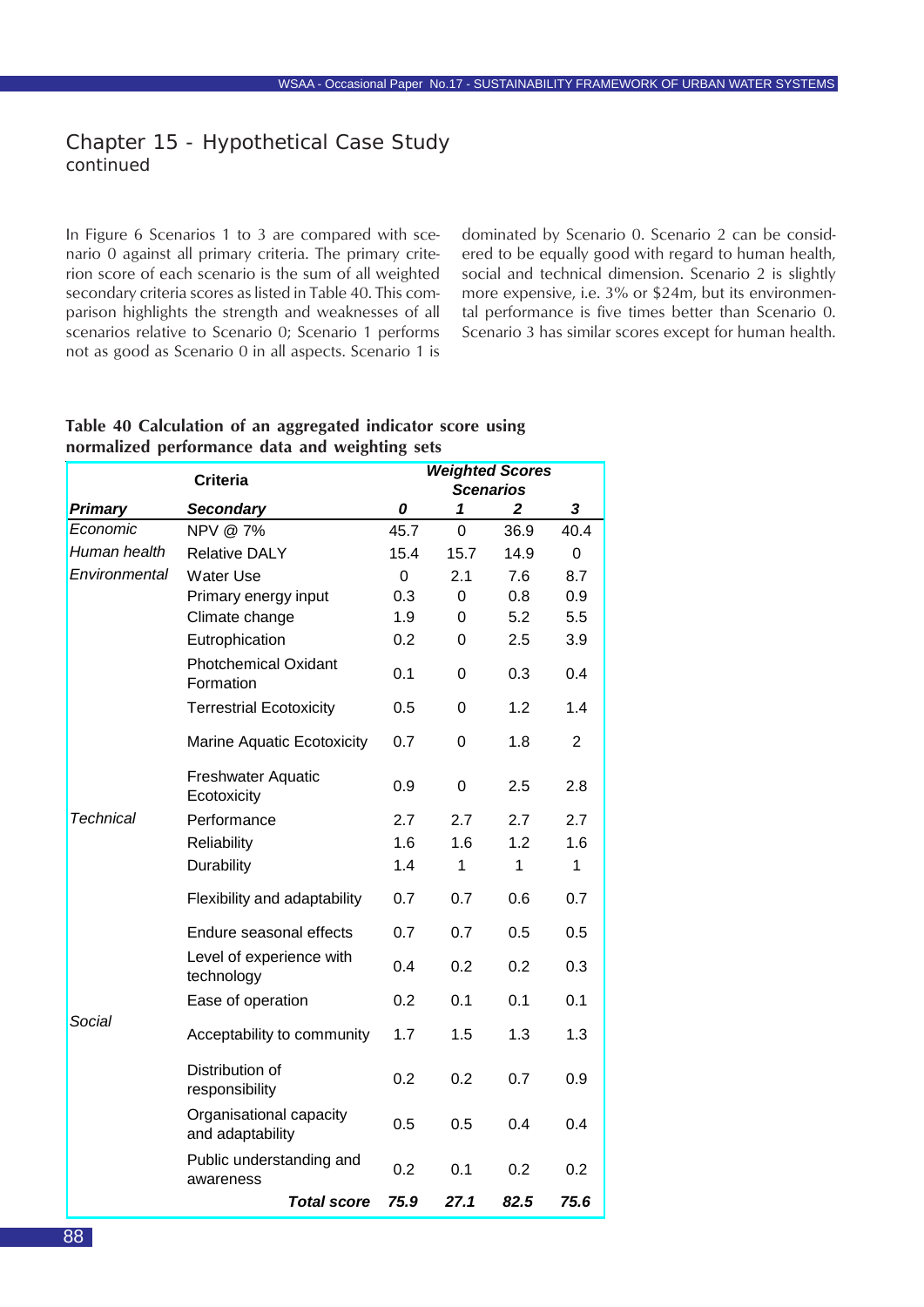

#### **Figure 6 Benchmarking against primary criteria** (baseline Scenario 0)

# 15.3 Identify preferred options

In Phase 6 of the sustainability framework (see Chapter 9) the most preferable scenario is identified. All information from previous phases of the framework are reviewed for consistency etc.

In this case study the relevance of decision makers preferences were further investigated, while performance data were not analysed. In Section 15.2.8, on page 86, economic considerations were given the highest priority followed by environmental, human health, technical performance and social aspects (see Table 39). These preferences might change over time in a carbon constraint economy with increased pressure on water resources. Therefore it seems to be sensible to test influence of preferences on the final rank order to scenarios. Two additional rank orders were applied, i.e.:

- Environmental criteria being more important than the economic criterion; and
- Environmental and economic criteria being equally important.

The rank orders of the remaining primary criteria, i.e. human health, technical and social, and all secondary criteria were unchanged. The transformation of ranks into weighting sets were carried out as described in Section 15.2.8. The weighting sets for the three ranking scenarios are shown in Table 41 (details are given in Table 46 and Table 47). It is worthwhile to mention that the NPV value was always the most important secondary criterion even if the primary environmental criterion had a higher priority than the economic one. This is due to the large number of secondary criteria in the environmental dimension.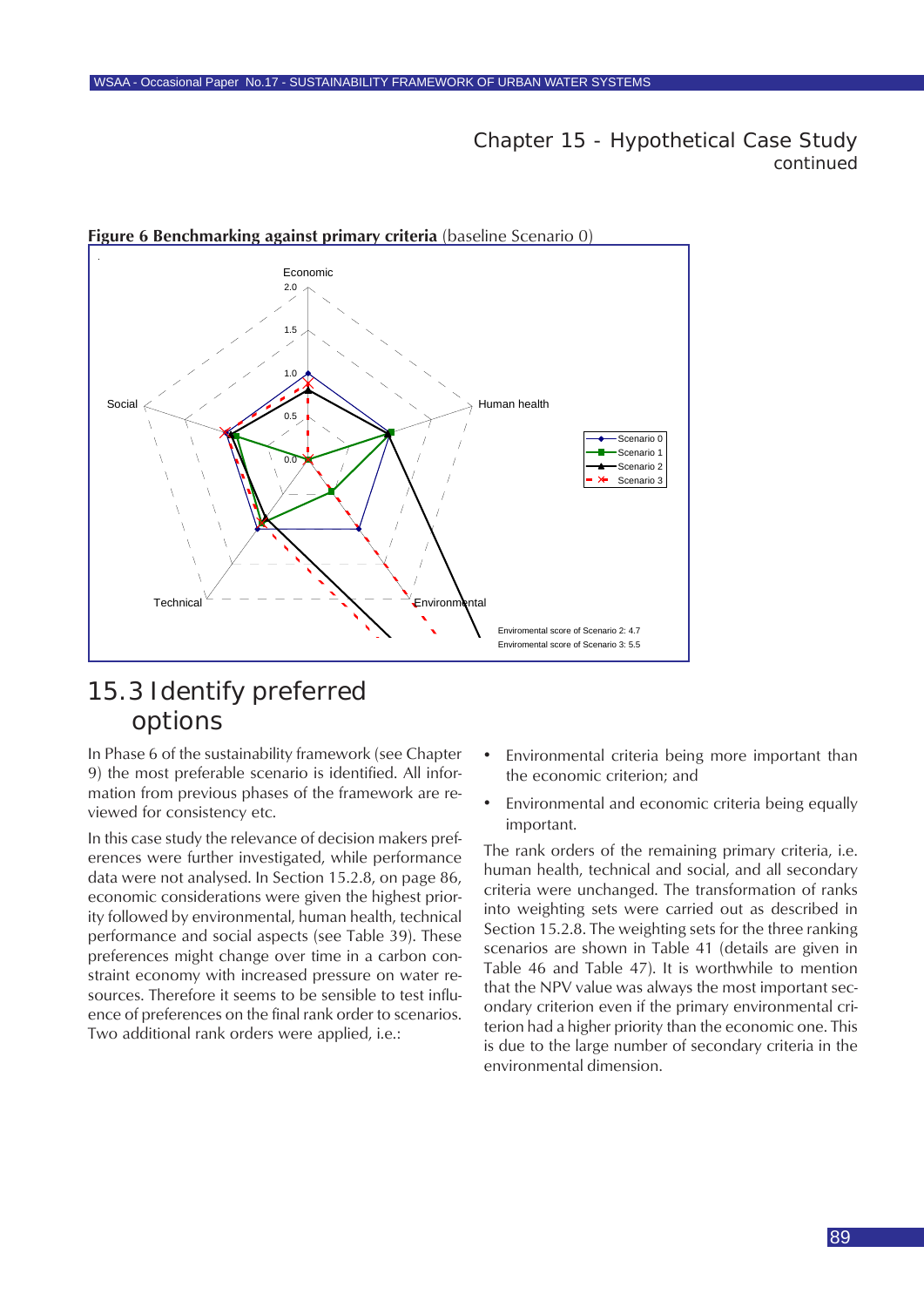#### <span id="page-89-0"></span>**Table 41 Alternative weighting sets**

|                         |                                          |        | <b>Rank order</b> |          |
|-------------------------|------------------------------------------|--------|-------------------|----------|
| <b>Primary criteria</b> | Secondary criteria                       | \$>Env | $$ = Env$         | Env > \$ |
| Economic                | NPV @ 7%                                 | 45.70% | 35.70%            | 25.70%   |
| Human health            | <b>Relative DALY</b>                     | 15.70% | 15.70%            | 15.70%   |
| Environmental           |                                          |        |                   |          |
|                         | Water Use                                | 8.70%  | 12.10%            | 15.50%   |
|                         | Primary energy input                     | 0.90%  | 1.20%             | 1.50%    |
|                         | Climate change                           | 5.50%  | 7.70%             | 9.80%    |
|                         | Eutrophication                           | 3.90%  | 5.40%             | 7.00%    |
|                         | <b>Photochemical Oxidant Formation</b>   | 0.40%  | 0.60%             | 0.70%    |
|                         | <b>Terrestrial Ecotoxicity</b>           | 1.40%  | 1.90%             | 2.50%    |
|                         | Marine Aquatic Ecotoxicity               | 2.00%  | 2.80%             | 3.60%    |
|                         | <b>Freshwater Aquatic Ecotoxicity</b>    | 2.80%  | 3.90%             | 5.00%    |
| Technical               |                                          |        |                   |          |
|                         | Performance                              | 3.30%  | 3.30%             | 3.30%    |
|                         | Reliability                              | 2.00%  | 2.00%             | 2.00%    |
|                         | Durability                               | 1.40%  | 1.40%             | 1.40%    |
|                         | Flexibility and adaptability             | 1.00%  | 1.00%             | 1.00%    |
|                         | Endure seasonal effects                  | 0.70%  | 0.70%             | 0.70%    |
|                         | Level of experience with technology      | 0.40%  | 0.40%             | 0.40%    |
|                         | Ease of operation                        | 0.20%  | 0.20%             | 0.20%    |
| Social                  |                                          |        |                   |          |
|                         | Acceptability to community               | 2.10%  | 2.10%             | 2.10%    |
|                         | Distribution of responsibility           | 1.10%  | 1.10%             | 1.10%    |
|                         | Organisational capacity and adaptability | 0.60%  | 0.60%             | 0.60%    |
|                         | Public understanding and awareness       | 0.30%  | 0.30%             | 0.30%    |

Scenario 2 (water recycling in Greenfield) scored the highest independent of the ranking order applied, while Scenario 1 (desalination) was always the worst option. Scenario 3 and 0 achieved equal overall scores when economic aspects were rated higher than environmental. However, Scenario 3 became clearly second best if the preference was shifted from economic to environmental considerations (see Tables 42, 48 and 49.

#### **Table 42 Overall scores for alternative rank orders**

|                  | <b>Scenarios</b> |           |           |      |           |  |  |  |
|------------------|------------------|-----------|-----------|------|-----------|--|--|--|
| Ranking          |                  |           |           | 2    | 3         |  |  |  |
| $\$\text{>Env}$  | Score<br>Rank    | 75.9<br>2 | 27.1<br>4 | 82.5 | 75.6<br>2 |  |  |  |
| $\sqrt{2}$ = Env | Score<br>Rank    | 67.7<br>3 | 27.9      | 83.0 | 76.8      |  |  |  |
| Env > \$         | Score<br>Rank    | 59.5<br>3 | 28.7      | 83.5 | 77.9      |  |  |  |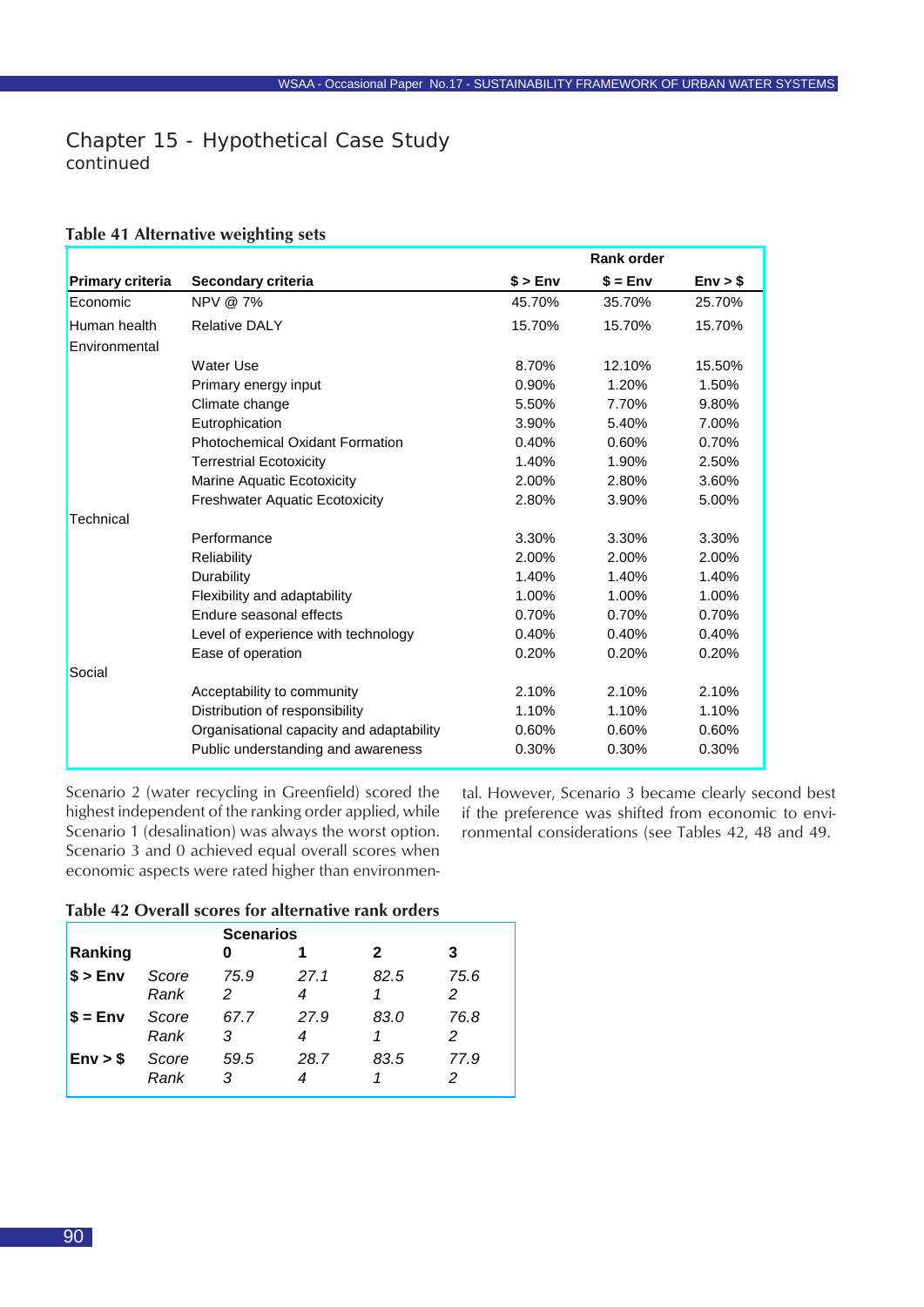# 15.4 Additional information on the case study

## 15.4.1 Normalisation





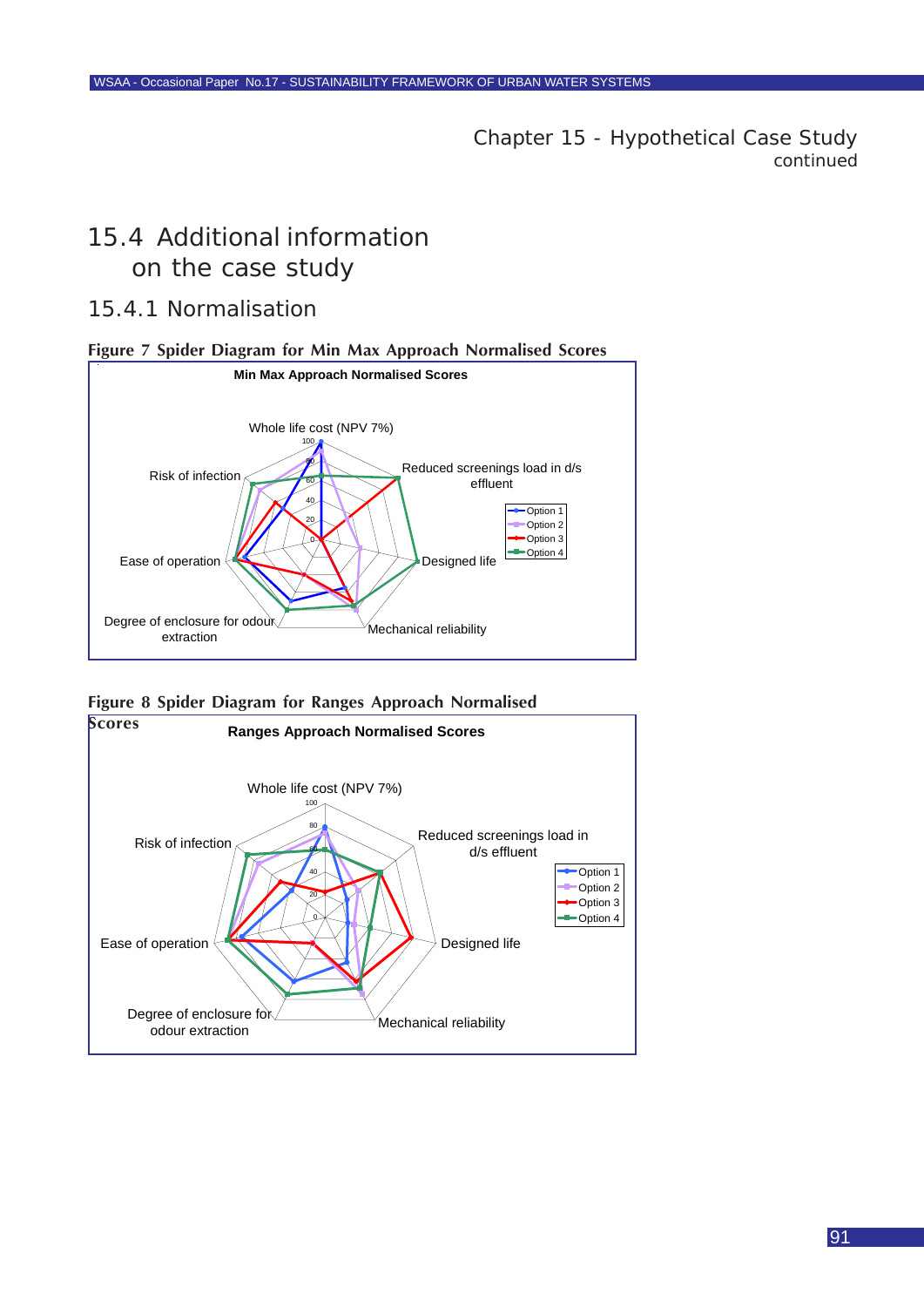# 15.4.2 Aggregation

### Box 6: Aggregation

#### **Case 1: Min-Max Method using Direct weighting approach**

The following table shows the aggregation scores using normalised performance scored obtained from Min-Max Method.

| Primary<br>Criteria | Secondary<br>Criteria                          | Option 1<br>Drum | Option 2<br><b>Step</b> | Option 3<br>Highflow | Option 4<br><b>Screw</b> | <b>Weights</b> |                  |                | <b>Aggregated Scores</b> |                |
|---------------------|------------------------------------------------|------------------|-------------------------|----------------------|--------------------------|----------------|------------------|----------------|--------------------------|----------------|
|                     |                                                | Screen           | screen                  | screen               | Compactor                | by Direct      | Option 1         |                | Option 2 Option 3        | Option 4       |
| Economics           | Whole life cost<br>(NPV 7%)                    | 100              | 90                      | 0                    | 65                       | 0.48           | 48               | 43             | $\boldsymbol{0}$         | 31             |
| Environ -<br>mental | Reduced<br>screenings load in:<br>d/s effluent | 0                | 33                      | 100                  | 100                      | 0.28           | $\boldsymbol{0}$ | 9              | 28                       | 28             |
| Technical           | Designed life                                  | $\mathbf 0$      | 40                      | 0                    | 100                      | 0.09           | $\boldsymbol{0}$ | 4              | $\mathbf 0$              | 9              |
|                     | Mechanical<br>reliability                      | 55               | 80                      | 70                   | 75                       | 0.05           | $\mathfrak{Z}$   | 4              | 4                        | 4              |
|                     | Degree of<br>enclosure for<br>odour extraction | 70               | 40                      | 40                   | 80                       | 0.02           | 1                | 1              | 1                        |                |
|                     | Ease of operation                              | 80               | 90                      | 90                   | 90                       | 0.02           | 1                | $\overline{2}$ | 2                        | $\overline{2}$ |
| <b>Health</b>       | Risk of infection                              | 50               | 80                      | 60                   | 90                       | 0.06           | 3                | 5              | 4                        | 5              |
|                     |                                                |                  |                         |                      |                          | Rank           | 57<br>3          | 68<br>2        | 38<br>4                  | 81<br>1        |

**Table 43 Calculation of a single index for each option using min-max method**

The results show Option 4 Screw Compactor had the highest aggregated performance score followed by Option 2 Step Screen, Option 1 Drum Screen and Option 3 High Flow Screen. Even though Option 4 Screw Compactor was not the cheapest option, the combination of its superior performance in environmental and technical primary criteria make it the preferred option.

As mentioned previously, using the Min-Max normalised performance scores will result in the best performance score getting a full normalised score of 100 whereas the worst performance score getting a normalised score of zero. However, in some cases, the difference between the best performance score and the worst was not very significant. For example: in Table 13 the environmental criterion between the highest scored option (Option 4, 75%) and the least (Option 1, 60%) is only 15% points. By using the Max Min method, the environmental criterion normalised scores for Option 4 would be 100 and Option 1 would have 0. The influence of this is evident in the large gap between the options' aggregated score. The smallest aggregated score (Option 3) was almost half of Option 4's. That would give the decision maker preference to Option 4 over all other options.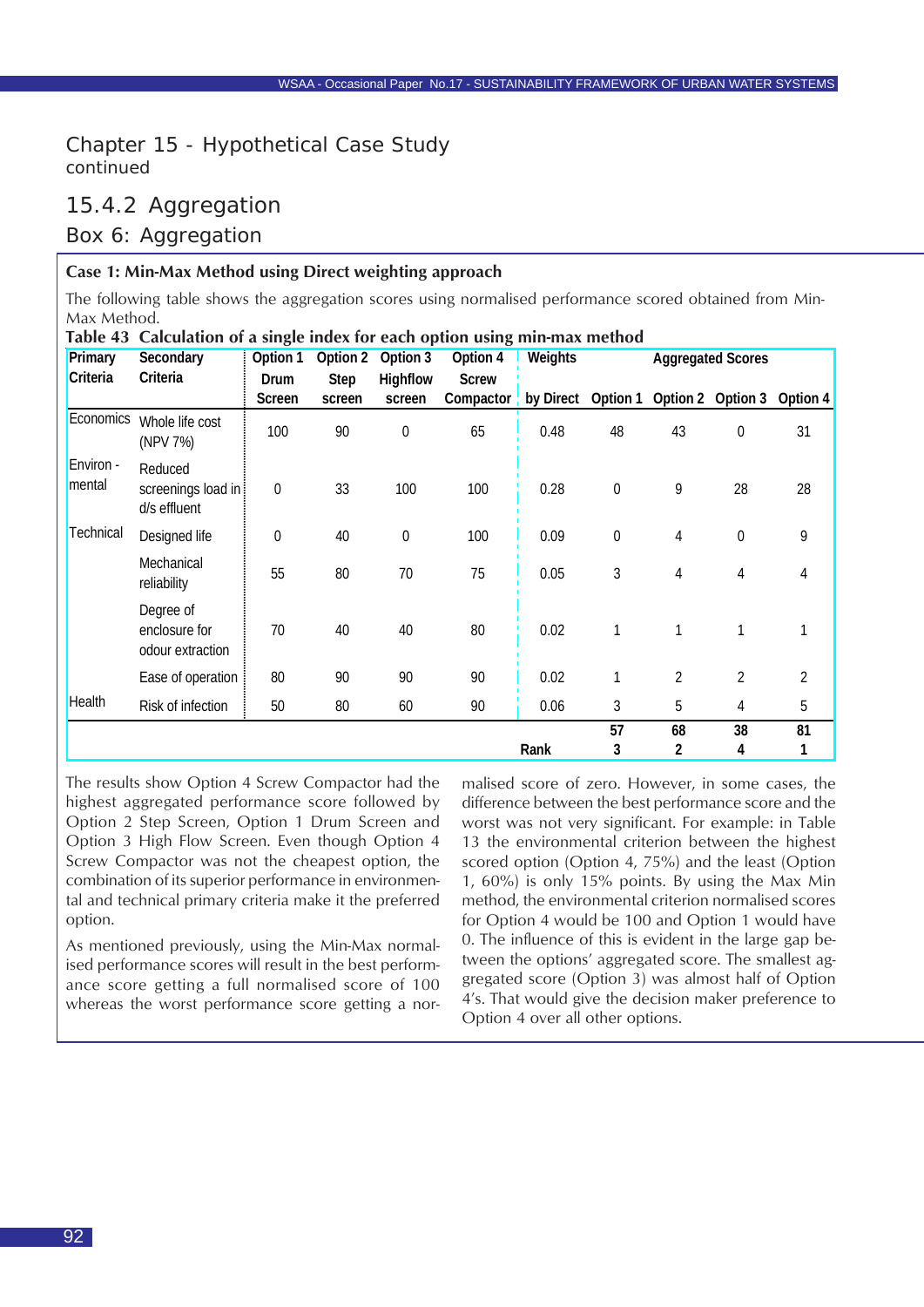# <span id="page-92-0"></span>Box 6: Aggregation (continued)

#### **Case 2: Ranges Method using Direct weighting approach**

The following table illustrates the aggregation of scores using the Ranges Method to normalised performances scores.

| Primary            | Secondary                                      | Option 1 | Option 2    | Option 3 | Option 4     | Weights |                    | <b>Aggregated Scores</b> |                |          |
|--------------------|------------------------------------------------|----------|-------------|----------|--------------|---------|--------------------|--------------------------|----------------|----------|
| Criteria           | Criteria                                       | Drum     | <b>Step</b> | Highflow | <b>Screw</b> |         |                    |                          |                |          |
|                    |                                                | Screen   | screen      | screen   | Compactor    |         | by Direct Option 1 | Option 2 Option 3        |                | Option 4 |
| Economics          | Whole life cost<br>(NPV 7%)                    | 79       | 74          | 23       | 60           | 0.48    | 38                 | 35                       | 11             | 29       |
| Environ-<br>mental | Reduced<br>screenings load in:<br>d/s effluent | 25       | 38          | 63       | 63           | 0.28    | 7                  | 11                       | 18             | 18       |
| Technical          | Designed life                                  | 21       | 26          | 77       | 40           | 0.09    | $\overline{2}$     | $\overline{2}$           | $\overline{7}$ | 4        |
|                    | Mechanical<br>reliability                      | 44       | 75          | 63       | 69           | 0.05    | $\overline{2}$     | 4                        | 3              | 4        |
|                    | Odour (degree of<br>enclosure)                 | 63       | 25          | 25       | 75           | 0.02    | 1                  | 0                        | $\mathbf 0$    |          |
|                    | Ease of operation                              | 75       | 88          | 88       | 88           | 0.02    | 1                  | $\overline{2}$           | $\overline{2}$ | 2        |
| <b>Health</b>      | Risk of infection                              | 38       | 75          | 50       | 88           | 0.06    | 2                  | 5                        | 3              | 5        |
|                    |                                                |          |             |          |              |         | 54                 | 59                       | 44             | 62       |
|                    |                                                |          |             |          |              | Rank    | 3                  | 2                        | 4              |          |

**Table 44 Calculation of a single index for each option using ranges method**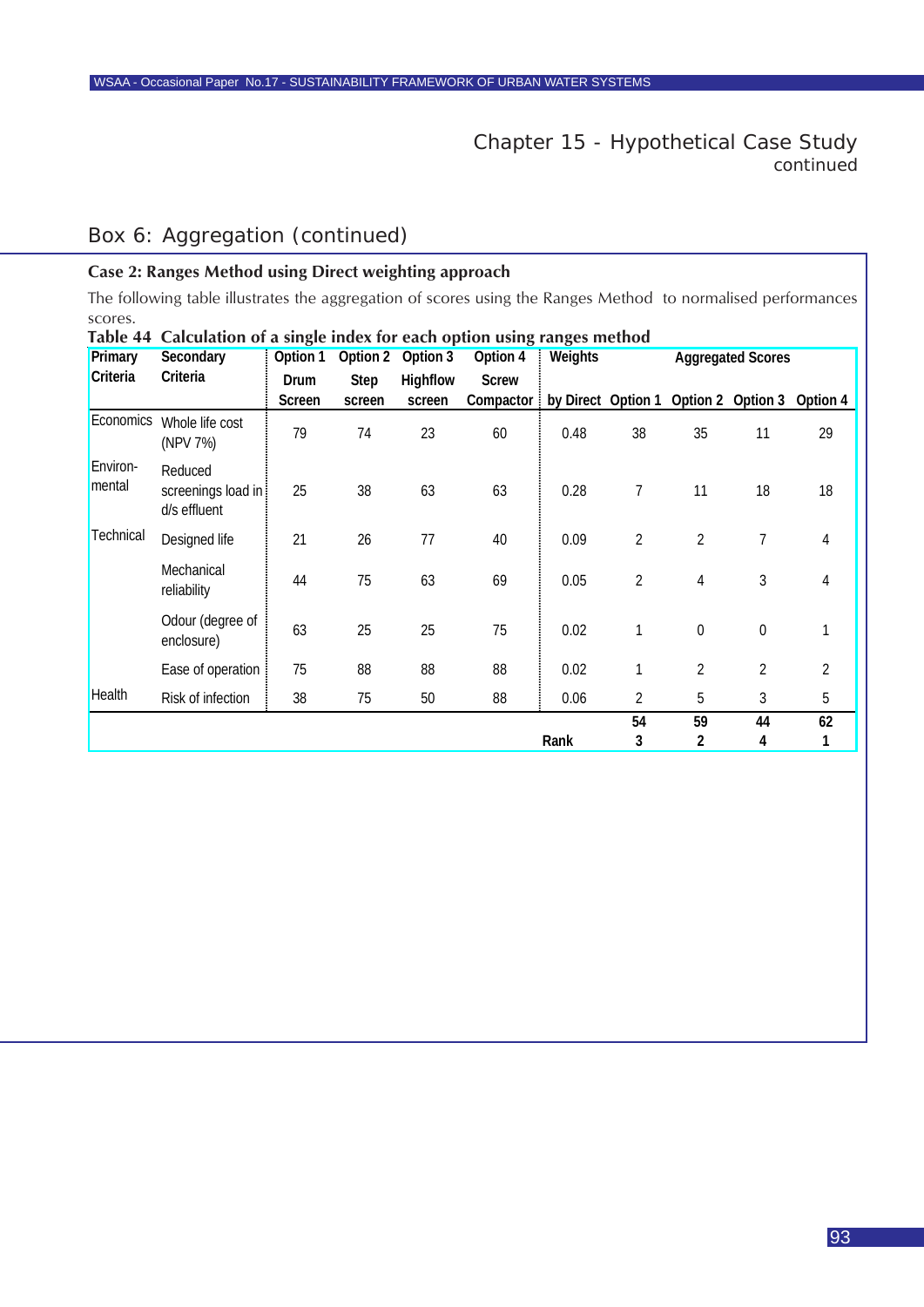# <span id="page-93-0"></span>15.4.3 Economic assessment

#### **Table 45 Economic assessment of scenario 0 to 3 using NPV at 7%**

|                |                                            | Scenario 0<br>Scenario 1 |               | Scenario 2 |           | Scenario 3            |                  |                       |              |
|----------------|--------------------------------------------|--------------------------|---------------|------------|-----------|-----------------------|------------------|-----------------------|--------------|
|                |                                            |                          | Present:      |            | Present:  |                       | Present:         |                       | Present      |
|                |                                            | Costs                    | worth.        | Costs      | worth.    | Costs                 | worth.           | Costs                 | worth        |
| <b>ITEM</b>    | <b>DESCRIPTION</b>                         | \$000s                   | 7%            | \$000s     | 7%        | \$000s                | 7%               | \$000s                | 7%           |
| $\overline{1}$ | WATER SUPPLY SYSTEM                        |                          |               |            |           |                       |                  |                       |              |
|                | Water Storage                              | \$104,000                | \$84,397.     | \$0        | \$0.      | \$44,000              | \$35,741.        | \$24,000              | \$19,560     |
|                | Pump Station                               | \$3,800                  | \$2,366       | \$3,800    | \$2,366   | \$1,900               | \$1,183          | \$1,900               | \$1,183      |
|                | <b>Balance Tanks</b>                       | \$3,600                  | \$2,242       | \$3,600    | \$2,242   | \$0                   | \$0              | \$0                   | \$0          |
|                | <b>Rising Main</b>                         | \$0                      | \$0           | \$0        | \$0       | \$0                   | \$0              | \$0                   | \$0          |
|                | <b>Terminal Storage</b>                    | \$0                      | \$0\$         | \$0        | \$0       | \$0                   | \$0              | \$0                   | \$0          |
|                | Water Treatment Plant                      | \$43,079                 | \$20,176      | \$30,277   | \$14,163  | \$22,952              | \$10,723         | \$20,924              | \$10,081     |
|                | Clearwater Pump Station                    | \$32,800                 | \$24,724      | \$16,900   | \$10,836  | \$5,570               | \$3,781          | \$13,780              | \$8,893      |
|                | Delivery Trunk Main                        | \$52,000                 | \$38,901      | \$26,000   | \$16,191  | \$13,400              | \$8,345          | \$26,000              | \$16,191     |
|                | Major Service Reservoirs                   | \$37,200                 | \$18,922      | \$37,200   | \$18,922  | \$37,200              | \$18,922         | \$37,200              | \$18,922     |
|                | <b>Distribution Mains</b>                  | \$13,212                 | \$9,644       | \$13,212   | \$9,644   | \$13,212              | \$9,644          | \$13,212              | \$9,644      |
|                | Subdivision Reticulation                   | \$19,209                 | \$9,537       | \$19,209   | \$9,537   | \$192,087             | \$95,371         | \$19,209              | \$9,537      |
|                |                                            |                          |               |            |           |                       |                  |                       |              |
|                | Desalination plant and<br>associated works | \$0                      | \$0           | \$0        | \$195,135 | \$0                   | \$0-             | \$0                   | \$0          |
|                |                                            | \$308,900                | \$210,910     | \$150,198  | \$279,038 | \$330,321             | \$183,710        | \$156,224             | \$94,012     |
|                | Total                                      |                          |               |            |           |                       |                  |                       |              |
| $\overline{2}$ | WASTEWATER SYSTEM                          | \$335,000                | \$177,970     | \$335,000  | \$177,970 | \$335,000             | \$177,970        | \$335,000             | \$177,970    |
|                | Subdivision Reticulation                   | \$6,300                  | \$3,418       | \$6,300    | \$3,418   | \$6,300               | \$3,418          | \$6,300               | \$3,418      |
|                | Major Carriers                             | \$100,000                | \$53,125      | \$75,000   | \$39,844  | \$75,000              | \$39,844         | \$75,000              | \$39,844     |
|                | Pump stations                              |                          |               |            |           |                       |                  |                       |              |
|                | Sewage Treatment Plants                    | \$75,000                 | \$32,282      | \$75,000   | \$32,282  | \$75,000              | \$32,282         | \$75,000              | \$32,282     |
|                | Discharge Pump Station                     | \$0                      | \$0           | \$0        | \$0       | \$0                   | $$0-$            | \$0                   | \$0          |
|                | Discharge Pipeline                         | \$0                      | \$0.          | \$0        | \$0.      | \$0                   | \$0.             | \$0                   | \$0          |
|                | Offshore Discharge                         | \$0                      | \$0.          | \$0        | \$0       | \$0                   | \$0              | \$0                   | \$0          |
| 3              | DEMAND MANAGEMENT                          |                          |               |            |           |                       |                  |                       |              |
|                | Demand Management                          |                          |               |            |           |                       |                  |                       |              |
|                | Program                                    | \$0                      | \$0           | \$0        | \$0       | \$0                   | \$0              | \$80,000              | \$56,189     |
|                | Leakage Reduction                          | \$0                      | \$0           | \$0        | \$0       | \$0                   | \$0              | \$0                   | \$0          |
| 4              | <b>RAIN TANKS</b>                          |                          |               |            |           |                       |                  |                       |              |
|                | Rain Tank Installation 10kL                | \$0                      | $\$0$         | \$0        | $$0$$     | \$0                   | \$0              | \$500,000             | \$233,072    |
|                | less Incentive Payment                     | \$0                      | $$0^{\circ}$$ | \$0        | \$0       | \$0                   | \$0              | \$0                   | \$0          |
|                | plus Incentive Payment                     | \$0                      | $$0^{\circ}$$ | \$0        | \$0       | \$0                   | $$0^{\circ}$$    | \$0                   | \$0          |
|                | less Stormwater Benefits                   | \$0                      | \$0           | \$0        | \$0       | \$0                   | \$0.             | $-$ \$60,000          | $-$ \$27,969 |
| 5              | RESIDENTIAL REUSE                          |                          |               |            |           |                       |                  |                       |              |
|                | Water Reclamation Plant                    | \$0                      | \$0.          | \$0        | \$0.      | \$30,000              | \$28,037.        | \$0                   | \$0          |
|                | <b>Dual Reticulation</b>                   | \$0                      | \$0           | \$0        | \$0       | \$162,050             | \$91,471         | \$0                   | \$0          |
|                | less Incentive Payment                     | \$0                      | \$0           | \$0        | \$0       | \$0                   | \$0              | \$0                   | \$0          |
|                | plus Incentive Payment                     | \$0                      | \$0           | \$0        | \$0       | \$0                   | \$0              | \$0                   | \$0          |
|                | less Distribution System                   |                          |               |            |           |                       |                  |                       |              |
|                | <b>Benefits</b>                            | \$0                      | \$0.          | \$0        | \$0.      | $-$ \$51,325          | $-$ \$28,091 $-$ | \$0                   | \$0          |
|                | <b>TOTAL</b>                               | \$1,134,099              | \$688,613     | \$791,695  |           | \$811,589 \$1,292,668 |                  | \$712,349 \$1,323,749 | \$702,830    |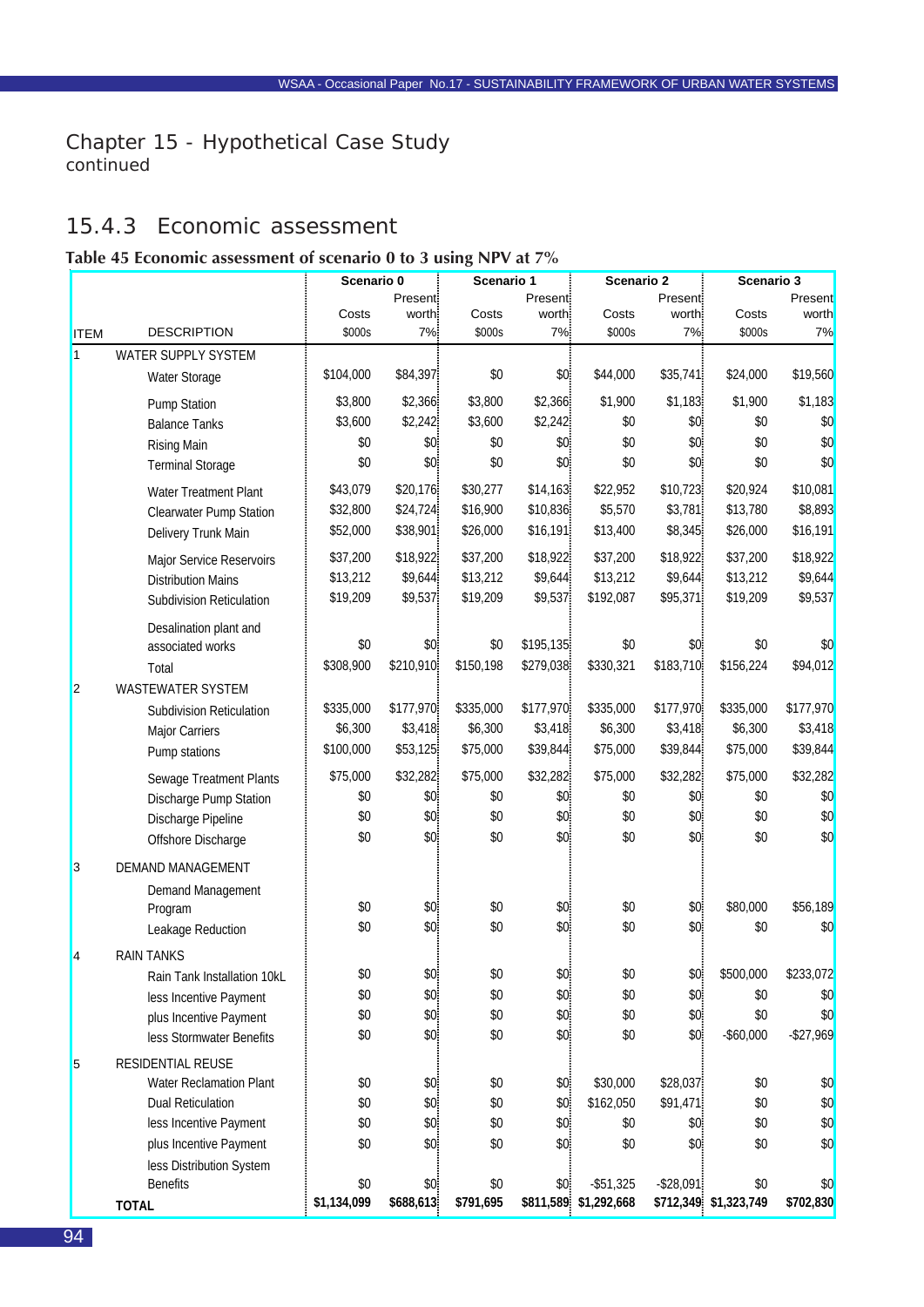# 15.4.4 Alternative weighting sets

# **Table 46 Alternative weighting set environment > economics**

|                       |                |        |                                             |                |        | <b>Overall</b> |
|-----------------------|----------------|--------|---------------------------------------------|----------------|--------|----------------|
| Primary criteria Rank |                | Weight | Secondary criteria                          | Rank           | Weight | weight         |
| Economic              | $\overline{2}$ | 26%    | NPV @ 7%                                    | 1              | 100%   | 25.70%         |
| Human health          | 3              | 16%    | DALY                                        | 1              | 100%   | <b>15.70%</b>  |
| Environmental         | 1              | 46%    |                                             |                |        |                |
|                       |                |        | Water Use                                   | 1              | 34%    | 15.50%         |
|                       |                |        | Primary energy input                        | 7              | 3%     | 1.50%          |
|                       |                |        | Climate change                              | 2              | 21%    | 9.80%          |
|                       |                |        | Eutrophication                              | 3              | 15%    | 7.00%          |
|                       |                |        | Photochemical Oxidant Formation             | 8              | 2%     | 0.70%          |
|                       |                |        | <b>Terrestrial Ecotoxicity</b>              | 6              | 5%     | 2.50%          |
|                       |                |        | Marine Aquatic Ecotoxicity                  | 5              | 8%     | 3.60%          |
|                       |                |        | <b>Freshwater Aquatic Ecotoxicity</b>       | 4              | 11%    | 5.00%          |
| Technical             | 4              | 9%     |                                             |                |        |                |
|                       |                |        | Performance                                 | 1              | 37%    | 3.30%          |
|                       |                |        | Reliability                                 | $\overline{2}$ | 23%    | 2.00%          |
|                       |                |        | Durability                                  | 3              | 16%    | 1.40%          |
|                       |                |        | Flexibility and adaptability                | 4              | 11%    | 1.00%          |
|                       |                |        | Endure seasonal effects                     | 5              | 7%     | 0.70%          |
|                       |                |        | Level of experience with technology         | 6              | 4%     | 0.40%          |
|                       |                |        | Ease of operation                           | 7              | 2%     | 0.20%          |
| Social                | 5              | 4%     |                                             |                |        |                |
|                       |                |        | Acceptability to community                  | 1              | 52%    | 2.10%          |
|                       |                |        | Distribution of responsibility              | 2              | 27%    | 1.10%          |
|                       |                |        | Organisational capacity and<br>adaptability | 3              | 15%    | 0.60%          |
|                       |                |        | Public understanding and awareness          | 4              | 6%     | 0.30%          |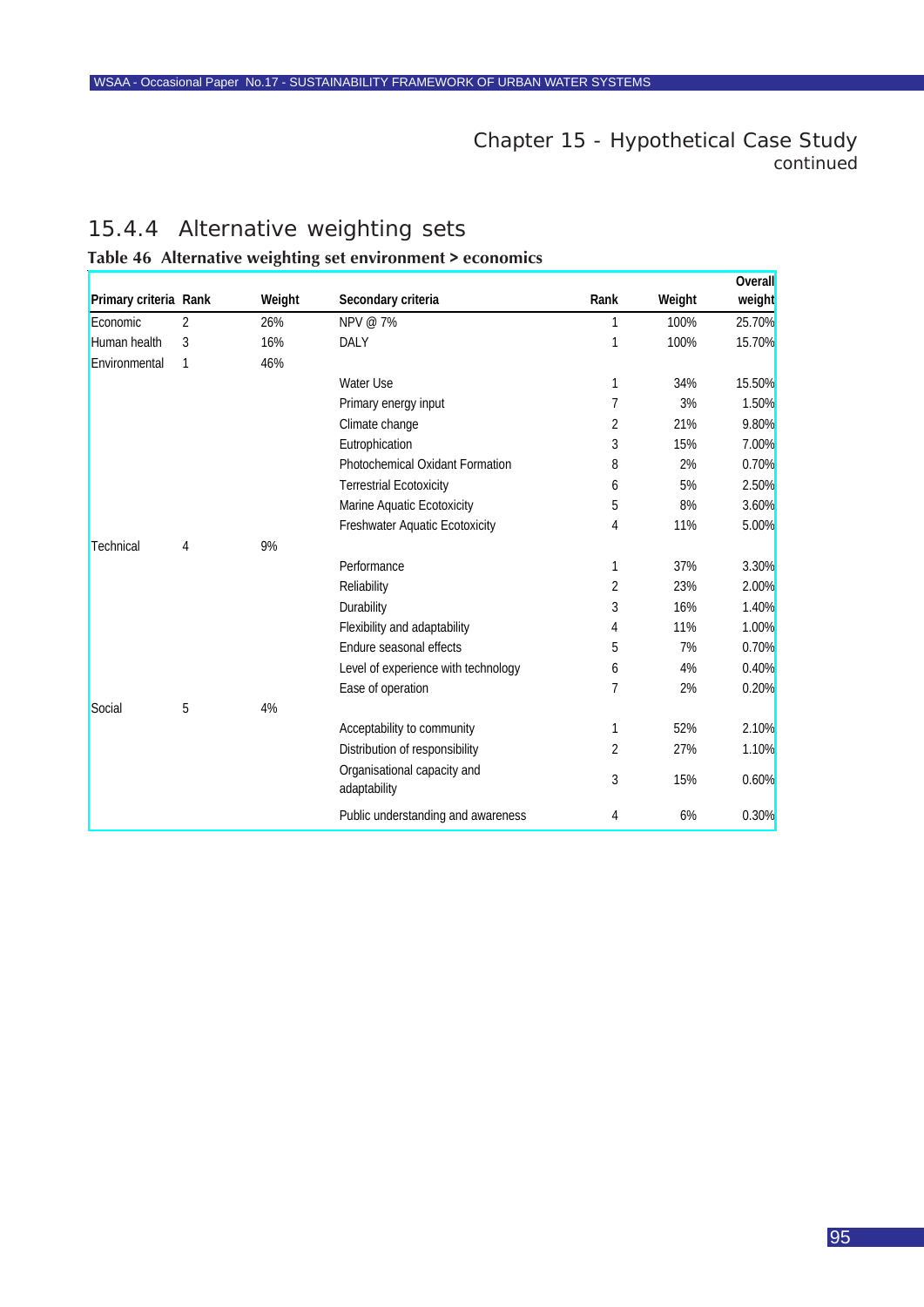# <span id="page-95-0"></span>Chapter 15 - Hypothetical Case Study

*continued*

Г

| Primary criteria | Rank         | Weight | Secondary criteria                     | Rank           | Weight | Overall weight |
|------------------|--------------|--------|----------------------------------------|----------------|--------|----------------|
| Economic         | 1            | 36%    | NPV @ 7%                               | 1              | 100%   | 35.70%         |
| Human health     | 3            | 16%    | <b>DALY</b>                            | 1              | 100%   | <b>15.70%</b>  |
| Environmental    | $\mathbf{1}$ | 36%    |                                        |                |        |                |
|                  |              |        | Water Use                              | 1              | 34%    | 12.10%         |
|                  |              |        | Primary energy input                   | 7              | 3%     | 1.20%          |
|                  |              |        | Climate change                         | 2              | 21%    | 7.70%          |
|                  |              |        | Eutrophication                         | 3              | 15%    | 5.40%          |
|                  |              |        | <b>Photochemical Oxidant Formation</b> | 8              | 2%     | 0.60%          |
|                  |              |        | <b>Terrestrial Ecotoxicity</b>         | 6              | 5%     | 1.90%          |
|                  |              |        | Marine Aquatic Ecotoxicity             | 5              | 8%     | 2.80%          |
|                  |              |        | Freshwater Aquatic Ecotoxicity         | 4              | 11%    | 3.90%          |
| Technical        | 4            | 9%     |                                        |                |        |                |
|                  |              |        | Performance                            | 1              | 37%    | 3.30%          |
|                  |              |        | Reliability                            | $\overline{2}$ | 23%    | 2.00%          |
|                  |              |        | Durability                             | 3              | 16%    | 1.40%          |
|                  |              |        | Flexibility and adaptability           | 4              | 11%    | 1.00%          |
|                  |              |        | Endure seasonal effects                | 5              | 7%     | 0.70%          |
|                  |              |        | Level of experience with technology    | 6              | 4%     | 0.40%          |
|                  |              |        | Ease of operation                      | 7              | 2%     | 0.20%          |
| Social           | 5            | 4%     |                                        |                |        |                |
|                  |              |        | Acceptability to community             | 1              | 52%    | 2.10%          |
|                  |              |        | Distribution of responsibility         | 2              | 27%    | <b>1.10%</b>   |
|                  |              |        | Organisational capacity and            |                |        |                |
|                  |              |        | adaptability                           | 3              | 15%    | 0.60%          |
|                  |              |        | Public understanding and awareness     | 4              | 6%     | 0.30%          |

# **Table 47 Alternative weighting set environment = economics**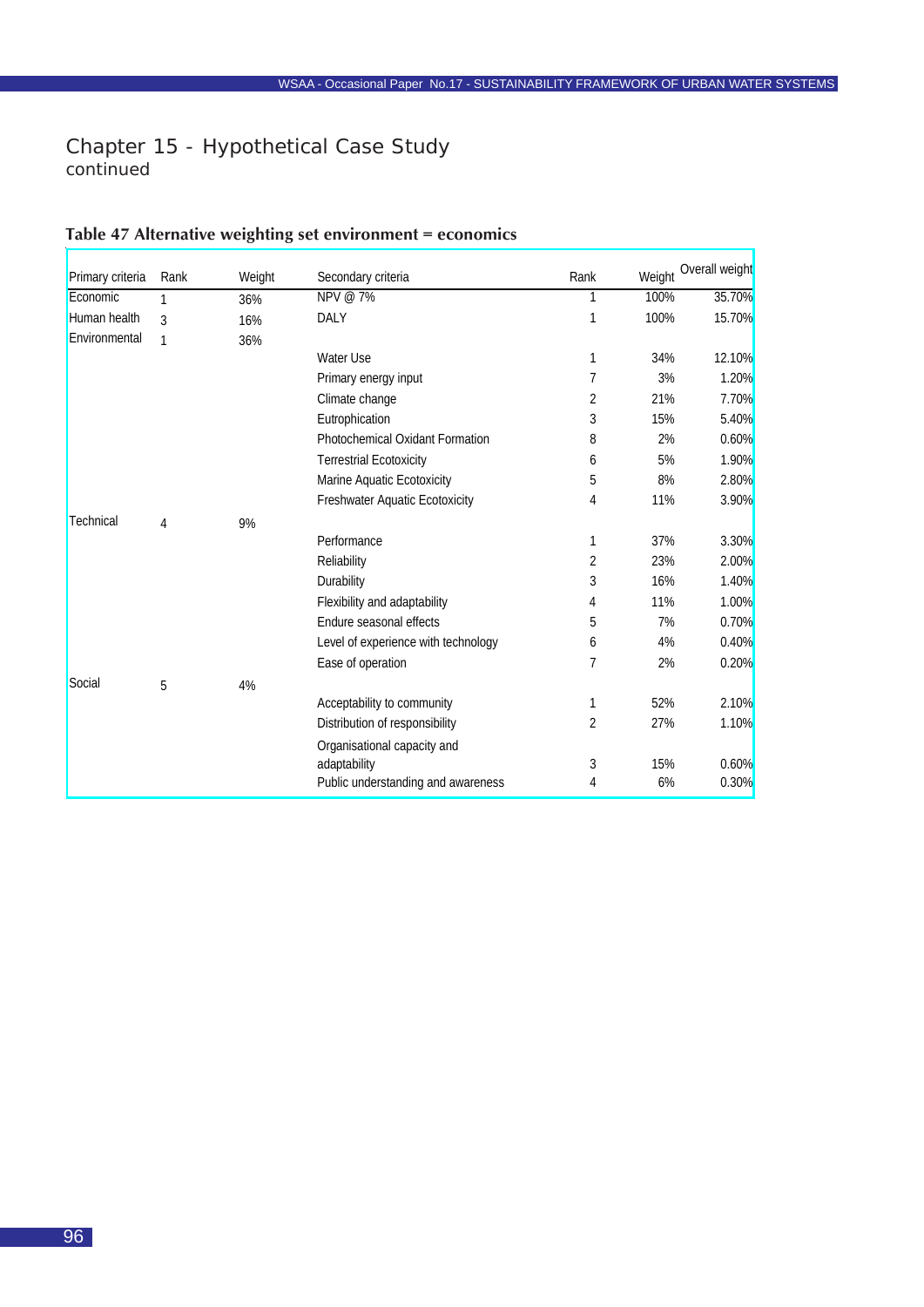# 15.4.5 Application of alternative weighting sets

#### **Table 48 Calculation of an aggregated indicator score using normalized performance data and weighting set environment > economics (see Table 44)**

| Criteria         |                                             |                        |          |      |                |
|------------------|---------------------------------------------|------------------------|----------|------|----------------|
| Primary          | Secondary                                   | <b>Weighted Scores</b> |          |      |                |
| Economic         | NPV @ 7%                                    | 25.7                   | $\theta$ | 20.7 | 22.7           |
| Human health     | <b>DALY</b>                                 | 15.4                   | 15.7     | 14.9 | $\overline{0}$ |
| Environmental    | <b>Water Use</b>                            | $\theta$               | 3.8      | 13.4 | 15.5           |
|                  | Primary energy input                        | 0.5                    | 0        | 1.4  | 1.5            |
|                  | Climate change                              | 3.4                    | $\theta$ | 9.3  | 9.8            |
|                  | Eutrophication                              | 0.4                    | $\theta$ | 4.4  | $\overline{7}$ |
|                  | <b>Photochemical Oxidant Formation</b>      | 0.2                    | $\theta$ | 0.6  | 0.7            |
|                  | <b>Terrestrial Ecotoxicity</b>              | 0.8                    | $\theta$ | 2.2  | 2.5            |
|                  | Marine Aquatic Ecotoxicity                  | 1.2                    | $\theta$ | 3.3  | 3.6            |
|                  | Freshwater Aquatic Ecotoxicity              | 1.7                    | $\Omega$ | 4.4  | 5              |
| <b>Technical</b> | Performance                                 | 2.7                    | 2.7      | 2.7  | 2.7            |
|                  | Reliability                                 | 1.6                    | 1.6      | 1.2  | 1.6            |
|                  | Durability                                  | 1.4                    | 1        | 1    | $\mathbf{1}$   |
|                  | Flexibility and adaptability                | 0.7                    | 0.7      | 0.6  | 0.7            |
|                  | Endure seasonal effects                     | 0.7                    | 0.7      | 0.5  | 0.5            |
|                  | Level of experience with<br>technology      | 0.4                    | 0.2      | 0.2  | 0.3            |
|                  | Ease of operation                           | 0.2                    | 0.1      | 0.1  | 0.1            |
| Social           | Acceptability to community                  | 1.7                    | 1.5      | 1.3  | 1.3            |
|                  | Distribution of responsibility              | 0.2                    | 0.2      | 0.7  | 0.9            |
|                  | Organisational capacity and<br>adaptability | 0.5                    | 0.5      | 0.4  | 0.4            |
|                  | Public understanding and<br>awareness       | 0.2                    | 0.1      | 0.2  | 0.2            |
|                  | Total score                                 | 59.5                   | 28.7     | 83.5 | 77.9           |
|                  | Rank order of options                       | 3                      | 4        | 1    | $\overline{2}$ |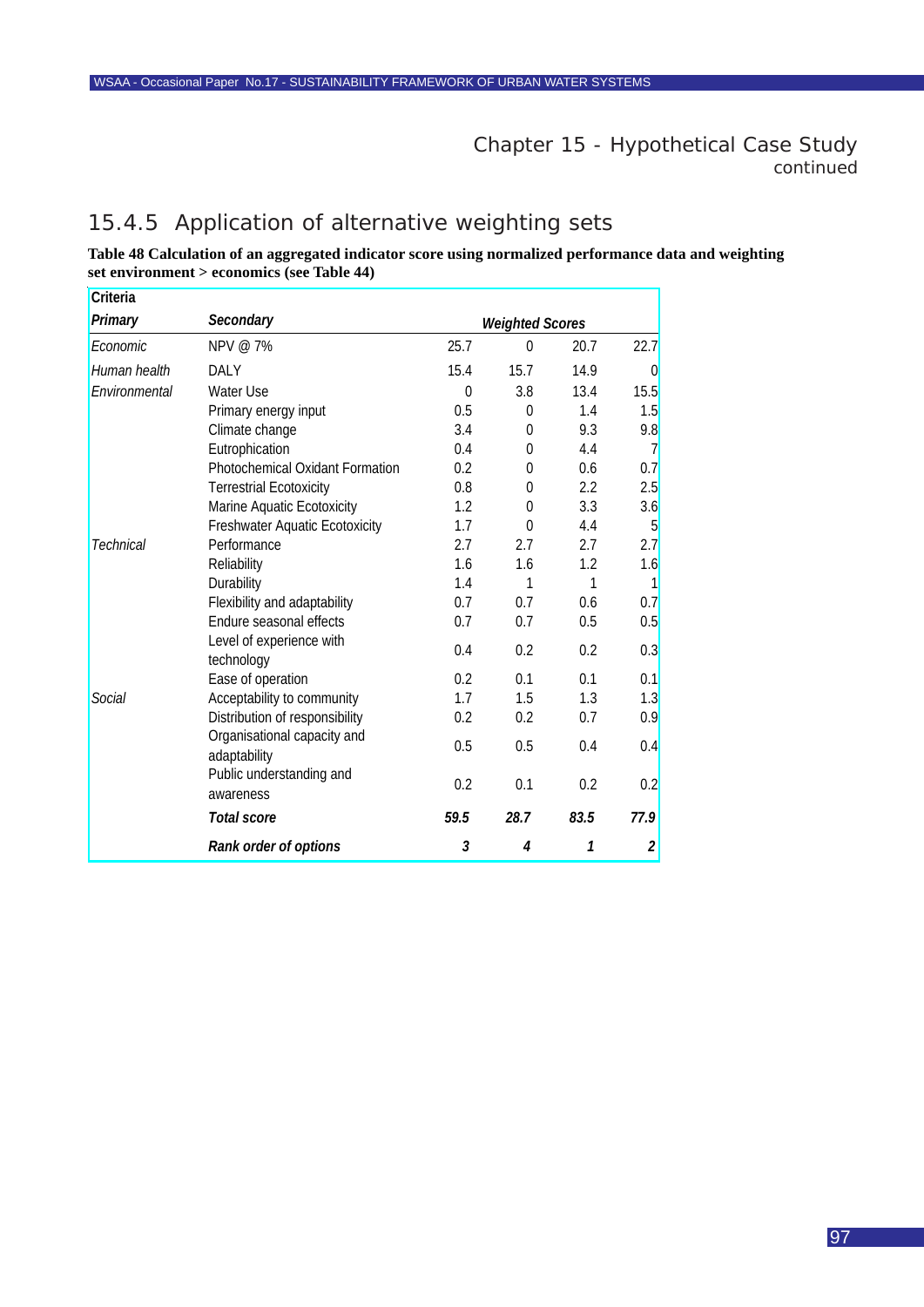## **Table 49 Calculation of an aggregated indicator score using normalized performance data and weighting set environment = economic criteria**

| Criteria      |                                        |                        |                |      |                   |
|---------------|----------------------------------------|------------------------|----------------|------|-------------------|
| Primary       | Secondary                              | <b>Weighted Scores</b> |                |      |                   |
| Economic      | NPV @ 7%                               | 35.7                   | $\Omega$       | 28.8 | $\overline{31.5}$ |
| Human health  | <b>DALY</b>                            | 15.4                   | 15.7           | 14.9 | $\Omega$          |
| Environmental | Water Use                              | $\theta$               | 3              | 10.5 | 12.1              |
|               | Primary energy input                   | 0.4                    | $\Omega$       | 1.1  | 1.2               |
|               | Climate change                         | 2.7                    | $\theta$       | 7.2  | 7.7               |
|               | Eutrophication                         | 0.3                    | $\Omega$       | 3.4  | 5.4               |
|               | <b>Photochemical Oxidant Formation</b> | 0.2                    | $\Omega$       | 0.5  | 0.6               |
|               | <b>Terrestrial Ecotoxicity</b>         | 0.6                    | $\Omega$       | 1.7  | 1.9               |
|               | Marine Aquatic Ecotoxicity             | 0.9                    | $\Omega$       | 2.6  | 2.8               |
|               | <b>Freshwater Aquatic Ecotoxicity</b>  | 1.3                    | $\Omega$       | 3.5  | 3.9               |
| Technical     | Performance                            | 2.7                    | 2.7            | 2.7  | 2.7               |
|               | Reliability                            | 1.6                    | 1.6            | 1.2  | 1.6               |
|               | Durability                             | 1.4                    | 1              | 1    | $\mathbf{1}$      |
|               | Flexibility and adaptability           | 0.7                    | 0.7            | 0.6  | 0.7               |
|               | Endure seasonal effects                | 0.7                    | 0.7            | 0.5  | 0.5               |
|               | Level of experience with technology    | 0.4                    | 0.2            | 0.2  | 0.3               |
|               | Ease of operation                      | 0.2                    | 0.1            | 0.1  | 0.1               |
| Social        | Acceptability to community             | 1.7                    | 1.5            | 1.3  | 1.3               |
|               | Distribution of responsibility         | 0.2                    | 0.2            | 0.7  | 0.9               |
|               | Organisational capacity and            |                        |                |      |                   |
|               | adaptability                           | 0.5                    | 0.5            | 0.4  | 0.4               |
|               | Public understanding and awareness     | 0.2                    | 0.1            | 0.2  | 0.2               |
|               | Total score                            | 67.7                   | 27.9           | 83   | 76.8              |
|               | Rank order of options                  | 3                      | $\overline{4}$ | 1    | $\overline{2}$    |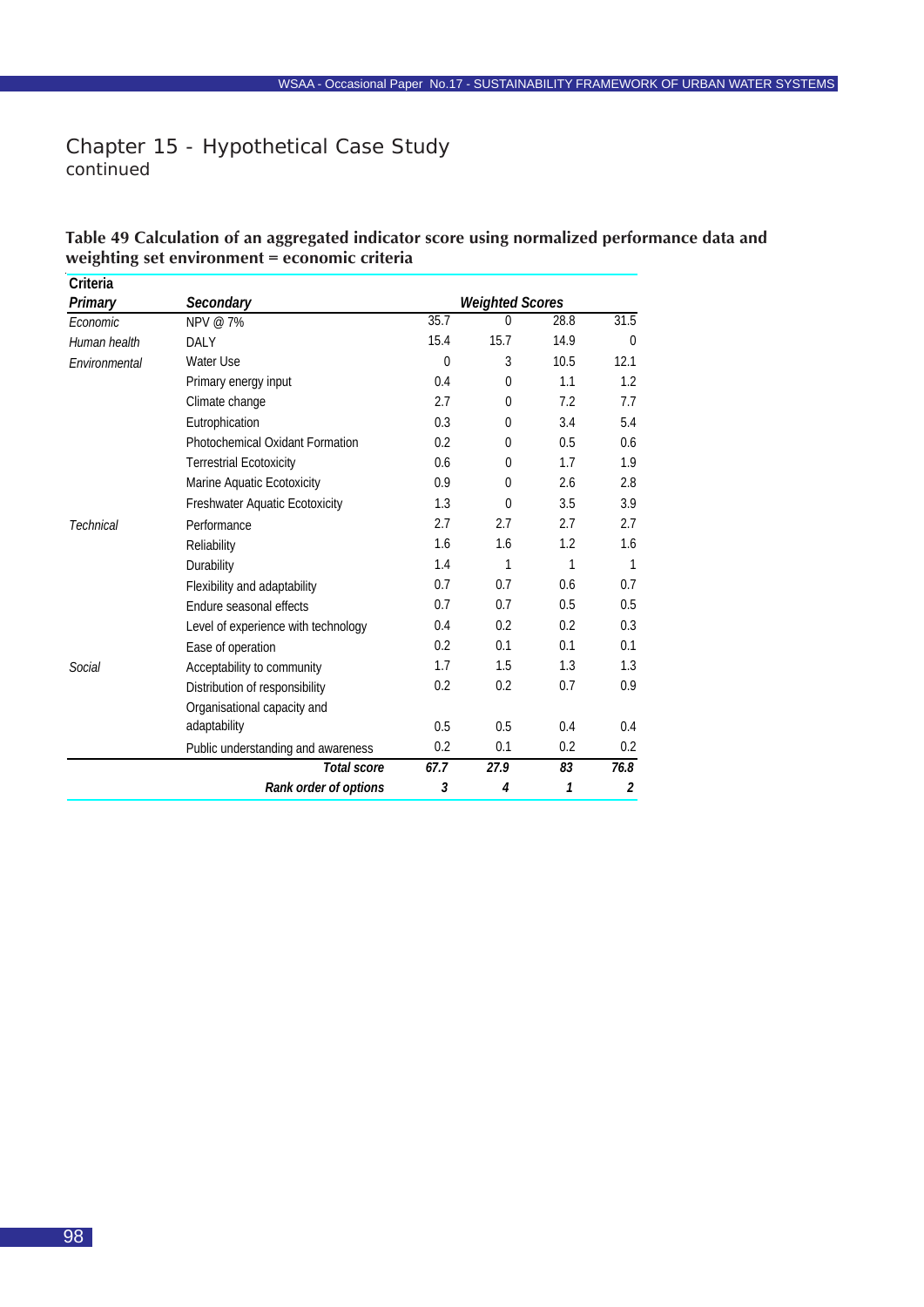# Table of Tables for Part A

| Table 2 Objectives, processes, participants (by scale) for each phase in sustainability assessment for urban water systems  15                                                                                                 |  |
|--------------------------------------------------------------------------------------------------------------------------------------------------------------------------------------------------------------------------------|--|
|                                                                                                                                                                                                                                |  |
|                                                                                                                                                                                                                                |  |
|                                                                                                                                                                                                                                |  |
|                                                                                                                                                                                                                                |  |
|                                                                                                                                                                                                                                |  |
|                                                                                                                                                                                                                                |  |
|                                                                                                                                                                                                                                |  |
|                                                                                                                                                                                                                                |  |
|                                                                                                                                                                                                                                |  |
|                                                                                                                                                                                                                                |  |
|                                                                                                                                                                                                                                |  |
|                                                                                                                                                                                                                                |  |
|                                                                                                                                                                                                                                |  |
|                                                                                                                                                                                                                                |  |
|                                                                                                                                                                                                                                |  |
|                                                                                                                                                                                                                                |  |
|                                                                                                                                                                                                                                |  |
| Table 19 Weighting sets for Scenarios 1, 2 and 3 minimum manuscription and the manuscription and the term and the term and the term and the term and the term and the term and the term and the term and the term and the term |  |
|                                                                                                                                                                                                                                |  |
|                                                                                                                                                                                                                                |  |
|                                                                                                                                                                                                                                |  |
|                                                                                                                                                                                                                                |  |
|                                                                                                                                                                                                                                |  |
|                                                                                                                                                                                                                                |  |
|                                                                                                                                                                                                                                |  |
|                                                                                                                                                                                                                                |  |
| Table 29 Median and range of removal in log10 of microorganisms in drinking water treatment processes. Modified from Westrell (2004)  77                                                                                       |  |
| Table 28 Inactivation rates of pathogens in faeces and soil expressed as days for 90% inactivation, (compiled for Schönning et al. submitted) 77                                                                               |  |
|                                                                                                                                                                                                                                |  |
|                                                                                                                                                                                                                                |  |
|                                                                                                                                                                                                                                |  |
|                                                                                                                                                                                                                                |  |
|                                                                                                                                                                                                                                |  |
|                                                                                                                                                                                                                                |  |
|                                                                                                                                                                                                                                |  |
|                                                                                                                                                                                                                                |  |
|                                                                                                                                                                                                                                |  |
|                                                                                                                                                                                                                                |  |
|                                                                                                                                                                                                                                |  |
|                                                                                                                                                                                                                                |  |
|                                                                                                                                                                                                                                |  |
|                                                                                                                                                                                                                                |  |
|                                                                                                                                                                                                                                |  |
|                                                                                                                                                                                                                                |  |
|                                                                                                                                                                                                                                |  |
|                                                                                                                                                                                                                                |  |
| Table 48 Calculation of an aggregated indicator score using normalized performance data and weighting set environment > economics  97                                                                                          |  |
|                                                                                                                                                                                                                                |  |
|                                                                                                                                                                                                                                |  |

# Table of Figures for Part A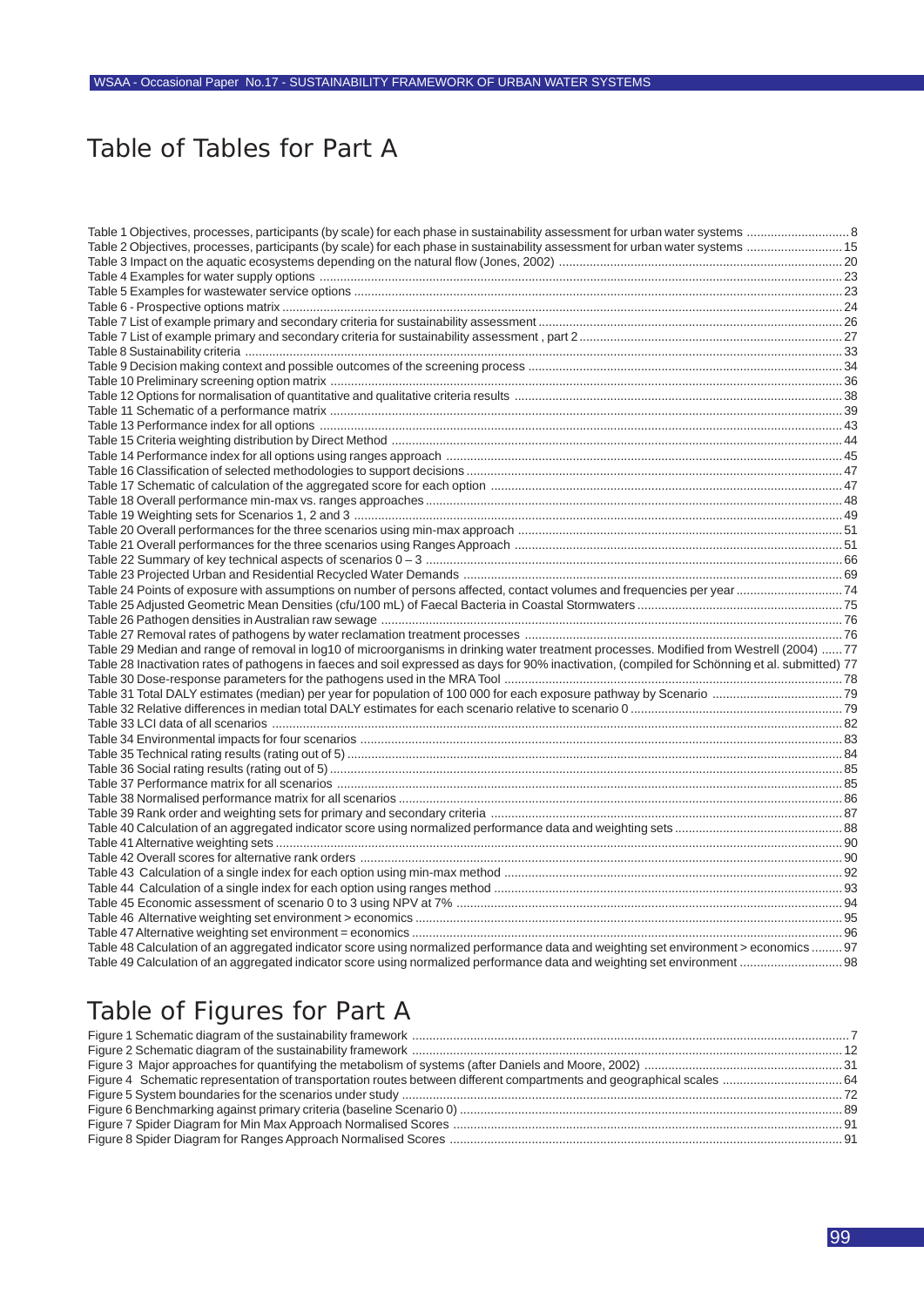# Part B - A review

# comparing the WSAA Sustainability Framework to the Gold Coast Waterfuture process

by Sven Lundie, Greg M Peters and Nicholas J Ashbolt

# **Table of Contents**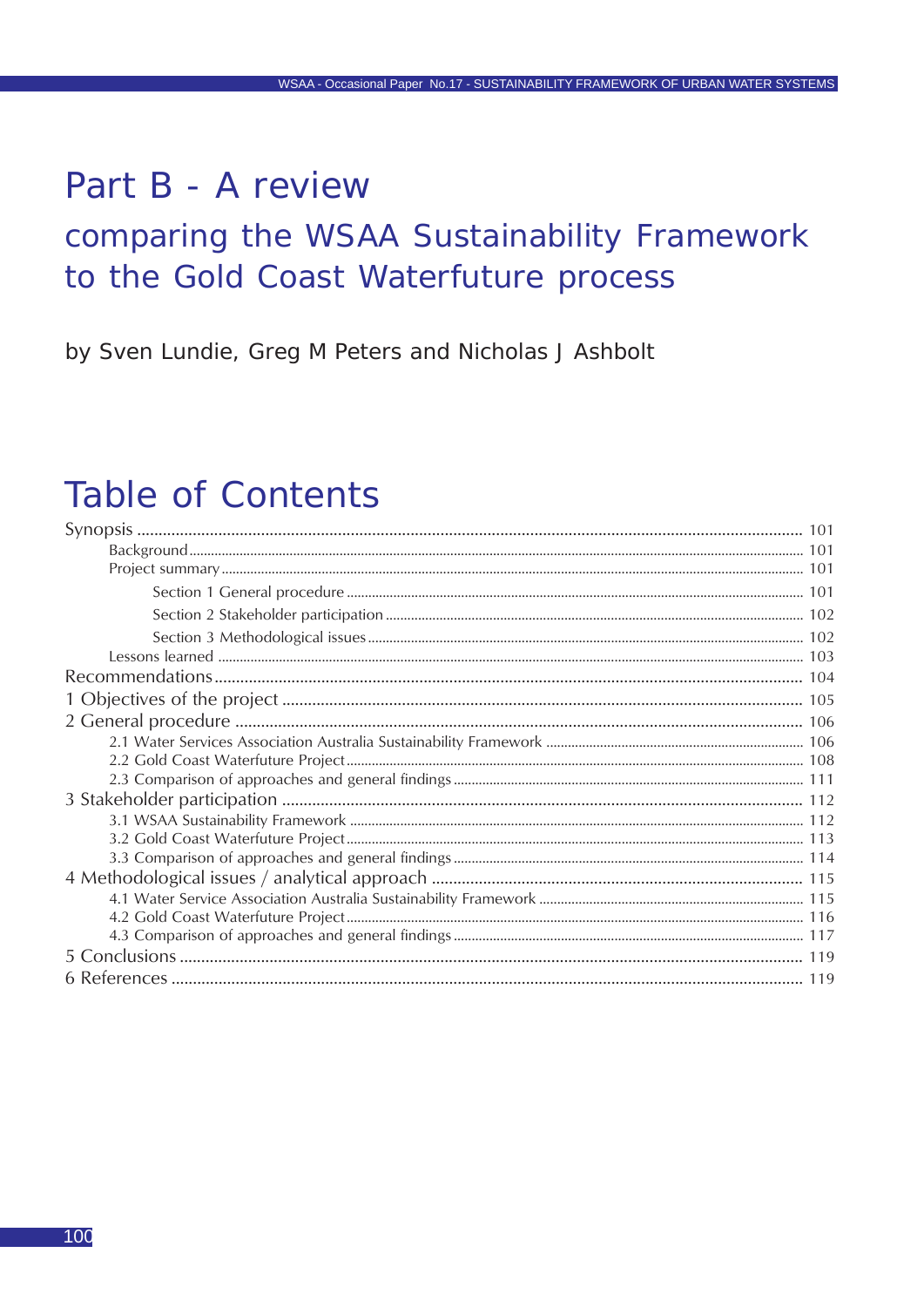# Synopsis

# Background

Gold Coast Water developed a long-term plan for the sustainable management of water resources for the Gold Coast called the "Gold Coast Waterfuture" (GCWF). Independently, the Water Services Association of Australia (WSAA) engaged a consortium lead by UNSW to produce a "Sustainability Framework" to support the water industry in its long-term planning activities. The GCWF was never intended to be based on the Sustainability Framework, indeed, it could not have been. Yet when the two appeared it was clear they had a number of ideas in common.

The scope of this review was to examine the GCWF document and the planning process that led to it. The purpose was to consider the Water Services Association Australia (WSAA) Sustainability Framework and the degree of consistency between it and the process used for the development of GCWF. The Review Team from the Centre for Water and Waste Technology (CWWT) and the School of Civil and Environmental Engineering at the University of New South Wales were commissioned to:

- Describe how the GCWF process was pursued,
- Consider the extent to which GCWF is consistent with and,
- Identify principal differences between the process used by GCWF and the and the WSAA Sustainability Framework, and
- Make recommendations regarding the applicability and future directions in the development of the Framework.

In order to achieve these objectives the authors met with Gold Coast Water officers over two days to discuss the GCWF process, reviewed the relevant documents and carried out several detailed, interactive webphone conferences with people who were involved in the project (see Section 1).

# Project summary

This summary is subdivided into three sections:

General procedure (Section 1),

Stakeholder participation (Section 2) and

Methodological issues (Section 3).

# Section 1 General procedure

The procedure taken in the GCWF project was largely consistent with the methodology proposed in the WSAA framework, both from a stakeholder engagement and methodological point of view.

Gold Coast Water (GCW) applied all elements of the WSAA Sustainability Framework. GCW did not choose to name them in the same way nor organise them in the same order as the 6 phases that are proposed in the WSAA framework. An attempt by the Review Team to match the components of the GCWF project with the phases of the WSAA Sustainability Framework reveals that it consisted of four 'stages', i.e. 1) describe strategy, 2) initial screening of options, 3) strategy assessment and scoring and 4) strategy comparison.

The major differences between the two approaches are:

- That 'stage 1' of the GCWF project included the preparatory activities for the project. Terms of reference were established which dealt with the rules of collaboration within the GCWF project. These were considered fixed for the length of the project, but were able to be interpreted as new issues arose. An agreement was generated on how to carry out the project including acceptance of the proposed Multi-Criteria-Analysis process and stakeholder participation. Also a common knowledge base related to water cycle management was generated for further discussions. These tasks are not considered in the WSAA framework. However, they do seem to be vital from an implementation point of view. How much emphasis on developing common knowledge is needed will depend on the scale of the project at hand.
- In the GCWF project, screening of unacceptable options was undertaken at an early stage ('stage 2'). The eventual strategy consists of a bundle of several different options. The WSAA framework provides for screening at a later stage, i.e. stage 4, to ensure the structure allows plenty of room for consideration of unconventional strategies, i.e. strategies 'outside the square' and iterations to evolve ideas. While the GCWF project was successful, as a general procedure the WSAA framework structure may offer a lower-risk means to success in this respect. Of course, if several iterations of the overall process occur, the order of events is less important.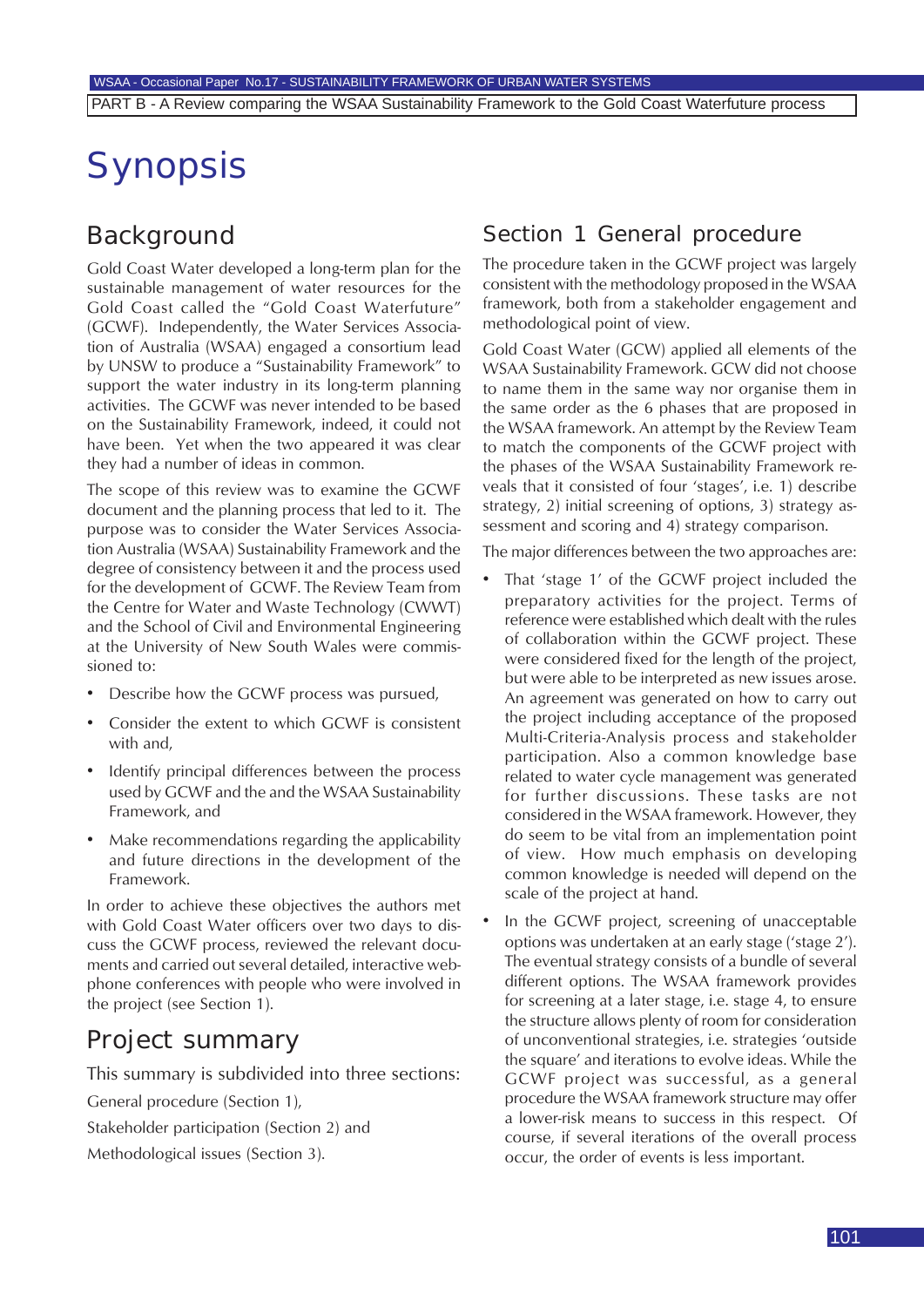## Synopsis *Continued*

# Section 2 Stakeholder participation

For larger-scale projects or projects with a wide variety of options, both the GCWF-project and WSAA Sustainability Framework highlight the importance of stakeholder engagement that is facilitated by an independent chair:

- The role of chair is crucial for the delivery of high quality project outcomes in time. Anyone fulfilling the role of independent chair has to be highly skilled to deal with the different types of information which arise in such planning activities. The chair has to able to deal with heterogeneous groups and to talk to different stakeholder groups within the Advisory Committee as well as outside. It is job of this person to make sure that there is an outcome, but he or she should not have an influence on the direction of the outcome. By doing so, the chair achieves a thorough agreement on the process, but not necessarily on the outcomes.
- Permanent Advisory Committee: An Advisory Committee oversaw the entire duration of the GCWF project and was a key reason why this large-scale project was successful. The composition of the Committee did not change during the project. This enhanced the participants' confidence in the entire process. This approach seems to generate a high degree of continuity for stakeholders and supports the development of trust between all parties whether inside the Advisory Committee or outside.
- Fair representation of the societal groups: stakeholders have to represent the broader community; the Advisory Committee has to be balanced. In the GCWF project the Advisory Committee included representatives of environmental groups, resident groups, highschoolage youth, industry groups, state government agencies, elected councillors and council officers.
- Additional effort caused by participation: Participation requires time and may cause additional planning costs, but it ensures community ownership. In the GCWF project neither the Advisory Committee members nor the independent chairman were paid. Stakeholder engagement seems to be vital for engendering a sense of ownership of the process, the outcome and the implementation later on. Timing might become problematic when many stakeholders are involved, but we may expect to avoid delays during the more cost-intensive construction process by this means.
- Iterative procedure: Both the WSAA Sustainability Framework and the GCWF-project highlight the importance of an iterative procedure, i.e. having the chance to challenge assumptions and decisions that were made in earlier stages. Several iterations were performed in the GCWF project including adjustments of water strategies towards the end of the project.
- Control of the process: Stakeholder engagement may make it more difficult to predict the direction and outcomes of the process.

# Section 3 Methodological issues

The GCWF methodology largely conformed with the methodology proposed in the WSAA Sustainability Framework. Quantitative and qualitative environmental, social and economic criteria were normalised and used for selecting the preferred strategy. However, there was one difference between the approaches:

- The WSAA framework recommends the consideration of economic, environmental and social aspects be undertaken in a similar way. As part of this, economic, environmental and social criteria need to be normalised and aggregated using a common process before the results are used for recommending the preferred strategy. This means explicitly giving each factor, including any cost score, a weight.
- In the GCWF project a different approach was taken. Environmental and social criteria were normalised, weighted and then aggregated into a single index for each strategy, i.e. the "non-cost" score. The whole-life-cycle costs were quantified separately and not normalised. Both costs and non-cost scores were then used for calculating the value for money score which was an impact score per billion dollars.

This separate handling of costs treats the economic aspects of the decision differently to the environmental and social aspects – at least formally. This separate handling of the financial data, and its use as a denominator in the value for money score, effectively forces a person reading the score to simultaneously consider cost and the aggregated non-cost score. Additionally, by normalising non-cost items and not normalising the cost score the variability of the latter relative to the non-cost score may be reduced. Valuably, this method was chosen consciously by the Advisory Committee and reflects their preferences for analysis. People who were not party to all the Committee's discussions on this at the time, and subsequent readers of the docu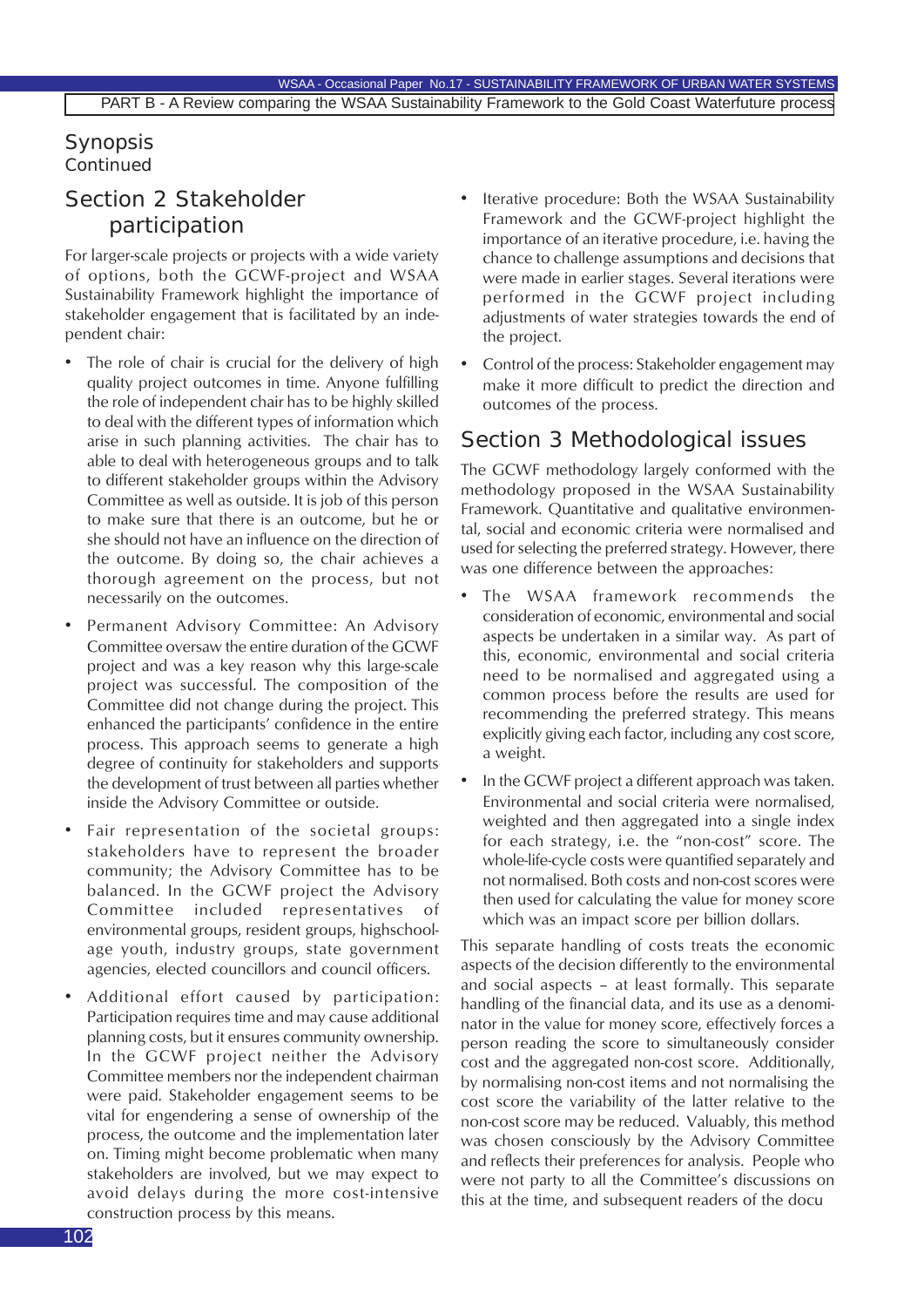## Synopsis *Continued*

mentation, might not have access to all the Committee's deliberations and so not fully understand their reasons for using this method. With hindsight, the approach suggested in the WSAA project would be preferable from the point of view of delivering greater methodological transparency and consistency between GCWF and other strategic planning processes in other water service providers.

In providing guidance to other groups engaged in strategic planning, our analysis suggests attention may need to be paid to:

- **'Fair' system boundaries**: The analysis in the GCWF project highlighted the importance of comparable system boundaries for all strategies. In general, system boundaries should be drawn in such a way that the different services offered by different options are all included. However, there seems to be a tendency that the larger the system boundaries get, the more similar the costs become.
- **Criteria selection**: The Project Team for the GCWF project prepared a draft list of environmental, social and economic criteria. Only those criteria were suggested which would differ for the strategies under study. In principle, the authors agree with this approach, but we argue that it is extremely difficult to judge upfront whether criteria will vary for different options without thorough investigation. The application of sophisticated tools, such as Life Cycle Assessment, may help to overcome this problem.
- **Weighting of criteria** was done before any details of different strategies were revealed to the stakeholders in the GCWF process. This is a good way to prevent a 'tactical evaluation' of criteria being used in order to influence the selection process of the preferred strategy. Varying the weights and examining outcomes iteratively can also be a way of making the values of the decision-makers explicit or learning about weighting<sup>1</sup>.
- **Generating quantitative criteria scores**: three methods were discussed for converting quantitative results into scores, i.e. min-max, distance to target and range method. The latter was applied. The choice of method may have a significant impact on the overall recommendations.

# Lessons learned

The WSAA Sustainability Framework provides a practical procedure that allows the evaluation of the overall sustainability of urban water systems. The comparison of the WSAA Sustainability Framework and the approach taken in the GCWF project has shown a high degree of concordance between the two approaches and has given us confidence that the WSAA Framework works. This case-study demonstrates the WSAA Framework in the context of large-scale decision-making, but we see no reason why it would not work when tailored to smaller projects.

GCW should be recognised as having undertaken a very comprehensive sustainability assessment process and encorporating an advanced form of community engagement which leads the way in the Australian water industry. This engagement has lead to a high degree of community support for GCW's plans. The GCWF project gives us substantial confidence that the stakeholder empowerment process is both practical and valuable for its ability to generate public endorsement for a planning process.

The comparison between the WSAA Framework and the GCWF project suggests the following practical advice for future projects:

- Allow sufficient time for setting up the project for establishing terms of reference, agreement on how to carry out the project and the generation of a common knowledge base for all participants.
- Engage an independent chairman who has no personal interest in any one particular outcome.
- Ensure transparency of the process: it is important to show participants the overall process that consists of several steps. Otherwise members may get confused and start questioning the process; mistrust may build up.
- Use tangible terminology that is understood by every Advisory Committee member.
- Decouple the criteria weighting process from the analysis of performance of strategies in order to avoid biased weighting.
- Apply sophisticated tools that cover a large range of issues, and
- Allow for iterations that allow option designs to be reworked on the basis of decision-maker feedback. Iterations ensure ownership, buy-in and high quality outcomes.

 $\frac{1}{1}$  Another way to educate decision-makers about the principles behind the establishment of weights could be the use of roleplay based on an imaginary decision process requiring little technical knowledge, for example, selecting some common domestic items.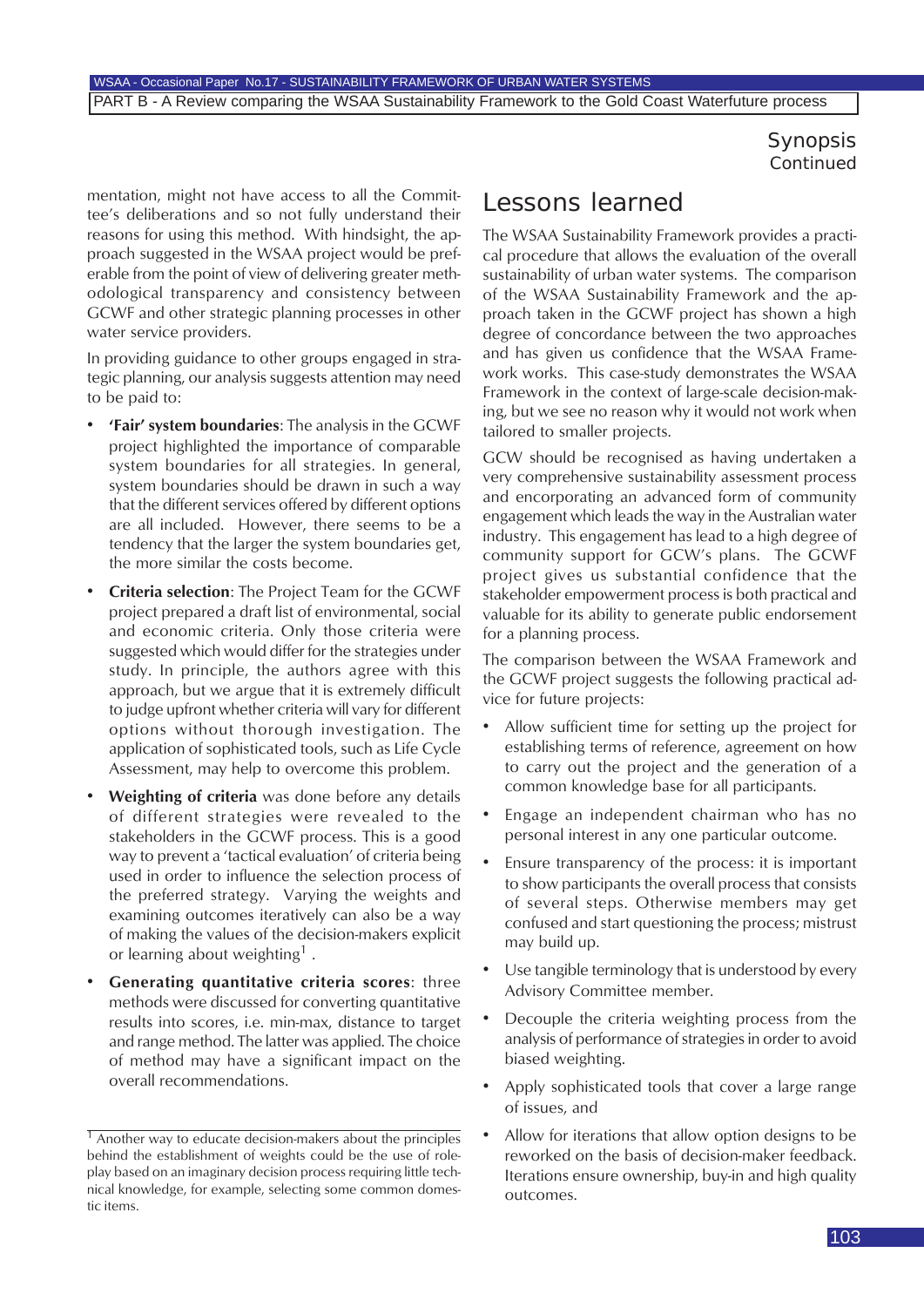# Recommendations

The following needs have been identified to progress the uptake of the WSAA Sustainability Framework:

- Encourage the application of the WSAA Sustainability Framework with the external advice from experts who are familiar with the Sustainability Framework in particular, sustainability in general and the water industry.
- Develop training modules for the application of sophisticated tools for quantification, fair system boundaries, normalisation and ranking/ weighting of criteria and for multi-criteria decision aiding (MCDA).
- Develop training modules for stakeholder participation.
- Carry out research to identify appropriate criteria, particularly to avoid 'double counting' of environmental and economic criteria.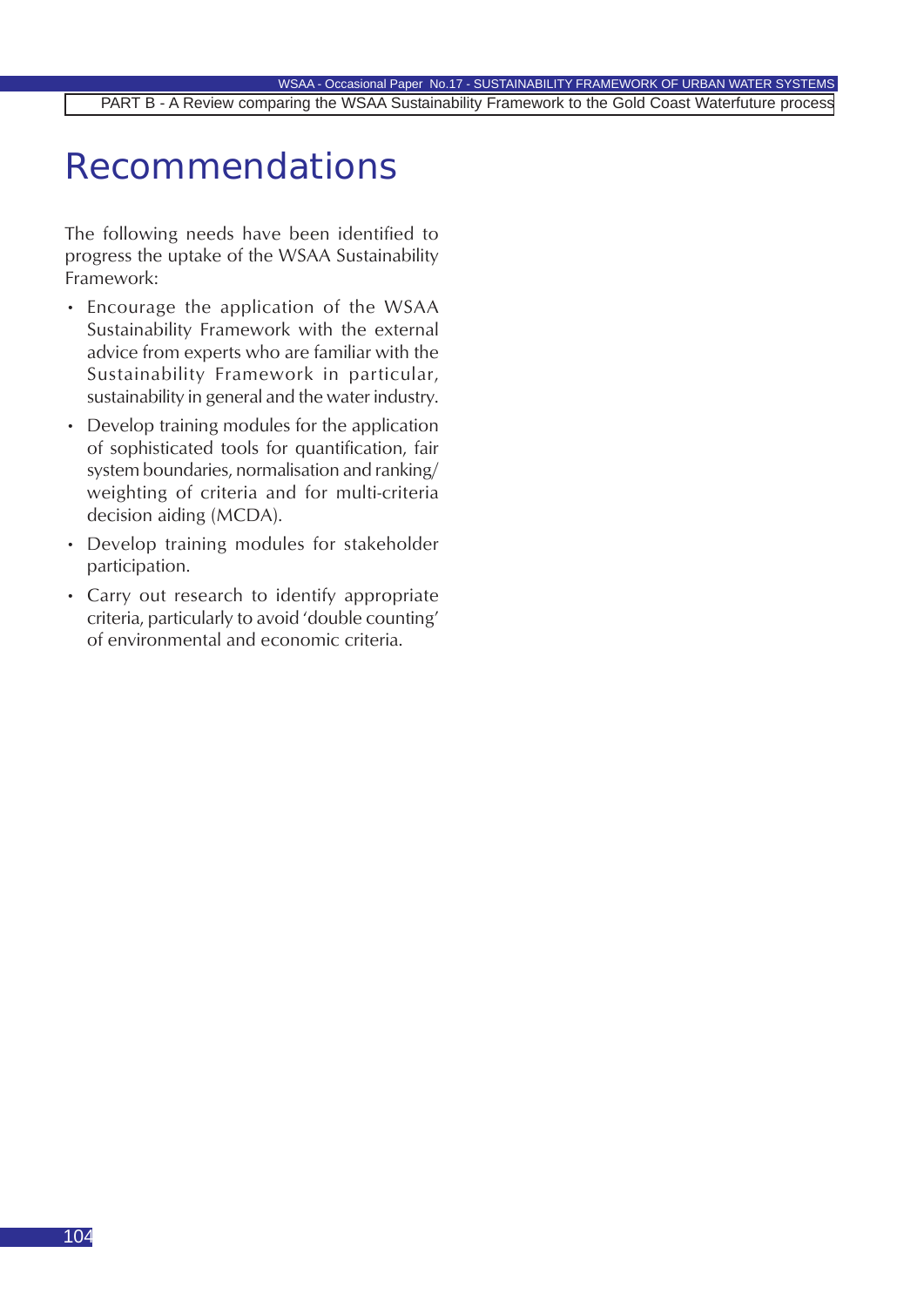# 1 Objectives of the project

The scope of this project was to examine the Gold Coast Waterfuture (GCWF) project and the planning process that led to it. The project team from the Centre for Water and Waste Technology (CWWT) undertook to:

- Describe how the GCWF process was pursued;
- Consider the extent to which GCWF is consistent with the WSAA Sustainability Framework;
- Identify principal differences between the GCWF and the Framework; and
- Make recommendations regarding the applicability and future directions in the development of the Framework.

In order to achieve the objectives of this project, we met with Gold Coast Water officers and representatives of WSAA over two days (3-4 November 2005) to discuss the GCWF process. We then reviewed the relevant documents that were provided to the project team, i.e.

- GCW (2005) Gold Coast Waterfuture Community Engagement Report. May 2005
- GCW (2005) Water Supply Strategies Development and Assessment Revision 4, Draft. July 2005 and
- GCW (2005) Gold Coast Waterfuture Ensuring our future is on tap. September 2005.

Additionally, we interviewed people who were involved in the project:

- Pat Nixon (Senior Planning Engineer at SinclairKnightMerz; role in the project: Senior Planning Engineer; member of the Project Team),
- Phil Selmes (Project Manager at Gold Coast Water; role in the project: Project Manager; member of the Project Team) and
- Neil Sutherland (Gilbert & Sutherlands; role in the project: independent facilitator).

In this report the authors took the following approach: firstly the general approach is reviewed (see Section 2 on page 106), followed by a more detailed discussion on stakeholder engagement (see Section 3 on page 112) and methodological issues (see Section 4 on page 115). In each of these sections the Sustainability Framework of the Water Service Association Australia (WSAA) is delineated briefly first, then a description follows of the Gold Coast Waterfuture (GCWF) Project. At the end both approaches are compared and general conclusions are drawn.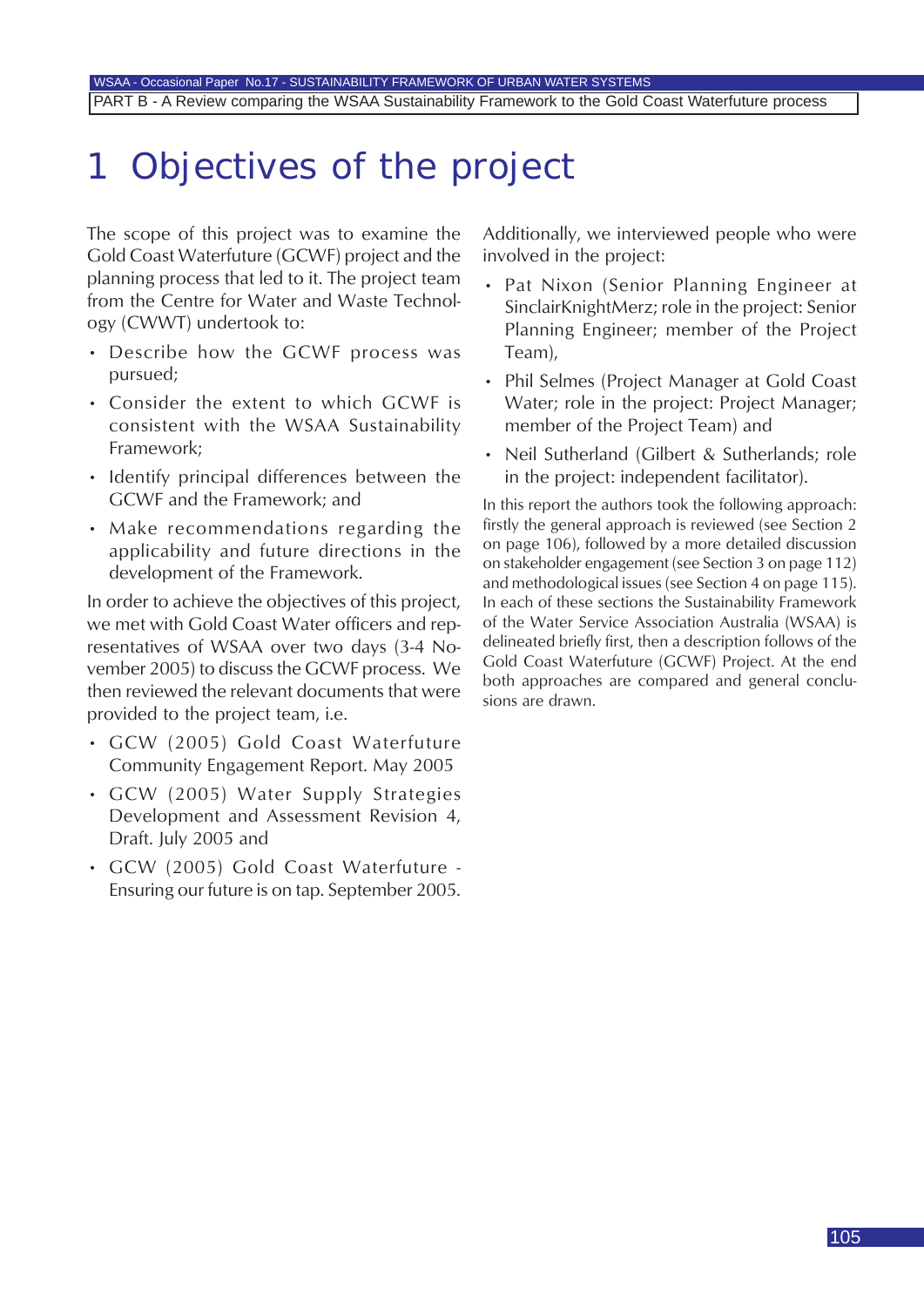# 2 General procedure

# 2.1Water Services Association Australia Sustainability Framework

A consortium of researchers representing members of the Centre for Water and Waste Technology and the School of Civil and Environmental Engineering (UNSW, Sydney), Sustainable Water Division of the NSW Department of Commerce (Sydney) and Chalmers Industriteknik (Chalmers University, Sweden) developed a sustainability framework for the Australian Water Industry. The project was commissioned by Water Services Association Australia (WSAA).

The objective of the project was to develop a common methodology for evaluating the overall sustainability of alternative options for urban water systems. This includes large-scale options for cities as well as configurations of water sensitive urban developments or single high rise developments. In particular the project aimed for a common methodology for evaluating overall sustainability of alternative options for urban water systems, noting the range in alternative tools and approaches currently being used.

A sustainability framework was developed with six principal phases connec¬ted via an iterative process. This framework is summarised in Figure 1.



**Figure 1: Conceptual relationships in the Sustainability Framework**

To a varying extent, it is important that in each phase, the planning process follows both a participatory and methodological approach (see Table 1). By this Lundie et al., (2005) mean that a methodological framework should be followed because it provides a rigorous structure and a sense of progress towards the ultimate goal of selecting the preferred, sustainable option. But participation is just as important as having a robust framework and tools. The Sustainability Framework emphasises the inclusion of direct engagement with stakeholders from the first phase of project development onwards. Exactly who the relevant stakeholders are and how they may get involved in the planning process has to do with the scale of the problem and its potential solution. This may often include the public.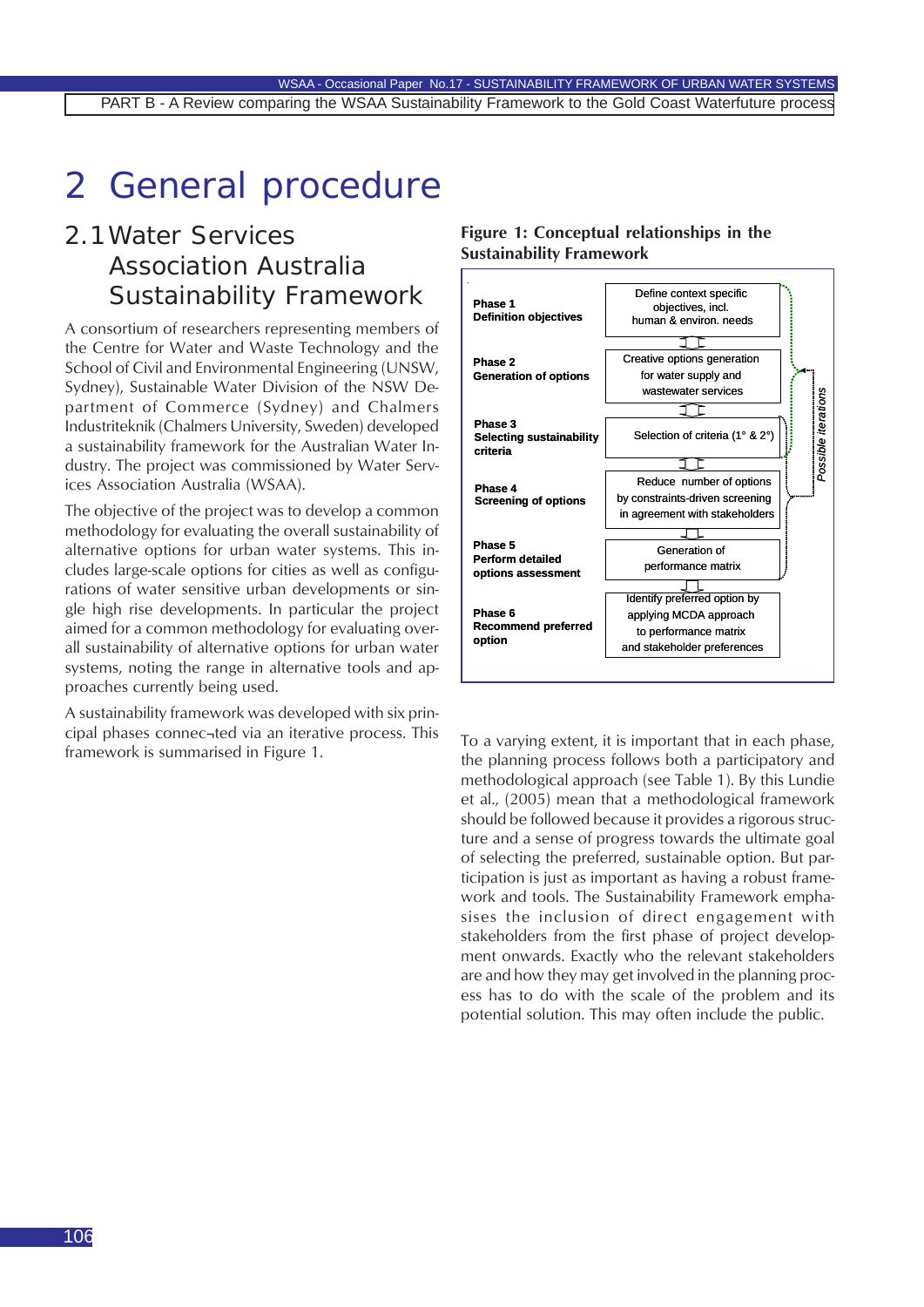#### WSAA - Occasional Paper No.17 - SUSTAINABILITY FRAMEWORK OF URBAN WATER SYSTEMS PART B - A Review comparing the WSAA Sustainability Framework to the Gold Coast Waterfuture process

# 2 General procedure

*Continued*

#### **Table 1: Stakeholder engagement activities by process phase and system scale – WSAA Sustainability Framework (Lundie et al., 2006)**

| Phase                                                      | Objectives                                                                                                                                                                                                                            | Processes                                                                                                                                                                                                                                                                                       | Participants and                                                                                                                                                                                                                                                 | Scale <sup>a</sup>                                  |
|------------------------------------------------------------|---------------------------------------------------------------------------------------------------------------------------------------------------------------------------------------------------------------------------------------|-------------------------------------------------------------------------------------------------------------------------------------------------------------------------------------------------------------------------------------------------------------------------------------------------|------------------------------------------------------------------------------------------------------------------------------------------------------------------------------------------------------------------------------------------------------------------|-----------------------------------------------------|
| 1. Define problem<br>and objectives                        | Determine objectives that<br>$\bullet$<br>are in harmony with (or at<br>least acceptable to) the<br>project proponent, broader<br>policy framework,<br>stakeholder groups, and<br>local community                                     | Steering committee-<br>$\bullet$<br>Value management study<br>$\bullet$<br>$\bullet$<br>Market surveys-<br>Public conversations.<br>٠<br>Reference to other studies,<br>٠<br>policies, planning controls,<br>organisational goals, etc-<br>Document all assumptions<br>٠<br>and value sets used | Owner/developer<br>Water authority<br>$\bullet$<br>Consent authority<br>[Future] resident community<br>Relevant government<br>$\bullet$<br>departments<br>Relevant politicians<br>$\bullet$<br>$\bullet$<br>Relevant community or<br>environmental organisations | А<br>А<br>M-L<br>M-L<br>$\bullet$<br>$M-L$<br>$M-L$ |
| 2. Preliminary<br>options                                  | Provide a reasonably<br>$\bullet$<br>diverse and comprehensive<br>set of possible solutions<br>Any proposed option should<br>$\bullet$<br>be included at this stage                                                                   | Brainstorming<br>٠<br>Lateral thinking<br>$\bullet$<br>$\bullet$<br>Backcasting<br>$\bullet$<br>Workshops<br>Expert consultants<br>٠<br>Collaboration of diverse<br>$\bullet$<br>group                                                                                                          | Any of the Phase 1<br>participants with an interest<br>in participating<br>Water management experts •<br>(from industry / academia)                                                                                                                              | А<br>M-L                                            |
| 3. Determine<br>sustainability<br>criteria &<br>weightings | $\bullet$<br>Arrive at a consensus (or<br>aggregate) of stakeholder<br>values<br>Within the five primary<br>٠<br>criteria, aim to reduce the<br>total number of secondary<br>criteria, to limit complexity of •<br>assessment process | Citizens' Jury<br>$\bullet$<br>Deliberative Panel<br>$\bullet$<br>Expert panel<br>٠<br>'Value-tree analysis'<br>$\bullet$<br>Public conversations<br>Etc.                                                                                                                                       | All stakeholders (i.e. see<br>Phase 1)                                                                                                                                                                                                                           | A                                                   |
| 4. Screen options                                          | Reduce the number of<br>$\bullet$<br>options down to a number<br>that can be thoroughly<br>assessed (e.g. 4 or 5)                                                                                                                     | Simple absolute yes/no<br>$\bullet$<br>decision based on<br>qualitative assessment (or<br>quantitative if values<br>already known) against<br>objectives and criteria<br>already established<br>Identify if mitigation is<br>possible, reassess                                                 | Technical experts in<br>consultation with the wider<br>stakeholder group                                                                                                                                                                                         | A (refers to tech. experts)                         |
| 5. Detailed<br>assessment                                  | Assess the impact of each<br>$\bullet$<br>of the options according to<br>each of the criteria selected<br>Determine preferences on<br>٠<br>criteria                                                                                   | Use whatever assessment<br>$\bullet$<br>tools are available: LCA,<br>LCC, MFA, etc.<br>Surveys &/or focus groups<br>$\bullet$<br>Identify if mitigation is<br>$\bullet$<br>possible, reassess<br>Ranking & normalisation of<br>$\bullet$<br>criteria                                            | Only local engineers<br>$\bullet$<br>Broader technical experts<br>Community participation for<br>social impact assessment                                                                                                                                        | S<br>M-L<br>$\bullet$<br>L                          |
| 6. Recommend<br>preferred option                           | Arrive at one preferred<br>option which is either<br>implemented or<br>recommended, depending<br>on the degree of authority                                                                                                           | Critical review of options &<br>٠<br>uncertainties, which for M-L<br>projects may utilise multi-<br>criteria decision add tools,<br>such as SMART and<br><b>STRAD</b>                                                                                                                           | Senior engineer<br>Representative<br>$\bullet$<br>stakeholders well informed<br>in the whole process (i.e.<br>see Phase 1)                                                                                                                                       | S-M<br>M-L                                          |

a Scale letters refer to: S – small-scale decision (such as pump or valve replacement) within an organisation; M – medium-scale decision (such as a major trunk main) involving external stakeholders; L – large-scale decision (such as a new subdivision with water/wastewater services in a large city); A – common to any scale.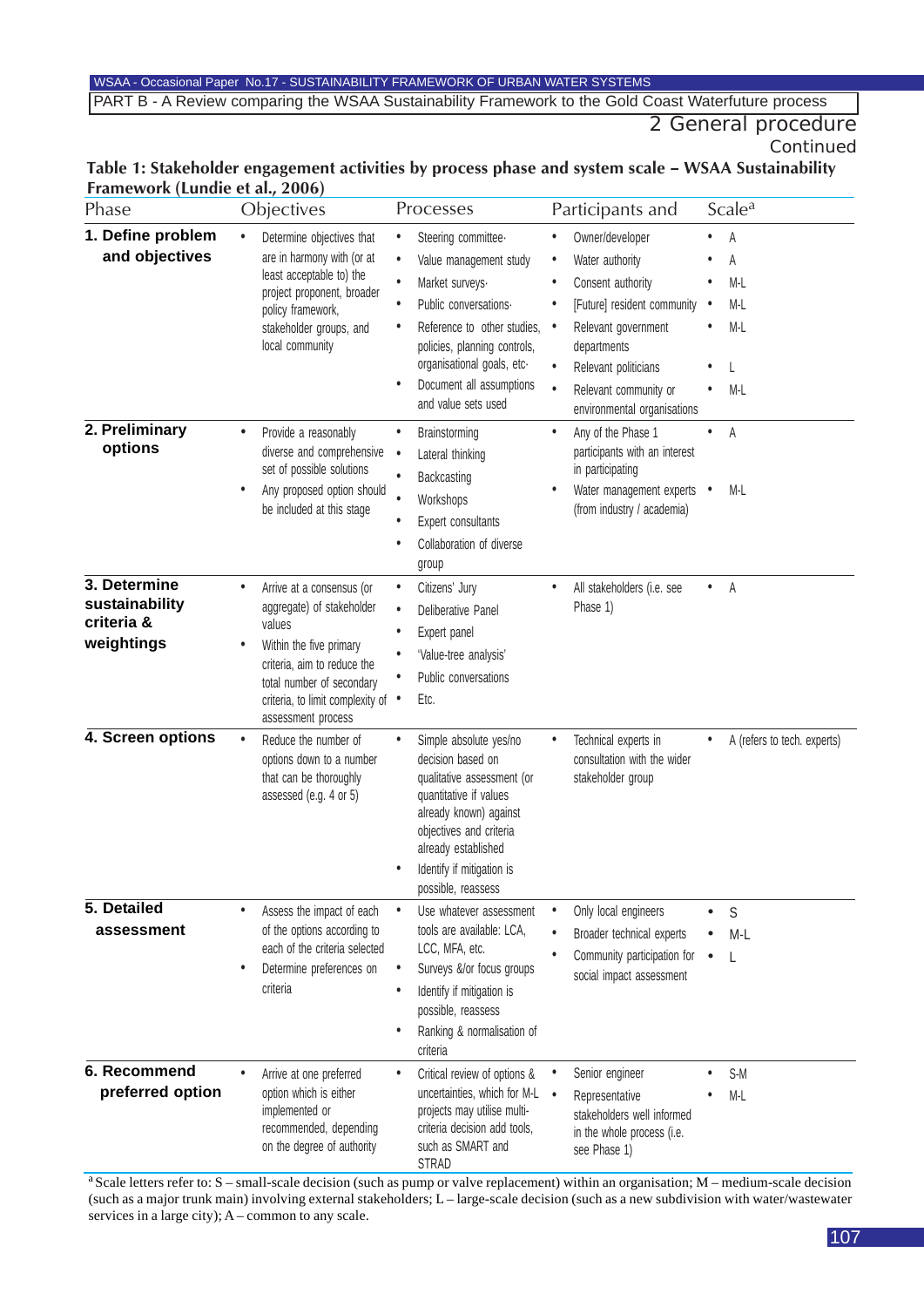2 General procedure *Continued*

# 2.2 Gold Coast Waterfuture Project

Gold Coast City Council recognised the need to become smarter about how to use the water available to the community in the future. In doing so, the need was embraced for a diverse, balanced, adaptable and community-focused water supply strategy to provide the best possible solution for the Gold Coast. Four characteristics of a strategy were identified (GCW, 2005a):

- **• Diversity**: By introducing a diverse range of water supply sources, it is envisaged that the security of our water supply will be enhanced, i.e. reducing demand, reducing loss, multiple water sources, using non-drinking water where appropriate;
- **• Balance**: By embracing a balanced approach, a more sustainable community will be created by considering environmental, social and economic perspectives;
- **• Adaptability**: By being adaptable, the GCWF Strategy will have flexibility to respond to future changes in water supply requirements, technological advancements or unexpected events, i.e. new technologies, innovations and information; and
- **Community input:** By incorporating community input, a feeling of joint ownership in the final Gold Coast Waterfuture Strategy decision will be created.

By combining all these elements, the GCWF Strategy made an attempt to create a sustainable community that leads the nation in innovative water supply. The approach is outlined in Gold Coast Water (2005c):

- Describe each strategy in sufficient detail to allow assessment.
- Check that each strategy meets the minimum requirements for the project that all strategies must satisfy.
- Assess and score each strategy against the 'comparative criteria' using a standard rating system. The comparative criteria have been defined as either quantitative criteria or qualitative criteria:
	- Quantitative criteria are those where the performance can be calculated using a standard method of analysis;
	- Qualitative criteria, which must be assessed subjectively by the Advisory Committee.
- Determine the total weighted 'non-cost' score for each strategy.
- Prepare estimates of whole-of-life cost for each strategy.
- Determine the 'value for money' score by dividing the total weighted non-cost score by the whole-of life cost.
- Rank the strategies based on the decision support tools; non-cost score, whole-of-life cost (PV) and value for money score.
- Consider the strategies based on feedback from consultation and comparison of scores.'

A schematic diagram of the process flow is given in Figure 2.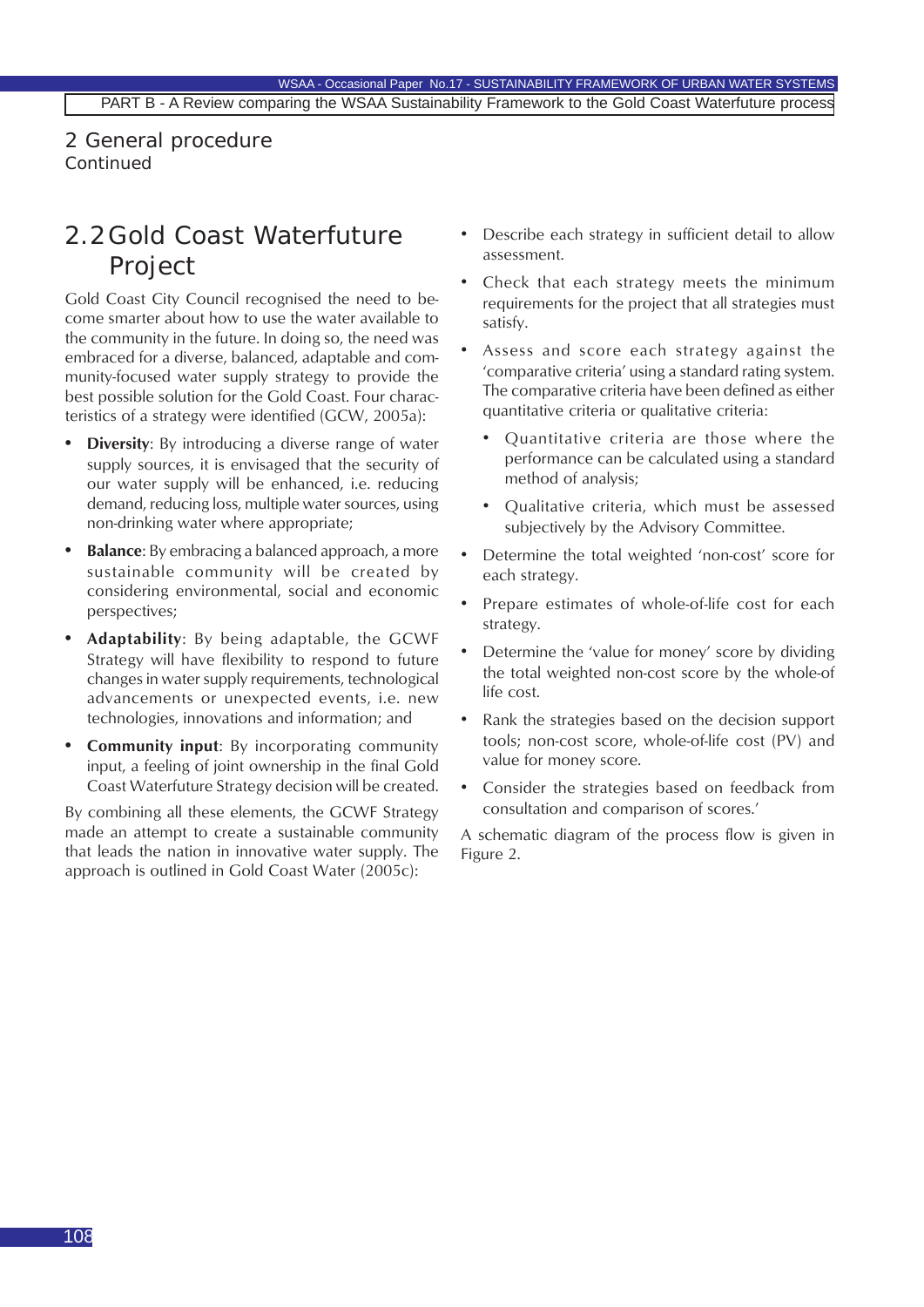2 General procedure *Continued*



#### **Figure 2: Process flow diagram of the strategy evaluation methodology by Gold Coast Water for the WaterFuture project**

Between April 2004 and August 2005 the Advisory Committee met monthly to consider the issues affecting the Gold Coast's water supply, including defining our water needs, investigating opportunities, developing and assessing alternative strategies and identifying the preferred GCWF Strategy.

The Advisory Committee was chaired by an independent chairman<sup>2</sup>. The Advisory Committee consisted of environmental groups, resident groups, youth representatives, industry groups, state government agencies, councillors and council officers.

A Project Team from GCW (consisting of 8-9 experts) and external consultants prepared inputs in form of draft documents for the meetings which were used as a basis for decisions. Decisions were passed by majority voting. All decisions made at the meetings were documented.

In Table 2 an attempt is made to match the components of the GCWF project with the phases of the WSAA Sustainability Framework. However, in the GCWF project no such phases were formally defined.

<sup>2</sup> Neil Sutherland, of Gilbert and Sutherland Pty Ltd, Robina, QLD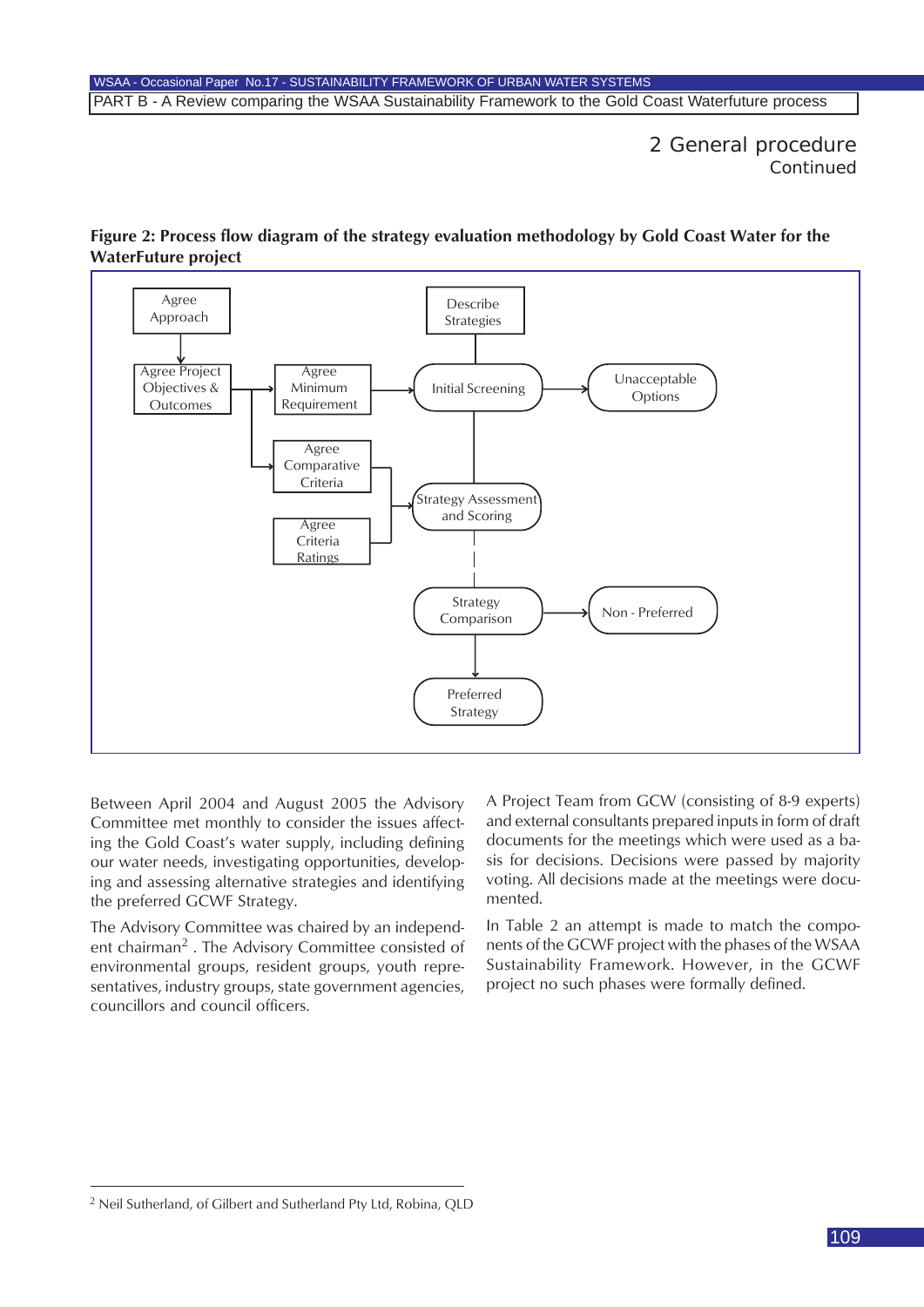## 2 General procedure

*Continued*

#### **Table 2: GGWF project - stakeholder engagement activities by process stage and system scale**

| <b>GCWF Stage</b> |                                          | <b>GCWF Objectives</b>                                                                                                                                                                                                                        | <b>GCWF Process(es)</b>                                                                                                                                                                                                                                                                                                                                                                                               |    | <b>WSAA Phase</b>                                                                   |  |
|-------------------|------------------------------------------|-----------------------------------------------------------------------------------------------------------------------------------------------------------------------------------------------------------------------------------------------|-----------------------------------------------------------------------------------------------------------------------------------------------------------------------------------------------------------------------------------------------------------------------------------------------------------------------------------------------------------------------------------------------------------------------|----|-------------------------------------------------------------------------------------|--|
|                   | 1. Describe strategy                     | Agree on how to carry out the project<br>including<br>1) acceptance of the proposed Multi-<br>Criteria-Analysis process and<br>2) stakeholder participation<br>Generate common knowledge base for<br>further discussions<br>Describe strategy | A paper was prepared by the Advisory<br>Committee and passed by the Council in<br>which all rules for the process were<br>described (Terms of Reference)                                                                                                                                                                                                                                                              | 1. | Define problem &<br>objectives                                                      |  |
| $\vert 2. \vert$  | Initial Screening<br>of options          | Endorse objectives and outcomes<br>$\bullet$<br>Define minimum requirements for options<br>Define options<br>$\bullet$<br>Filter out unacceptable options according<br>to minimum requirements                                                | Project Team from GCW prepared a<br>draft set of minimum requirements<br>Acceptance of minimum requirements<br>$\bullet$<br>and exclusion of unacceptable<br>strategies were passed by majority<br>voting                                                                                                                                                                                                             |    | 1. Define problem &<br>objectives<br>2. Preliminary options<br>4. Screen options    |  |
|                   | 3. Strategy<br>Assessment and<br>Scoring | Identify comparative criteria that differ for<br>the different strategies<br>Arrive at a set of comparative criteria<br>$\bullet$<br>Agree on a weighting set for the criteria                                                                | Project Team from GCW prepared a<br>draft set of comparative criteria prior to<br>the meeting<br>Decision on criteria selection was<br>$\bullet$<br>passed by majority voting<br>Project Team from GCW prepared a<br>$\bullet$<br>proforma weighting that was sent to the<br>Advisory Committee members prior to<br>the meeting<br>Median and average weights were<br>calculated based on a 'Delphi-type'<br>approach |    | 3. Determine<br>sustainability criteria<br>and weightings<br>5. Detailed assessment |  |
| 4.                | Strategy<br>comparison                   | Assess the impact of each strategy<br>according to non-cost scores, costs,<br>value for money scores, financial aspects<br>and community consultation outcomes<br>Arrive at one preferred strategy which is<br>recommended                    | The Project Team calculated the non-<br>cost score, costs for strategies,<br>information on finances (infrastructure<br>and recurrent water charges)<br>Applied decision support tools for<br>quantifying a value for money score                                                                                                                                                                                     |    | 6. Recommend<br>preferred option                                                    |  |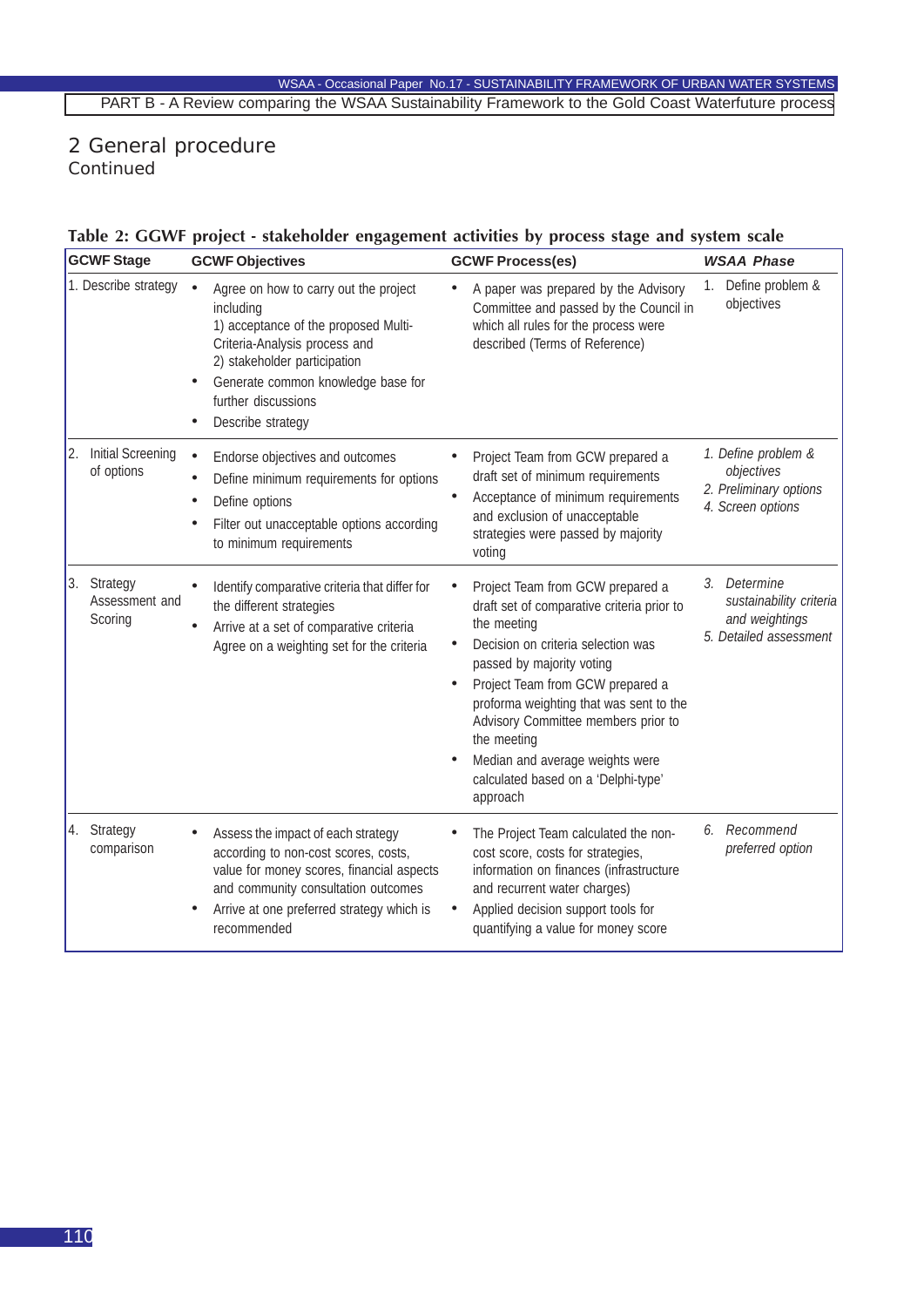### 2 General procedure *Continued*

## 2.3Comparison of approaches and general findings

Prior to stage 1 the GCW Project Team analysed the situation and approached stakeholder groups with regard to their interest to participate in the process. Groups were asked to nominate a representative.

Stage 1 of the GCWF project served the purposes of agreeing on the rules for cooperation and generating a homogenous knowledge base. This stage was time intensive (e.g. 4 meetings were required) and resulted in some participants feeling a degree of frustration with the high level of attention to procedure, but it was considered as being crucial for the success of the project.

Stage 2, i.e. initial screening, consisted of getting agreement on objectives and outcomes, defining minimum requirements, discussing options which were proposed by members of the Advisory Committee or external consultants and filtering out unacceptable options that did not fulfil the minimum requirements. Minimum requirements correspond to outcomes and ensure that community values are maintained, i.e. protecting community health and environmental health, setting minimum water resource requirements.

Everyone was given the opportunity to present their option/proposal to the Advisory Committee in order to ensure that a broad spectrum of options is considered ('diversity of options'). However, the presentation and discussion requires substantial time resources.

The Project Team identified key words (or key drivers), such as water security, water balance, adaptability, diversity etc. These key words were maintained their significance throughout the entire process. They were needed to bring the discussion to the point and used for describing the objectives. The objectives were discussed on the floor, i.e. during the meetings.

In terms content, stage 2 in the GCWF project is very similar to Phase 1 & 4 of the WSAA Sustainability Framework.

Stage 3, i.e. Strategy Assessment and Scoring, is very similar to Phase 3 of the WSAA framework as it includes identifying and agreeing on a set of comparative criteria and criteria weighting. In order to avoid the risk of bias in the establishment of weights, the evaluation methodology was deliberately determined before any results were presented.

The strategy comparison (i.e. Stage 4) combines two phases of the WSAA framework, i.e. Phase 5 Detailed assessment of options and Phase 6 Recommend preferred option. Here the impact of each strategy is assessed: The non-costs score and the costs are calculated. Both figures feed into the value for money score. This score as well as financial aspects and community consultation outcomes were used for identifying the preferred strategy.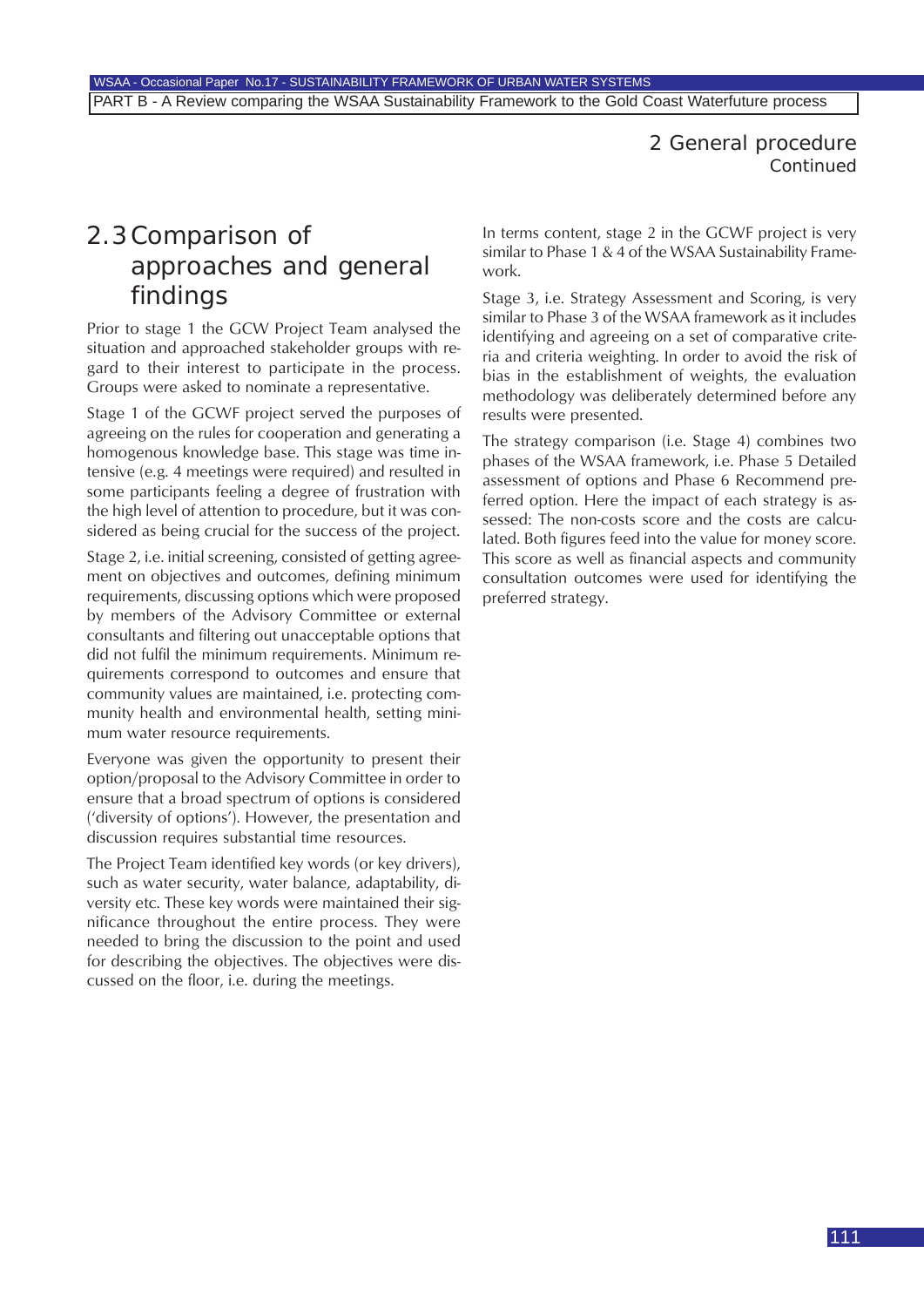# 3 Stakeholder participation

### 3.1WSAA Sustainability Framework

The WSAA Framework emphasises that stakeholder participation is crucial for successful application of any sustainability framework but that the extent of stakeholder participation may vary depending on the goals and objectives of each phase and the overall scale of the project.

Moving towards sustainability means a paradigm shift among all water users (i.e. among the entire population), and this is both cognitive (what people believe) and behavioural (what they do). One single technocratic decision, such as one arrived at by following the WSAA Framework, is not so important for ensuring transition towards sustainability, compared to a cumulation of small decisions and changing patterns of 'normal practice'.

There are critical points when innovations are proposed for introduction. Innovations are vulnerable to veto from outside the 'expert collective', and at these points, the decision process is critical: how people with a capacity to make the proposal stall, or go forward, relate to the process of considering it. The critical point about assessment methods is not whether they convince the experts, but whether the use of it forms part of a broad mobilisation of understanding and practices among both users and providers, as opposed to a short cut to a 'decision'.

The decision tools outlined in the WSAA Framework both inform and support changing beliefs and practices as they interact. This document includes a strong emphasis on engaging stakeholders throughout the decision-making process and technical details on how to use the available tools to inform such a decision. These broad principles of participation described here are supported with further explanation of their application through each of the phases.

The WSAA Framework allows that there are a number of different consultation processes that may be appropriate for any given project (see Table 1). Citizen and/ or stakeholder participation for sustainability is a new and developing field (Kasemir et al., 2003) with limited history in water management in Australia (Robinson, 2002).

The planning process outlined in the WSAA Framework is based on the use of a steering committee (also known as advisory committee, working group, etc.), as this is already widely used and understood. Additional methods for informing and consulting a wider community may be necessary. These may include public information displays, websites, newsletters, fact sheets and telephone information lines.

The WSAA Framework proposes that a steering committee should be established for the duration of all six planning and evaluation stages, and that its size and scope of players is project specific. A consistent approach to involving stakeholders should maximise their sense of ownership and buy-in, and thus result in a shared feeling of trust and responsibility for implementation the selected system. Ideally the steering committee will take on ownership of the entire planning and decision-making process, consummating with a credible and acceptable decision (or recommendation to make to the decision-making body).

The size of the committee, degree of formality, the frequency and duration of meetings will vary by project. It is better (though not as important in minor projects) to have an independent chairperson. The chairperson should not have any personal interest in any one particular outcome, and could be a respected community leader or a private consultant.

The chairperson should aim to bring the committee to consensus through deliberation rather than bring closure early through voting, which may foster greater antagonism and discontent. Voting should be used only when consensus cannot be reached otherwise. Consensus does not necessarily mean everyone has to achieve a 'win' outcome, but it means the parties are able to live with the concessions necessary to achieve a workable solution.

Depending on the nature of the project, the WSAA Framework suggests the committee may consist of a few to up to 20 members, comprising representatives of all key stakeholder groups. The chairperson should preside over the selection process to ensure that no groups are over or under-represented on the committee.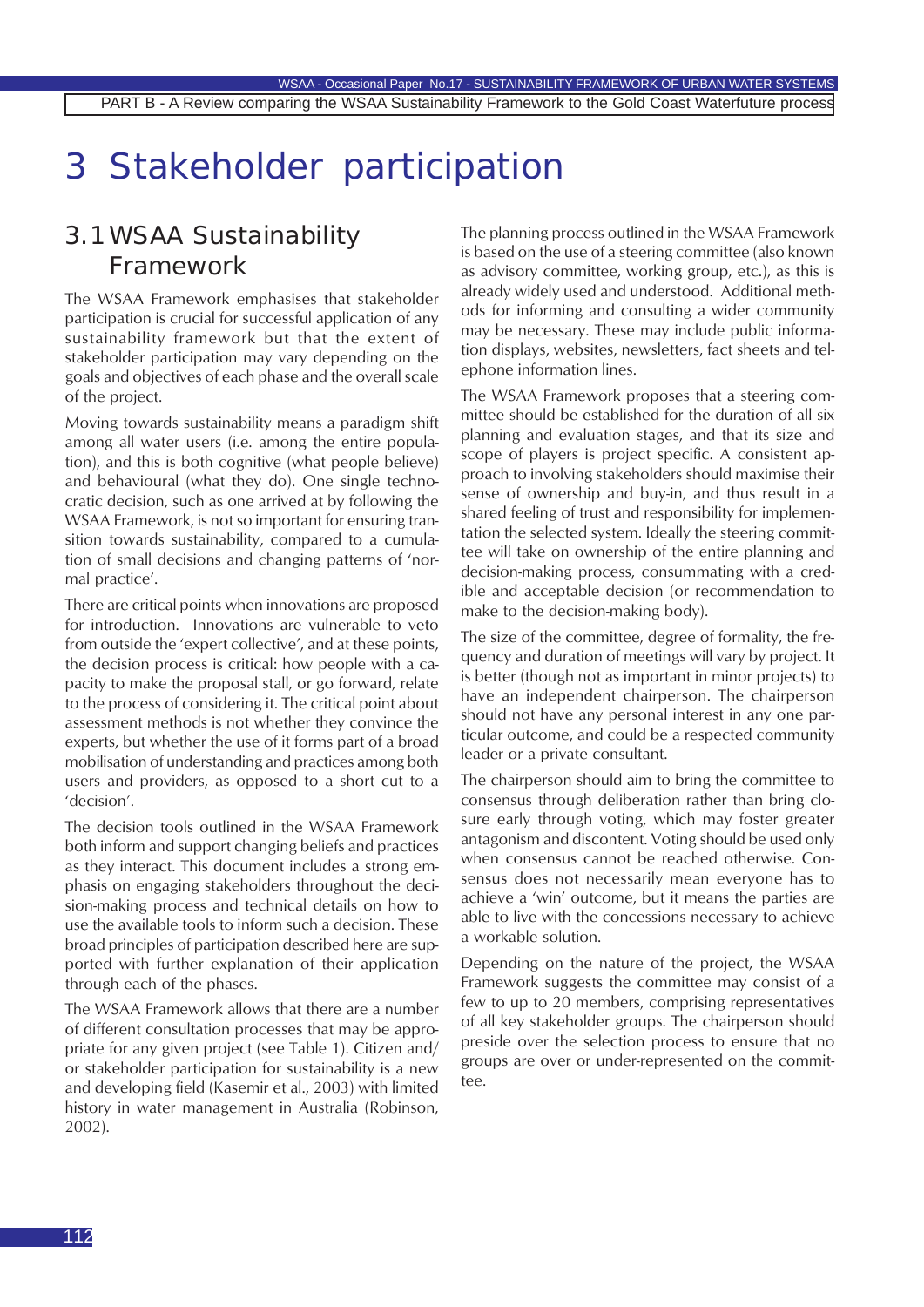### 3 Stakeholder participation *Continued*

### 3.2 Gold Coast Waterfuture Project

The GCWF project was characterised by intensive stakeholder participation. Special aspects were:

- Professional facilitation: The Advisory Committee that was chaired by an independent chair. The chair considered it his job to achieve an outcome in time without directing it and while deflecting any outside pressure. In the discussion he had to adjudicate the debate and ensure scientific rigour. During the project the chair did not do any project work for Gold Coast Water. He was not paid for his role as a facilitator.
- Constituents of the Advisory Committee: The Advisory Committee consisted of environmental groups, resident groups, youth representatives, industry groups, state government agencies, councillors and council officers. The Advisory Committee existed over the duration of the entire project. There were ~15 participants at any one time attending the Advisory Committee meetings, 22 participants were on the list. Establishing the Advisory Committee was a challenge. Some participants arrived with their own agendas.
- Terms of reference: at the beginning a paper was prepared by the Advisory Committee which dealt with the rules of the Committee's collaborative work. This document was passed by the Gold Coast City Council. These were considered fixed for the length of the project, but were able to be interpreted as new issues arose.
- Participation of stakeholders: the chairman encouraged active stakeholder participation. He made sure that everyone was heard. The debate was as important as the results. Some participants who did not cooperate 'in a constructive way' were replaced after a while.
- Iterations: Participants were encouraged to criticise the outcome(s) of each stage, such as the objectives, in order to ensure that all participants support the decision made. The process was very dynamic as a lot unforeseen information came up during the project. Consequently, there was usually one iteration within each stage to incorporate the changes.
- Communication with the public: The Advisory Committee agreed to act as a group, not as individuals. In other words, individual stakeholders were not allowed to present positions that dissented from the position the Advisory Committee had agreed upon to the press or other external people, such as the councillor (i.e. 'cabinet solidarity').
- Time requirements: four meetings were needed upfront in this project to achieve a similar knowledge base amongst the participants. That was frustrating for those who were familiar with the topic. Meetings were held on a monthly basis over the entire duration of the project. All participants had to review several documents which had been prepared by the Project Team or other external consultants. Hence, there was a lot of time pressure on all participants. A longer project duration would have been less stressful.
- Ensuring efficient work progress: The Project Team and other external consultants prepared discussion documents (draft papers) for stakeholder meetings, such as Terms of References, minimum requirements, strategies, recommendations etc. These documents were discussed at the meetings. Decisions were passed on that basis.
- Decision making: 50% of the votes were needed to pass a decision (quorum).
- Governmental representatives: Governmental representatives, i.e. elected and appointed state and local government officers were not allowed to vote. This had the effect of ensuring Advisory Committee decisions represented a local community position, rather than allowing party-political agendas to have a significant role in deciding the outcomes.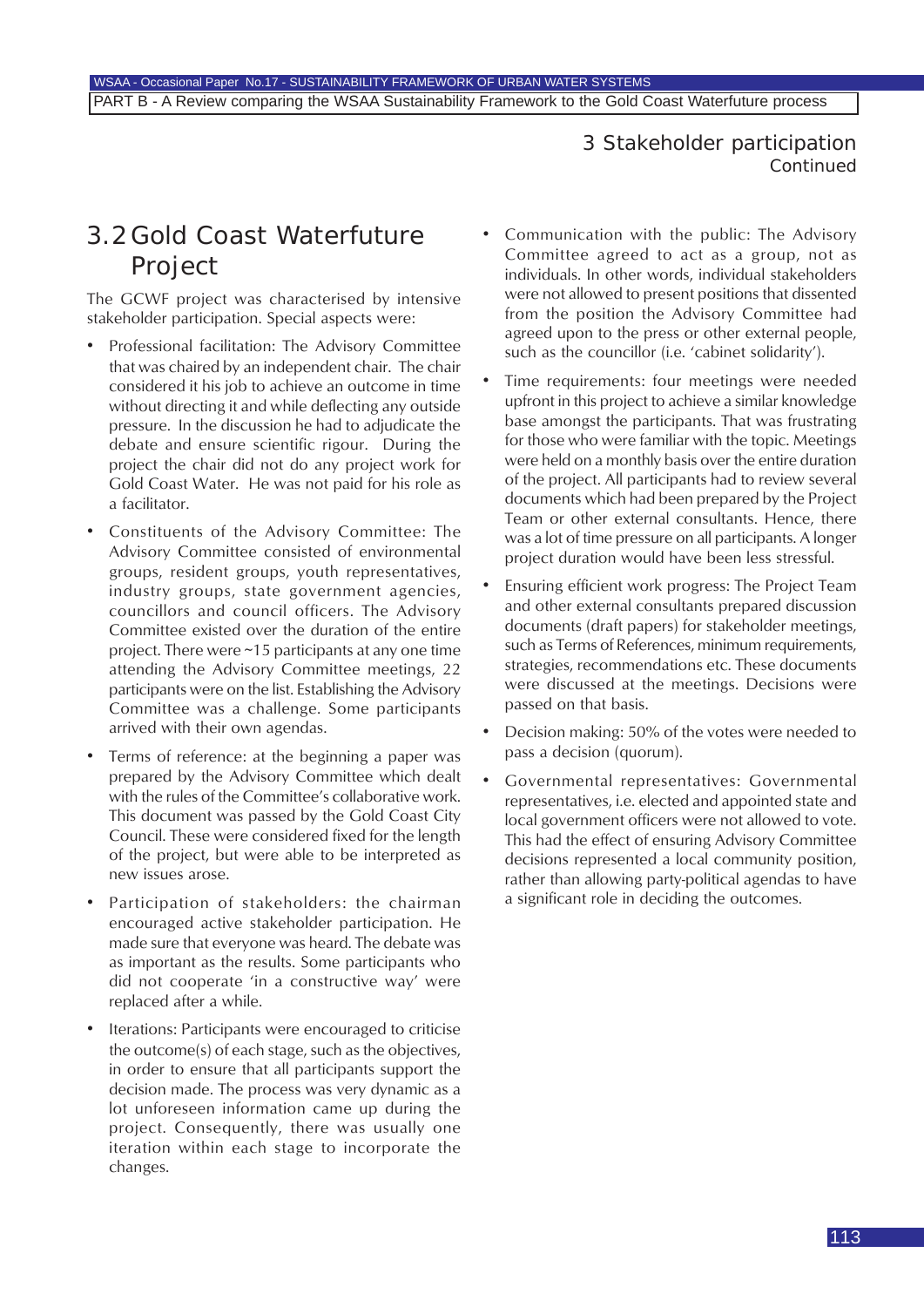3 Stakeholder participation *Continued*

### 3.3Comparison of approaches and general findings

- The GCWF project is characterised by an intensive, interactive stakeholder engagement process throughout the entire duration of the project. The procedure taken in this project is very similar to the suggestions made in the WSAA Sustainability Framework. Key features are:
- The independent chair should not have any personal interest in any one particular outcome. The chair plays a crucial role in such a complex project. He or she has to be able to deal with and talk to different stakeholder groups within the Advisory Committee as well as outside. The chair has to look after the process and ensure that everybody is heard. It is the chair's job to make sure that there is an outcome, but to avoid having an influence on the direction of the outcome. By doing so, the chair achieves thorough agreement on the process, but not necessarily on the outcomes.
- Permanent Advisory Committee: There was a permanent Advisory Committee over the entire duration of the project. This enhanced confidence in the entire process. This approach seems to generate high continuity for stakeholders.
- Participation can be time and money intensive for a large scale strategy, but it ensures community ownership. It is vital for having ownership of the process, the outcome and the implementation later on. Timing might become problematic when many stakeholders are involved. Smaller strategies might not need the same level of participation as required in the GCWF project.
- Iterative procedure: Both the WSAA Sustainability Framework and the GCWF-project highlight the importance of an iterative procedure, i.e. having the chance to challenge assumptions and decisions that were made in earlier stages.
- Control of the process: Stakeholder engagement will make it more difficult to predict the outcomes and the timing of the planning process; the latter be varied by participants. On the other hand, stakeholder engagement may avoid delays associated with adverse community reaction during the more cost-intensive construction phase.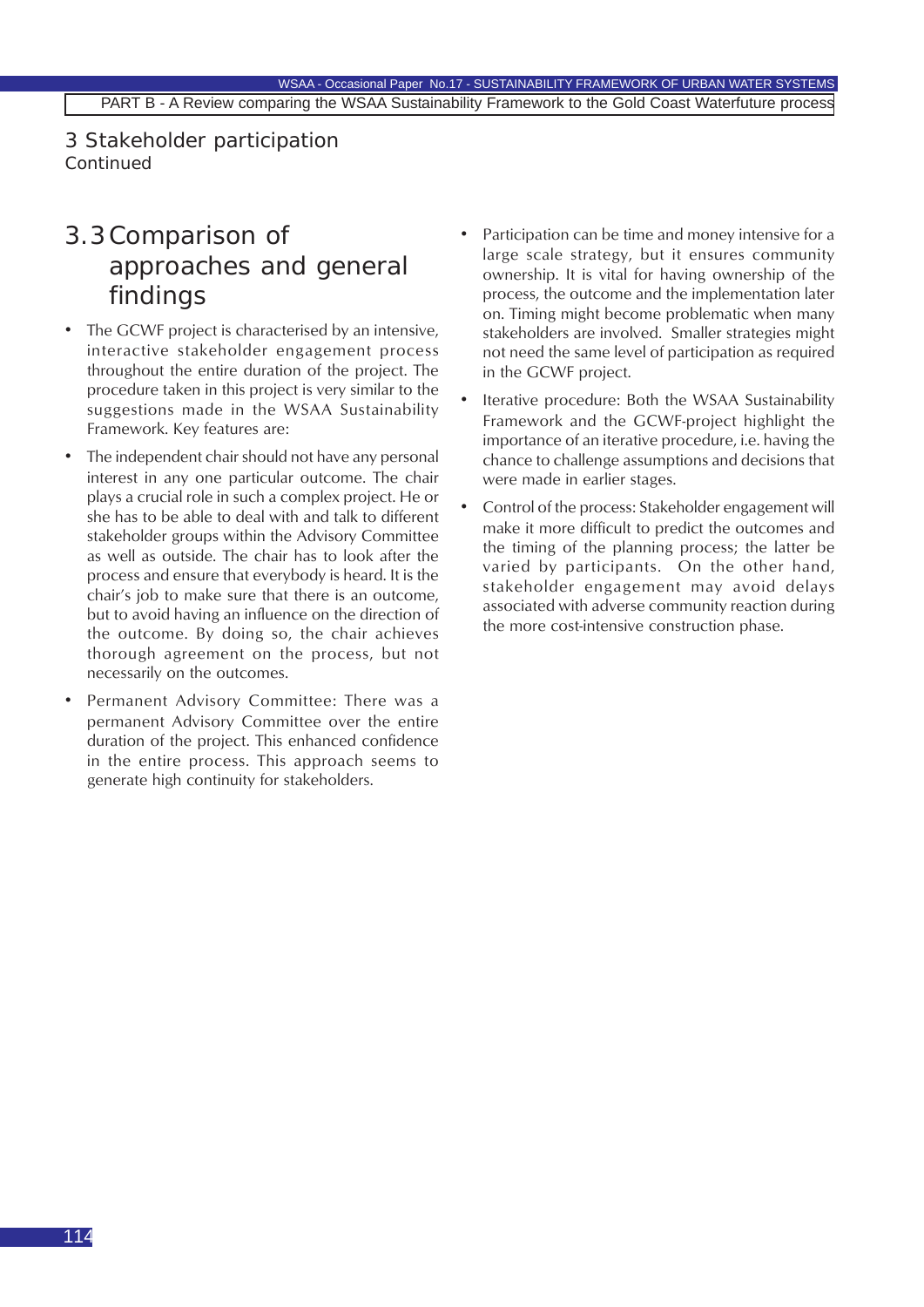WSAA - Occasional Paper No.17 - SUSTAINABILITY FRAMEWORK OF URBAN WATER SYSTEMS PART B - A Review comparing the WSAA Sustainability Framework to the Gold Coast Waterfuture process

## Methodological issues / analytical approach

### 4.1Water Service Association Australia Sustainability Framework

A quick synopsis of the six phases in the proposed WSAA framework is given in Section 2 on page 106. Many methodological choices are made in phases 3 Selection of criteria, 5 Perform detailed options assessment and 6 Recommend preferred option:

- Phase 3 Selecting sustainability criteria: The selection of criteria to be used for screening options (Phase 4) and for assessing the performance of prioritised options in detail (Phase 5). The selection of criteria is critical, it should cover the five primary criteria (economic, human health, environment, technical and social) and it needs to encapsulate the various context-specific objectives identified in Phase 1 Framing the problem and objectives. However the number and types of secondary criteria depend very much on the actual project planned.
- Phase 5 Perform detailed options assessment: Performing an assessment of the options should provide reasonably accurate quantitative and/or qualitative comparisons of each option shortlisted in Phase 4 based on criteria chosen in Phase 3. If participation has been adequately undertaken in previous phases, relevant experts should be tasked by the stakeholders to undertake the detailed assessment and bring back data for the final option recommendation (Phase 6). It is during Phase 5 that various tools (such as Life Cycle Assessment, Life Cycle Costing, Microbial Risk Analysis, Chemical Risk Analysis etc.) are used to provide data on each of the agreed criteria that required quantification. The indicator results should be normalised in terms of selecting a reference point and weighted, or compared to aspiration goals set by the organisation or by the government. This will minimise any bias during the evaluation in Phase 6.
- Phase 6 Recommend preferred option: In Phase 6, the final recommendation is made for the preferred option(s). All of the previous information collected during Phases 1-5 are clearly presented to a more limited number of key stakeholders involved in Phase 6. In addition to the consolidated information provided on the five primary / secondary criteria from Phase 5, the stakeholders in Phase 6 should work through the data, possibly by way of a transparent multi-criteria decision aiding tool, such as the Simple Multi-Attribute Rating Method ("SMART") or the Strategic Advisor ("STRAD") approach. The goal here is not only to 'rediscover' the direct criteria ratings from Phase 5, but to understand the impacts caused by variations in rankings, uncertainty, and if necessary, weightings, so providing further insight for the final recommendation by covering each of the criteria and options.' The end result of this phase is either a set of criteria results or one aggregated score for each strategy by using multi-criteria decision aiding tool or rank order of options' (Lundie et al., 2005).

Lundie et al. (2005) highlight that all assumptions and value sets used need to be documented for each phase.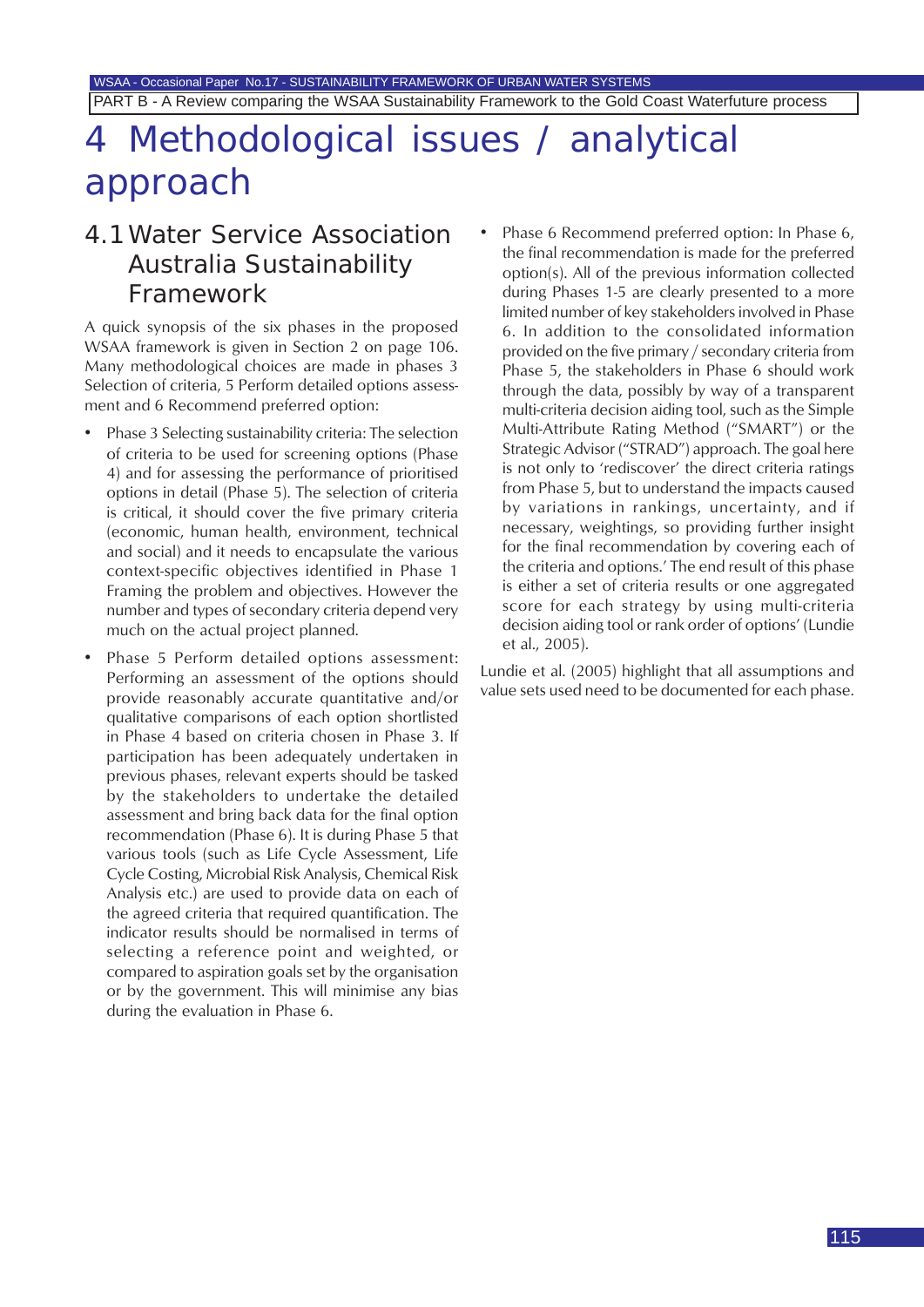4 Methodological issues / analytical approach *Continued*

## 4.2 Gold Coast Waterfuture Project

Gold Coast Water followed a multistage decision making process that consisted of non-cost (environmental and social), cost, financial and community aspects (see Figure 3).

The decision making process employed in the GCWF project was complex. It is worthwhile to highlight several features:

- Criteria development: The Project Team prepared a draft list of environmental, social and economic criteria. Only those criteria which would differ for the strategies under study were carried forward. These criteria were differentiated into quantitative and qualitative criteria. The Advisory Committee adapted the suggestion of the Project Team and agreed on a final set of 13 criteria:
	- o 5 quantitative criteria, i.e. 2 environmental criteria (area to be permanently cleared and minimisation of greenhouse gas emissions), 2 social criteria (security of water sources and provision of water that is 'fit for purpose') and 1 economic criterion (whole of life costs for all water services). Costs: The costs were calculated on whole of life costs for all water services basis. The Net Present Value was estimated by including capital costs, renewal costs, operational and maintenance costs; and
- o 8 qualitative criteria, i.e. 3 environmental criteria (short term impacts of construction activities, importance and value of ecosystems lost and long term impacts on the environment), 4 social criteria (probability of restrictions being applied, ability to accommodate change, Impact on local communities and likelihood of community acceptance of the strategy). Exposure to significant risks has been qualitatively been addressed; this is a separate decision support tool itself.
- Criteria selection: The selection of the criteria was done before details of different strategies were revealed. This prevents 'tactical evaluation' of criteria in order to influence the selection process of the preferred strategy.
- Generating quantitative criteria scores: 3 methods were discussed for converting quantitative results into scores, i.e. min-max, distance to target and range method. The min-max method spreads out the results even if the comparing strategies are very similar (see page 41 of Lundie et al., 2005). For the distance to target method, aspirational targets are needed for each criterion. In the case of the range method a realistically best and worst option needs to be identified which requires additional effort. However, the scoring is more realistic than for the min-max method. In this project the latter method was chosen



### **Figure 3: Decision making process in the GCWF project**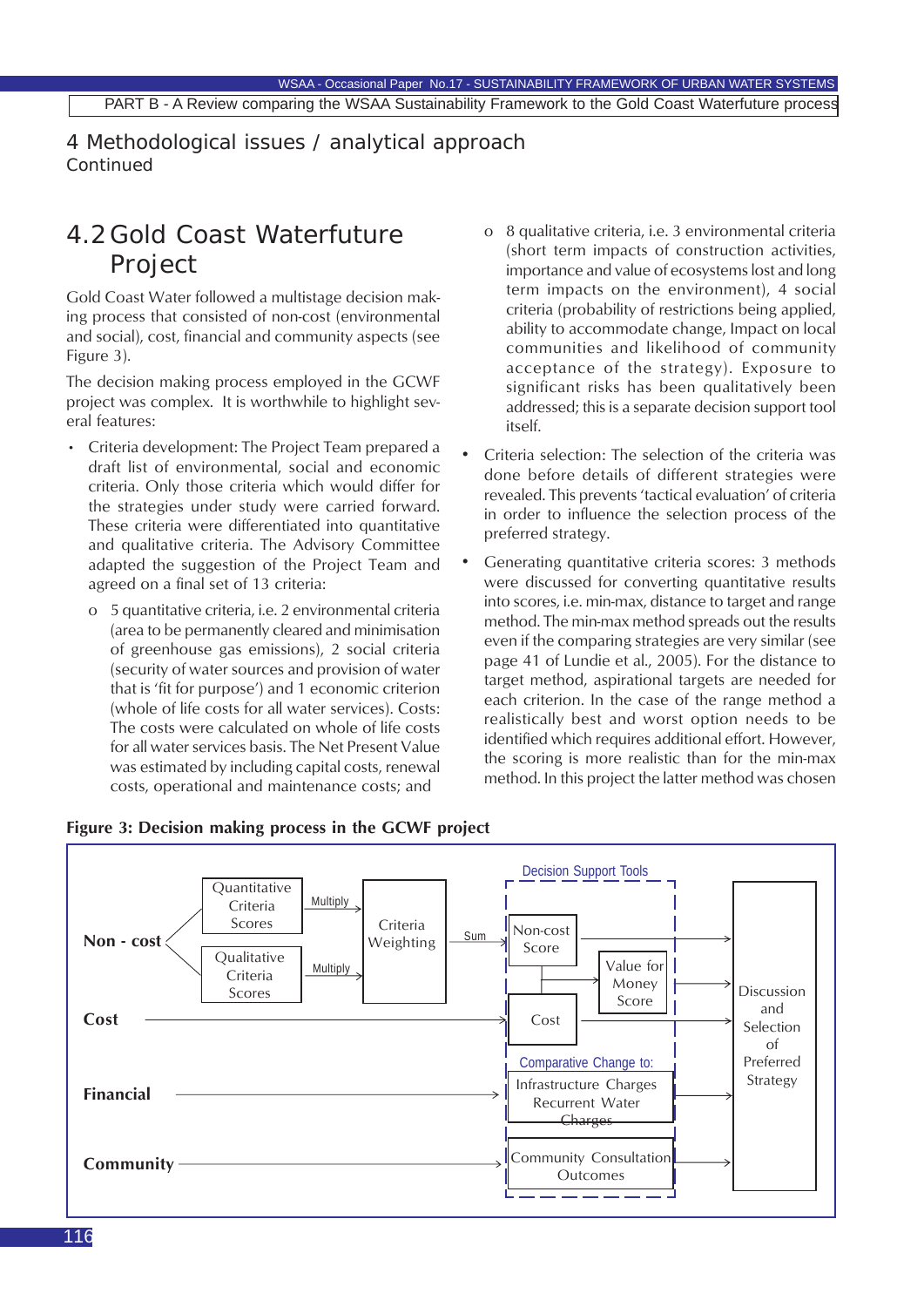### 4 Methodological issues / analytical approach *Continued*

by the Advisory Committee. At the end, each non-cost criterion was normalised to a score from 1 to 5.

• Generating qualitative criteria scores: For calculating the non-cost score qualitative information needs to be converted into quantitative figures in order to multiply them with their respective weight.

The Project Team provided information on all qualitative criteria, such as strategy descriptions, issues to be considered, community engagement report, strategic risk assessment report etc. Additionally, the Advisory Committee members were encouraged to use further information in order to get a rigorous understanding of each criterion. The members had the opportunity to present the view on any criterion to the group. Then each criterion was given a score from 1 to 5 by each of the Advisory Committee members; 9 members participated in this exercise. The members of the Advisory Committee had 3 weeks time for the assessment. There was no iteration for the qualitative assessment.

• Criteria weighting: The Project Team sent voting members a proforma. 100% were giving to each member. Everyone had to allocate the percentage points to the criteria according to the preference perceived by each member. The members tended to vote moderately.

Based on the individuals' weightings, the median and average weight were calculated for all criteria<sup>3</sup>. The results were sent back to the members for reconsidering their respective voting ('Delphi'-type approach). A sensitivity analysis of the weighting was carried out in order to analyse whether the preference order of strategies was sensible compared to the weighting.

- Non-cost score: This score was calculated by multiplying the normalised scores of quantitative and qualitative criteria with their respective weights. These products are summed up to one aggregated score for each strategy.
- Value for money score was calculated by dividing

the non-cost score by the cost score. These results provided a clear rank order of strategies. However, the strategies we not selected based on this rank order. Industry groups and residents intervened as best the strategy according to the value for money score was less adaptable later on and it was likely to require large infrastructure for recycling water at the beginning. This would have caused high costs at the beginning. Instead the third option according to the value for money score was modified and finally selected.

### 4.3Comparison of approaches and general findings

The GCWF methodology is largely consistent with the methodology proposed in the WSAA framework. Quantitative and qualitative environmental, social and economic criteria are normalised and used for selecting the preferred strategy.

However, there is an important difference between the approaches:

- The WSAA framework recommends identical consideration be given to economic, environmental and social aspects: economic, environmental and social criteria need to be normalised and aggregated using a common process before the results are used for selecting the preferred strategy. This means explicitly giving each factor, including any cost score, a weight.
- In the GCWF project a different approach is taken. Environmental and social criteria are normalised, weighted and then aggregated into single index for each strategy, i.e. the "non-cost" score. The wholelife-cycle costs are quantified separately and not normalised. Both costs and non-cost scores are then used for calculating the value for money score which is an impact score per billion dollars.

The separate handling of costs treats economic aspects

<sup>&</sup>lt;sup>3</sup> Median = the middle value in a sample set. Examining the median as well as the mean (or average) of weights allowed the members to know whether any were strongly effected by an unusually strong preference from one member, or strategic voting/ biasing on the basis of a single issue.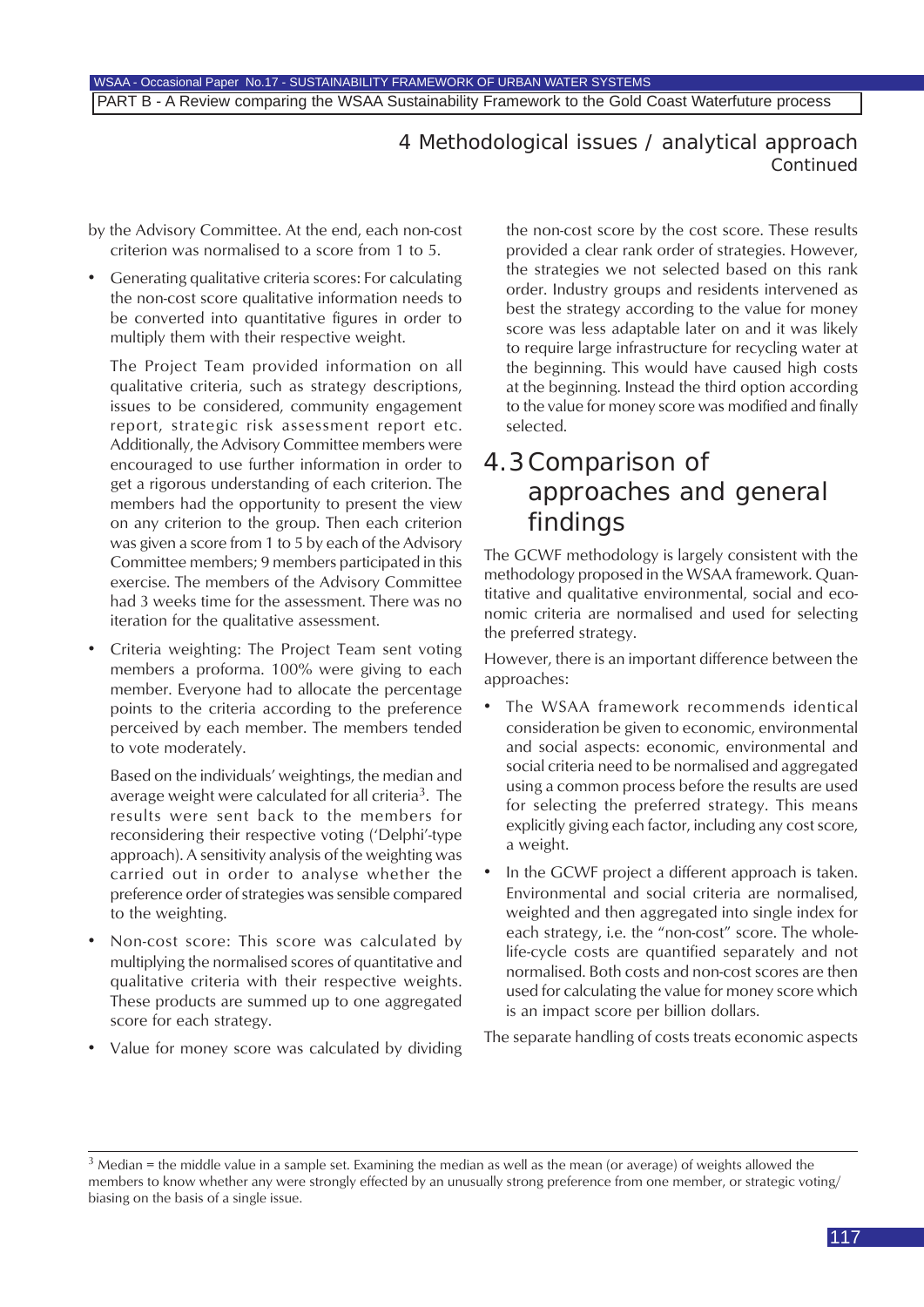### 4 Methodological issues / analytical approach *Continued*

of decisions differently to the environmental and social aspects – at least formally. This separate handling of the financial data, and its use as a denominator in the value for money score, effectively forces a person reading the score to simultaneously consider cost and the aggregated non-cost score. Additionally, by normalising the non-cost scores and not normalising the cost score, the latter's variability relative to the non-cost score may be reduced. Valuably, this method was chosen consciously by the Advisory Committee and reflects their preferences for analysis. People who were not party to all the Committee's discussions on this at the time, and subsequent readers of the documentation, might not have access to all the Committee's deliberations and so not fully understand their reasons for using this method. With hindsight, the approach suggested in the WSAA project would be preferable from the point of view of delivering greater methodological transparency and consistency between this planning project and other strategic planning processes in other water service providers.

Further findings are:

- Greenhouse gas emissions: With the benefit of hindsight regarding recent national directions in climate change policy, it would have been prudent for the GCWF process to determine the impact of carbon emissions on the financial bottom-line. This could then have been carried through into the value for money scores as a rapid scenario check or iteration of the Advisory Committee's calculations. In this case the greenhouse component of the noncost score would have to be deleted to avoid doublecounting. The WSAA Framework says that emissions to air should be included in the calculation of life cycle costs if discharge fees apply. This now seems likely to occur in some form or other.
- Tangibility of terminology: This aspect of the project was a challenge for the Project Team as they had to use terminology / words which are fully understood by the Advisory Committee members. The Project Team may have had an influence on the scoring of the qualitative criteria (and with that on the overall non-cost score) depending on the quality of the description of social and environmental impacts.
- Application of 'sophisticated' tools: In the GCWF project a comprehensive set of criteria are analysed. However, the analysis is limited to specific aspects only, such as greenhouse gas emissions. Sophisticated tools, such as Life Cycle Assessment,

are not applied because they were considered to be too labour intensive and costly. However, such tools would generate much broader view on the strategies under study; criteria, such as primary energy demand, human and various types of ecotoxicity etc., could be easily quantified. The results of a more diverse set of criteria may have helped to differentiate more clearly the strategies.

- System boundary: The analysis highlighted the importance of 'fair' system boundaries for all strategies. However, the larger the system boundaries are the more similar the costs tend to  $ha$
- Relevance of indicator results: It is difficult for people to understand the meaning of indicator results, e.g. how do 400,000 t of CO²-equivalents released to atmosphere impact on climate change and how does that impact on people's life? Therefore, it is important to make these results more understandable for them. The Project Team tried to overcome this problem by introducing figures that are meaningful to everyone, e.g. greenhouse gas emissions were expressed on a per capita per annum basis. This could be compared with other activities, such as emissions caused by driving a car. Greenhouse emissions in particular could also be monetised using an indicative price of carbon to use units to which people can relate.
- Similarity of results: The non-costs scores for the different strategies were not that much apart. Reasons for this are at least twofold:
- 1) application of the range method for quantitative criteria compressed the resulting score as a strategy rarely gets the worst possible score within a range, and
- 2) non-costs scores for qualitative criteria could have been further dispersed by using a 1 to 10 scoring system rather than a 1 to 5 system as the participants tended to give scores in a very narrow range for all options.
- At the same time, costs were very similar for all strategies, ranging from  $5.7 - 6.1$  billion dollars (~8%) between the most and the least costly strategy).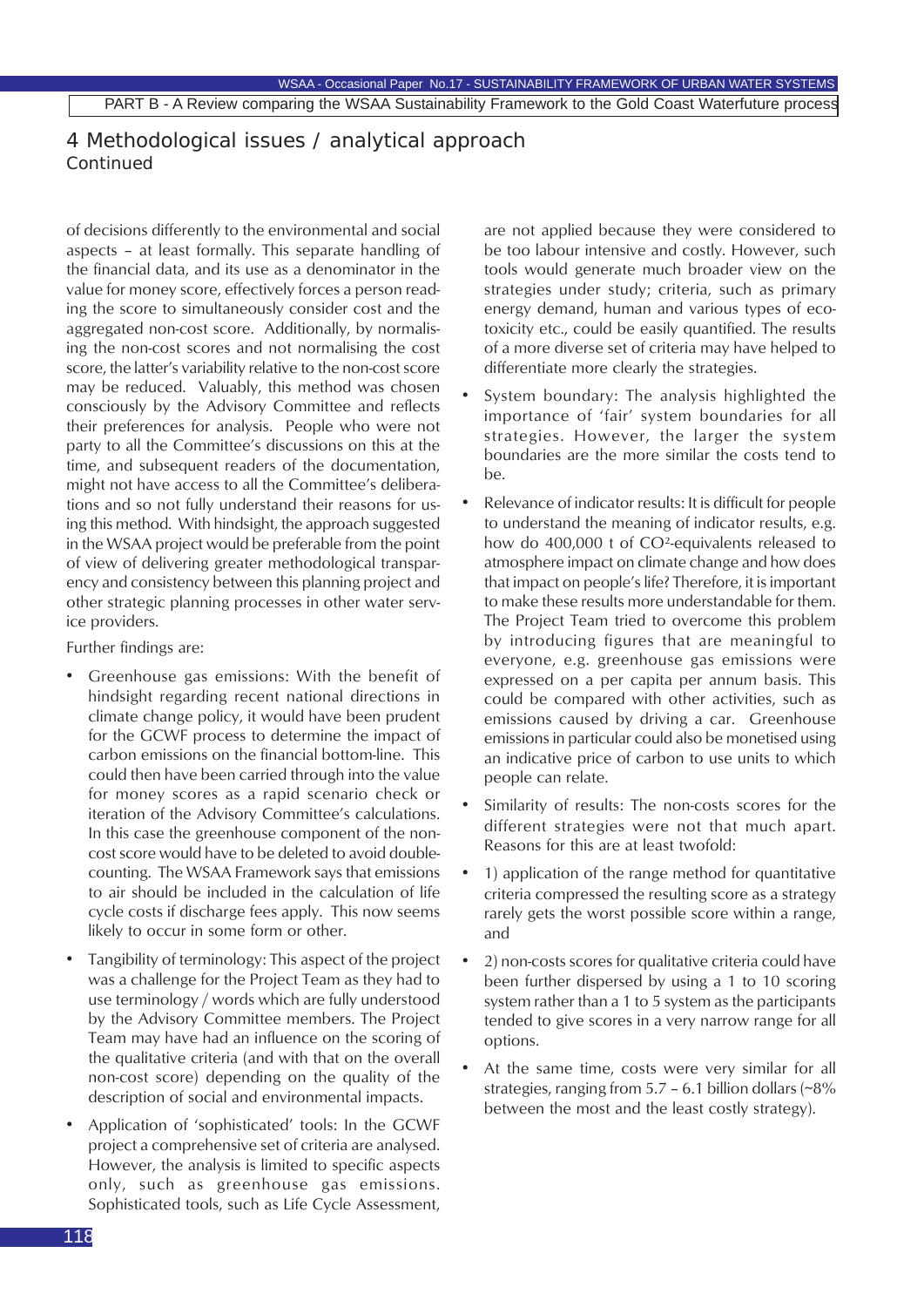## 5 Conclusions

The comparison of the WSAA Sustainability Framework and the approach taken in the GCWF project shows a high degree of concordance between the two approaches and gives us confidence that the WSAA Framework works.

We have considered the overall procedure of the WSAA Framework and the GCWF project, reviewed the stakeholder consultation processes employed and analysed the methodological content of the two planning processes. While there are some differences of nomenclature, scoring methods and alternative ordering of structural elements, it is recognised that the WSAA Framework is a guideline document rather than a detailed operating procedure. The WSAA Framework proposes variations and iterations in planning processes based on the particulars of the particular project.

The GCWF project is a significant example of a successful planning project consistent with the WSAA Framework. GCW should be recognised as having undertaken a very comprehensive sustainability assessment process and having incorporated an advanced form of community engagement which leads the way in the Australian water industry. This engagement lead to a high degree of community support for GCW's plans.

The WSAA Sustainability Framework provides a practical procedure that allows the evaluation of the overall sustainability of urban water systems.

## 6 References

- Gold Coast Water (2005a) Gold Coast Waterfuture Ensuring our future is on tap. Your complete guide to the preferred Gold Coast Waterfuture Strategy 2006 – 2056, Gold Coast City Council
- Gold Coast Water (2005b) Gold Coast Waterfuture Community Engagement Report. May 2005
- Gold Coast Water (2005c) Water Supply Strategies Development and Assessment Revision 4, Draft. July 2005.
- Kasemir, B., Jäger, J., Jaeger, C. C. and Gardner, M. T. (Eds.) (2003), Public Participation in Sustainability Science, Cambridge University Press, Cambridge.
- Lundie, S., Ashbolt, N., Livingston, D., Lai, E., Kärrman, E., Blaikie, J. and Anderson, J. (2005) Sustainability Framework - Methodology for Evaluating the Overall Sustainability of Urban Water Systems. Sydney 2005
- Lundie S., Peters G., Ashbolt N., Lai E., Livingston, D. (2006) A sustainability framework for the Australian water industry. Water, 33(7)83-88. ISSN 0310-0367, November 2006. Australian Water Association, Sydney.
- Robinson, J. J. (2002), Environmental value transfer: an application for the South East Queensland waterways, Water Science and Technology, 45(11), 91-100.